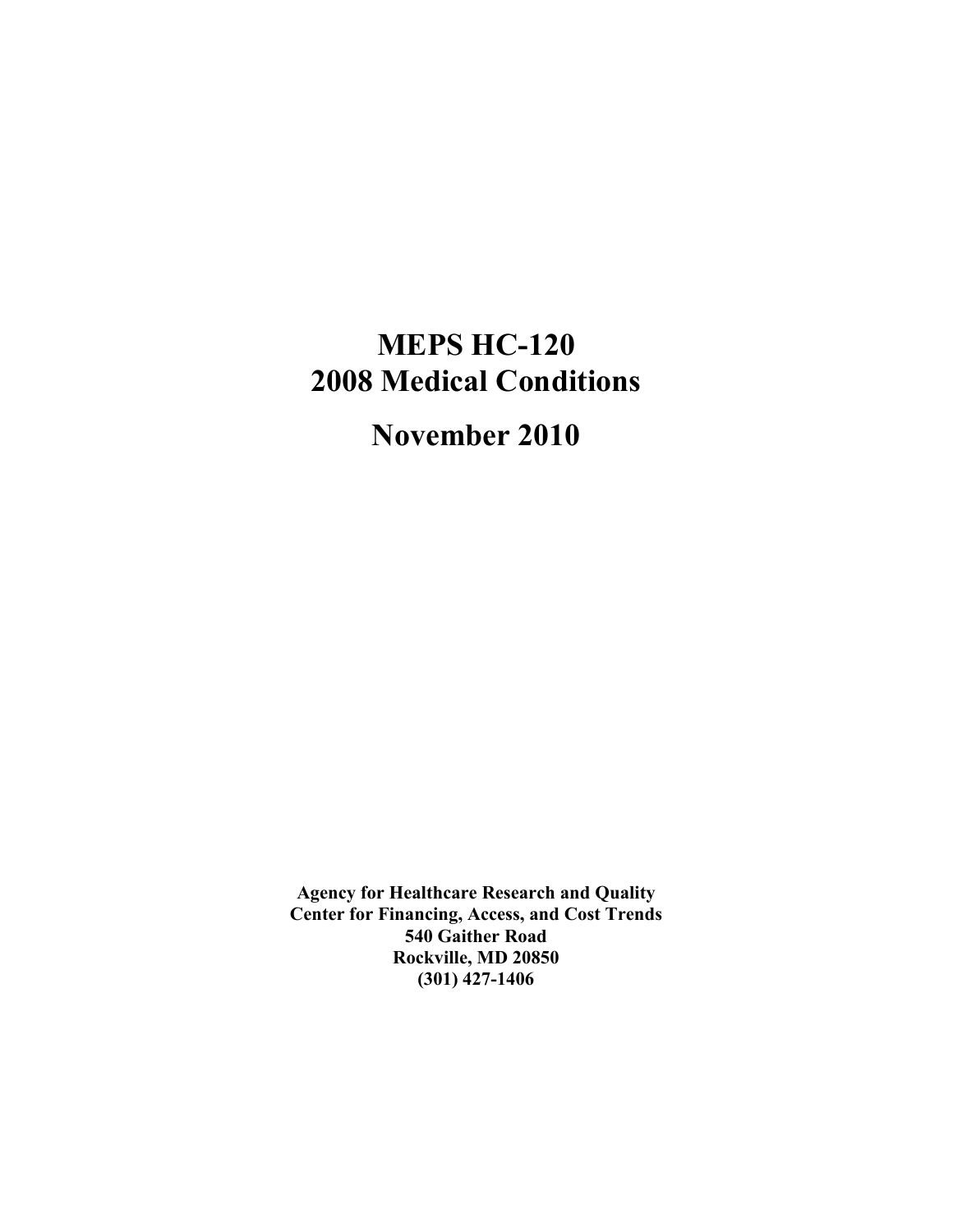## **Table of Contents**

| A             |                   |                                 |                |                    |           |                                                                              | $A-1$                                     |
|---------------|-------------------|---------------------------------|----------------|--------------------|-----------|------------------------------------------------------------------------------|-------------------------------------------|
| B             |                   |                                 |                |                    |           |                                                                              | $B-1$                                     |
|               | 1.0<br>2.0<br>3.0 |                                 |                |                    |           |                                                                              | $B-1$<br>$B-1$<br>$B-2$                   |
| $\mathcal{C}$ |                   |                                 |                |                    |           |                                                                              | $C-1$                                     |
|               | 1.0<br>2.0        |                                 |                |                    |           |                                                                              | $C-1$<br>$C-1$                            |
|               |                   | 2.1<br>2.2<br>2.3<br>2.4<br>2.5 |                |                    |           |                                                                              | $C-3$<br>$C-3$<br>$C-3$<br>$C-4$<br>$C-4$ |
|               |                   |                                 | 2.5.1<br>2.5.2 |                    |           | Identifier Variables (DUID-CONDRN)<br>Medical Condition Variables (PRIOLIST- | $C-4$                                     |
|               |                   |                                 |                |                    |           |                                                                              | $C-5$                                     |
|               |                   |                                 |                | 2.5.2.1<br>2.5.2.2 |           | Priority Conditions and Injuries<br>Age Priority Condition Began/            | $C-5$                                     |
|               |                   |                                 |                | 2.5.2.3            |           | Date Accident Occurred<br>Follow-up Questions for                            | $C-5$                                     |
|               |                   |                                 |                | 2.5.2.4            |           | Injuries and Priority Conditions<br><b>Considerations for Making</b>         | $C-6$                                     |
|               |                   |                                 |                |                    |           | Estimates Using the MEPS                                                     | $C-6$                                     |
|               |                   |                                 |                |                    | 2.5.2.4.2 | 2.5.2.4.1 Conditions File vs. Priority<br>Sources for Conditions on the      |                                           |
|               |                   |                                 |                |                    |           | MEPS Conditions File                                                         | $C-6$                                     |
|               |                   |                                 |                | 2.5.2.5            |           | <b>Treatment of Data from Rounds</b><br>Not Occurring in 2008                | $C-6$                                     |
|               |                   |                                 |                | 2.5.2.6            |           | Rounds in Which Conditions<br>Were Reported/Selected                         | $C-7$                                     |
|               |                   |                                 |                | 2.5.2.7            |           | Disability Flag Variables                                                    | $C-7$                                     |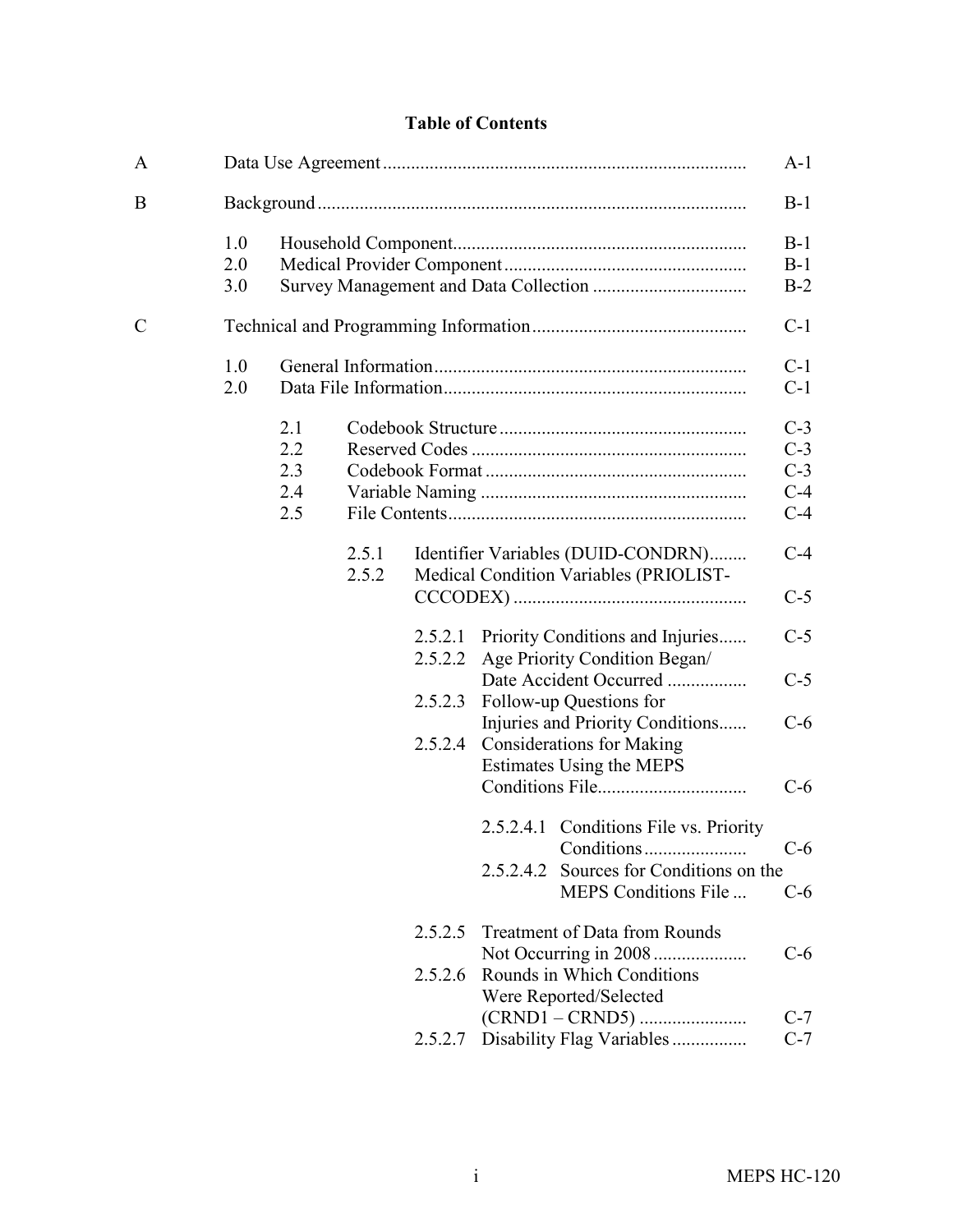# **Table of Contents (continued)**

|     |     | 2.5.2.8 Diagnosis Condition and                                               |        |
|-----|-----|-------------------------------------------------------------------------------|--------|
|     |     |                                                                               | $C-7$  |
|     |     | Clinical Classification Codes<br>2.5.2.9                                      | $C-9$  |
|     |     | Utilization Variables (OBNUM - RXNUM)<br>2.5.3                                | $C-10$ |
| 3.0 |     |                                                                               | $C-10$ |
|     | 3.1 |                                                                               | $C-10$ |
|     | 3.2 | Details on Person Weight Construction                                         | $C-11$ |
|     |     | 3.2.1                                                                         | $C-11$ |
|     |     | 3.2.2                                                                         | $C-12$ |
|     |     | 3.2.3                                                                         | $C-12$ |
|     |     | 3.2.4<br>Additional Adjustment to 2008 Person Weights for                     |        |
|     |     |                                                                               | $C-12$ |
|     |     | 3.2.5                                                                         | $C-13$ |
|     | 3.3 | Using MEPS Data for Trend Analysis                                            | $C-13$ |
| 4.0 |     |                                                                               | $C-14$ |
|     | 4.1 |                                                                               | $C-14$ |
|     | 4.2 |                                                                               | $C-15$ |
|     |     |                                                                               | $C-16$ |
|     |     |                                                                               | $A1-1$ |
|     |     | Appendix 2: Condition, Procedure and Clinical Classification Code Frequencies | $A2-1$ |
|     |     | Appendix 3: Clinical Classification Code to ICD-9-CM Code Crosswalk           | $A3-1$ |
|     |     |                                                                               | $A4-1$ |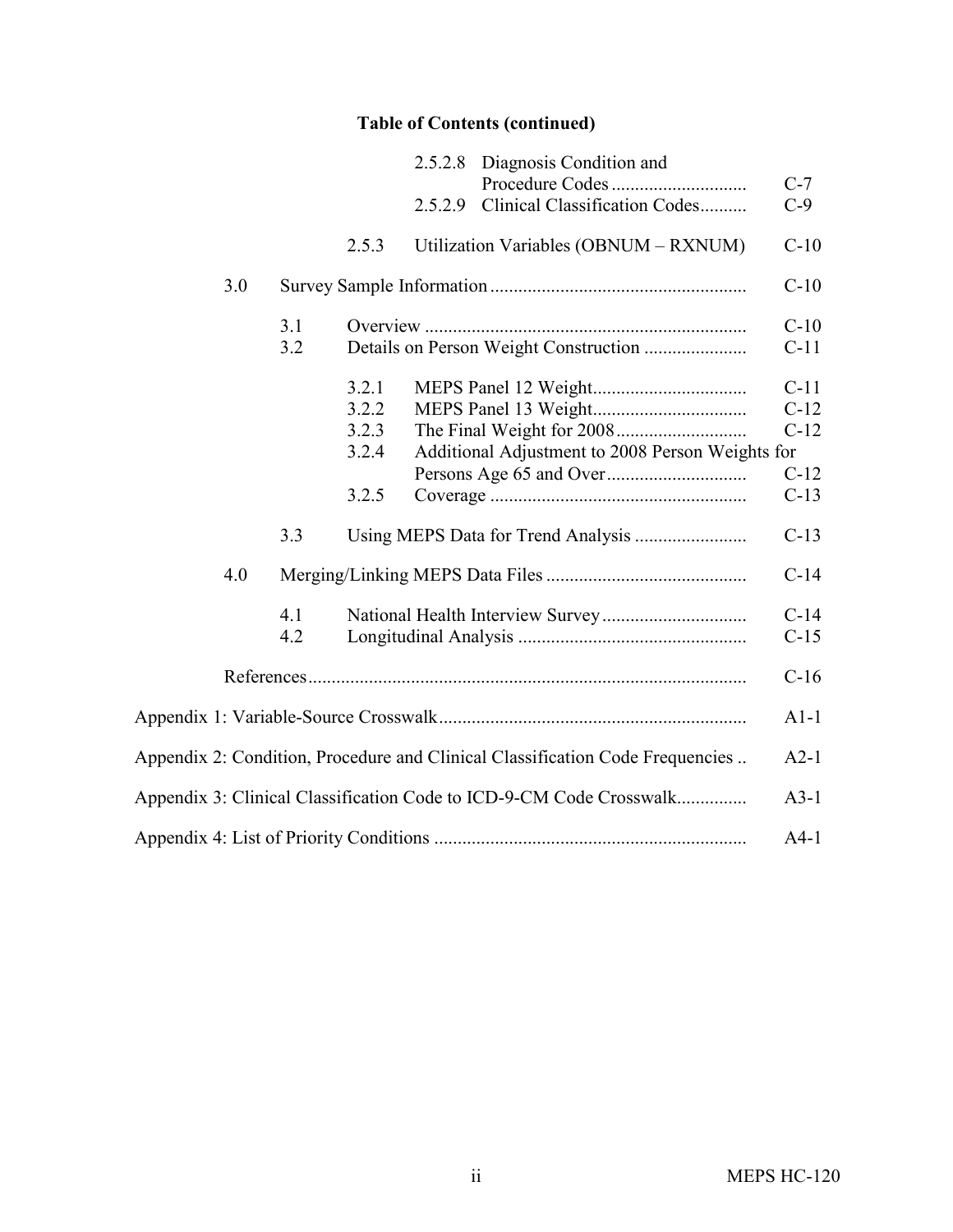#### **A. Data Use Agreement**

Individual identifiers have been removed from the micro-data contained in these files. Nevertheless, under sections 308 (d) and 903 (c) of the Public Health Service Act (42 U.S.C. 242m and 42 U.S.C. 299 a-1), data collected by the Agency for Healthcare Research and Quality (AHRQ) and/or the National Center for Health Statistics (NCHS) may not be used for any purpose other than for the purpose for which they were supplied; any effort to determine the identity of any reported cases is prohibited by law.

Therefore in accordance with the above referenced Federal Statute, it is understood that:

- No one is to use the data in this data set in any way except for statistical reporting and analysis; and
- If the identity of any person or establishment should be discovered inadvertently, then (a) no use will be made of this knowledge, (b) the Director Office of Management AHRQ will be advised of this incident, (c) the information that would identify any individual or establishment will be safeguarded or destroyed, as requested by AHRQ, and (d) no one else will be informed of the discovered identity; and
- No one will attempt to link this data set with individually identifiable records from any data sets other than the Medical Expenditure Panel Survey or the National Health Interview Survey.

By using these data you signify your agreement to comply with the above stated statutorily based requirements with the knowledge that deliberately making a false statement in any matter within the jurisdiction of any department or agency of the Federal Government violates Title 18 part 1 Chapter 47 Section 1001 and is punishable by a fine of up to \$10,000 or up to 5 years in prison.

The Agency for Healthcare Research and Quality requests that users cite AHRQ and the Medical Expenditure Panel Survey as the data source in any publications or research based upon these data.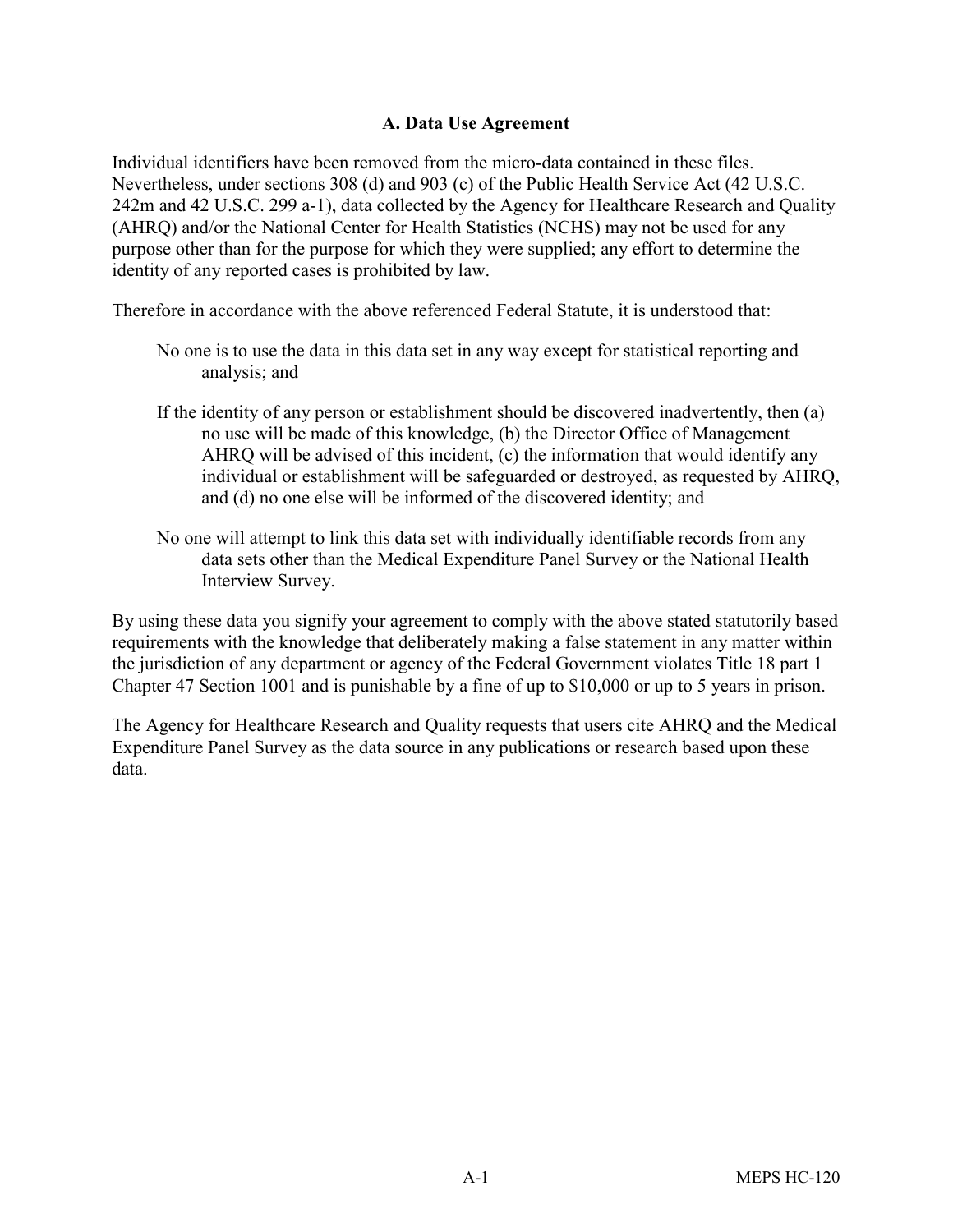#### **B. Background**

#### **1.0 Household Component**

The Medical Expenditure Panel Survey (MEPS) provides nationally representative estimates of health care use, expenditures, sources of payment, and health insurance coverage for the U.S. civilian non-institutionalized population. The MEPS Household Component (HC) also provides estimates of respondents' health status, demographic and socio-economic characteristics, employment, access to care, and satisfaction with health care. Estimates can be produced for individuals, families, and selected population subgroups. The panel design of the survey, which includes 5 Rounds of interviews covering 2 full calendar years, provides data for examining person level changes in selected variables such as expenditures, health insurance coverage, and health status. Using computer assisted personal interviewing (CAPI) technology, information about each household member is collected, and the survey builds on this information from interview to interview. All data for a sampled household are reported by a single household respondent.

The MEPS-HC was initiated in 1996. Each year a new panel of sample households is selected. Because the data collected are comparable to those from earlier medical expenditure surveys conducted in 1977 and 1987, it is possible to analyze long-term trends. Each annual MEPS-HC sample size is about 15,000 households. Data can be analyzed at either the person or event level. Data must be weighted to produce national estimates.

The set of households selected for each panel of the MEPS HC is a subsample of households participating in the previous year's National Health Interview Survey (NHIS) conducted by the National Center for Health Statistics. The NHIS sampling frame provides a nationally representative sample of the U.S. civilian non-institutionalized population and reflects an oversample of blacks and Hispanics. In 2006, the NHIS implemented a new sample design, which included Asian persons in addition to households with black and Hispanic persons in the oversampling of minority populations. MEPS further oversamples additional policy relevant subgroups such as low income households. The linkage of the MEPS to the previous year's NHIS provides additional data for longitudinal analytic purposes.

#### **2.0 Medical Provider Component**

Upon completion of the household CAPI interview and obtaining permission from the household survey respondents, a sample of medical providers are contacted by telephone to obtain information that household respondents can not accurately provide. This part of the MEPS is called the Medical Provider Component (MPC) and information is collected on dates of visit, diagnosis and procedure codes, charges and payments. The Pharmacy Component (PC), a subcomponent of the MPC, does not collect charges or diagnosis and procedure codes but does collect drug detail information, including National Drug Code (NDC) and medicine name, as well as date filled and sources and amounts of payment. The MPC is not designed to yield national estimates. It is primarily used as an imputation source to supplement/replace household reported expenditure information.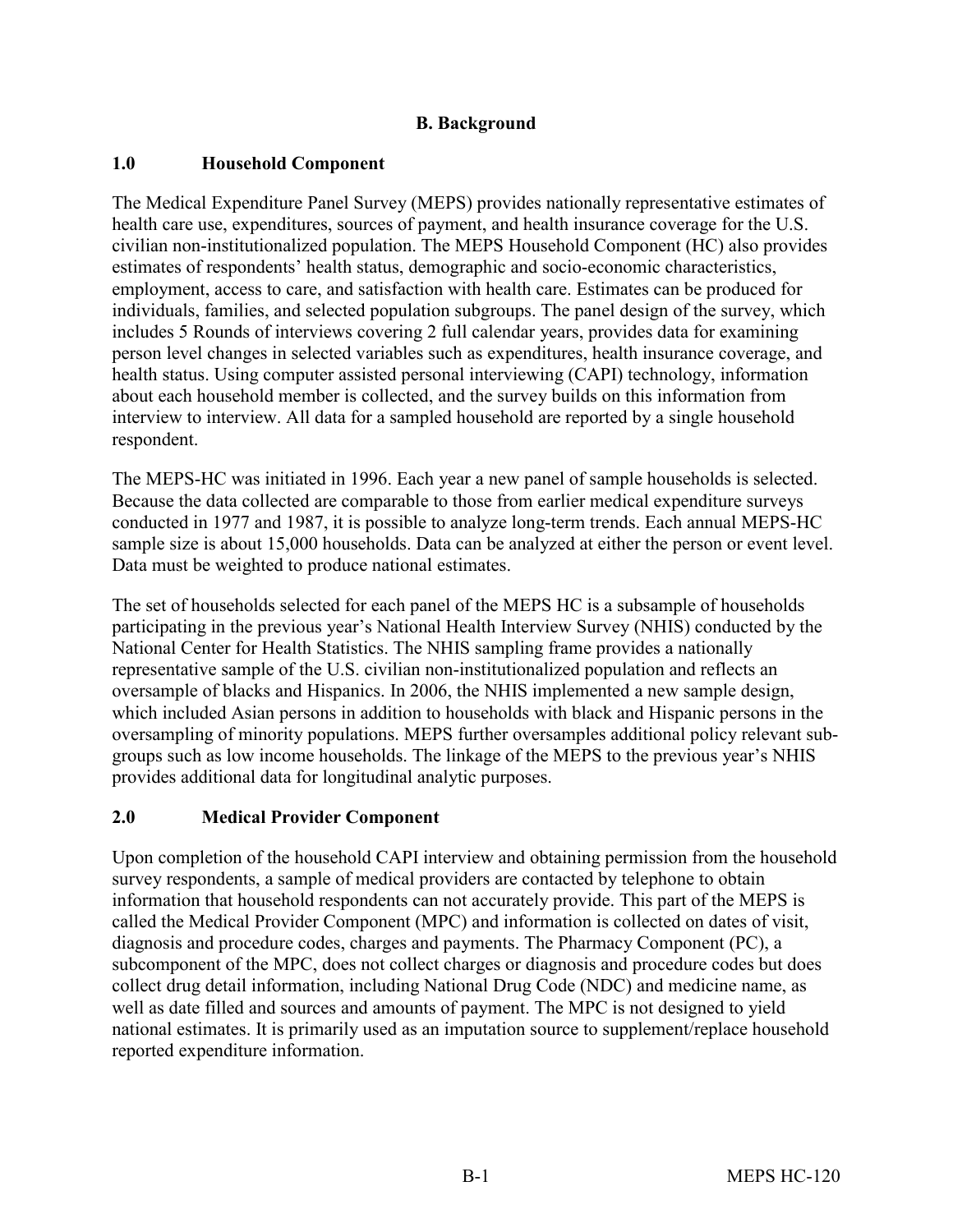#### **3.0 Survey Management and Data Collection**

MEPS HC and MPC data are collected under the authority of the Public Health Service Act. Data are collected under contract with Westat, Inc. Data sets and summary statistics are edited and published in accordance with the confidentiality provisions of the Public Health Service Act and the Privacy Act. The National Center for Health statistics (NCHS) provides consultation and technical assistance.

As soon as data collection and editing are completed, the MEPS survey data are released to the public in staged releases of summary reports, micro data files, and tables via the MEPS Web site: [www.meps.ahrq.gov.](http://www.meps.ahrq.gov/) Selected data can be analyzed through MEPSnet, an on-line interactive tool designed to give data users the capability to statistically analyze MEPS data in a menu-driven environment.

Additional information on MEPS is available from the MEPS project manager or the MEPS public use data manager at the Center for Financing, Access, and Cost Trends, Agency for Healthcare Research and Quality, 540 Gaither Road, Rockville, MD 20850 (301-427-1406).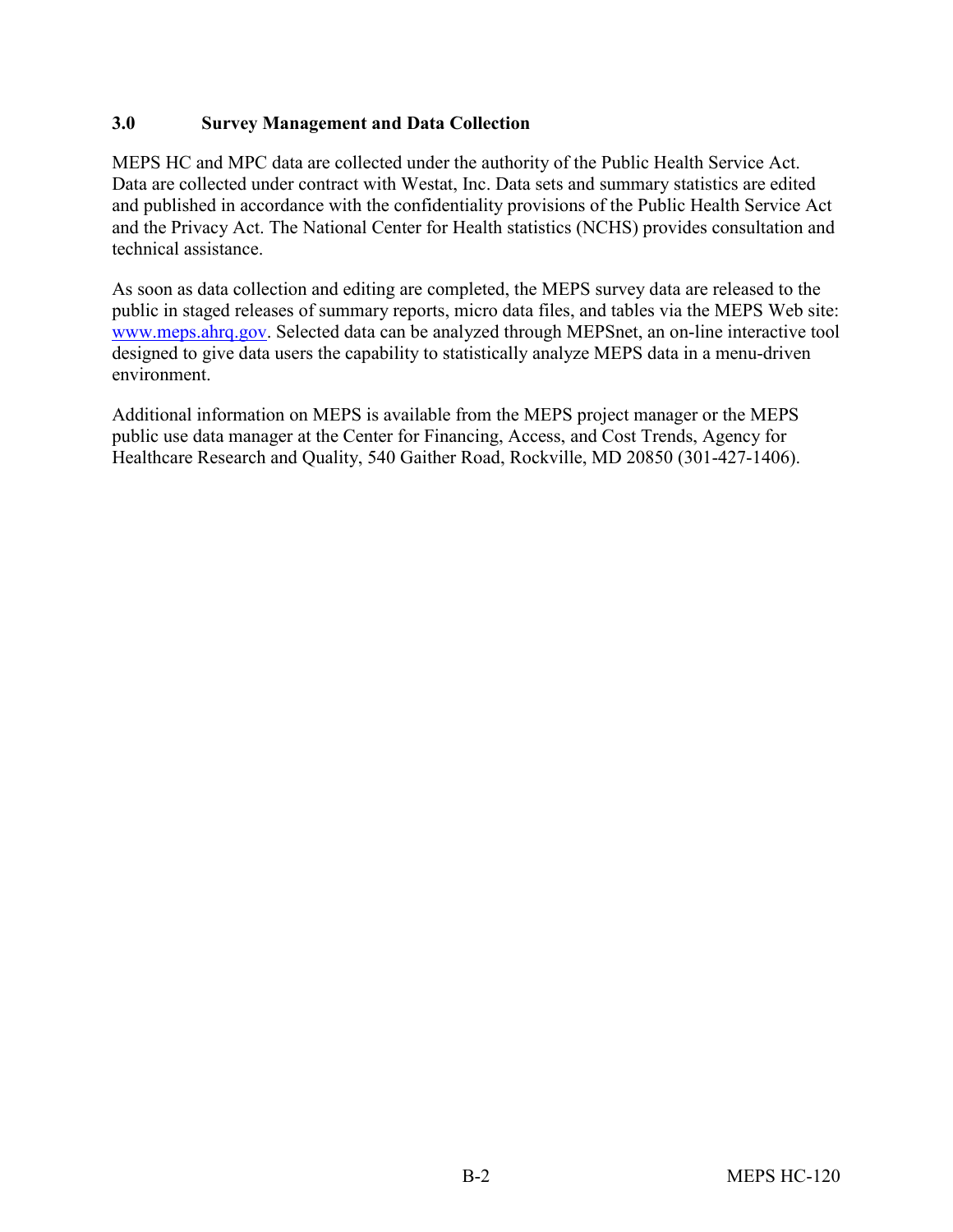#### **C. Technical and Programming Information**

#### **1.0 General Information**

This documentation describes the data contained in MEPS Public Use Release HC-120, which is one in a series of public use data files to be released from the 2008 Medical Expenditure Panel Survey Household Component (MEPS HC).

Released in ASCII (with related SAS and SPSS programming statements and data user information) and SAS formats, this public use file provides information on household-reported medical conditions collected on a nationally representative sample of the civilian noninstitutionalized population of the United States for calendar year 2008 MEPS HC. The file contains 36 variables and has a logical record length of 105 with an additional 2-byte carriage return/line feed at the end of each record.

This documentation offers a brief overview of the types and levels of data provided and the content and structure of the files. It contains the following sections:

Data File Information Survey Sample Information Merging/Linking MEPS Data Files Appendices Variable to Source Crosswalk Detailed ICD-9-CM Condition, Procedure, and Clinical Classification Code Frequencies Clinical Classification Code to ICD-9-CM Code Crosswalk List of Priority Conditions

A codebook of all the variables included in the 2008 Medical Conditions File is provided in an accompanying file.

For more information on MEPS survey design, see T. Ezzati-Rice, et al., 1998-2007 and S. Cohen, 1996. A copy of the survey instrument used to collect the information on this file is available on the MEPS Website: [www.meps.ahrq.gov.](http://www.meps.ahrq.gov/)

## **2.0 Data File Information**

This file contains 102,169 records. Each record represents one medical condition reported by a household survey respondent who resides in an eligible responding household and who has a positive person or family weight.

A new section, Priority Conditions Enumeration (PE), was added in Panel 12. The PE section asks a series of questions regarding whether the person has ever been diagnosed with a specified priority condition (e.g., diabetes). If the answer is yes, then CAPI automatically creates a condition record that is flagged as a priority condition (PRIOLIST = 1). Respondents may also report medical conditions in the Condition Enumeration (CE), medical events, and Disability Days (DD) sections. Prior to Panel 12, the interviewer manually identified whether a condition collected in the CE, events, or DD sections was a priority condition based on a list provided in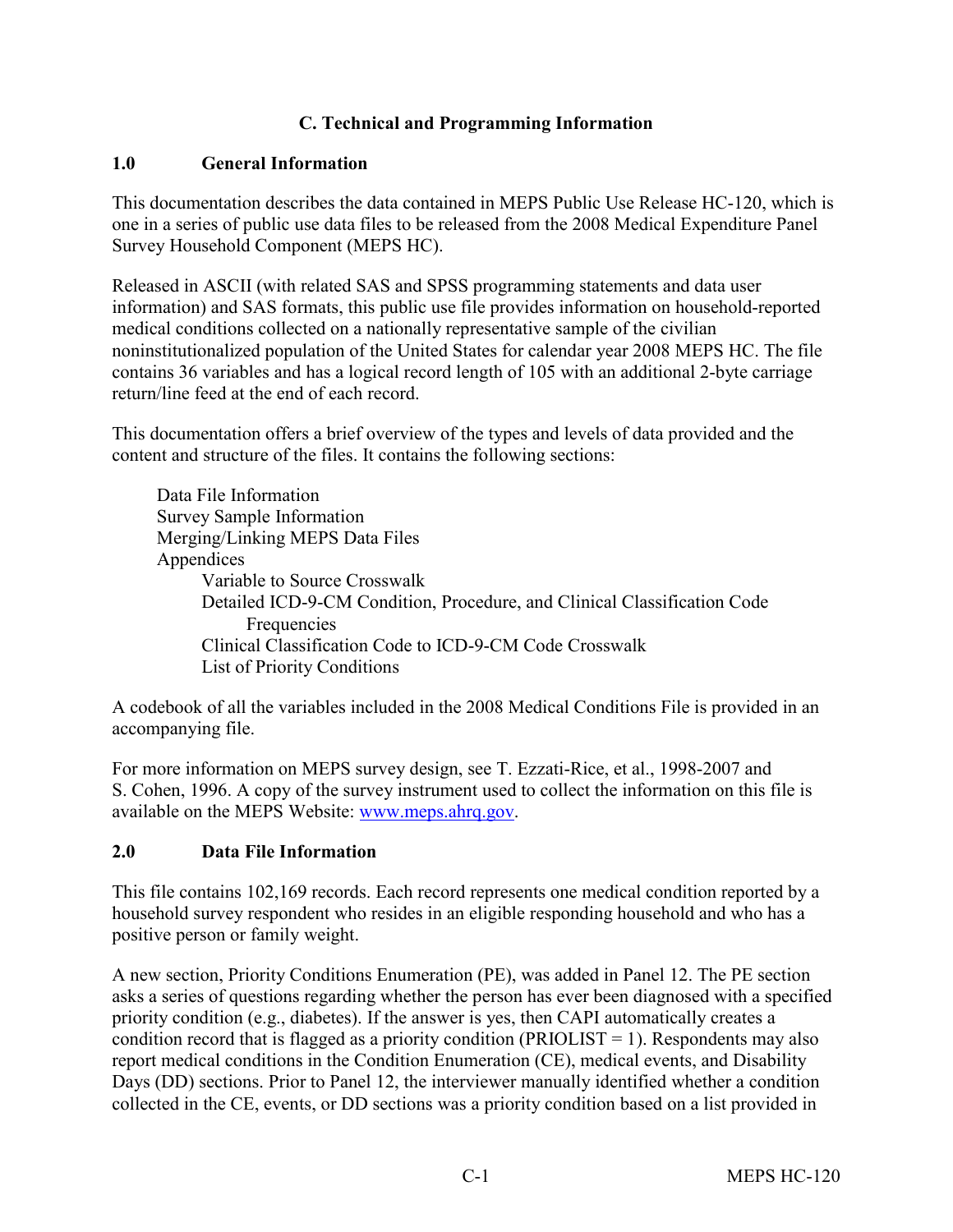the help text. In addition to changing the method of assigning priority condition status from manual to automated, the list of priority conditions changed in Panel 12. See Appendix 4 for details.

In Panel 12, round-specific questions (SEEDREV#, STILTR#, OVRALL#, FURTCA#, FOLOCA#, SEEDREF#) and some **accident/**injury follow-up questions (ACDNTLOC, INOUTHH, VEHICLE, WEAPON, POISON, FIREBURN, DROWN, SPORTS, FALL, ACDNTOTH, RECOVER) were no longer collected.

Records meeting one of the following criteria are included on the file:

In Panel 13:

- Round 1 and Round 2 conditions that are not priority conditions;
- Round 1 and Round 2 priority condition records that are current. A current condition is defined as a condition linked to a 2008 event or disability day, or a condition the person is currently experiencing (i.e., a condition selected in the CE section);
- Round 3 conditions that were linked to a 2008 event;
- Round 3 conditions that were due to an accident or injury and began before 2008;
- Round 3 priority condition records where the age of diagnosis is less than or equal to the person's age as of 12/31/2008 or where the age of diagnosis is refused, don't know, or not ascertained, and the condition is current; or
- Round 3 priority conditions where 50 percent or more of person's reference period occurred in 2008.

In Panel 12:

- Round 3, Round 4, and Round 5 condition records that are not priority conditions;
- Round 3, Round 4, and Round 5 priority condition records that are current. A current condition is defined as a condition linked to a 2008 event or disability day or a condition the person is currently experiencing (i.e., a condition selected in the CE section); or
- Round 1 and Round 2 condition records that are linked to a 2008 event or disability day, or a condition the person is currently experiencing in 2008 (i.e., a condition selected in the CE section).

Overlap Condition Records (in 2007 and 2008)

Application of the above selection rules indicates that all Panel 12 Round 3 conditions delivered in the 2007 file will be included on the 2008 file if the person has a positive person or family weight in 2008.

For each variable on the file, the codebook provides both weighted and unweighted frequencies. Because the conditions identified in this file are derived from self-reports, these data cannot be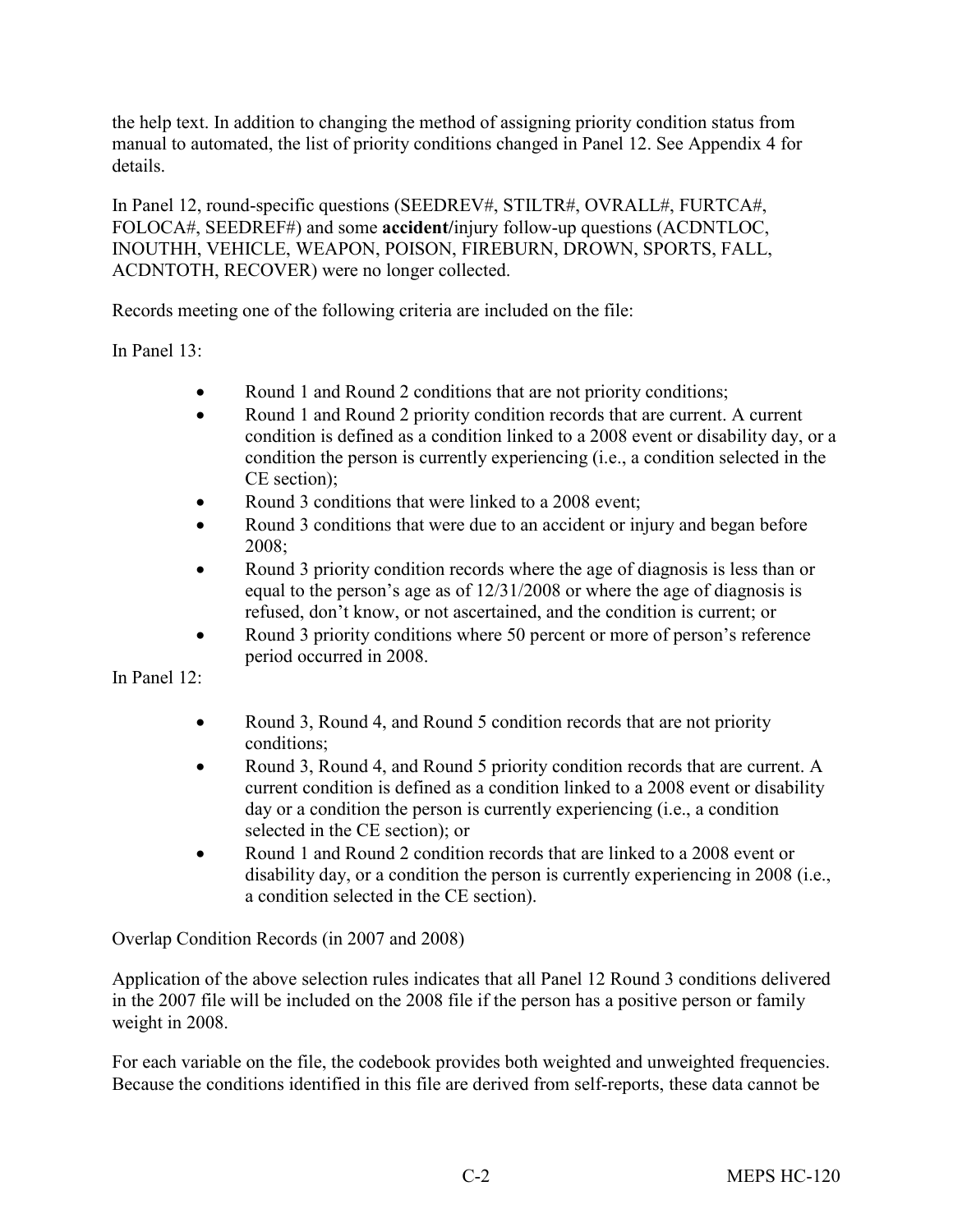used to make estimates of disease, prevalence of health conditions, or mortality/morbidity. However, data users can make estimates of treated prevalence.

Data from this file can be merged with 2008 MEPS person-level data to append person-level characteristics such as demographic or health insurance characteristics to each record by using DUPERSID (see Section 4.0 for details). Since each record represents a single condition reported by a household respondent, some household respondents may have multiple medical conditions and thus will be represented on multiple records on this file. Other household respondents may have reported no medical conditions and thus will have no records on this file. Still other respondents may have reported a medical condition that did not meet the criteria above and thus will have no records on this file. Data from this file also can be merged to 2008 MEPS Event Files (HC-118A through HC-118H) by using the link files provided in HC-118I. (See HC-118I for details.)

## **2.1 Codebook Structure**

The codebook and data file list variables in the following order:

Unique person identifiers Unique condition identifiers Medical condition variables Utilization variables Weight and variance estimation variables

Note that the person identifier is unique within this data year.

## **2.2 Reserved Codes**

The following reserved code values are used:

| Value              | <b>Definition</b>                                            |
|--------------------|--------------------------------------------------------------|
| -1 INAPPLICABLE    | Question was not asked due to skip pattern                   |
| -7 REFUSED         | Question was asked and respondent refused to answer question |
| -8 DK              | Question was asked and respondent did not know answer        |
| -9 NOT ASCERTAINED | Interviewer did not record the data                          |

## **2.3 Codebook Format**

This codebook describes an ASCII data set and provides the following programming identifiers for each variable:

| <b>Identifier</b> | <b>Description</b>                          |
|-------------------|---------------------------------------------|
| Name              | Variable name (maximum of 8 characters)     |
| Description       | Variable descriptor (maximum 40 characters) |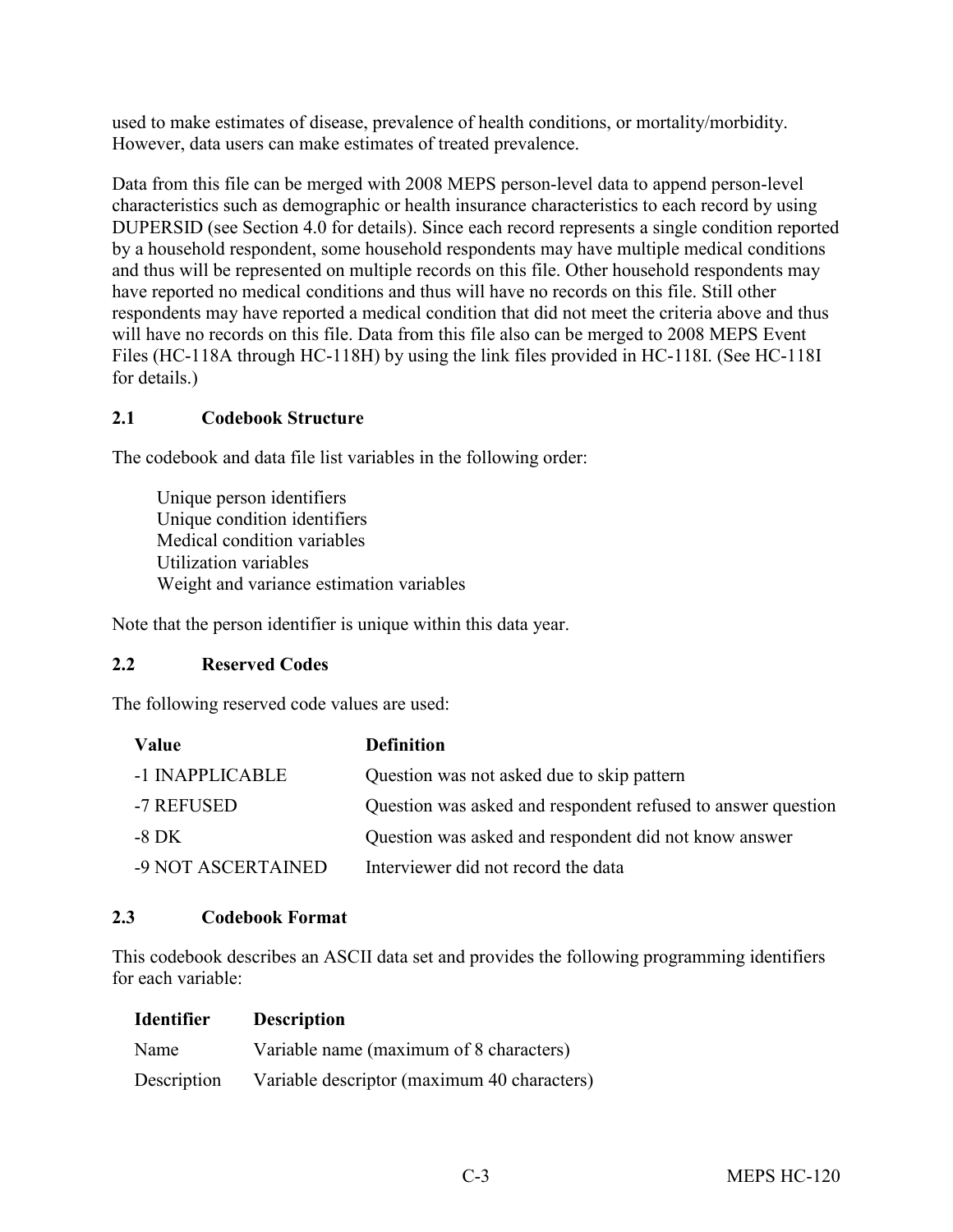| <b>Identifier</b> | <b>Description</b>                                                        |
|-------------------|---------------------------------------------------------------------------|
| Format            | Number of bytes                                                           |
| Type              | Type of data: numeric (indicated by NUM) or character (indicated by CHAR) |
| <b>Start</b>      | Beginning column position of variable in record                           |
| End               | Ending column position of variable in record                              |

#### **2.4 Variable Naming**

In general, variable names reflect the content of the variable, with an 8-character limitation. For questions asked in a specific round, the end digit in the variable name reflects the round in which the question was asked. Edited variables end in an "X" and are so noted in the variable label. (CONDIDX, which is an encrypted identifier variable, also ends in an "X".)

Variables contained in this delivery were derived either from the questionnaire itself or from the CAPI. The source of each variable is identified in Appendix 1 "Variable to Source Crosswalk." Sources for each variable are indicated in one of three ways: (1) variables derived from CAPI or assigned in sampling are so indicated; (2) variables collected at one or more specific questions have those numbers and questionnaire sections indicated in the "SOURCE" column; and (3) variables constructed from multiple questions using complex algorithms are labeled "Constructed" in the "SOURCE" column.

#### **2.5 File Contents**

## **2.5.1 Identifier Variables (DUID-CONDRN)**

The definitions of Dwelling Units (DUs) and Group Quarters in the MEPS HC are generally consistent with the definitions employed for the National Health Interview Survey (NHIS). The dwelling unit ID (DUID) is a 5-digit random number assigned after the case was sampled for MEPS. The person number (PID) uniquely identifies each person within the dwelling unit. The variable DUPERSID uniquely identifies each person represented on the file and is the combination of the variables DUID and PID. CONDN indicates the condition number as it was reported during the interview for an individual respondent (e.g., condition number 1, 2, 3, etc.) plus a control digit. The current range for CONDN is 11-481 and the largest range of records for any person on the file is 1-42. Note that this discrepancy is expected, as condition numbers are not sequentially assigned by the CAPI. In other words, if CONDN is set to 10 for a person's first condition, then CONDN might be set to 17 for the person's second condition. CONDIDX uniquely identifies each condition (i.e., each record on the file) and is the combination of DUPERSID and the condition number CONDN. For CONDIDX, the condition number is padded with leading zeroes to ensure consistent length.

PANEL is a constructed variable used to specify the panel number for the interview in which the condition was reported. PANEL will indicate either Panel 12 or Panel 13.

CONDRN indicates the round in which the condition was first reported. For a small number of cases, conditions that actually began in an earlier round were not reported by respondents until subsequent rounds of data collection. During file construction, editing was performed for these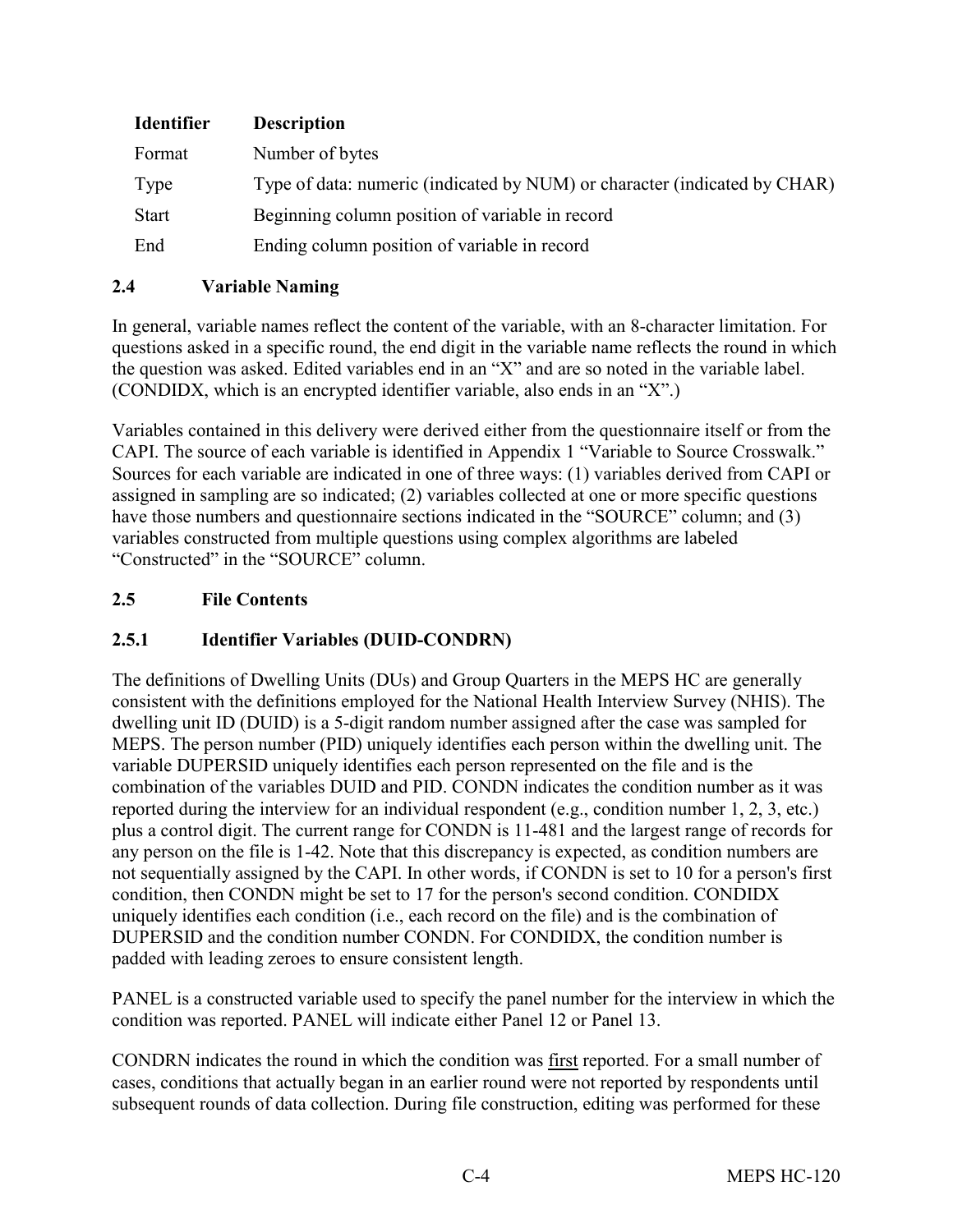cases in order to reconcile the round in which a condition began and the round in which the condition was first reported.

# **2.5.2 Medical Condition Variables (PRIOLIST-CCCODEX)**

This file contains variables describing medical conditions reported by respondents in several sections of the MEPS questionnaire, including the Condition Enumeration section, all questionnaire sections collecting information about health provider visits, prescription medications, and disability days (see Variable-Source Crosswalk in Appendix 1 for details).

# **2.5.2.1 Priority Conditions and Injuries**

Certain conditions were *a priori* designated as "priority conditions" (PRIOLIST=1) due to their prevalence, expense, or relevance to policy. Some of these were long-term, life-threatening conditions, such as cancer, diabetes, emphysema, high cholesterol, hypertension, ischemic heart disease, and stroke. Others were chronic manageable conditions, including arthritis and asthma. The only mental health condition on the priority conditions list is attention deficit hyperactivity disorder/attention deficit disorder. For a complete listing of priority conditions for Panel 12 and beyond, and prior to Panel 12, see Appendix 4.

Prior to Panel 12, priority conditions were identified as such in the field by MEPS interviewers. Occasionally, priority conditions were not identified as such due to interviewer misinterpretation. Consequently, these records are missing the followup questions described below. Likewise, some conditions were inaccurately identified as priority conditions. These records do have follow-up questions even though they are not priority conditions. Beginning in Panel 12, priority conditions were flagged as such by CAPI, thus preventing inaccurate identification.

When a condition was first mentioned, respondents were asked whether it was due to an accident or injury (INJURY=1). Only non-priority conditions (i.e., conditions reported in a section other than PE) are eligible to be injuries. The interviewer is prevented from selecting priority conditions as injuries.

# **2.5.2.2 Age Priority Condition Began/Date Accident Occurred**

The month and year a priority condition began (CONDBEGM and CONDBEGY) were dropped in Panel 12. The age of diagnosis (AGEDIAG) was collected for all priority conditions, except joint pain. The day, month, and year an accident or injury occurred (ACCDENTD, ACCDENTM, and ACCDENTY) were collected only for accident/injury conditions. If the respondent did not know the accident year, or refused to provide it, or if the year was not ascertained (ACCDENTY in (-7, -8, -9)), a follow-up question gathered whether the accident occurred before or after January 1 of the reference year (ACCDNJAN). If the respondent replied that the accident occurred after January 1 of the reference year  $(ACCDNJAN = 2)$ , then the reference year was used to set the accident year and ACCDNJAN was reset to Inapplicable (-1).

To ensure confidentiality, the accident year was bottom-coded to 1923 and age of diagnosis was top-coded to 85. This corresponds with the date of birth bottom-coding and age top-coding in person-level PUFs.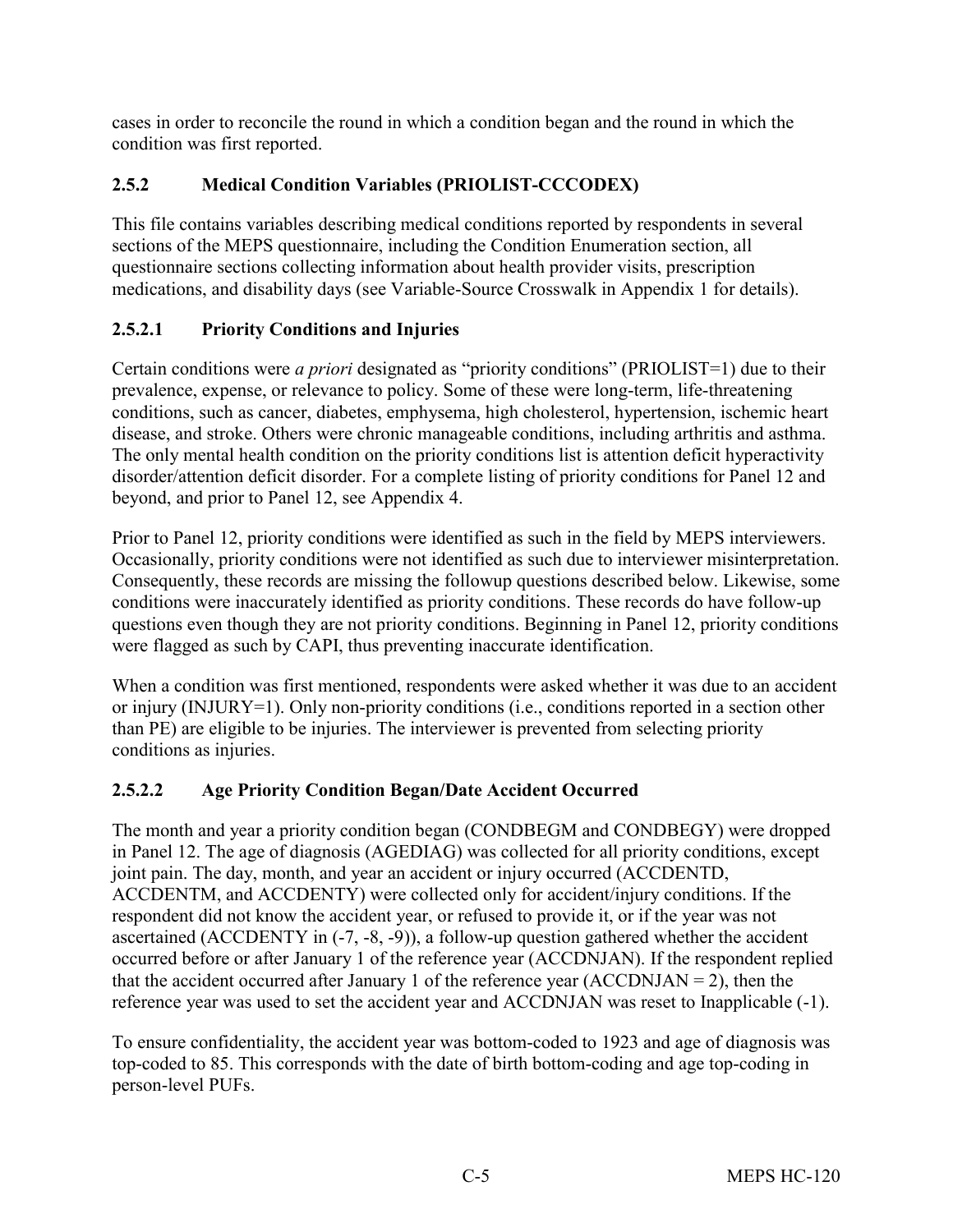## **2.5.2.3 Follow-up Questions for Injuries and Priority Conditions**

When a respondent reported that a condition resulted from an accident or injury (INJURY=1), respondents were asked during the round in which the injury was first reported **w**hether the accident/injury occurred at work (ACCDNWRK). Persons aged 15 and younger were not asked this question and the condition was coded ACCDNWRK = -1 for those persons.

For cancer conditions collected in the PE section, a follow-up question was asked when the cancer is first reported to determine whether the cancer is in remission/under control (REMISSN).

## **2.5.2.4 Considerations for Making Estimates Using the MEPS Conditions File**

## **2.5.2.4.1 Conditions File vs. Priority Conditions**

Priority conditions created in the Priority Condition Enumeration (PE) section, including chronic conditions, were asked in the context of "has person ever been told by a doctor or other health care professional that they have (condition)?" If the response is Yes (1), then a condition record is generated. Note that priority conditions are included in the Conditions PUF only if the condition is current. A current condition is defined as a condition linked to an event or disability day or a condition the person is currently experiencing (i.e., a condition selected in the CE section).

#### **2.5.2.4.2 Sources for Conditions on the MEPS Conditions File**

Conditions can be added to the MEPS conditions roster in several ways. A condition can be reported in the Priority Condition Enumeration (PE) section in which persons are asked if they have ever been diagnosed with specific conditions. The condition can be identified as the reason reported by the household respondent for a particular medical event (hospital stay, outpatient visit, emergency room visit, home health episode, prescribed medication purchase, or medical provider visit). The condition may be reported as the reason for one or more episodes of disability days. Finally, the condition may be reported by the household level respondent as a condition "bothering" the person during the reference period (see question CE03).

## **2.5.2.5 Treatment of Data from Rounds Not Occurring in 2008**

Prior to the 2008 file, priority conditions reported during Rounds 1 and 2 of the second year panel were included on the file even if the conditions were not related to an event or disability day or reported as a serious condition occurring in the second year of the panel. Beginning in 2008, conditions are included on the file only if they are current conditions. A current condition is defined as a condition linked to an event or disability day or a condition the person is currently experiencing (i.e., a condition selected in the Condition Enumeration (CE) section). Conditions from Rounds 1 and 2 that are not included in the 2008 file are available in the 2007 Medical Conditions File. Note that, for some Rounds 1 and 2 records, data may not be available on the previous year's file. This situation can occur when a person does not have a positive person or family weight in the first year but is assigned a positive weight in the subsequent year. The situation can also occur if the condition is a priority condition for which no events or disability days were reported in the first year but are reported in the second year. For 2008, 45 conditions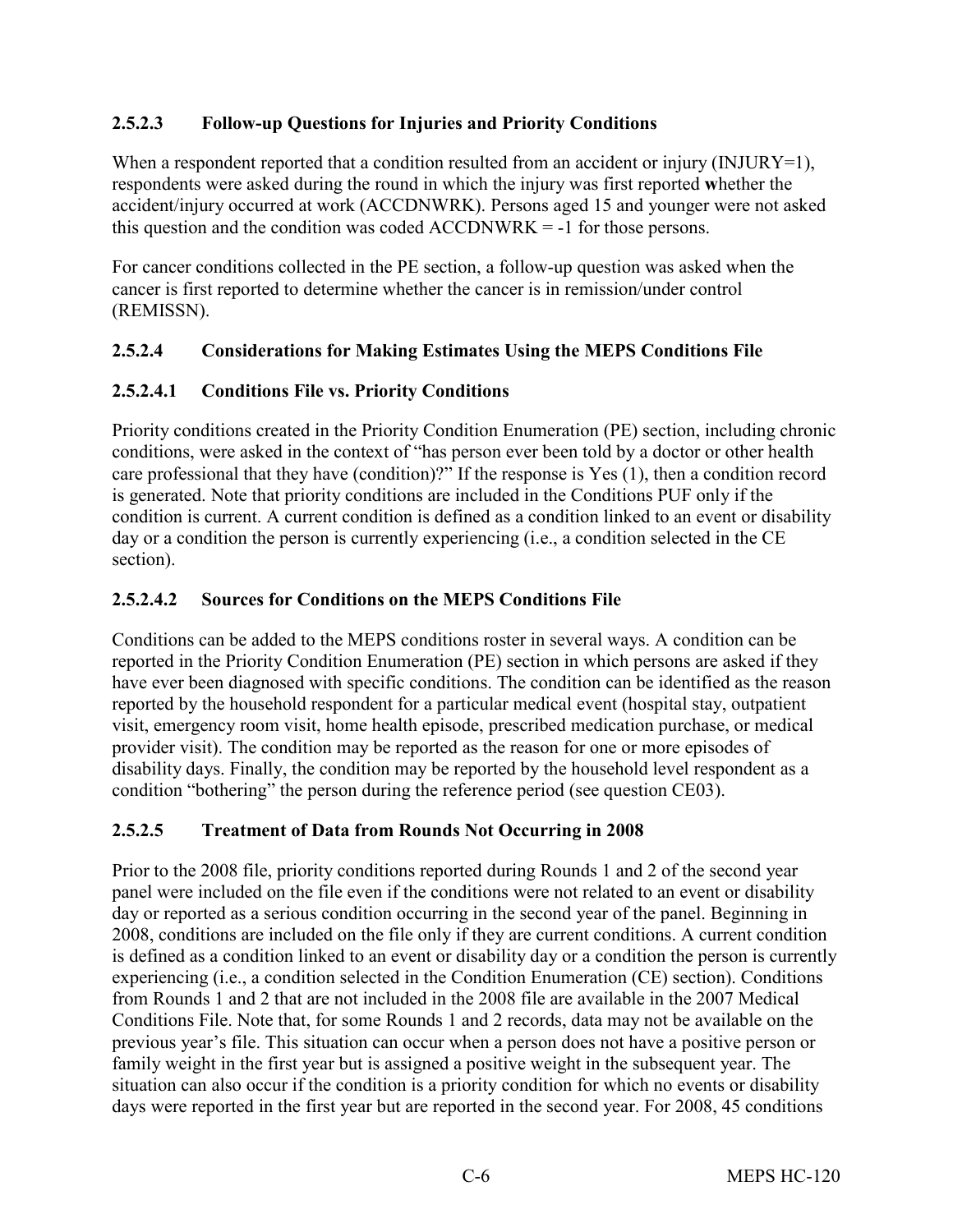from Panel 12 Rounds 1 and 2 are included on the 2008 Medical Conditions File, but did not appear on the previous year's file. Of these, 2 are because the person did not have a positive family weight in 2007, and 43 are because the priority condition was not current in 2007.

The variables PRIORFLG and INJURFLG were dropped in 2008. Note: Priority conditions are generally chronic conditions. Even though a person may not have reported an event or disability day in 2008 due to the condition, or reported generally experiencing the condition in 2008, analysts should consider that the person is probably still experiencing the condition. If a Panel 12 person reported a priority condition in Round 1 or 2 and did not have an event or disability day for the condition in Round 3, 4, or 5, the condition will not be included on the 2008 Medical Conditions File.

# **2.5.2.6 Rounds in Which Conditions Were Reported/Selected (CRND1 – CRND5)**

A set of constructed variables indicates the round in which the condition was first reported (CONDRN), and the subsequent round(s) in which the condition was selected (CRND1 – CRND5). The condition may be reported or selected when the person reports an event or disability day that occurred due to the condition, or the condition may be selected as a serious condition that is not linked to any events or disability days. For example, consider a condition for which CRND1 = 0, CRND2 = 1, and CRND3 = 1. For non-priority conditions, this sequence of CRND indicators on a condition record implies that the condition was not present during Round 1 (CRND1 = 0), was first mentioned during Round 2, and was selected during Round 3. For priority conditions, it is necessary to look at CONDRN rather than CRND# to determine in which round the condition was first reported. In addition to the scenario above, this sequence of CRND indicators may imply for priority conditions that the condition was reported in the PE section in Round 1 but was not connected with an event or disability day, and not selected in the CE section as a current condition until Rounds 2 and 3.

Due to age-related confidentiality concerns, pregnancy conditions for women under 16 and over 44 where there is no CRND in the round in which the condition was reported have CRND# updated to 1 for that round.

# **2.5.2.7 Disability Flag Variables**

This file contains three flag variables indicating whether a condition is associated with a missed work day (MISSWORK), a missed school day (MISSSCHL), or a day spent in bed (INBEDFLG). Due to the MEPS instrument design, there is no link indicating the specific number of disability days associated with a particular medical condition.

## **2.5.2.8 Diagnosis Condition and Procedure Codes**

The medical conditions and procedures reported by the Household Component respondent were recorded by the interviewer as verbatim text, which was then coded by professional coders to fully-specified ICD-9-CM codes, including medical condition and V codes (see Health Care Financing Administration, 1980). Although codes were verified and error rates did not exceed 2.5 percent for any coder, analysts should not presume this level of precision in the data; the ability of household respondents to report condition data that can be coded accurately should not be assumed (see Cox and Iachan, 1987; Edwards, et al, 1994; and Johnson and Sanchez, 1993).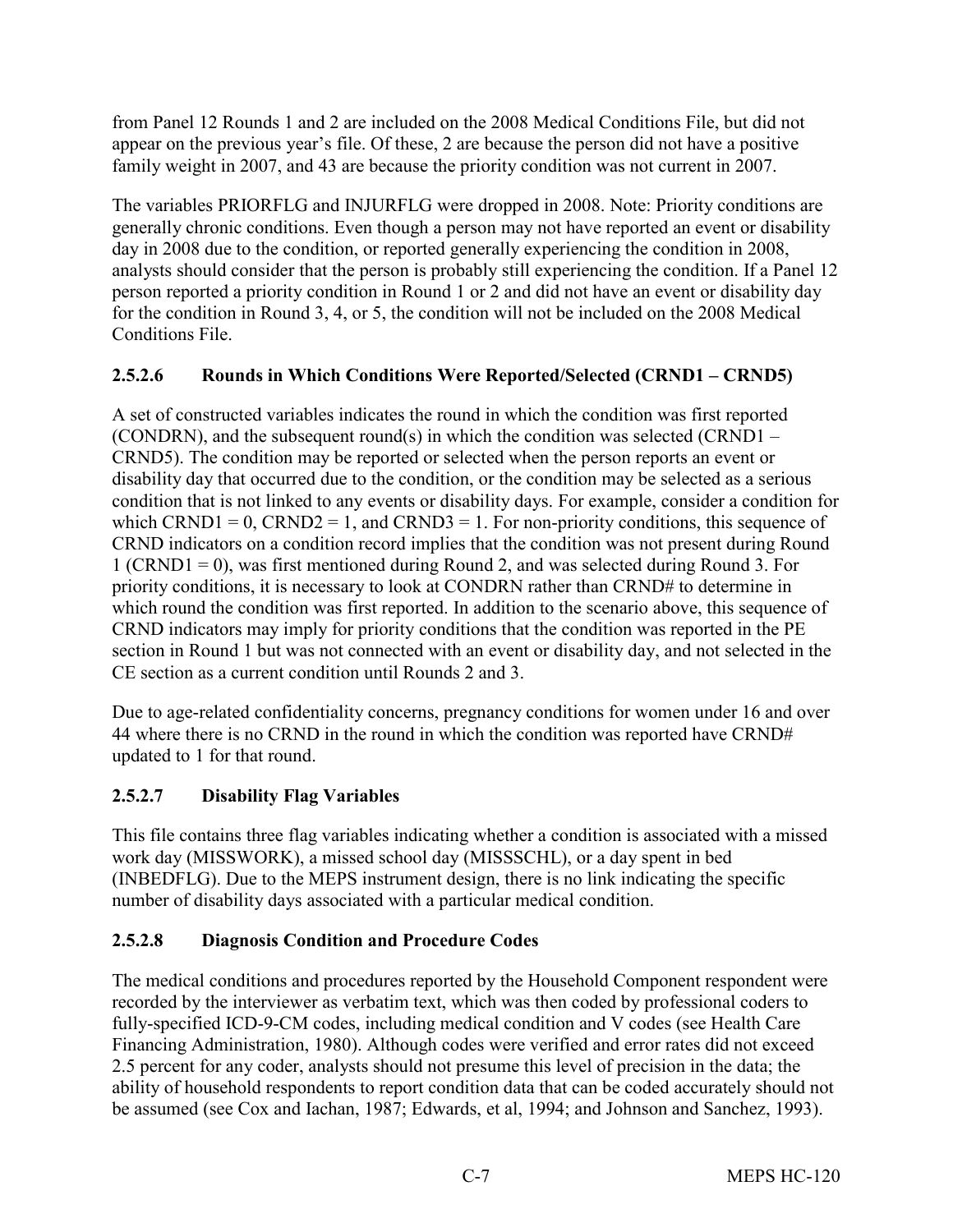Some condition information is collected in the Medical Provider Component of MEPS. However, since it is not available for everyone in the sample, it is not used to supplement, replace, or verify household reported condition data.

Professional coders followed specific guidelines in coding missing values to the ICD-9-CM diagnosis condition and procedure variables. The ICD-9-CM diagnosis condition variable (ICD9CODX) was coded -9 where the verbatim text fell into one of three categories: (1) the text indicated that the condition was unknown (e.g., DK); (2) the text indicated the condition could not be diagnosed by a doctor (e.g., doctor doesn't know); or (3) the specified condition was not codeable and a procedure could not be discerned from the text. ICD9CODX was coded -1 where the verbatim text strictly denoted a procedure and not a condition. The ICD-9-CM procedure variable (ICD9PROX) was coded -9 where the verbatim text strictly denoted a procedure, but the text was not specific enough to assign a procedure code. ICD9PROX was set to -1 where the text strictly specified a condition and not a procedure.

In order to preserve confidentiality, nearly all of the diagnosis condition codes provided on this file have been collapsed from fully-specified codes to 3-digit code categories. Table 1 in Appendix 2 provides unweighted and weighted frequencies for all ICD-9-CM condition code values reported on the file. In this table, values that reflect this collapsing have an asterisk in the label indicating that the 3-digit category includes all the subclassifications within that category. For example, the ICD9CODX value of 034 "Strep Throat/Scarlet Fev \*" includes the fullyspecified subclassifications 034.0 and 034.1; the value 296 "Affective Psychoses\*" includes the fully-specified subclassifications 296.0 through 296.99. Less than 1 percent of the records on this file were edited further by collapsing two or more 3-digit codes into one 3-digit code.

Similarly, most of the procedure codes were collapsed from fully-specified codes to 2-digit category codes. Table 2 in Appendix 2 provides unweighted and weighted frequencies for ICD9PROX, and this type of collapsing is identified by an asterisk in the variable label. For example, the ICD9PROX value of 81 "Joint Repair\*" includes subclassifications 81.0 through 81.99. Less than 1 percent of records were further edited to combine two or more 2-digit categories.

Note that, for conditions related to certain medical events, the ICD-9-CM codes on this file are also released in the Prescribed Medicines, Emergency Room Visits, Office-based Medical Provider Visits, Outpatient Department Visits, and Inpatient Hospital Stays Event Files. Because the ICD-9-CM codes have been collapsed, it is possible for there to be duplicate ICD-9-CM condition or procedure codes linked to a single medical event when different fully-specified codes are collapsed into the same code. For information on merging data on this file with the 2008 MEPS Event Files (HC-118A through HC-118H) refer to the link files provided in HC-118I, and see HC-118I for details.

In a small number of cases, diagnosis condition and procedure codes were further recoded to -9 if they denoted a pregnancy for a person younger than 16 or older than 44. There were 17 records recoded in this manner on the 2008 Medical Conditions File. The person's age was determined by linking the 2008 Medical Conditions File to the 2007 and 2008 Person-Level Use PUFs. If the person's age is under 16 or over 44 in the round in which the condition or procedure was reported, the appropriate condition or procedure code was recoded to -9.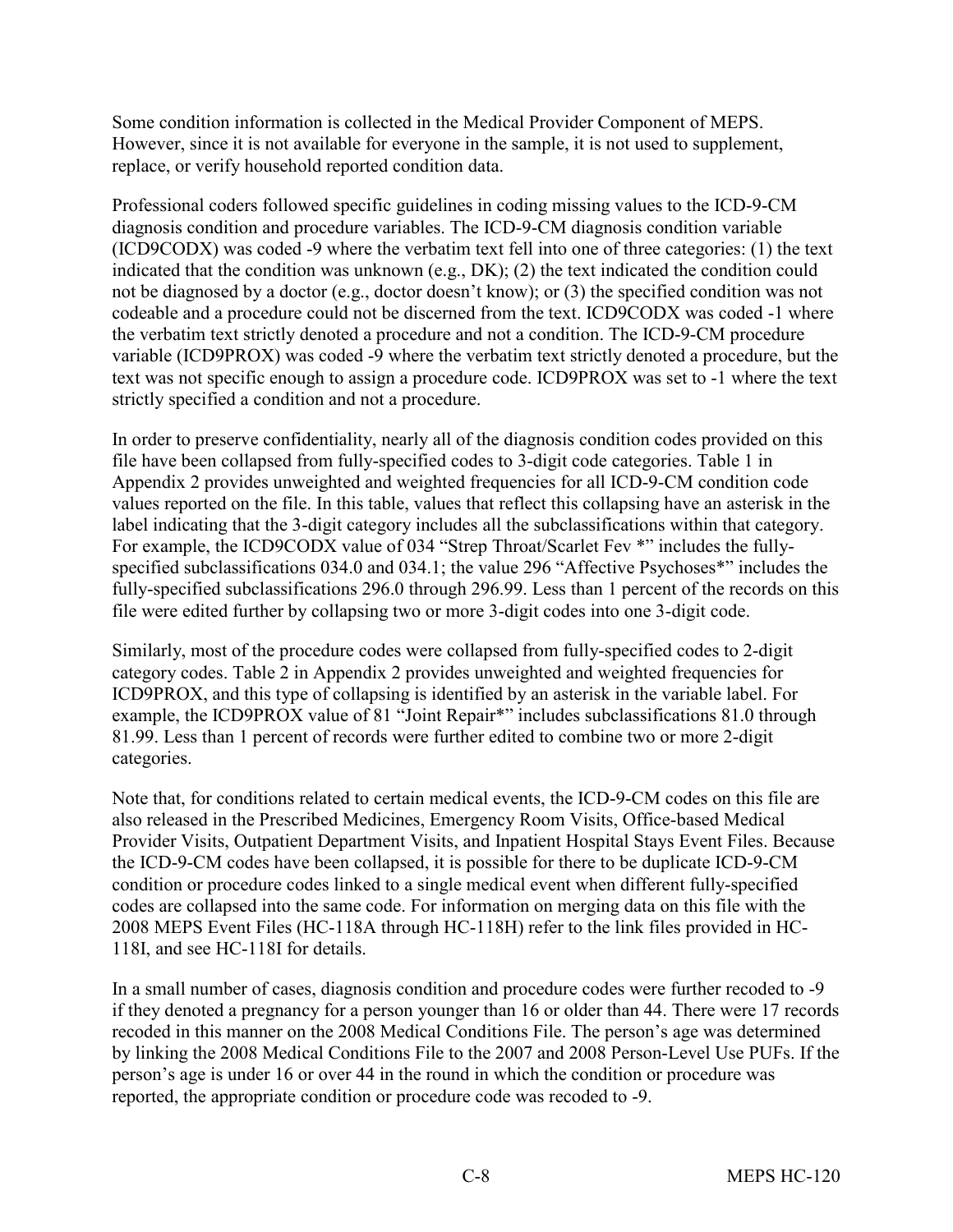Users should note that because of the design of the survey, most deliveries (i.e., births) are coded as pregnancies. For more accurate estimates for deliveries, analysts should use RSNINHOS "Reason Entered Hospital" found on the Hospital Inpatient Stays Public Use File (HC-118D).

Conditions and procedures were reported in the same sections of the HC questionnaire (see Variable-Source Crosswalk in Appendix 1). Labels for all values of the variables ICD9CODX and ICD9PROX, as shown in Tables 1 and 2, are provided in the SAS programming statements included in this release (see the H120SU.TXT file).

## **2.5.2.9 Clinical Classification Codes**

ICD-9-CM condition codes have been aggregated into clinically meaningful categories that group similar conditions (CCCODEX). CCCODEX was generated using Clinical Classification Software (formerly known as Clinical Classifications for Health Care Policy Research (CCHPR)), which aggregates conditions and V-codes into mutually exclusive categories, most of which are clinically homogeneous (Elixhauser, et al, 2000). Appendix 3 lists the ICD-9-CM codes that have been aggregated for each clinical classification category.

The reported ICD-9-CM condition code values were mapped to the appropriate clinical classification category prior to being collapsed to 3-digit ICD-9-CM condition codes. The result is that every record which has an ICD-9-CM diagnosis code also has a clinical classification code.

As with ICD9CODX and ICD9PROX, professional coders followed specific guidelines in setting CCCODEX to a missing value. CCCODEX was coded -9 where the verbatim text fell into one of three categories: (1) the text indicated that the condition was unknown (e.g., DK); (2) the text indicated the condition could not be diagnosed by a doctor (e.g., doctor doesn't know); or (3) the specified condition was not codeable and a procedure could not be discerned from the text. CCCODEX was coded -1 where the verbatim text strictly denotes a procedure and not a condition.

A small number (less than 1 percent) of clinical classification codes have been edited for confidentiality purposes. Table 3 in Appendix 2 provides weighted and unweighted frequencies for CCCODEX. Labels for all values of the variable CCCODEX, as shown in Table 3, are provided in the SAS programming statements included in this release (see the H120SU.TXT file).

In a small number of cases, clinical classification codes were further recoded to -9 if they denoted a pregnancy for a person younger than 16 or older than 44. There were 17 records recoded in this manner on the 2008 Medical Conditions File. The person's age was determined by linking the 2008 Medical Conditions File to the 2007 and 2008 Person-Level Use PUFs. If the person's age is under 16 or over 44 in the round in which the condition was reported, the appropriate clinical classification code was recoded to -9.

Note that, prior to 2004, the range for the variable CCCODEX was 001 through 260. In 2004, revisions to the coding of mental disorders were implemented. The codes 650 through 663 replaced 065 through 075 in 2004. Beginning in 2007, the mental disorders codes were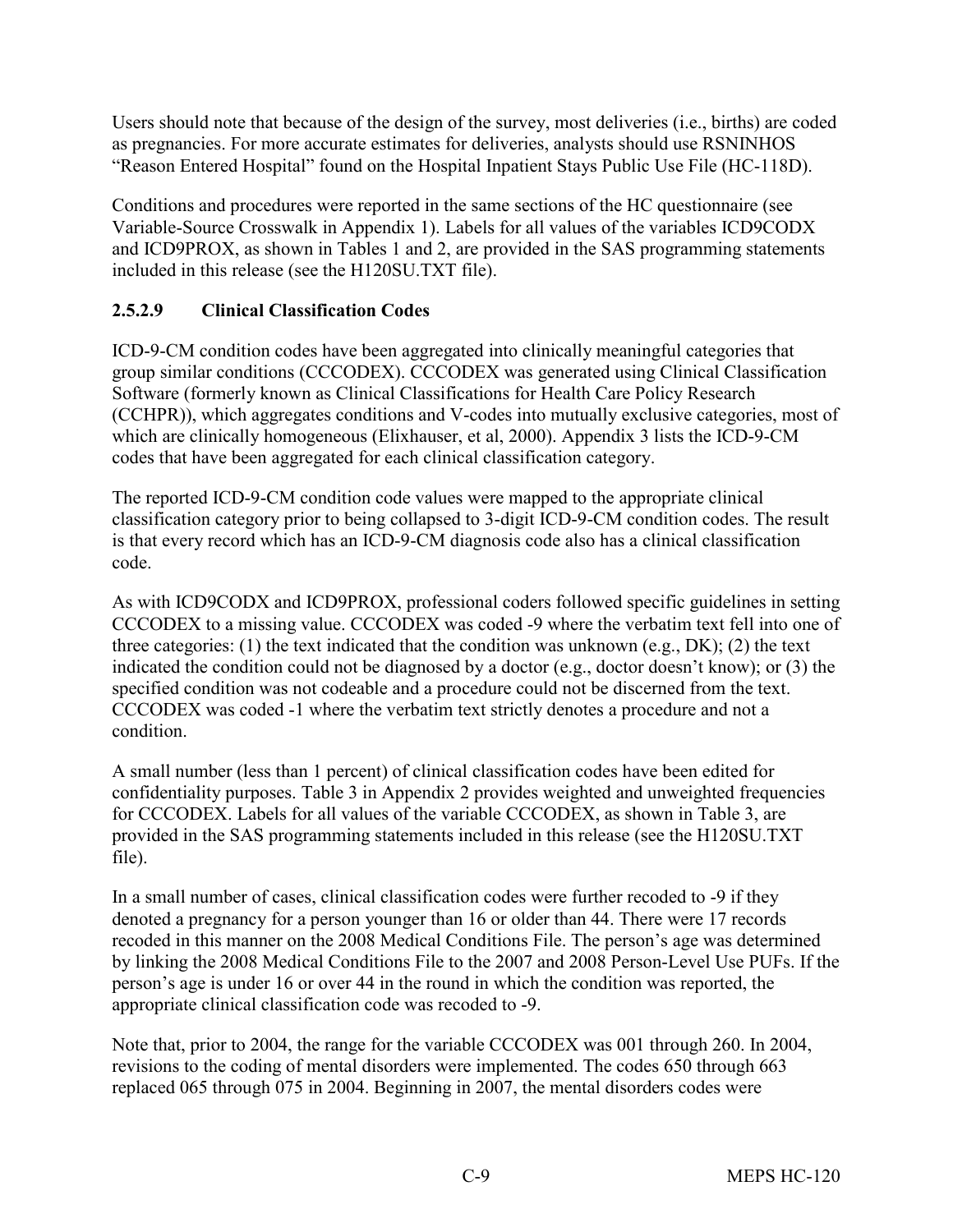reorganized again. Alcohol and substance abuse disorders were broken into separate categories, and miscellaneous mental disorders was renumbered.

Analysts should use the clinical classification codes listed in the Conditions PUF document (HC-120) and the Appendix to the Event Files (HC-118I) document when analyzing MEPS conditions data. Although there is a list of clinical classification codes and labels on the Healthcare Cost and Utilization Project (HCUP) Website, if updates to these codes and/or labels are made on the HCUP Website after the release of the 2008 MEPS PUFs, these updates will not be reflected in the 2008 MEPS data.

# **2.5.3 Utilization Variables (OBNUM – RXNUM)**

The variables OBNUM, OPNUM, HHNUM, IPNUM, ERNUM, and RXNUM indicate the total number of 2008 events that can be linked to each condition record on the current file, i.e., officebased, outpatient, home health, inpatient hospital stays, emergency room visits, and prescribed medicines, respectively.

These counts of events were derived from Expenditure Event Public Use Files (HC-118G, HC-118F, HC-118H, HC-118D, HC-118E, and HC-118A). Events associated with conditions include all utilization that occurred between January 1, 2008 and December 31, 2008.

Because persons can be seen for more than one condition per visit, these frequencies will not match the person or event-level utilization counts. For example, if a person had one inpatient hospital stay and was treated for a fractured hip, a fractured shoulder and a concussion, each of these conditions has a unique record in this file and IPNUM=1 for each record. By summing IPNUM for these records, the total inpatient hospital stays would be three when actually there was only one inpatient hospital stay for that person and three conditions were treated. These variables are useful for determining the number of inpatient hospital stays for head injuries, hip fractures, etc.

# **3.0 Survey Sample Information**

# **3.1 Overview**

There is a single full year person-level weight (PERWT08F) assigned to each record for each key, in-scope person who responded to MEPS for the full period of time that he or she was inscope during 2008. A key person either was a member of an NHIS household at the time of the NHIS interview, or became a member of a family associated with such a household after being out-of-scope at the time of the NHIS (the latter circumstance includes newborns as well as persons returning from military service, an institution, or living outside the United States). A person is in-scope whenever he or she is a member of the civilian noninstitutionalized portion of the U.S. population.

There has been an important change in the MEPS sample design that is worth noting. The MEPS sample of households for Round 1 of a given MEPS panel is a subsample of the responding households to the previous year's National Health Interview Survey (NHIS). A new NHIS sample design was implemented in 2006 with a new sample of PSUs and segments, independent of the sample design used from 1995-2005. Thus, MEPS Panel 12 households fielded initially in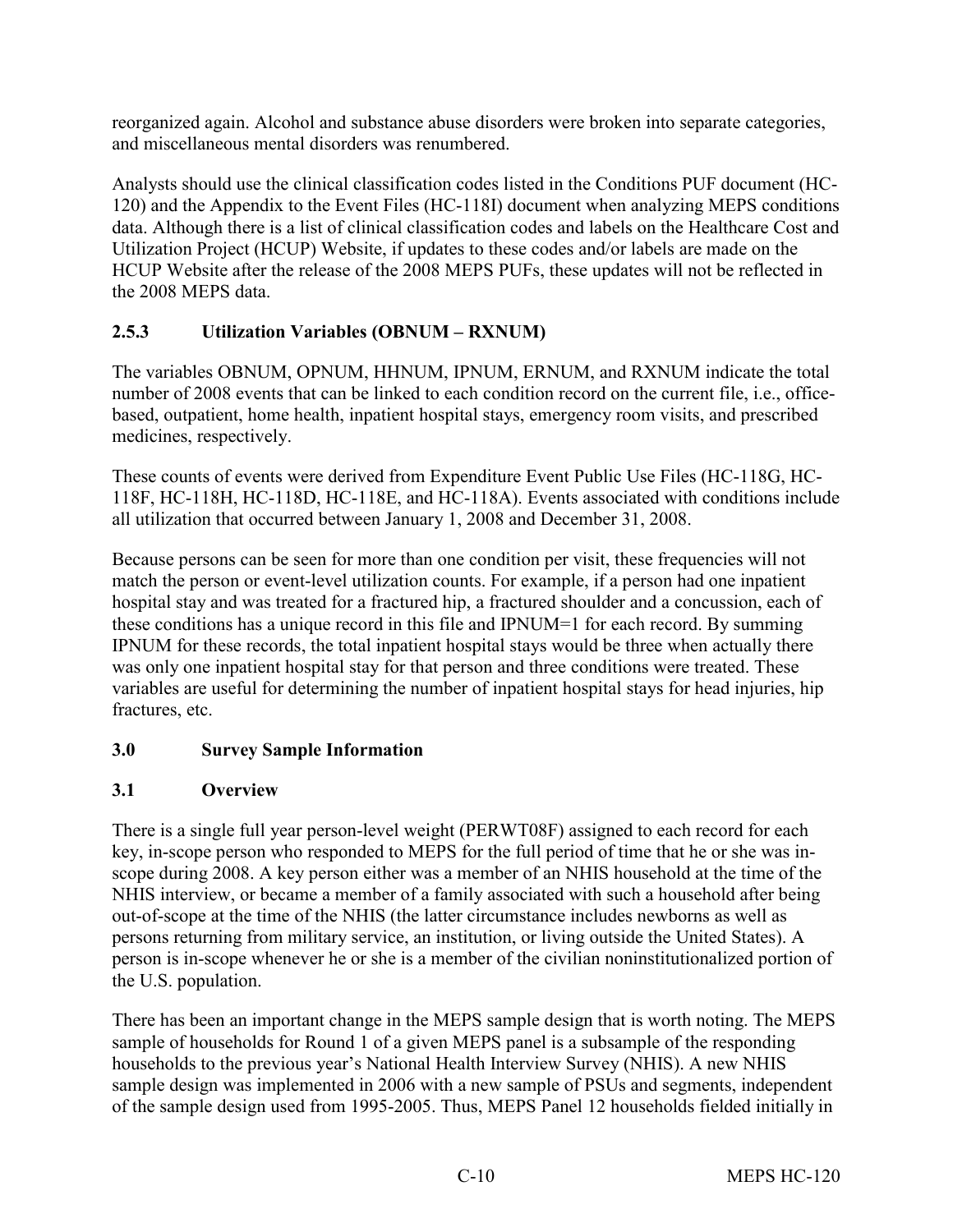2007, selected from the 2006 NHIS household respondents, are from a sample design independent of those sampled for MEPS Panel 11 from among 2005 NHIS household respondents. As a result, with two national samples of PSUs and segments fielded for MEPS and with a somewhat reduced sample size for Panel 12, the amount of clustering is reduced with the expectation of some increase in precision for 2007 MEPS estimates. There will also be more degrees of freedom due to more variance strata available for variance estimation purposes. The trade-off for these expected increases in precision and degrees of freedom is that it is more expensive to field a sample that is less concentrated. In 2008 both MEPS panels will have been sampled from the new NHIS sample design, with corresponding reductions in survey costs, precision, and degrees of freedom.

#### **3.2 Details on Person Weight Construction**

The person-level weight PERWT08F was developed in several stages. Person-level weights for Panels 12 and 13 were created separately. The weighting process for each panel included an adjustment for nonresponse over time and calibration to independent population figures. The calibration was initially accomplished separately for each panel by raking the corresponding sample weights to Current Population Survey (CPS) population estimates based on five variables. The five variables used in the establishment of the initial person-level control figures were: census region (Northeast, Midwest, South, West); MSA status (MSA, non-MSA); race/ethnicity (Hispanic, non-Hispanic with black as sole reported race, non-Hispanic with Asian as sole reported race, and other); sex; and age. A 2008 composite weight was then formed by multiplying each weight from Panel 12 by the factor .39 and each weight from Panel 13 by the factor .61. The choice of factors reflected the relative sample sizes of the two panels, helping to limit the variance of estimates obtained from pooling the two samples. The composite weight was again raked to the same set of CPS-based control totals. When poverty status information derived from income variables became available, a final raking was undertaken on the previously established weight variable. Control totals were established using poverty status (five categories: below poverty, from 100 to 125 percent of poverty, from 125 to 200 percent of poverty, from 200 to 400 percent of poverty, at least 400 percent of poverty) as well as the original five variables used in the previous calibrations.

## **3.2.1 MEPS Panel 12 Weight**

The person-level weight for MEPS Panel 12 was developed using the 2007 full year weight for an individual as a "base" weight for survey participants present in 2007. For key, in-scope respondents who joined an RU some time in 2008 after being out-of-scope in 2007, the 2007 family weight associated with the family the person joined served as a "base" weight. The weighting process included an adjustment for nonresponse over Rounds 4 and 5 as well as raking to population control figures for December 2008. These control figures were derived by scaling back the population totals obtained from the March 2009 CPS to correspond to a national estimate for the civilian noninstitutionalized population provided by the Census Bureau for December 2008. Variables used in the establishment of person-level control figures included: census region (Northeast, Midwest, South, West); MSA status (MSA, non-MSA); race/ethnicity (Hispanic, black but non-Hispanic, Asian but non-Hispanic, and other); sex; and age. Key, responding persons not in-scope on December 31, 2008 but in-scope earlier in the year retained, as their final Panel 12 weight, the weight after the nonresponse adjustment.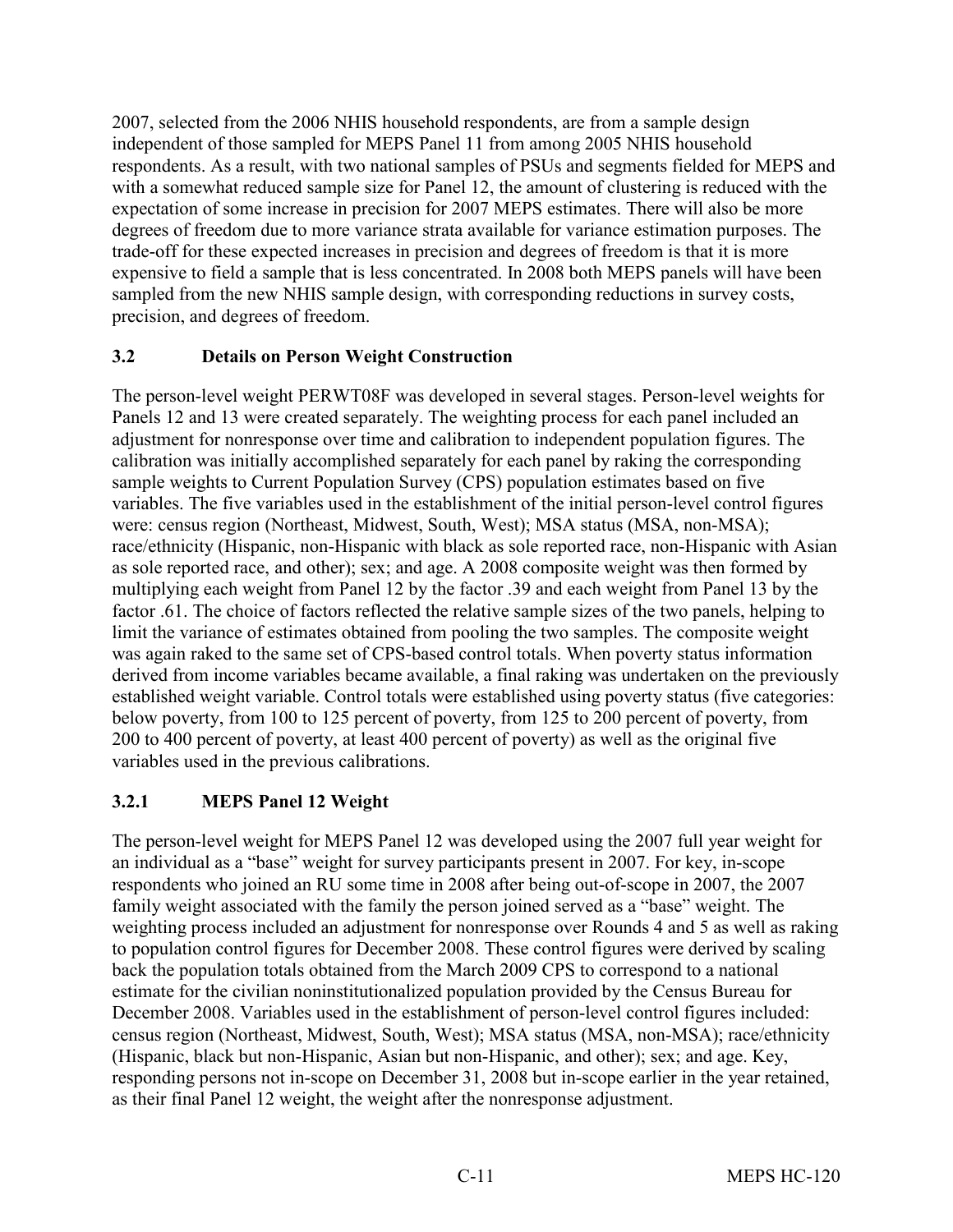## **3.2.2 MEPS Panel 13 Weight**

The person-level weight for MEPS Panel 13 was developed using the MEPS Round 1 personlevel weight as a "base" weight. For key, in-scope respondents who joined an RU after Round 1, the Round 1 family weight served as a "base" weight. The weighting process included an adjustment for nonresponse over Round 2 and the 2008 portion of Round 3 as well as raking to the same population control figures for December 2008 used for the MEPS Panel 12 weights. The same five variables employed for Panel 12 raking (census region, MSA status, race/ethnicity, sex, and age) were used for Panel 13 raking. Similarly, for Panel 13, key, responding persons not in-scope on December 31, 2008 but in-scope earlier in the year retained, as their final Panel 13 weight, the weight after the nonresponse adjustment.

Note that the MEPS Round 1 weights incorporated the following components: the original household probability of selection for the NHIS; ratio-adjustment to NHIS-based national population estimates at the household (occupied dwelling unit) level; adjustment for nonresponse at the dwelling unit level for Round 1; and poststratification to figures at the family and person level obtained from the March CPS data base of the corresponding year (i.e., 2007 for Panel 12 and 2008 for Panel 13).

## **3.2.3 The Final Weight for 2008**

The composite weights of two groups of persons who were out-of-scope on December 31, 2008 were poststratified. Specifically, the weights of those who were in-scope some time during the year, out-of-scope on December 31, and entered a nursing home during the year were poststratified to a corresponding control total obtained from the 1996 MEPS Nursing Home Component. Those who died while in-scope during 2008 were poststratified to corresponding estimates derived using data obtained from the Medicare Current Beneficiary Survey (MCBS) and Vital Statistics information provided by the National Center for Health Statistics (NCHS). Separate decedent control totals were developed for the "65 and older" and "under 65" civilian noninstitutionalized populations. The sum of the person-level weights across all persons assigned a positive person level weight is 304,375,942.

#### **3.2.4 Additional Adjustment to 2008 Person Weights for Persons Age 65 and Over**

In developing the final 2008 person-level weights (PERWT08F), an adjustment was made at the end of the process to mitigate a noticeable decline in the proportion of elderly persons with at least one hospital stay based on the weight derived using the traditional MEPS weighting methodology. This decline is inconsistent with trends in MEPS and other data sources and the underlying explanation is under investigation. A ratio adjustment strategy was applied only to weights for persons age 65 and over (3,493 persons) and therefore it did not affect the weights for persons under age 65 (29,573 persons). Moreover, the adjustments were carried out by MSA status based on a logistic regression analysis that showed inconsistent changes from 2007 to 2008 in the likelihood of hospitalization for MSA residents versus non-MSA residents. The table below shows the derivations of the adjustment factors that were applied (total of 4 factors) to the previously described final weights.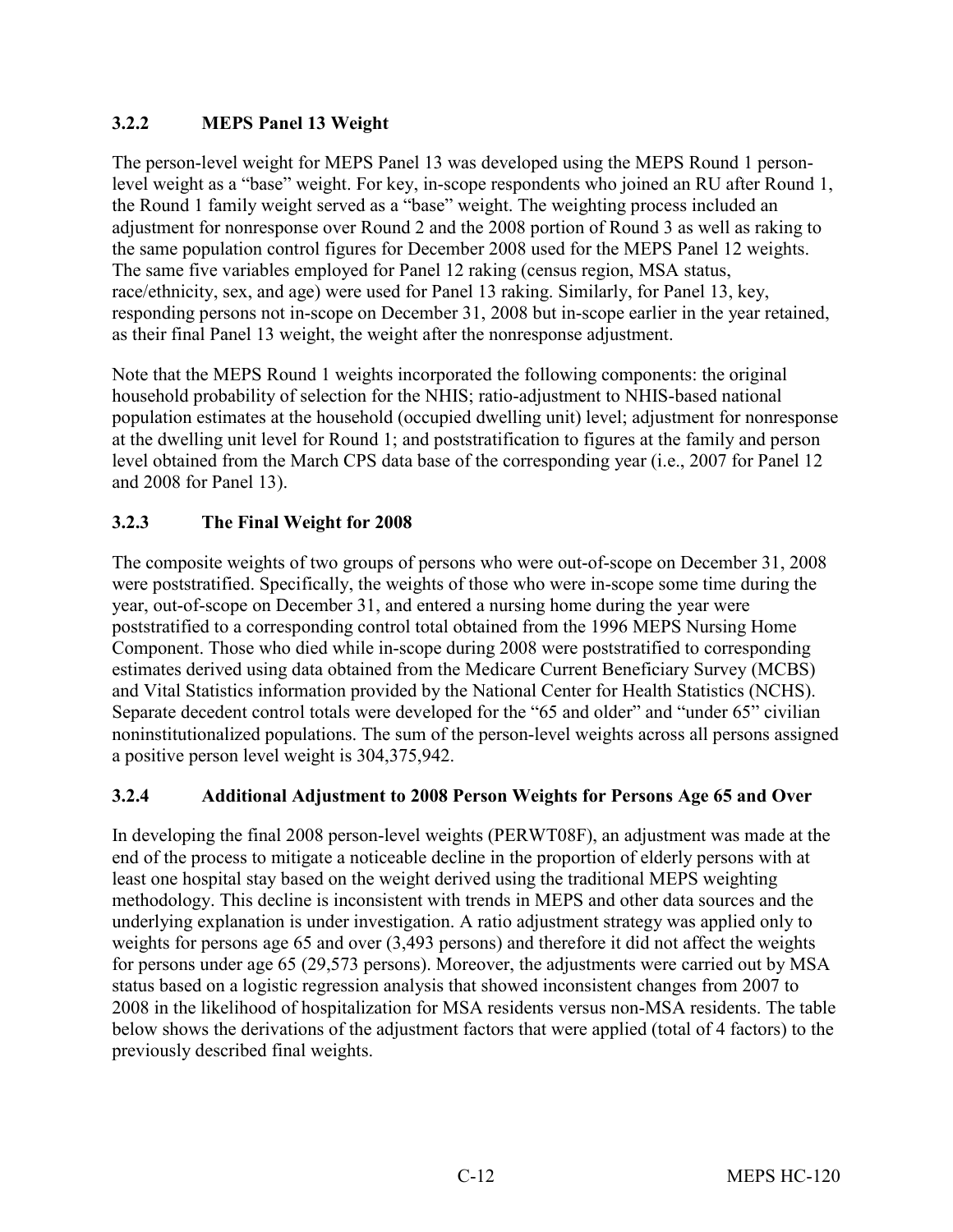| # of Hospital Stays<br>(IPDIS08) | <b>MSA</b> Resident  | Non-MSA Resident     |
|----------------------------------|----------------------|----------------------|
|                                  | $.808/.845 = 0.9562$ | $.808/.780 = 1.0359$ |
| or more                          | $192/155 = 1.2387$   | $.192/.220 = 0.8727$ |

Ratio Adjustment Factors Applied to Analytic Weight Variable for Persons Age 65 and older

Within each of the 2 MSA subgroups, separate factors were developed for persons with no hospital stays and for persons with at least one stay. The numerators are based on MEPS annual averages of the proportion of elderly persons with at least one hospital stay for the preceding 3 year period (2005-07) and can be regarded as control proportions. The denominators of the factors reflect estimated proportions based on the traditional final weight. For MSA residents, applying these factors to the weights had the joint effect of inflating the estimated proportion of elderly persons with at least one hospital stay while proportionately deflating the proportion with no stays. For non-MSA residents, applying these factors to the weights had the joint effect of deflating the estimated proportion of elderly persons with at least one hospital stay while proportionately inflating the proportion with no stays.

Finally, the weights for the elderly were adjusted by a constant factor to compensate for the negligible impact of rounding on the aggregate weights that resulted from applying the factors in the table above. This factor was derived as the ratio of the sum of weights prior to applying the factors to the sum after applying the factors (39,742,176 / 39,737,780).

Overall, the weighted population estimate for the civilian noninstitutionalized population for December 31, 2008 is 300,257,026 (PERWT08F>0 and INSC1231=1). The sum of the personlevel weights across all persons assigned a positive person-level weight is 304,375,942.

# **3.2.5 Coverage**

The target population for MEPS in this file is the 2008 U.S. civilian noninstitutionalized population. However, the MEPS sampled households are a subsample of the NHIS households interviewed in 2006 (Panel 12) and 2007 (Panel 13). New households created after the NHIS interviews for the respective Panels and consisting exclusively of persons who entered the target population after or after 2006 (Panel 12) or after 2007 (Panel 13) are not covered by MEPS. Neither are previously out-of-scope persons who join an existing household but are unrelated to the current household residents. Persons not covered by a given MEPS panel thus include some members of the following groups: immigrants; persons leaving the military; U.S. citizens returning from residence in another country; and persons leaving institutions. The set of uncovered persons constitutes only a small segment of the MEPS target population.

# **3.3 Using MEPS Data for Trend Analysis**

MEPS began in 1996, and the utility of the survey for analyzing health care trends expands with each additional year of data. However, it is important to consider a variety of factors when examining trends over time using MEPS. Statistical significance tests should be conducted to assess the likelihood that observed trends may be attributable to sampling variation. The length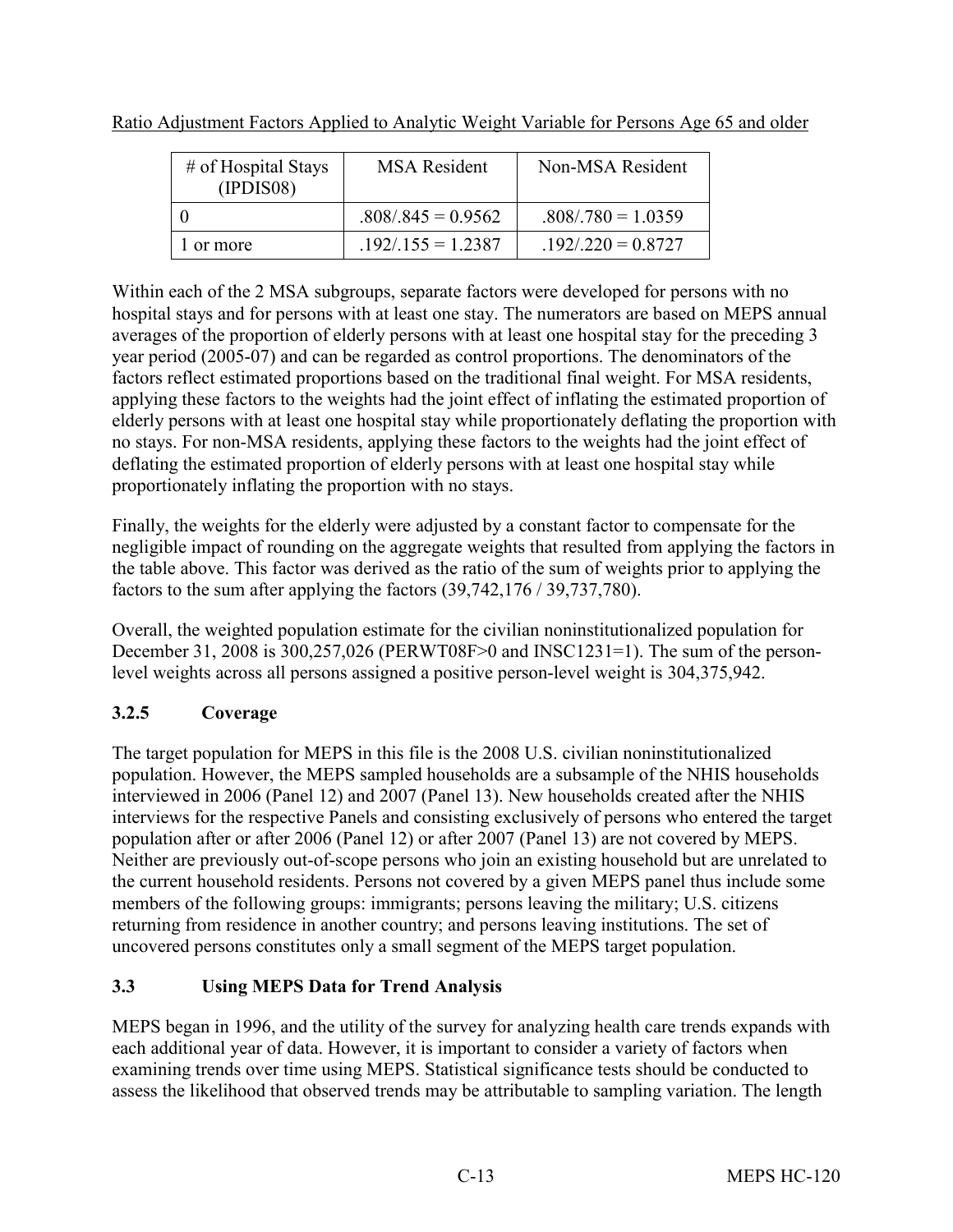of time being analyzed should also be considered. In particular, large shifts in survey estimates over short periods of time (e.g. from one year to the next) that are statistically significant should be interpreted with caution, unless they are attributable to known factors such as changes in public policy, economic conditions, or MEPS survey methodology. Looking at changes over longer periods of time can provide a more complete picture of underlying trends. Analysts may wish to consider using techniques to smooth or stabilize analyses of trends using MEPS data such as comparing pooled time periods (e.g. 1996-97 versus 2004-05), working with moving averages, or using modeling techniques with several consecutive years of MEPS data to test the fit of specified patterns over time. Finally, researchers should be aware of the impact of multiple comparisons on Type I error. Without making appropriate allowance for multiple comparisons, undertaking numerous statistical significance tests of trends increases the likelihood of concluding that a change has taken place when one has not.

## **4.0 Merging/Linking MEPS Data Files**

Data from the current file can be used alone or in conjunction with other files. Merging characteristics of interest from person-level files expands the scope of potential estimates. See HC-118I for instructions on merging the Condition File to the Medical Event Files. Person-level characteristics can be merged to this Conditions File using the following procedure:

- 1. Sort the person-level file by person identifier, DUPERSID. Keep only DUPERSID and the variables to be merged onto the Conditions File.
- 2. Sort the Conditions File by person identifier, DUPERSID.
- 3. Merge both files by DUPERSID, and output all records in the Conditions File.
- 4. If PERS contains the person-level variables, and COND is the Conditions File, the following code can be used to add person-level variables to the person's conditions in the condition-level file.

PROC SORT DATA=PERS(KEEP=DUPERSID AGE SEX EDUCLEVL) OUT=PERSX; BY DUPERSID; RUN;

PROC SORT DATA=COND; BY DUPERSID; RUN;

DATA COND; MERGE COND (IN=A) PERSX(IN=B); BY DUPERSID; IF A; RUN;

## **4.1 National Health Interview Survey**

Data from this file can be used alone or in conjunction with other files for different analytic purposes. Each MEPS panel can also be linked back to the previous years' National Health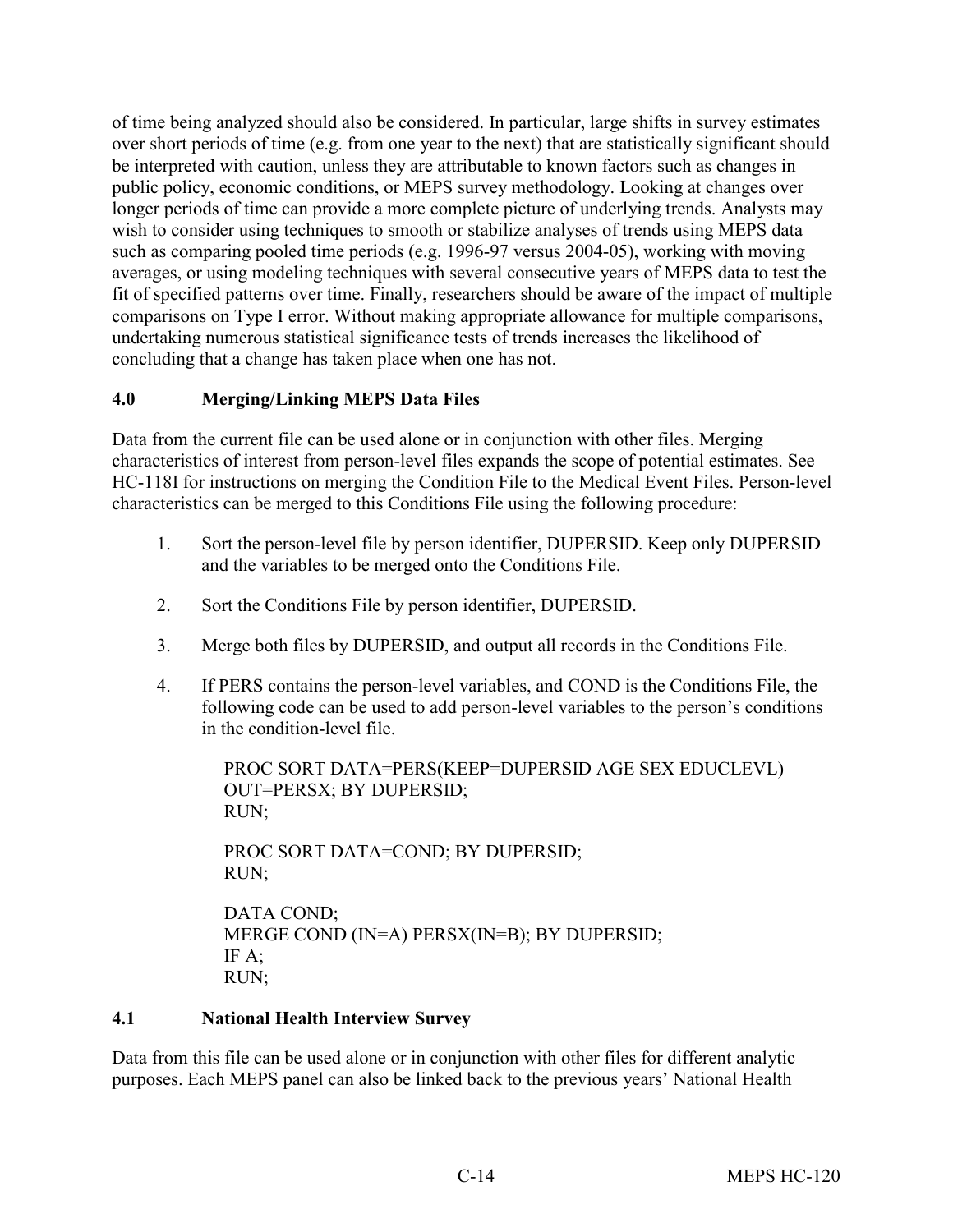Interview Survey public use data files. For information on obtaining MEPS/NHIS link files please see [www.meps.ahrq.gov/data\\_stats/more\\_info\\_download\\_data\\_files.jsp.](http://www.meps.ahrq.gov/data_stats/more_info_download_data_files.jsp)

## **4.2 Longitudinal Analysis**

For Panels 1 through 8, panel-specific files (called Longitudinal Weight Files) containing estimation variables to facilitate longitudinal analysis are available for downloading in the data section of the MEPS Web site. To create longitudinal files for these panels, it is necessary to link data from two subsequent annual files that contain data for the first and second years of the panel, respectively. Starting with Panel 9, it is not necessary to link files for longitudinal analysis because Longitudinal Data Files have been constructed and are available for downloading on the Web.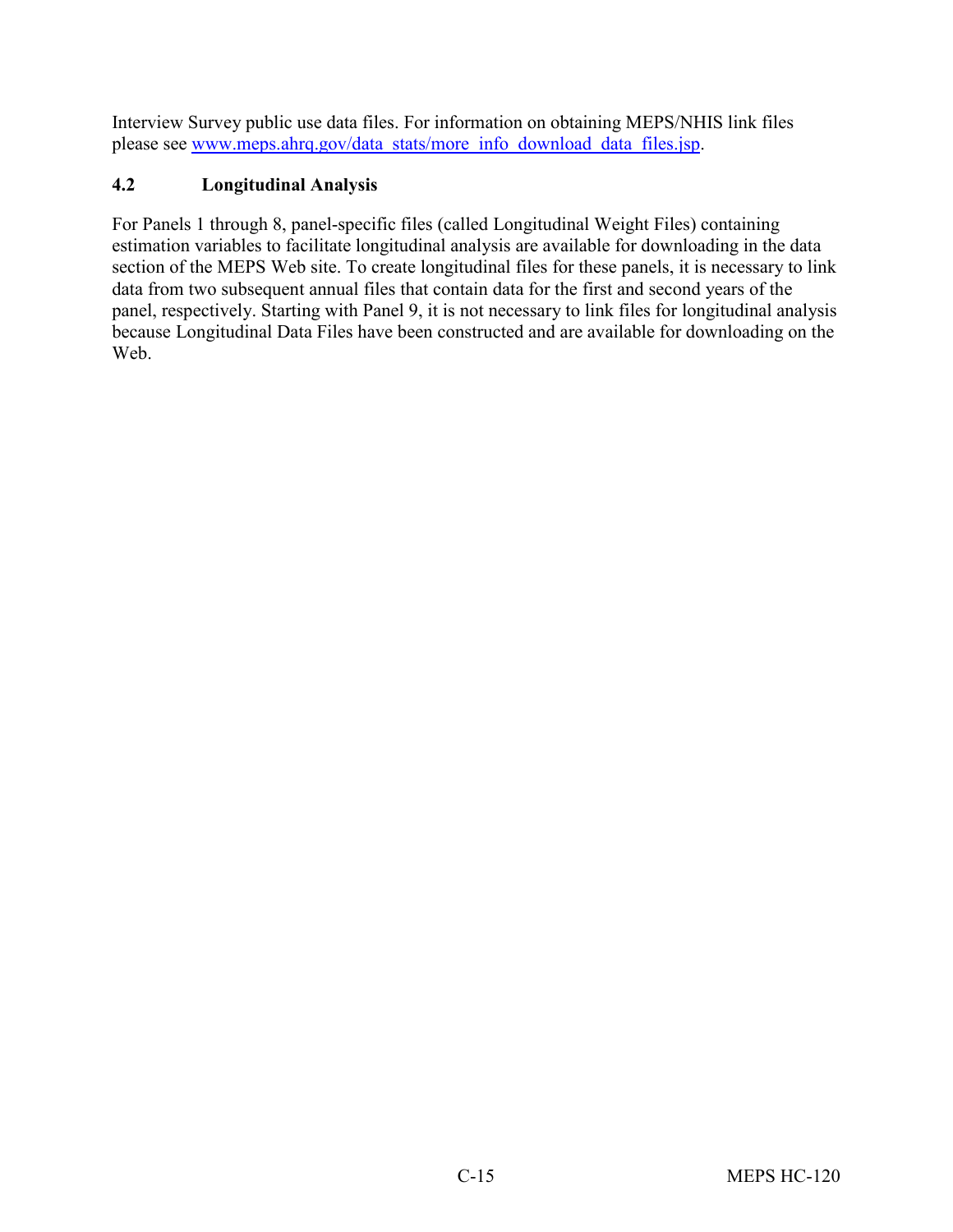#### **References**

Cohen, S. B. (1996). The Redesign of the Medical Expenditure Panel Survey: A Component of the DHHS Survey Integration Plan*. Proceedings of the COPAFS Seminar on Statistical Methodology in the Public Service*.

Cox, B. and Iachan, R. (1987). A Comparison of Household and Provider Reports of Medical Conditions. Journal of the American Statistical Association 82(400): 1013-18.

Edwards, W. S., Winn, D. M., Kurlantzick, V., et al. Evaluation of National Health Interview Survey Diagnostic Reporting. National Center for Health Statistics, Vital Health 2(120). 1994.

Elixhauser, A., Steiner, C. A., Whittington, C. A., and McCarthy, E. Clinical Classifications for health policy research: Hospital inpatient statistics, 1995. Healthcare Cost and Utilization project, HCUP-3 research Note. Rockville, MD: Agency for Healthcare Research and Quality; 2000. AHCPR Pub. No. 98-0049.

Ezzati-Rice, T.M., Rohde, F., Greenblatt, J., Sample Design of the Medical Expenditure Panel Survey Household Component, 1998–2007. *Methodology Report No. 22*. March 2008. Agency for Healthcare Research and Quality, Rockville, MD.

Health Care Financing Administration (1980). International Classification of Diseases, 9<sup>th</sup> Revision, Clinical Modification (ICD-CM). Vol. 1. (Department of Health and Human Services Pub. No (PHS) 80-1260). Department of Health and Human Services: U.S. Public Health Services.

Johnson, Ayah E., and Sanchez, Maria Elena. (1993), "Household and Medical Reports on Medical Conditions: National Medical Expenditure Survey." *Journal of Economic and Social Measurement*, 19, 199-223.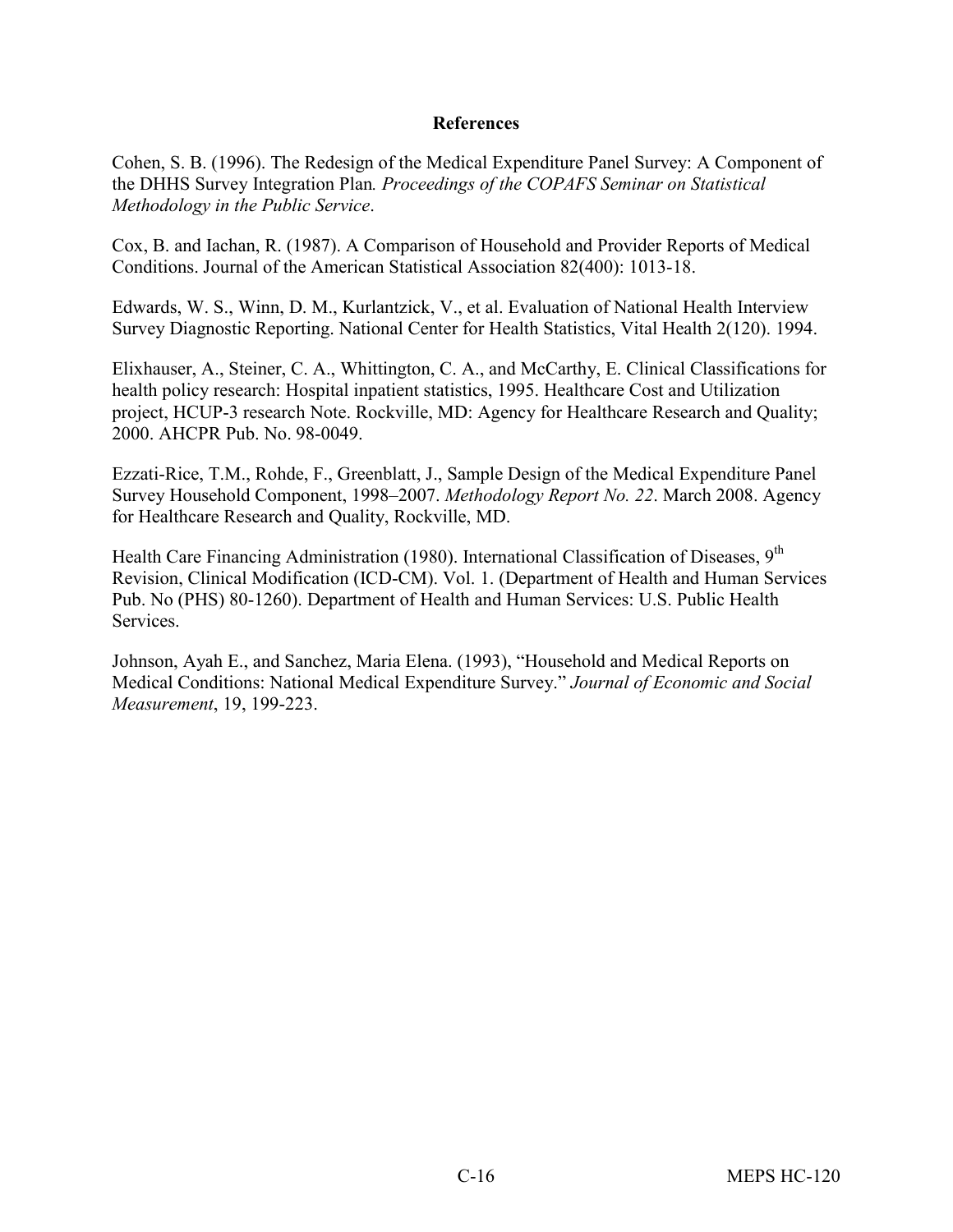**Appendix 1 Variable-Source Crosswalk**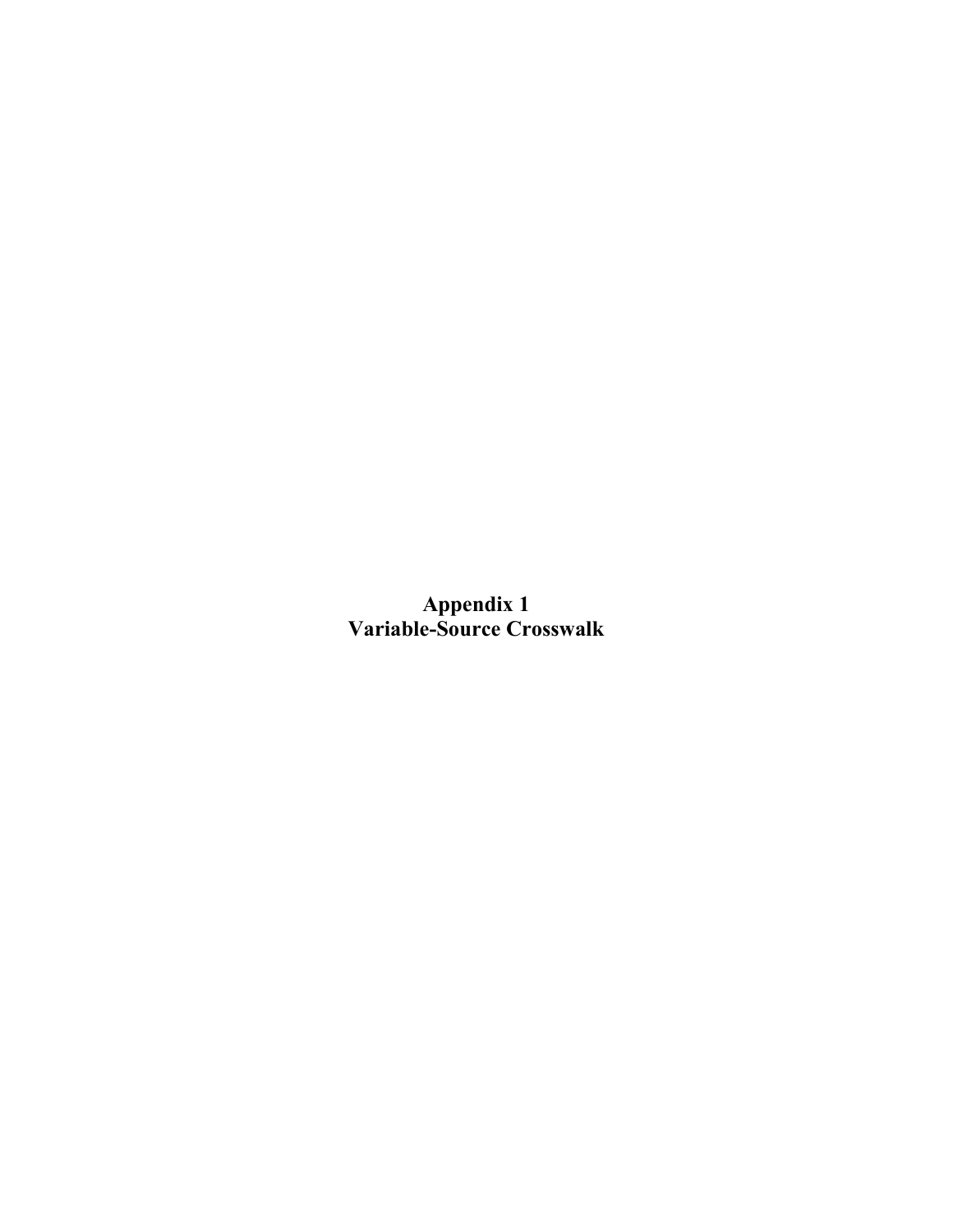## **Appendix 1 – Variable to Source Crosswalk**

| <b>VARIABLE</b>             | <b>LABEL</b>                  | SOURCE <sup>1</sup>  |
|-----------------------------|-------------------------------|----------------------|
| <b>DUID</b>                 | Dwelling Unit ID              | Assigned In Sampling |
| <b>PID</b><br>Person Number |                               | Assigned In Sampling |
| <b>DUPERSID</b>             | Person ID ( $DUID + PID$ )    | Assigned In Sampling |
| <b>CONDN</b>                | <b>Condition Number</b>       | <b>CAPI</b> Derived  |
| <b>CONDIDX</b>              | Condition ID                  | <b>CAPI</b> Derived  |
| <b>PANEL</b>                | Panel Number                  | Constructed          |
| <b>CONDRN</b>               | <b>Condition Round Number</b> | <b>CAPI</b> Derived  |

## **UNIQUE IDENTIFIER VARIABLES**

#### **MEDICAL CONDITION VARIABLES**

| <b>VARIABLE</b>   | <b>LABEL</b>                             | SOURCE <sup>1</sup>                                     |
|-------------------|------------------------------------------|---------------------------------------------------------|
| <b>PRIOLIST</b>   | Is Condition On Priority List            | CN <sub>02</sub>                                        |
| <b>AGEDIAG</b>    | Age When Diagnosed                       | PE section                                              |
| <b>REMISSN</b>    | Is Cancer in Remission/Under Control     | <b>PE25</b>                                             |
| CRND1             | Has Condition Information In Round       | Constructed                                             |
| CRND <sub>2</sub> | Has Condition Information In Round       | Constructed                                             |
| CRND3             | Has Condition Information In Round       | Constructed                                             |
| CRND4             | Has Condition Information In Round       | Constructed                                             |
| CRND5             | Has Condition Information In Round       | Constructed                                             |
| <b>INJURY</b>     | Was Condition Due To Accident/Injury     | <b>CN02</b>                                             |
| <b>ACCDENTD</b>   | Date Of Accident -- Day                  | <b>CN06</b>                                             |
| <b>ACCDENTM</b>   | Date Of Accident -- Month                | <b>CN06</b>                                             |
| <b>ACCDENTY</b>   | Date Of Accident -- Year                 | <b>CN06</b>                                             |
| <b>ACCDNJAN</b>   | Accident/Injury Occur Before/After Jan 1 | CN <sub>06</sub> A                                      |
| <b>ACCDNWRK</b>   | Did Accident Occur At Work               | CN <sub>07</sub>                                        |
| <b>MISSWORK</b>   | Flag Associated With Missed Work Days    | DD03                                                    |
| <b>MISSSCHL</b>   | Flag Associated With Missed School Days  | DD06                                                    |
| <b>INBEDFLG</b>   | Flag Associated With Bed Days            | DD <sub>09</sub>                                        |
| <b>ICD9CODX</b>   | ICD-9-CM Code For Condition - Edited     | CE05, HS04, ER04,<br>OP09, MV09, HH05,<br>PM09 (Edited) |
| <b>ICD9PROX</b>   | ICD-9-CM Code For Procedure - Edited     | CE05, HS04, ER04,                                       |

<sup>1</sup> See the README file in the Survey Instruments section of the MEPS home page for information on the MEPS HC questionnaire sections (e.g., CN, DD) shown in the Source column.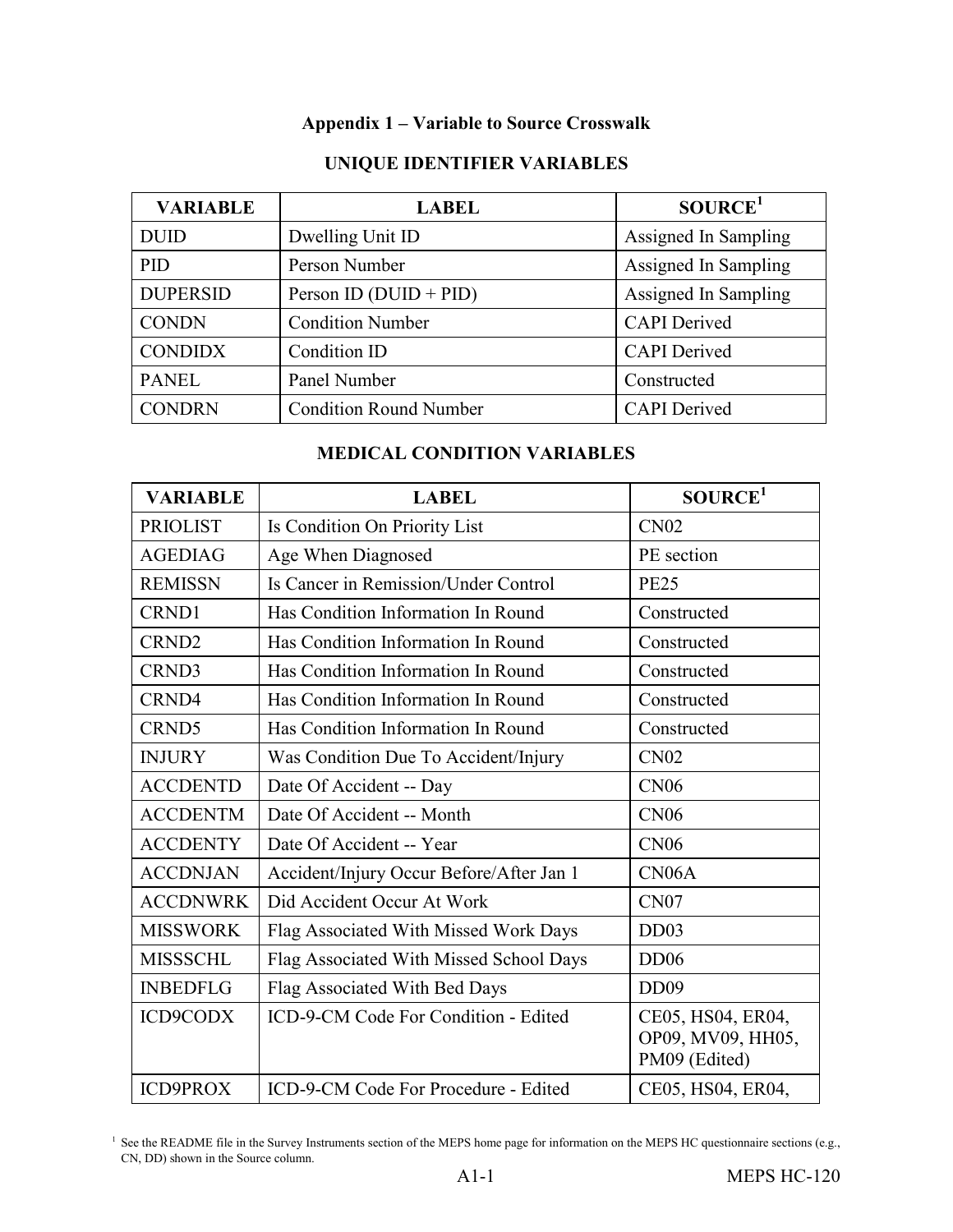| <b>VARIABLE</b><br>LABEL |                                       | SOURCE <sup>1</sup>                |  |
|--------------------------|---------------------------------------|------------------------------------|--|
|                          |                                       | OP09, MV09, HH05,<br>PM09 (Edited) |  |
| <b>CCCODEX</b>           | Clinical Classification Code - Edited | Constructed/Edited                 |  |

#### **UTILIZATION VARIABLES**

| <b>VARIABLE</b> | <b>LABEL</b>                              | SOURCE <sup>1</sup> |
|-----------------|-------------------------------------------|---------------------|
| <b>HHNUM</b>    | # Home Health Events Assoc. w/ Condition  | Constructed         |
| <b>IPNUM</b>    | # Inpatient Events Assoc. w/ Condition    | Constructed         |
| <b>OPNUM</b>    | # Outpatient Events Assoc. w/ Condition   | Constructed         |
| <b>OBNUM</b>    | # Office-Based Events Assoc. w/ Condition | Constructed         |
| <b>ERNUM</b>    | $# ER$ Events Assoc. w/ Condition         | Constructed         |
| <b>RXNUM</b>    | # Prescribed Medicines Assoc. w/ Cond.    | Constructed         |

#### **WEIGHTS AND VARIANCE ESTIMATION VARIABLES**

| <b>VARIABLE</b> | <b>LABEL</b>                         | SOURCE <sup>1</sup> |
|-----------------|--------------------------------------|---------------------|
| PERWT08F        | Expenditure File Person Weight, 2008 | Constructed         |
| <b>VARSTR</b>   | Variance Estimation Stratum, 2008    | Constructed         |
| <b>VARPSU</b>   | Variance Estimation PSU, 2008        | Constructed         |

<sup>&</sup>lt;sup>1</sup> See the README file in the Survey Instruments section of the MEPS home page for information on the MEPS HC questionnaire sections (e.g., CN, DD) shown in the Source column.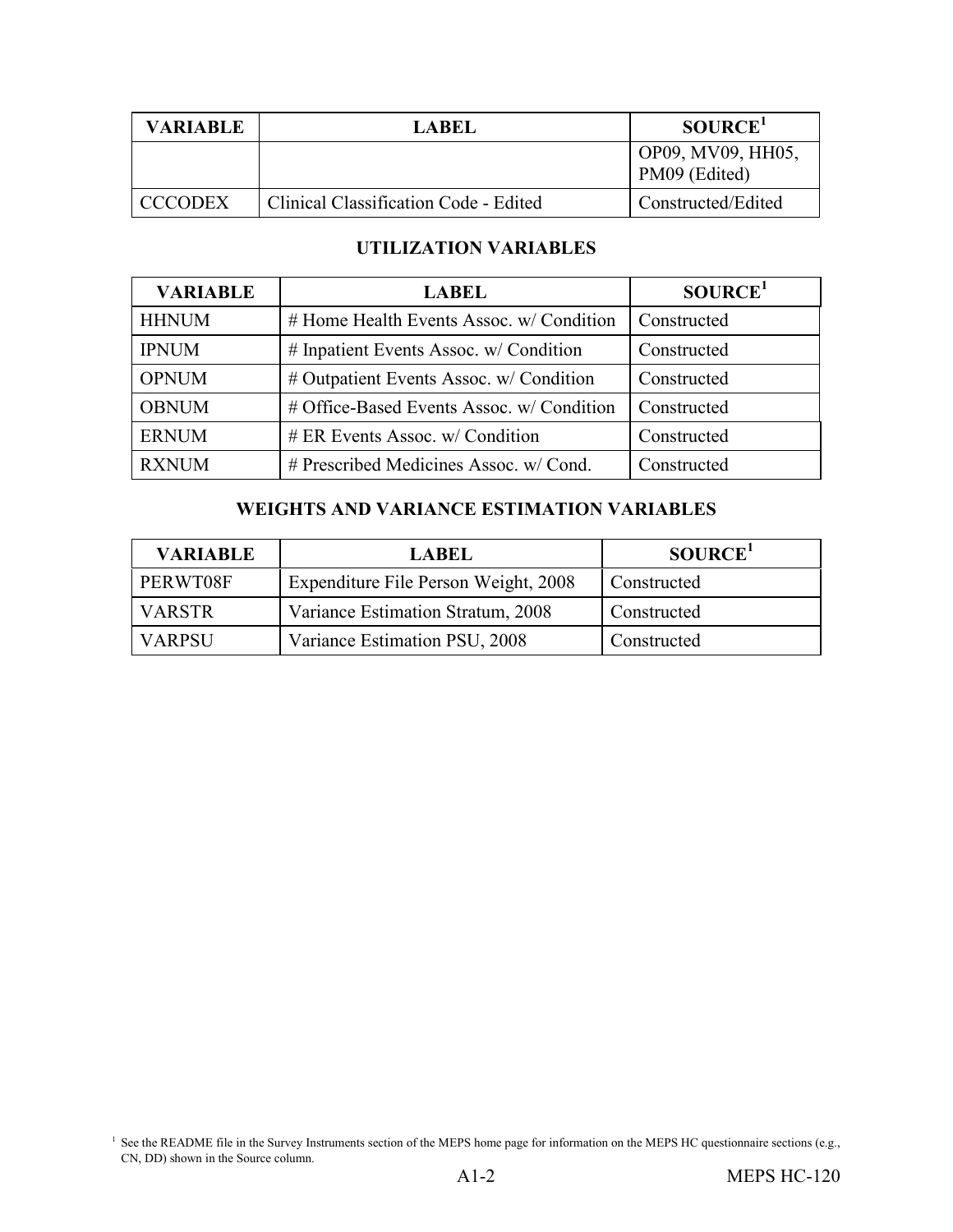**Appendix 2 Condition, Procedure and Clinical Classification Code Frequencies**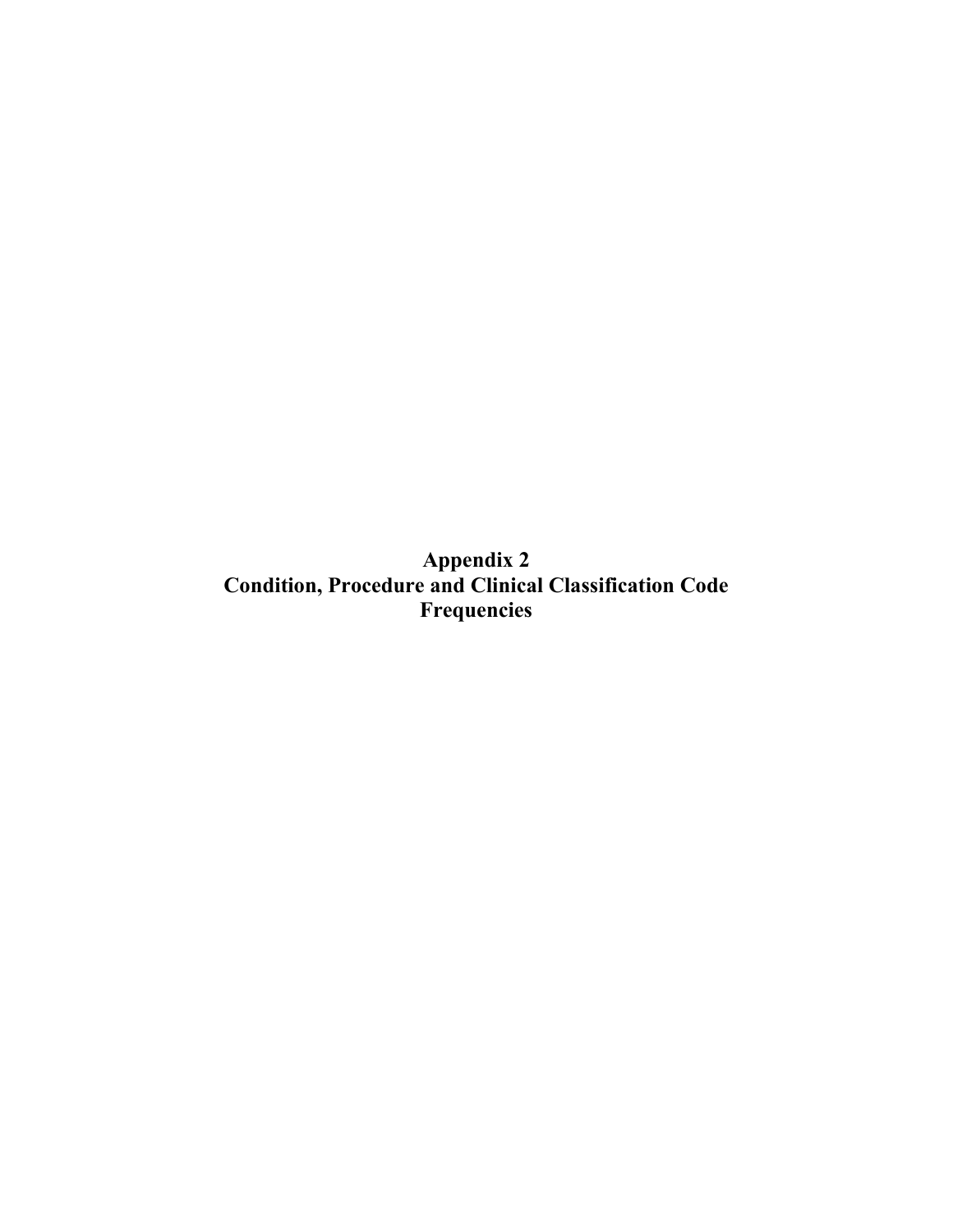| ICD9CODX |                           |            | WEIGHTED    |
|----------|---------------------------|------------|-------------|
| VALUE    | LABEL                     | UNWEIGHTED | BY perwt08f |
| $-1$     | INAPPLICABLE              | 1,489      | 16,308,033  |
| $-9$     | NOT ASCERTAINED           | 411        | 4, 451, 583 |
| 005      | OTHER FOOD POISONING*     | 138        | 1,615,041   |
| 008      | INTESTINAL INFECTION NEC* | 4,107      | 41,571,938  |
| 009      | ILL-DEFINED INTEST INF*   | 32         | 316,982     |
| 011      | PULMONARY TUBERCULOSIS*   | 21         | 110,146     |
| 034      | STREP THROAT/SCARLET FEV* | 615        | 6,835,330   |
| 038      | SEPTICEMIA*               | 15         | 137,235     |
| 040      | OTHER BACTERIAL DISEASES* | 5          | 59,680      |
| 041      | BACT INF IN OTH DIS/NOS*  | 189        | 1,865,329   |
| 042      | HUMAN IMMUNO VIRUS DIS    | 26         | 225,234     |
| 052      | CHICKENPOX*               | 32         | 257,684     |
| 053      | HERPES ZOSTER*            | 117        | 1,485,403   |
| 054      | HERPES SIMPLEX*           | 118        | 1,396,911   |
| 057      | OTHER VIRAL EXANTHEMATA*  | 15         | 166,924     |
| 070      | VIRAL HEPATITIS*          | 49         | 434,216     |
| 074      | COXSACKIE VIRAL DISEASE*  | 17         | 173,540     |
| 075      | INFECTIOUS MONONUCLEOSIS  | 40         | 579,405     |
| 078      | OTHER VIRAL DISEASE*      | 194        | 2,393,317   |
| 079      | VIRAL INF IN OTH DIS/NOS* | 552        | 6,040,190   |
| 088      | OTH ARTHROPOD-BORNE DIS*  | 23         | 342,605     |
| 099      | OTHER VENEREAL DISEASE*   | 15         | 128,495     |
| 110      | DERMATOPHYTOSIS*          | 205        | 2,064,441   |
| 111      | DERMATOMYCOSIS NEC/NOS*   | 37         | 374,546     |
| 112      | CANDIDIASIS*              | 256        | 2,806,443   |
| 117      | OTHER MYCOSES*            | 35         | 256,426     |
| 132      | PEDICULOSIS AND PHTHIRUS* | 19         | 194,028     |
| 133      | ACARIASIS*                | 10         | 118,371     |
| 135      | SARCOIDOSIS               | 19         | 152,927     |
| 136      | INF/PARASITE DIS NEC/NOS* | 175        | 1,659,130   |
| 139      | LATE EFFECT INFECT NEC*   | 6          | 81,336      |
| 145      | MALIG NEO MOUTH NEC/NOS*  | 7          | 113,363     |
| 149      | OTH MALIG NEO OROPHARYNX* | 9          | 115,853     |
| 153      | MALIGNANT NEOPLASM COLON* | 63         | 761,398     |
| 154      | MALIG NEO RECTUM/ANUS*    | 5          | 41,228      |
| 155      | MALIGNANT NEOPLASM LIVER* | 15         | 122,805     |
| 157      | MALIGNANT NEO PANCREAS*   | 8          | 75,774      |
| 161      | MALIGNANT NEO LARYNX*     | 6          | 48,823      |
| 162      | MAL NEO TRACHEA/LUNG*     | 64         | 686,253     |
| 170      | MAL NEO BONE/ARTIC CART*  | 16         | 178,256     |
| 171      | MAL NEO SOFT TISSUE*      | 6          | 42,511      |
| 172      | MALIGNANT MELANOMA SKIN*  | 66         | 1,086,482   |
| 173      | OTHER MALIG NEOPL SKIN*   | 344        | 4,839,073   |
| 174      | MALIG NEO FEMALE BREAST*  | 172        | 2,182,380   |
| 179      | MALIG NEOPL UTERUS NOS    | 41         | 446,084     |
| 180      | MALIG NEOPL CERVIX UTERI* | 34         | 392,593     |
| 185      | MALIGN NEOPL PROSTATE     | 152        | 1,922,356   |
| 186      | MALIGN NEOPL TESTIS*      | 10         | 163,733     |
| 188      | MALIGN NEOPL BLADDER*     | 28         | 413,294     |
| 189      | MAL NEO URINARY NEC/NOS*  | 26         | 347,920     |
| 193      | MALIGN NEOPL THYROID      | 32         | 346,353     |
| 195      | MAL NEO OTH/ILL-DEF SITE* | 6          | 71,498      |
| 198      | SEC MALIG NEO OTH SITES*  | 23         | 354,945     |
| 199      | MALIGNANT NEOPLASM NOS*   | 54         | 621,959     |
| 202      | OTH MAL NEO LYMPH/HISTIO* | 47         | 605,902     |
| 207      | OTHER SPECIFIED LEUKEMIA* | 7          | 83,818      |
| 208      | LEUKEMIA-UNSPECIF CELL*   | 30         | 306,982     |
| 211      | OTH BENIGN NEOPLASM GI*   | 56         | 586,527     |
| 214      | LIPOMA*                   | 18         | 188,946     |
|          |                           |            |             |

TABLE 1 UNWEIGHTED AND WEIGHTED COUNT OF RECORDS FOR EACH VALUE OF ICD9CODX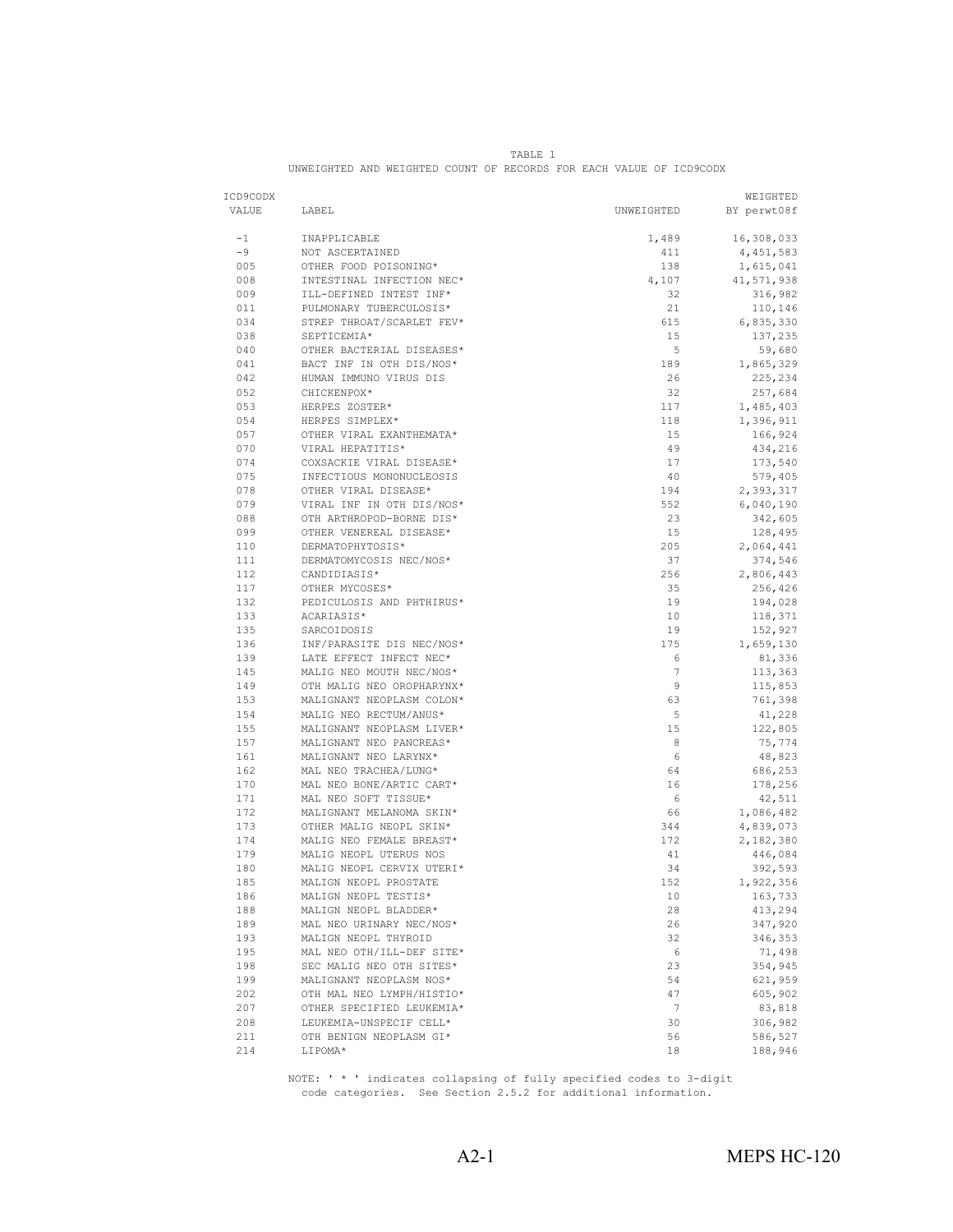| ICD9CODX<br>VALUE | LABEL                                             | UNWEIGHTED      | WEIGHTED<br>BY perwt08f |
|-------------------|---------------------------------------------------|-----------------|-------------------------|
| 215               | OTH BEN NEO SOFT TISSUE*                          | 58              | 584,649                 |
| 216               | BENIGN NEOPLASM OF SKIN*                          | 183             | 2,529,538               |
| 217               | BENIGN NEOPLASM BREAST                            | 8               | 73,239                  |
| 218               | UTERINE LEIOMYOMA*                                | 26              | 270,990                 |
| 228               | HEMANGIOMA/LYMPHANGIOMA*                          | 5               | 102,368                 |
| 229               | BENIGN NEOPLASM NEC/NOS*                          | 49              | 628,870                 |
| 232               | CARCINOMA IN SITU SKIN*                           | 56              | 906,650                 |
| 237               | UNCER NEO ENDOCRINE/NERV*                         | 6               | 109,698                 |
| 238               | UNC BEHAV NEO NEC/NOS*                            | 19              | 255,283                 |
| 239               | UNSPECIFIED NEOPLASM*                             | 240             | 2,972,767               |
| 240               | GOITER, SIMPLE/NOS*                               | 28              | 327,130                 |
| 241               | NONTOXIC NODULAR GOITER*                          | 11              | 124,462                 |
| 242               | THYROTOXICOSIS*                                   | 125             |                         |
| 244               |                                                   | 601             | 1,295,384               |
| 245               | ACQUIRED HYPOTHYROIDISM*<br>THYROIDITIS*          | 13              | 7,842,799               |
| 246               | OTH DISORDERS OF THYROID*                         | 597             | 115,874                 |
|                   |                                                   |                 | 7,085,840               |
| 250               | DIABETES MELLITUS*                                | 2,391           | 22,704,639              |
| 251               | OTH PANCREATIC DISORDER*<br>PARATHYROID DISORDER* | 28              | 371,198                 |
| 252               |                                                   | 9               | 136,266                 |
| 253               | PITUITARY/HYPOTHALM DIS*                          | 6               | 71,141                  |
| 255               | ADRENAL GLAND DISORDERS*                          | 8               | 131,891                 |
| 256               | OVARIAN DYSFUNCTION*                              | 34              | 413,326                 |
| 257               | TESTICULAR DYSFUNCTION*                           | 24              | 302,897                 |
| 259               | OTH ENDORINE DISORDERS*                           | 117             | 1,285,826               |
| 266               | B-COMPLEX DEFICIENCIES*                           | 22              | 255,492                 |
| 268               | VITAMIN D DEFICIENCY*                             | 53              | 692,889                 |
| 269               | OTH NUTRITION DEFICIENCY*                         | 28              | 283,649                 |
| 271               | DIS CARBOHYDRATE METABOL*                         | 17              | 148,384                 |
| 272               | DIS OF LIPOID METABOLISM*                         | 4,773           | 53,109,399              |
| 274               | GOUT*                                             | 244             | 2,724,018               |
| 275               | DIS MINERAL METABOLISM*                           | 35              | 332,103                 |
| 276               | FLUID/ELECTROLYTE DIS*                            | 481             | 5,035,024               |
| 277               | METABOLISM DIS NEC/NOS*                           | 23              | 254,405                 |
| 278               | OBESITY/HYPERALIMENT*                             | 109             | 1, 135, 733             |
| 279               | DIS IMMUNE MECHANISM*                             | 36              | 409,661                 |
| 280               | IRON DEFICIENCY ANEMIAS*                          | 107             | 991,291                 |
| 281               | OTHER DEFICIENCY ANEMIA*                          | $7\phantom{.0}$ | 86,872                  |
| 282               | HEREDIT HEMOLYTIC ANEMIA*                         | 17              | 92,916                  |
| 285               | ANEMIA NEC/NOS*                                   | 308             | 2,597,859               |
| 286               | COAGULATION DEFECTS*                              | 11              | 114,250                 |
| 287               | PURPURA & OTH HEMOR COND*                         | 15              | 218,675                 |
| 288               | WBC DISORDERS*                                    | 17              | 213,499                 |
| 289               | OTHER BLOOD DISEASE*                              | 56              | 509,637                 |
| 294               | OTHER ORGANIC PSYCH COND*                         | 84              | 965,805                 |
| 295               | SCHIZOPHRENIC DISORDERS*                          | 94              | 738,710                 |
| 296               | AFFECTIVE PSYCHOSES*                              | 311             | 3,410,729               |
| 297               | PARANOID STATES*                                  | 8               | 69,703                  |
| 298               | OTH NONORGANIC PSYCHOSES*                         | 14              | 130,905                 |
| 299               | PSYCHOSES OF CHILDHOOD*                           | 73              | 805,426                 |
| 300               | NEUROTIC DISORDERS*                               | 1,525           | 17,837,149              |
| 301               | PERSONALITY DISORDERS*                            | 19              | 255,337                 |
| 302               | SEXUAL DISORDERS*                                 | 21              | 250,113                 |
| 303               | ALCOHOL DEPENDENCE SYNDR*                         | 22              | 268,427                 |
| 304               | DRUG DEPENDENCE*                                  | 17              | 154,685                 |
| 305               | NONDEPENDENT DRUG ABUSE*                          | 53              | 532,351                 |
| 306               | PSYCHOPHYSIOLOGIC DIS*                            | 12              | 170,746                 |
| 307               | SPECIAL SYMPTOM NEC*                              | 59              | 597,475                 |
| 308               | ACUTE REACTION TO STRESS*                         | 476             | 5,220,019               |
| 309               | ADJUSTMENT REACTION*                              | 131             | 1,336,769               |

|                                                                     |  |  | TABLE. |  |  |  |
|---------------------------------------------------------------------|--|--|--------|--|--|--|
| UNWEIGHTED AND WEIGHTED COUNT OF RECORDS FOR EACH VALUE OF ICD9CODX |  |  |        |  |  |  |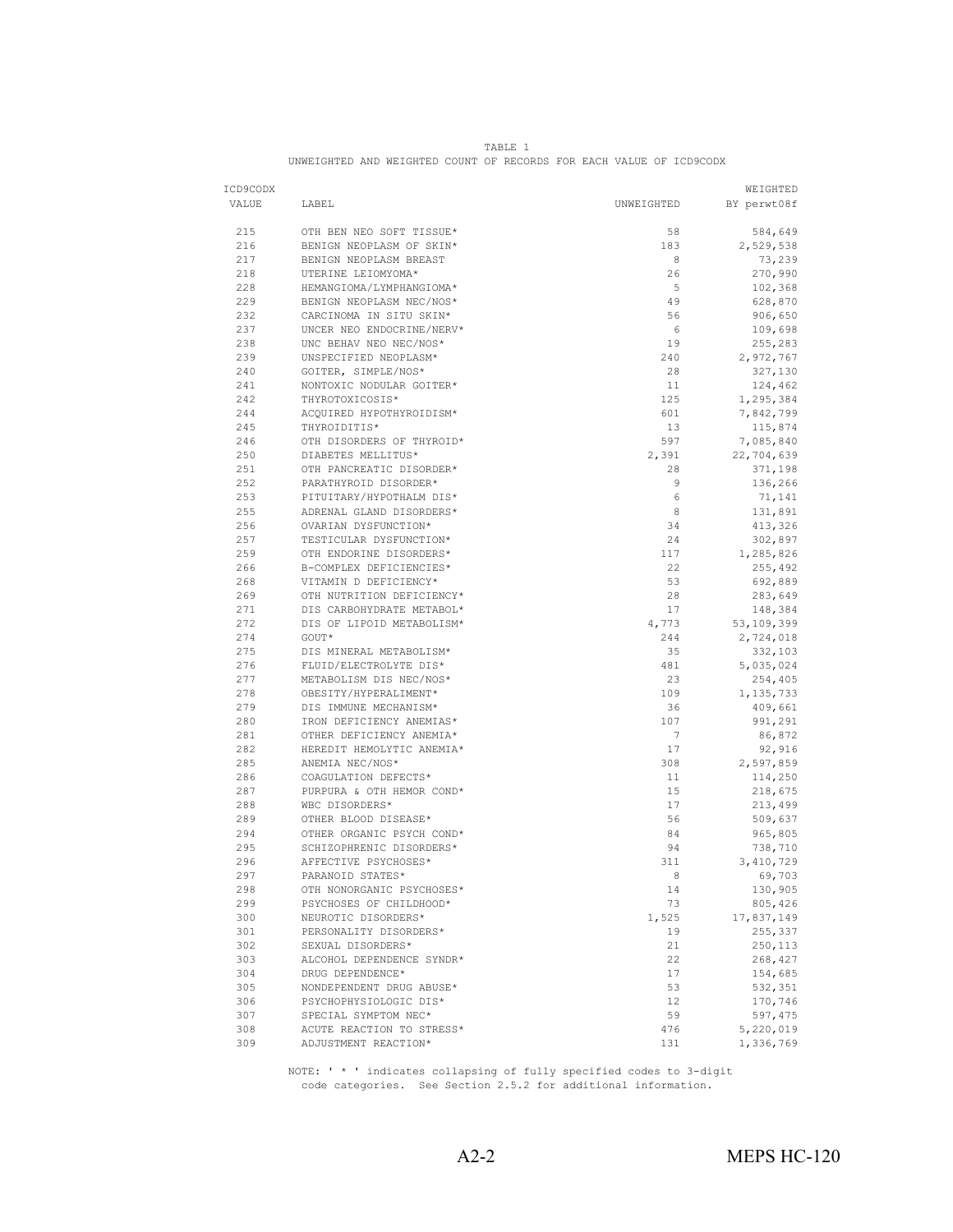|                                                                     |  |  | TARLE. |  |  |  |
|---------------------------------------------------------------------|--|--|--------|--|--|--|
| UNWEIGHTED AND WEIGHTED COUNT OF RECORDS FOR EACH VALUE OF ICD9CODX |  |  |        |  |  |  |

| ICD9CODX   |                                                     |                 | WEIGHTED             |
|------------|-----------------------------------------------------|-----------------|----------------------|
| VALUE      | LABEL                                               | UNWEIGHTED      | BY perwt08f          |
|            |                                                     |                 |                      |
| 310        | NONPSYCHOTIC BRAIN SYND*                            | 6               | 51,048               |
| 311        | DEPRESSIVE DISORDER NEC                             | 1,963           | 21,080,179           |
| 312        | CONDUCT DISTURBANCE NEC*                            | 32              | 209,752              |
| 313        | EMOTIONAL DIS CHILD/ADOL*                           | 7               | 54,491               |
| 314        | HYPERKINETIC SYNDROME*                              | 640             | 6,165,958            |
| 315        | SPECIFIC DEVELOP DELAYS*                            | 39              | 326,397              |
| 317        | MILD MENTAL RETARDATION                             | $7\phantom{.0}$ | 62,540               |
| 319        | MENTAL RETARDATION NOS                              | 15              | 147,109              |
| 322        | MENINGITIS, UNSPECIFIED*                            | 13              | 157,179              |
| 323        | ENCEPHALOMYELITIS*                                  | 5               | 69,401               |
| 327        | ORGANIC SLEEP DISORDERS*                            | 10              | 100,198              |
| 331        | CEREBRAL DEGENERATION*                              | 67              | 764,261              |
| 332        | PARKINSON'S DISEASE*                                | 45              | 451,756              |
| 333        | EXTRAPYRAMIDAL DIS NEC*                             | 138             | 1,753,592            |
| 336        | SPINAL CORD DISEASE NEC*                            | 16              | 247,553              |
| 337        | AUTONOMIC NERVE DISORDER*                           | 8               | 102,748              |
| 338        | PAIN, NOT ELSEWHERE CLASSIFIED                      | 113             | 1,154,925            |
| 340        | MULTIPLE SCLEROSIS                                  | 56              | 684,093              |
| 342        | HEMIPLEGIA*                                         | 6               | 44,476               |
| 343        | INFANTILE CEREBRAL PALSY*                           | 26              | 276,664              |
| 344        | OTH PARALYTIC SYNDROMES*                            | 21              | 192,472              |
| 345        | EPILEPSY*                                           | 83              | 945,966              |
| 346        | MIGRAINE*                                           | 680             | 7,451,275<br>194,041 |
| 347<br>348 | CATAPLEXY AND NARCOLEPSY<br>OTHER BRAIN CONDITIONS* | 16<br>19        |                      |
| 349        | CNS DISORDER NEC/NOS*                               | 50              | 243,309<br>538,674   |
| 350        | TRIGEMINAL NERV DISORDER*                           | 10              | 125,529              |
| 351        | FACIAL NERVE DISORDERS*                             | 35              | 298,787              |
| 353        | NERVE ROOT/PLEXUS DIS*                              | 9               | 91,384               |
| 354        | MONONEURITIS UPPER LIMB*                            | 193             | 2,535,618            |
| 355        | MONONEURITIS LEG*                                   | 255             | 3,272,639            |
| 356        | HERED PERIPH NEUROPATHY*                            | 23              | 285,814              |
| 358        | MYONEURAL DISORDERS*                                | $\overline{7}$  | 75,095               |
| 359        | MUSCULAR DYSTROPHIES*                               | 6               | 113,518              |
| 360        | DISORDERS OF THE GLOBE*                             | 244             | 2,368,295            |
| 361        | RETINAL DETACHMENT*                                 | 26              | 340,223              |
| 362        | RETINAL DISORDERS NEC*                              | 147             | 2, 111, 012          |
| 364        | IRIS/CILIARY BODY DIS*                              | 6               | 79,917               |
| 365        | GLAUCOMA*                                           | 363             | 4,062,694            |
| 366        | CATARACT*                                           | 448             | 5,484,831            |
| 367        | DISORDERS OF REFRACTION*                            | 383             | 4,191,229            |
| 368        | VISUAL DISTURBANCES*                                | 144             | 1,594,581            |
| 369        | BLINDNESS AND LOW VISION*                           | 117             | 1,221,758            |
| 370        | KERATITIS*                                          | 5               | 64,071               |
| 371        | CORNEAL OPACITY/DISORDER*                           | 17              | 182,848              |
| 372        | DISORDERS OF CONJUNCTIVA*                           | 298             | 3,169,529            |
| 373        | INFLAMMATION OF EYELIDS*                            | 51              | 595,722              |
| 374        | DISORDERS OF EYELIDS NEC*                           | 26              | 369,567              |
| 375        | LACRIMAL SYSTEM DISORDER*                           | 122             | 1,372,233            |
| 377        | DISORDERS OF OPTIC NERVE*                           | 5               | 74,848               |
| 378        | STRABISMUS*                                         | 23              | 237,260              |
| 379        | EYE DISORDERS NEC*                                  | 280             | 3, 181, 919          |
| 380        | DISORDER OF EXTERNAL EAR*                           | 130             | 1,564,913            |
| 381        | NONSUPPUR OTITIS MEDIA*                             | 26              | 245,685              |
| 382        | OTITIS MEDIA, SUPPUR/NOS*                           | 1,194           | 11,516,746           |
| 384        | DISORD TYMPANIC MEMB NEC*                           | 37              | 359,739              |
| 385        | DIS MID EAR/MASTOID NEC*                            | 6               | 62,104               |
| 386        | VERTIGINOUS SYNDROMES*                              | 67              | 815,381              |
| 388        | DISORDERS OF EAR NEC*                               | 218             | 2,202,980            |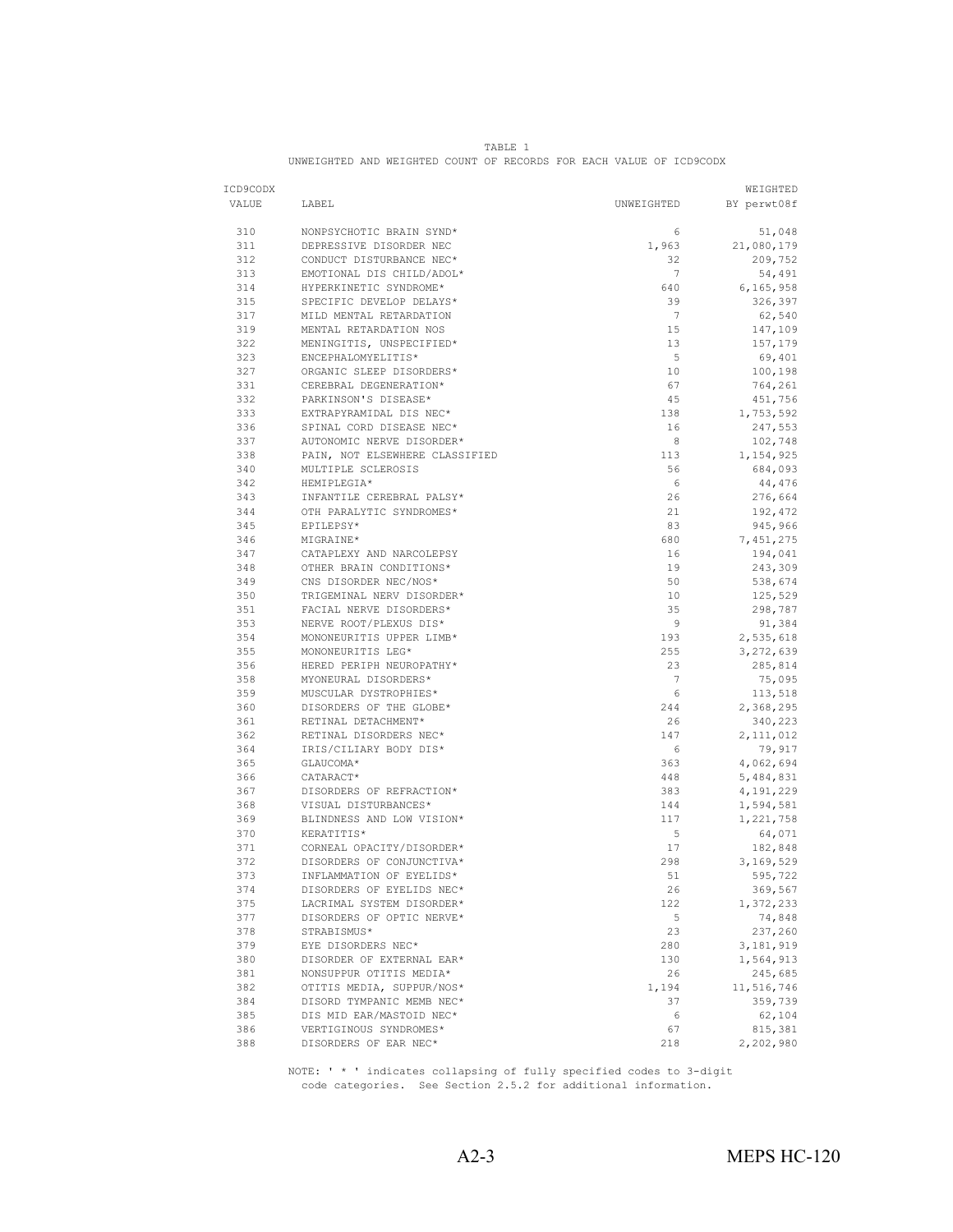| ICD9CODX |                           |                  | WEIGHTED     |
|----------|---------------------------|------------------|--------------|
| VALUE    | LABEL                     | UNWEIGHTED       | BY perwt08f  |
|          |                           |                  |              |
| 389      | HEARING LOSS*             | 241              | 2,843,002    |
| 401      | ESSENTIAL HYPERTENSION*   | 6,003            | 61, 593, 358 |
| 410      | ACUTE MYOCARDIAL INFARCT* | 541              | 6,110,203    |
| 411      | OTH AC ISCHEMIC HRT DIS*  | $\mathbf{1}$     | 24,205       |
| 413      | ANGINA PECTORIS*          | 377              | 4,291,460    |
| 414      | OTH CHR ISCHEMIC HRT DIS* | 1,139            | 12,830,090   |
| 415      | ACUTE PULMONARY HRT DIS*  | 27               | 310,489      |
| 416      | CHR PULMONARY HEART DIS*  | 10               | 115,128      |
| 423      | OTH PERICARDIAL DISEASE*  | $\overline{7}$   | 90,197       |
| 424      | OTH ENDOCARDIAL DISEASE*  | 142              | 1,863,240    |
| 425      | CARDIOMYOPATHY*           | 13               | 160,711      |
| 426      | CONDUCTION DISORDERS*     | 12               | 178,366      |
| 427      | CARDIAC DYSRHYTHMIAS*     | 395              | 4,872,762    |
| 428      | HEART FAILURE*            | 189              | 2, 136, 472  |
| 429      | ILL-DEFINED HEART DIS*    | 286              | 2,971,200    |
| 431      | INTRACEREBRAL HEMORRHAGE  | 4                | 106,281      |
| 433      | PRECEREBRAL OCCLUSION*    | 13               | 142,375      |
| 434      | CEREBRAL ARTERY OCCLUS*   | 15               | 113,396      |
| 435      | TRANSIENT CEREB ISCHEMIA* | 19               | 245,558      |
| 436      | <b>CVA</b>                | 393              | 4,290,355    |
| 437      | OTH CEREBROVASC DISEASE*  | 7                | 77,162       |
| 438      | LATE EFF CEREBROVASC DIS* | $\overline{4}$   | 64,631       |
| 440      | ATHEROSCLEROSIS*          | 11               | 168,955      |
| 441      | AORTIC ANEURYSM*          | 21               | 286,127      |
| 442      | OTHER ANEURYSM*           | 25               | 302,960      |
| 443      | OTH PERIPH VASCULAR DIS*  | 49               | 575,432      |
| 444      | ARTERIAL EMBOLISM*        | 75               | 809,054      |
| 446      | POLYARTERIT NODOSA ET AL* | 6                | 62,611       |
| 447      | OTHER ARTERIAL DISEASE*   | 29               | 389,408      |
| 451      | THROMBOPHLEBITIS*         | 9                | 76,922       |
| 453      | OTH VENOUS THROMBOSIS*    | 35               | 374,958      |
| 454      | VARICOSE VEINS, LEG*      | 51               | 647,422      |
| 455      | HEMORRHOIDS*              | 119              | 1,262,397    |
| 456      | VARICOSE VEINS NEC*       | $\mathbf{2}$     | 31,164       |
| 457      | NONINFECT LYMPHATIC DIS*  | 12               | 142,545      |
| 458      | HYPOTENSION*              | 39               | 466,155      |
| 459      | OTH CIRCULATORY DISEASE*  | 130              | 1,421,524    |
| 460      | ACUTE NASOPHARYNGITIS     | 4,592            | 44,664,093   |
| 461      | ACUTE SINUSITIS*          | 8                | 106,230      |
| 462      | ACUTE PHARYNGITIS         | 544              | 5,462,878    |
| 463      | ACUTE TONSILLITIS         | 110              | 1, 153, 333  |
| 464      | AC LARYNGITIS/TRACHEITIS* | 76               | 953,994      |
| 465      | AC URI MULT SITES/NOS*    | 290              | 3,449,770    |
| 466      | AC BRONCHITIS/BRONCHIOL*  | 87               | 893,078      |
| 470      | DEVIATED NASAL SEPTUM     | 28               | 396,763      |
| 471      | NASAL POLYPS*             | $\overline{9}$   | 145,227      |
| 472      | CHR PHARYNG/NASOPHARYNG*  | $\boldsymbol{7}$ | 90,102       |
| 473      | CHRONIC SINUSITIS*        | 1,317            | 15,840,226   |
| 474      | CHR T & A DIS*            | 48               | 369,909      |
| 477      | ALLERGIC RHINITIS*        | 2,285            | 23,658,447   |
| 478      | OTH UPPR RESPIRATORY DIS* | 729              | 6,465,607    |
| 480      | VIRAL PNEUMONIA*          | 6                | 69,133       |
| 482      | OTH BACTERIAL PNEUMONIA*  | 6                | 82,186       |
| 485      | BRONCHOPNEUMONIA ORG NOS  | 4                | 55,352       |
| 486      | PNEUMONIA, ORGANISM NOS   | 436              | 4,354,816    |
| 487      | INFLUENZA*                | 1,164            | 10,954,302   |
| 490      | BRONCHITIS NOS            | 870              | 9,412,439    |
| 491      | CHRONIC BRONCHITIS*       | 543              | 5,931,976    |
| 492      | EMPHYSEMA*                | 297              | 3,584,469    |

TABLE 1 UNWEIGHTED AND WEIGHTED COUNT OF RECORDS FOR EACH VALUE OF ICD9CODX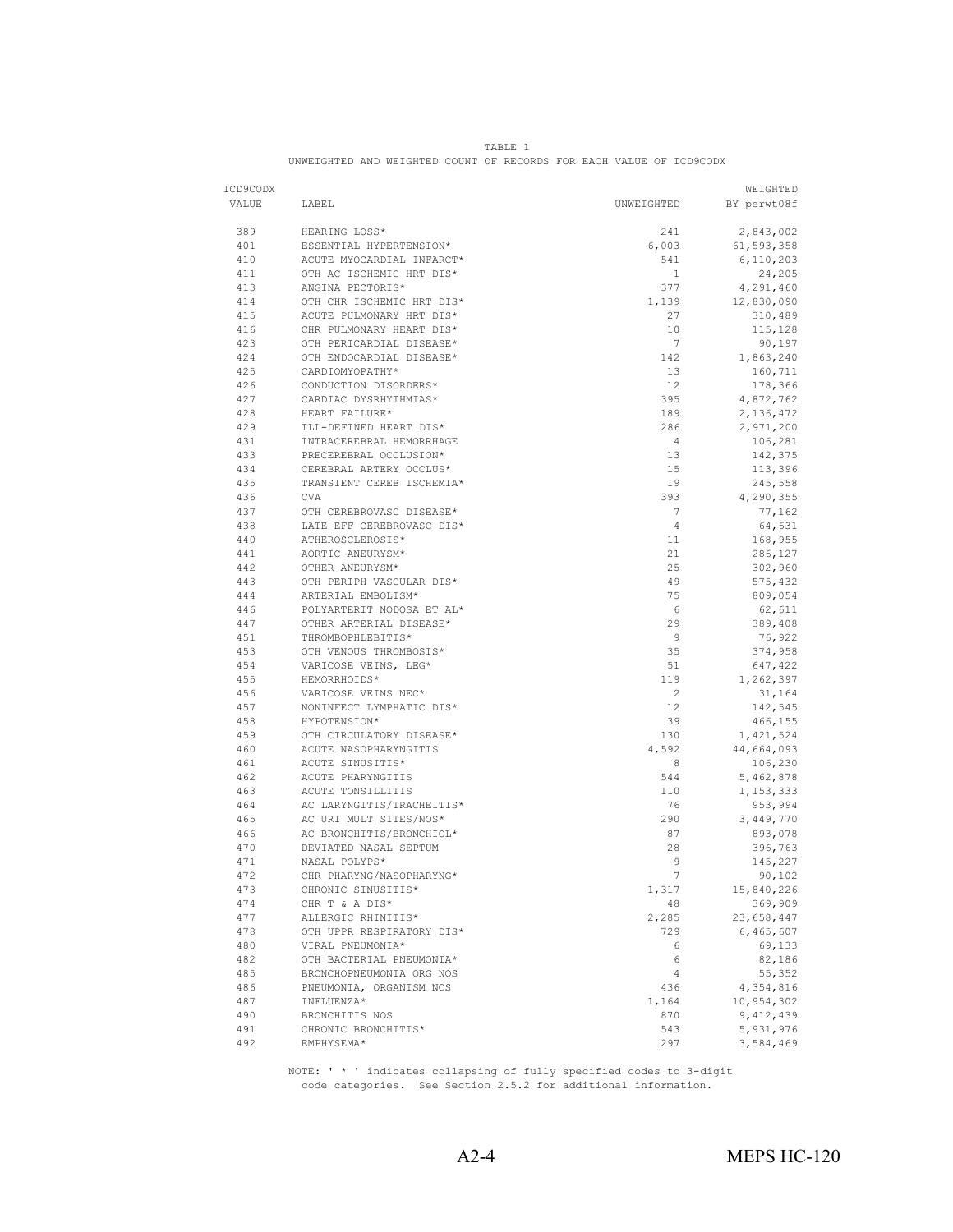| ICD9CODX |                           |                | WEIGHTED    |
|----------|---------------------------|----------------|-------------|
| VALUE    | LABEL                     | UNWEIGHTED     | BY perwt08f |
| 493      | ASTHMA*                   | 2,100          | 19,671,385  |
| 494      | BRONCHIECTASIS*           | 5              | 67,587      |
| 496      | CHR AIRWAY OBSTRUCT NEC   | 150            | 1,787,994   |
| 505      | PNEUMOCONIOSIS NOS        | 5              | 48,245      |
| 511      | PLEURISY*                 | 28             | 318,572     |
| 514      | PULM CONGEST/HYPOSTASIS   | 83             | 755,446     |
| 515      | POSTINFLAM PULM FIBROSIS  | $\overline{4}$ | 83,944      |
| 518      | OTHER LUNG DISEASES*      | 141            | 1,560,628   |
| 519      | OTH RESP SYSTEM DISEASES* | 177            | 2,016,345   |
| 520      | TOOTH DEVELOP/ERUPT DIS*  | 57             | 521,856     |
| 521      | HARD TISSUE DIS OF TEETH* | 84             | 1,020,357   |
| 522      | PULP & PERIAPICAL DIS*    | 371            | 3,938,774   |
| 523      | GINGIVAL/PERIODONTAL DIS* | 125            | 1,155,662   |
| 524      | DENTOFACIAL ANOMALIES*    | 47             | 596,578     |
| 525      | OTHER DENTAL DISORDER*    | 345            | 2,918,701   |
| 526      | JAW DISEASES*             | 29             | 362,188     |
| 527      | SALIVARY GLAND DISEASES*  | 19             | 278,056     |
| 528      | ORAL SOFT TISSUE DISEASE* | 99             | 929,502     |
| 529      | TONGUE DISORDERS*         | 12             | 105,558     |
| 530      | DISEASES OF ESOPHAGUS*    | 1,533          | 17,604,784  |
| 531      | GASTRIC ULCER*            | 95             | 863,153     |
| 533      | PEPTIC ULCER, SITE NOS*   | 8              | 93,505      |
| 535      | GASTRITIS AND DUODENITIS* | 172            | 1,195,304   |
| 536      | STOMACH FUNCTION DISORD*  | 929            | 8,724,814   |
| 537      | OTH GASTRODUODENAL DIS*   | 169            | 1,531,790   |
| 541      | APPENDICITIS NOS          | 42             | 326,424     |
| 550      | INGUINAL HERNIA*          | 18             | 204,359     |
| 553      | OTHER ABDOMINAL HERNIA*   | 237            | 2,674,026   |
| 555      | REGIONAL ENTERITIS*       | 37             | 519,507     |
| 556      | IDIOPATHIC PROCTOCOLITIS* | 12             | 192,309     |
| 558      | OTH NONINF GASTROENTERIT* | 67             | 665,875     |
| 560      | INTESTINAL OBSTRUCTION*   | 26             | 396,415     |
| 562      | DIVERTICULA OF INTESTINE* | 97             | 1,189,248   |
| 564      | FUNCT DIGESTIVE DIS NEC*  | 399            | 4, 145, 593 |
| 565      | ANAL FISSURE & FISTULA*   | 16             | 184,255     |
| 568      | OTH PERITONEAL DISORDERS* | 3              | 35,352      |
| 569      | OTH INTESTINAL DISORDERS* | 127            | 1,531,160   |
| 571      | CHR LIVER DIS/CIRRHOSIS*  | 36             | 302,441     |
| 572      | SEQUELA OF CHR LIVER DIS* | $\overline{4}$ | 55,616      |
| 573      | OTH LIVER DISORDERS*      | 62             | 581,652     |
| 574      | CHOLELITHIASIS*           | 77             | 675,179     |
| 575      | OTH GALLBLADDER DISORDER* | 122            | 1,445,890   |
| 577      | DISEASES OF PANCREAS*     | 36             | 378,974     |
| 578      | GASTROINTESTINAL HEMORR*  | 45             | 471,732     |
| 579      | INTESTINAL MALABSORPTION* | 16             | 254,043     |
| 583      | NEPHRITIS NOS*            | 6              | 83,036      |
| 585      | CHRONIC RENAL FAILURE     | 8              | 72,817      |
| 586      | RENAL FAILURE NOS         | 67             | 630,851     |
| 590      | KIDNEY INFECTION*         | 132            | 1,181,246   |
| 591      | HYDRONEPHROSIS            | 6              | 38,058      |
| 592      | RENAL/URETERAL CALCULUS*  | 189            | 2,155,409   |
| 593      | OTH RENAL & URETERAL DIS* | 169            | 1,790,262   |
| 594      | LOWER URIN TRACT CALCUL*  | $\overline{4}$ | 37,512      |
| 595      | CYSTITIS*                 | 296            | 3,186,830   |
| 596      | OTHER BLADDER DISORDERS*  | 131            | 1,501,096   |
| 599      | OTH URINARY TRACT DISOR*  | 608            | 6,799,602   |
| 600      | HYPERPLASIA OF PROSTATE*  | 174            | 2,159,946   |
| 601      | PROSTATIC INFLAMMATION*   | 40             | 454,010     |
| 602      | OTH PROSTATIC DISORDERS*  | 156            | 1,884,473   |

|                                                                     |  |  | TABLE. |  |  |  |
|---------------------------------------------------------------------|--|--|--------|--|--|--|
| UNWEIGHTED AND WEIGHTED COUNT OF RECORDS FOR EACH VALUE OF ICD9CODX |  |  |        |  |  |  |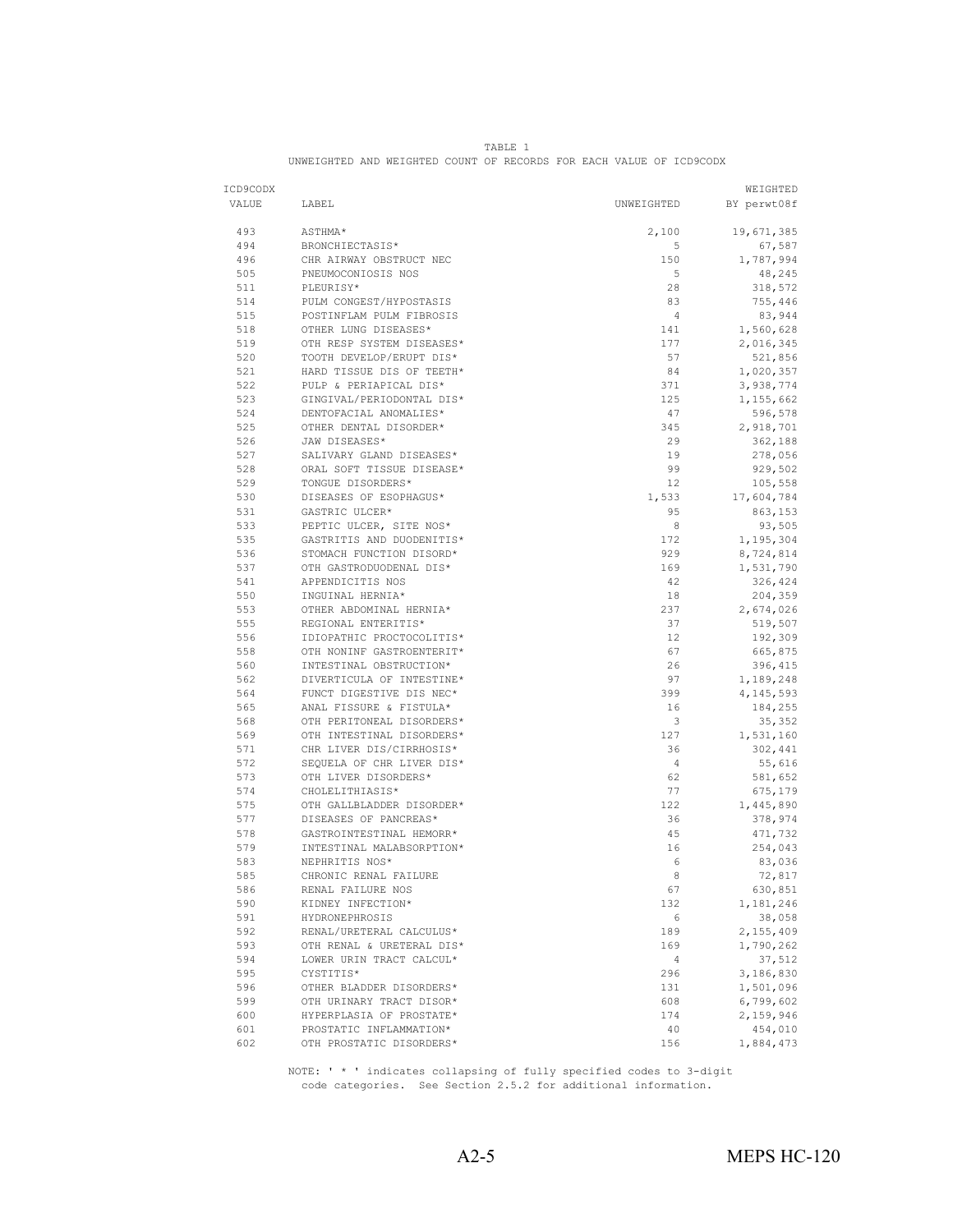| ICD9CODX |                           |                | WEIGHTED           |
|----------|---------------------------|----------------|--------------------|
| VALUE    | LABEL                     | UNWEIGHTED     | BY perwt08f        |
| 604      | ORCHITIS & EPIDIDYMITIS*  | 6              |                    |
| 607      | DISORDERS OF PENIS*       | 33             | 118,272<br>415,509 |
| 608      | MALE GENITAL DIS NEC*     | 27             |                    |
|          | BENIGN MAMMARY DYSPLASIA* |                | 379,389            |
| 610      |                           | 48             | 527,098            |
| 611      | OTHER BREAST DISORDERS*   | 145            | 1,540,003          |
| 614      | FEMALE PELVIC INFLAM DIS* | 16             | 161,321            |
| 615      | UTERINE INFLAMMATORY DIS* | $\overline{4}$ | 34,548             |
| 616      | OTH FEMALE GEN INFLAM*    | 66             | 625,982            |
| 617      | ENDOMETRIOSIS*            | 39             | 525,186            |
| 618      | GENITAL PROLAPSE*         | 22             | 223,087            |
| 620      | NONINFLAM DIS OVAR/ADNEX* | 115            | 1,329,211          |
| 621      | DISORDERS OF UTERUS NEC*  | 21             | 190,426            |
| 622      | NONINFLAMM DIS CERVIX*    | 15             | 155,366            |
| 623      | NONINFLAMM DIS VAGINA*    | 70             | 700,473            |
| 625      | FEMALE GENITAL SYMPTOMS*  | 228            | 1,962,812          |
| 626      | DISORDER OF MENSTRUATION* | 191            | 1,815,707          |
| 627      | MENOPAUSAL DISORDERS*     | 209            | 2,470,619          |
| 628      | FEMALE INFERTILITY*       | 26             | 330,938            |
| 629      | OTH FEMALE GENITAL DIS*   | 15             | 145,558            |
| 633      | ECTOPIC PREGNANCY*        | $\mathbf 5$    | 52,269             |
| 634      | SPONTANEOUS ABORTION*     | 78             | 718,306            |
| 637      | UNSPECIFIED ABORTION*     | 8              | 22,935             |
| 642      | HYPERTENSION COMPL PREG*  | 8              | 80,876             |
| 643      | EXCESS VOMITING IN PREG*  | 10             | 142,513            |
| 644      | EARLY/THREATENED LABOR*   | 16             | 115,489            |
| 646      | OTHER COMPL OF PREGNANCY* | 12             | 57,686             |
| 648      | OTH CURRENT COND IN PREG* | 34             | 303,015            |
| 650      | NORMAL DELIVERY           | 101            | 783,790            |
| 669      | OTH COMPL LABOR/DELIVERY* | 64             | 423,985            |
| 674      | PUERPERAL COMPL NEC/NOS*  | 6              | 89,694             |
| 676      | OTH BREAST/LACT DIS PREG* | 5              | 84,341             |
| 680      | CARBUNCLE AND FURUNCLE*   | 63             | 544,335            |
| 681      | CELLULITIS, FINGER/TOE*   | 29             | 290,415            |
| 682      | OTHER CELLULITIS/ABSCESS* | 77             | 896,786            |
| 683      | ACUTE LYMPHADENITIS       | $\overline{4}$ | 69,290             |
| 684      | IMPETIGO                  | 26             | 243,155            |
| 685      | PILONIDAL CYST*           | 5              | 58,685             |
| 686      | OTH LOCAL SKIN INFECTION* | 249            | 2,523,976          |
| 690      | ERYTHEMATOSQUAMOUS DERM*  | 8              | 60,262             |
| 691      | ATOPIC DERMATITIS*        | 28             | 264,320            |
| 692      | CONTACT DERMATITIS*       | 576            | 5,795,237          |
| 693      | DERMAT D/T INTERN AGENT*  | 71             | 688,684            |
| 695      | ERYTHEMATOUS CONDITIONS*  | 82             | 1,224,816          |
| 696      | PSORIASIS/LIKE DISORDERS* | 107            | 1,431,330          |
| 698      | PRURITUS & LIKE COND*     | 65             | 689,680            |
| 700      | CORNS AND CALLOSITIES     | 64             | 761,683            |
| 701      | OTH SKIN HYPERTRO/ATROPH* | 106            | 1,198,826          |
| 702      | OTHER DERMATOSES*         | 3              | 52,513             |
| 703      | DISEASES OF NAIL*         | 153            | 1,788,819          |
| 704      | HAIR & FOLLICLE DISEASE*  | 65             | 770,774            |
| 705      | DISORDERS OF SWEAT GLAND* | 13             | 146,878            |
| 706      | SEBACEOUS GLAND DISEASE*  | 495            | 5,840,242          |
| 707      | CHRONIC ULCER OF SKIN*    | 128            |                    |
|          |                           | 70             | 1,224,394          |
| 708      | URTICARIA*                |                | 819,254            |
| 709      | OTHER SKIN DISORDERS*     | 367            | 4,061,596          |
| 710      | DIFF CONNECTIVE TISS DIS* | 62             | 564,813            |
| 711      | ARTHROPATHY W INFECTION*  | 5              | 41,371             |
| 714      | OTH INFLAMM POLYARTHROP*  | 585            | 5,987,860          |
| 715      | OSTEOARTHROSIS ET AL*     | 1,125          | 13,809,416         |

TABLE 1 UNWEIGHTED AND WEIGHTED COUNT OF RECORDS FOR EACH VALUE OF ICD9CODX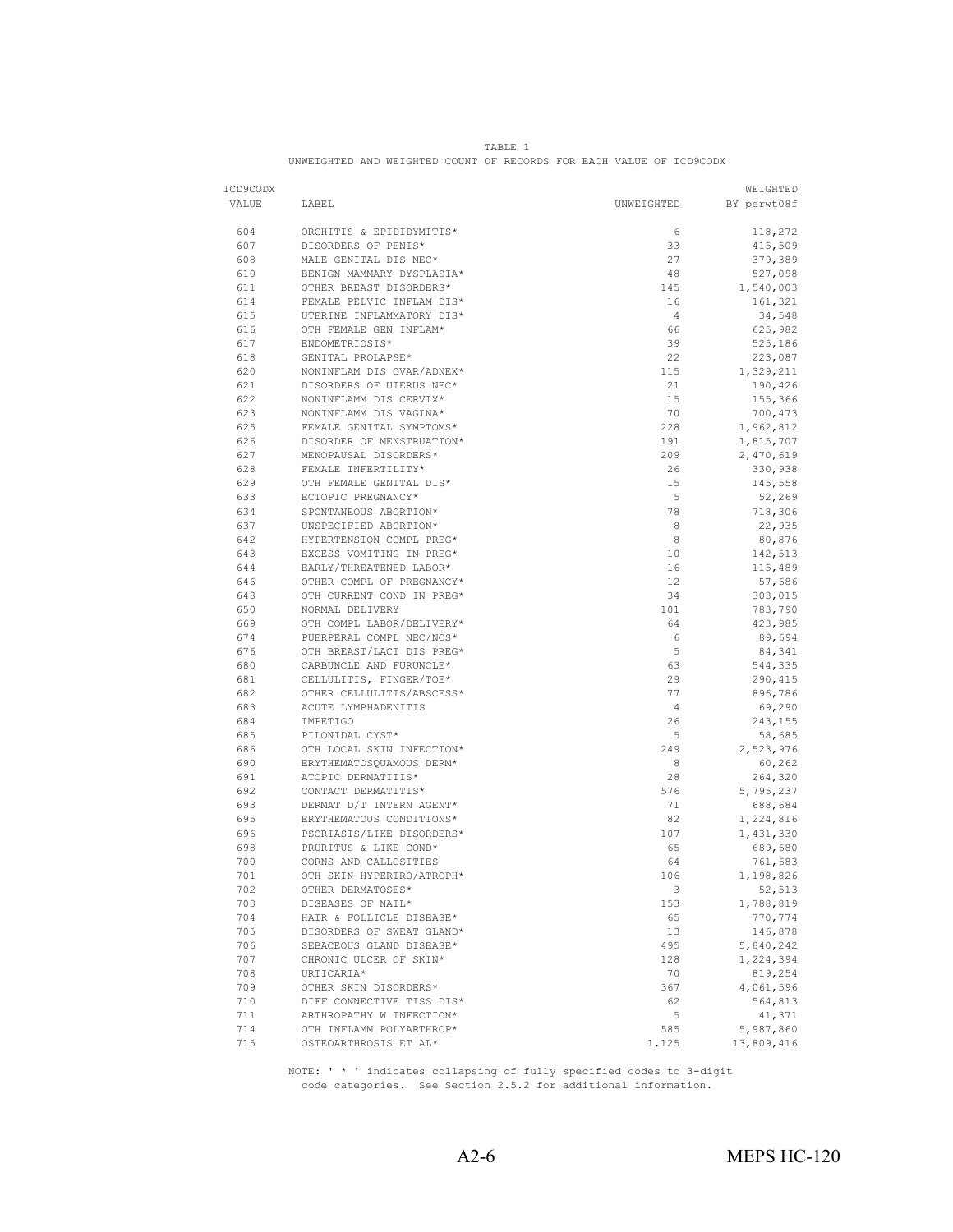| ICD9CODX   |                                                    |                 | WEIGHTED     |
|------------|----------------------------------------------------|-----------------|--------------|
| VALUE      | LABEL                                              | UNWEIGHTED      | BY perwt08f  |
| 716        | ARTHROPATHIES NEC/NOS*                             | 1,598           | 16,741,539   |
| 717        | INTERNAL DERANGEMNT KNEE*                          | 29              | 345,626      |
| 718        | OTHER JOINT DERANGEMENT*                           | 21              | 227,434      |
| 719        | JOINT DISORDER NEC & NOS*                          | 2,792           | 29,643,710   |
| 720        | INFLAM SPONDYLOPATHIES*                            | 5               | 49,239       |
| 721        | SPONDYLOSIS ET AL*                                 | 56              |              |
| 722        |                                                    |                 | 717,485      |
| 723        | INTERVERTEBRAL DISC DIS*                           | 448             | 5, 164, 952  |
|            | OTHER CERVICAL SPINE DIS*                          | 277             | 3,281,507    |
| 724<br>725 | BACK DISORDER NEC & NOS*<br>POLYMYALGIA RHEUMATICA | 1,611           | 17, 325, 273 |
|            |                                                    | 11              | 127,731      |
| 726        | PERIPH ENTHESOPATHIES*                             | 307             | 3,921,537    |
| 727        | OTH DIS SYNOV/TEND/BURSA*                          | 214             | 2,350,255    |
| 728        | DIS OF MUSCLE/LIG/FASCIA*                          | 329             | 3,708,785    |
| 729        | OTHER SOFT TISSUE DIS*                             | 963             | 10,308,821   |
| 730        | OSTEOMYELITIS*                                     | 9               | 82,371       |
| 732        | OSTEOCHONDROPATHIES*                               | 10              | 106,959      |
| 733        | OTH BONE & CARTILAGE DIS*                          | 625             | 7,797,074    |
| 734        | FLAT FOOT                                          | 37              | 401,421      |
| 735        | ACO DEFORMITIES OF TOE*                            | 33              | 411,903      |
| 736        | OTH ACQ LIMB DEFORMITIES*                          | 17              | 154,498      |
| 737        | CURVATURE OF SPINE*                                | 89              | 937,950      |
| 738        | OTHER ACQUIRED DEFORMITY*                          | 6               | 88,764       |
| 741        | SPINA BIFIDA*                                      | 8               | 91,591       |
| 742        | OTH NERVOUS SYSTEM ANOM*                           | 5               | 52,983       |
| 743        | CONGENITAL EYE ANOMALY*                            | 3               | 39,193       |
| 744        | CONG ANOM EAR/FACE/NECK*                           | $\overline{4}$  | 30,416       |
| 745        | CARDIAC SEPTAL CLOS ANOM*                          | 17              | 231,672      |
| 746        | OTHER CONGEN HEART ANOM*                           | 15              | 183,990      |
| 747        | OTH CONG CIRC SYST ANOM*                           | 12              | 126,916      |
| 749        | CLEFT PALATE & CLEFT LIP*                          | $\overline{7}$  | 59,829       |
| 751        | OTH ANOM DIGESTIVE SYST*                           | 8               | 37,405       |
| 752        | GENITAL ORGAN ANOMALIES*                           | 11              | 119,086      |
| 753        | URINARY SYSTEM ANOMALIES*                          | 19              | 225,348      |
| 754        | CONG MUSCULOSKEL DEFORM*                           | 5               | 64,143       |
| 755        | OTH CONGEN LIMB ANOMALY*                           | 17              | 249,946      |
| 756        | OTH MUSCULOSKELET ANOMAL*                          | 19              | 233,596      |
| 757        | CONGEN SKIN ANOMALIES*                             | 8               | 66,321       |
| 758        | CHROMOSOMAL ANOMALIES*                             | 16              | 120,878      |
| 759        | CONGEN ANOMALIES NEC/NOS*                          | 21              | 235,447      |
| 765        | SHORT GESTATION AND LOW WT*                        | 18              | 150,714      |
| 779        | OTH PERINATAL CONDITION*                           | 9               | 56,205       |
| 780        | GENERAL SYMPTOMS*                                  | 3,121           | 32, 130, 256 |
| 781        | NERV/MUSCULSKEL SYS SYMP*                          | 83              | 1,020,902    |
| 782        | SKIN/OTH INTEGUMENT SYMP*                          | 939             | 9,733,898    |
| 783        | NUTRIT/METAB/DEVEL SYMP*                           | 91              | 969,689      |
| 784        | SYMPTOMS INVOL HEAD/NECK*                          | 977             | 8,865,579    |
| 785        | CARDIOVASCULAR SYS SYMP*                           | 383             | 4,069,794    |
| 786        | RESP SYS/OTH CHEST SYMP*                           | 1,200           | 10,879,013   |
| 787        | GI SYSTEM SYMPTOMS*                                | 731             | 7,128,190    |
| 788        | URINARY SYSTEM SYMPTOMS*                           | 272             | 2,941,311    |
| 789        | OTH ABDOMEN/PELVIS SYMP*                           | 218             | 2, 215, 473  |
| 790        | ABNORMAL BLOOD FINDINGS*                           | 146             | 1,742,273    |
| 791        | ABNORMAL URINE FINDINGS*                           | 17              | 130,008      |
| 792        | ABN FIND-OTH BODY SUBST*                           | $7\phantom{.0}$ | 80,009       |
| 793        | ABN FIND-BODY STRUCT NOS*                          | 25              | 321,020      |
| 794        | ABNORMAL FUNCTION STUDY*                           | 27              | 345,544      |
| 795        | ABN HISTOLOG/IMMUNO FIND*                          | 49              | 551,004      |
| 796        | OTHER ABNORMAL FINDINGS*                           | 10              | 92,090       |
| 797        | SENILITY W/O PSYCHOSIS                             | 73              | 776,783      |

TABLE 1 UNWEIGHTED AND WEIGHTED COUNT OF RECORDS FOR EACH VALUE OF ICD9CODX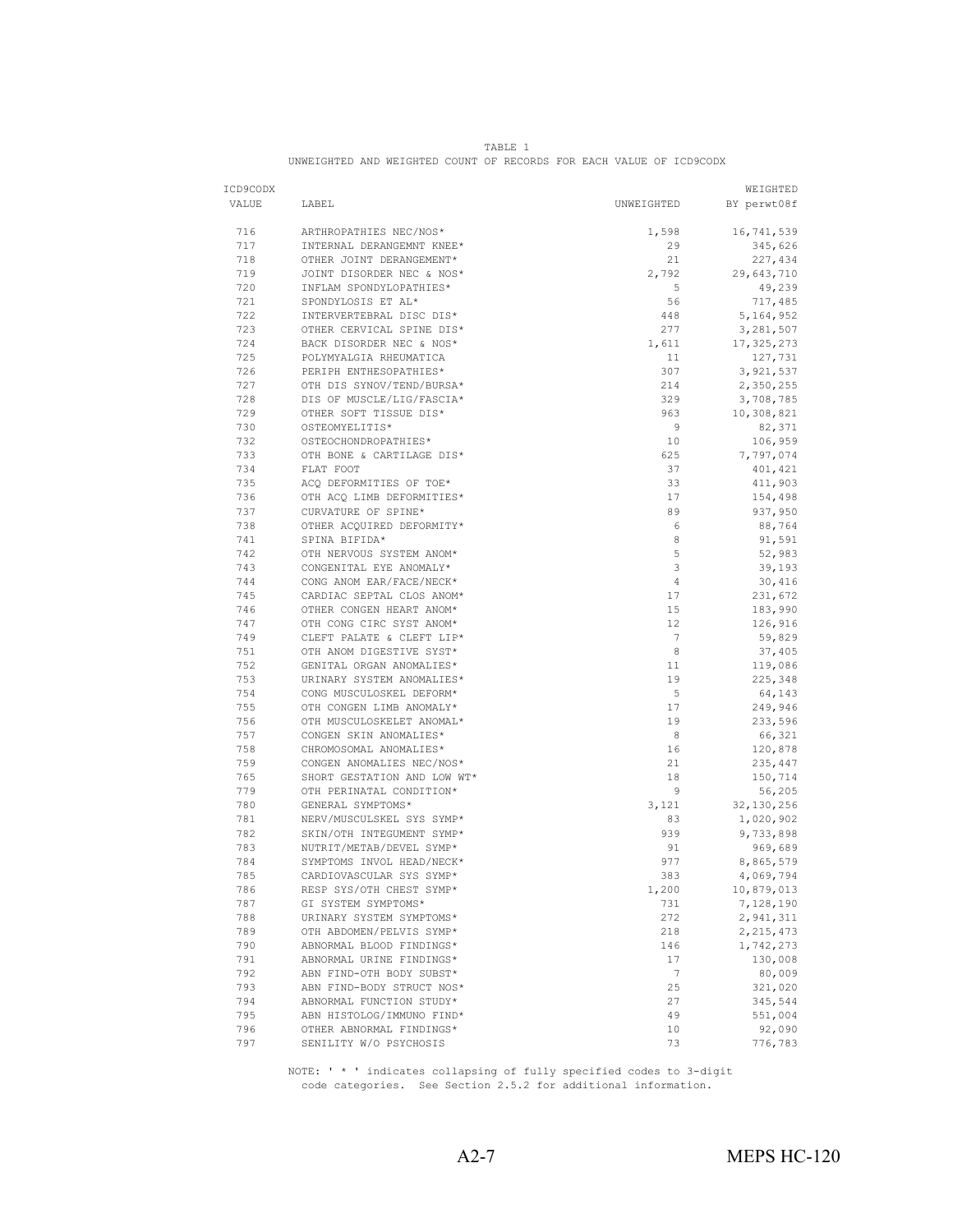| ICD9CODX |                           |            | WEIGHTED               |
|----------|---------------------------|------------|------------------------|
| VALUE    | LABEL                     | UNWEIGHTED | BY perwt08f            |
| 799      | OTH ILL-DEF MORBID/MORTL* | 152        | 1,500,254              |
| 802      | FRACTURE OF FACE BONES*   | 30         | 331,545                |
| 803      | OTHER SKULL FRACTURE*     | 7          | 41,464                 |
| 805      | VERTEBRL FX W/O CORD INJ* | 56         | 670,430                |
| 807      | FX RIB/STERN/LARYN/TRACH* | 64         | 735,665                |
| 808      | PELVIC FRACTURE*          | 12         | 162,085                |
| 810      | CLAVICLE FRACTURE*        | 23         | 189,797                |
| 811      | SCAPULA FRACTURE*         | 5          | 57,671                 |
| 812      | HUMERUS FRACTURE*         | 40         | 450,580                |
| 813      | RADIUS & ULNA FRACTURE*   | 5          | 45,284                 |
| 814      | CARPAL FRACTURE*          | 84         | 983,822                |
| 815      | METACARPAL FRACTURE*      | 48         | 485,549                |
| 816      | FRACTURE PHALANGES, HAND* | 89         | 1,017,508              |
| 818      | FRACTURE ARM MULT/NOS*    | 72         | 757,638                |
| 820      | FRACTURE NECK OF FEMUR*   | 29         | 483,534                |
| 821      | OTHER FEMORAL FRACTURE*   | 6          | 87,435                 |
| 822      | PATELLA FRACTURE*         | 23         | 287,464                |
| 823      | TIBIA & FIBULA FRACTURE*  | 14         | 147,716                |
| 824      | ANKLE FRACTURE*           | 57         | 536,312                |
| 825      | FX OF TARSAL/METATARSAL*  | 84         | 980,736                |
| 826      | FRACTURE PHALANGES, FOOT* | 80         | 969,406                |
| 827      | LOWER LIMB FRACTURE NEC*  | 44         | 497,355                |
| 829      | FRACTURE NOS*             | 15         | 176,303                |
| 831      | SHOULDER DISLOCATION*     | 48         | 562,762                |
| 832      | ELBOW DISLOCATION*        | 10         | 113,679                |
| 834      | DISLOCATION OF FINGER*    | 5          | 60,906                 |
| 835      | DISLOCATION OF HIP*       | 19         | 193,103                |
| 836      | DISLOCATION OF KNEE*      | 92         | 1,107,243              |
| 837      | DISLOCATION OF ANKLE*     | 3          | 24,323                 |
| 838      | DISLOCATION OF FOOT*      | 9          | 95,130                 |
| 839      | DISLOCATION NEC*          | 64         | 683,245                |
| 840      | SPRAIN SHOULDER & ARM*    | 212        | 2,463,289              |
| 841      | SPRAIN ELBOW & FOREARM*   | 8          | 66,883                 |
| 842      | SPRAIN WRIST & HAND*      | 111        | 1,262,651              |
| 843      | SPRAIN OF HIP & THIGH*    | 36         | 458,828                |
| 844      | SPRAIN OF KNEE & LEG*     | 193        | 2,322,492              |
| 845      | SPRAIN OF ANKLE & FOOT*   | 346        | 3,835,181              |
| 846      | SPRAIN SACROILIAC REGION* | 27         |                        |
| 847      | SPRAIN OF BACK NEC/NOS*   | 261        | 331,251                |
| 848      | SPRAIN NEC*               | 146        | 2,977,665<br>1,748,391 |
| 850      | CONCUSSION*               | 52         |                        |
|          |                           | 67         | 658,455                |
| 854      | OTHER BRAIN INJURY*       |            | 647,830                |
| 863      | GI TRACT INJURY*          | 8          | 111,110                |
| 869      | INTERNAL INJURY NOS*      | 13         | 197,312                |
| 870      | OCULAR ADNEXA OPEN WOUND* | 4          | 22,188                 |
| 871      | EYEBALL OPEN WOUND*       | 12         | 118,029                |
| 872      | OPEN WOUND OF EAR*        | 2          | 31,104                 |
| 873      | OTHER OPEN WOUND OF HEAD* | 234        | 2,451,719              |
| 878      | OPEN WOUND GENITAL ORGAN* | 3          | 28,357                 |
| 879      | OPEN WOUND SITE NEC*      | 77         | 890,282                |
| 880      | OPN WND SHOULDR/UPPR ARM* | 4          | 52,551                 |
| 881      | OPEN WOUND OF LOWER ARM*  | 9          | 87,635                 |
| 882      | OPEN WOUND OF HAND*       | 66         | 813,276                |
| 883      | OPEN WOUND OF FINGER*     | 122        | 1,331,103              |
| 884      | OPEN WOUND ARM MULT/NOS*  | 16         | 106,450                |
| 886      | TRAUM AMPUTATION FINGER*  | 5          | 47,903                 |
| 890      | OPEN WOUND OF HIP/THIGH*  | 5          | 28,951                 |
| 891      | OPEN WND KNEE/LEG/ANKLE*  | 67         | 795,580                |
| 892      | OPEN WOUND OF FOOT*       | 38         | 380,019                |

|                                                                     |  | <b>TARLE</b> |  |  |  |
|---------------------------------------------------------------------|--|--------------|--|--|--|
| UNWEIGHTED AND WEIGHTED COUNT OF RECORDS FOR EACH VALUE OF ICD9CODX |  |              |  |  |  |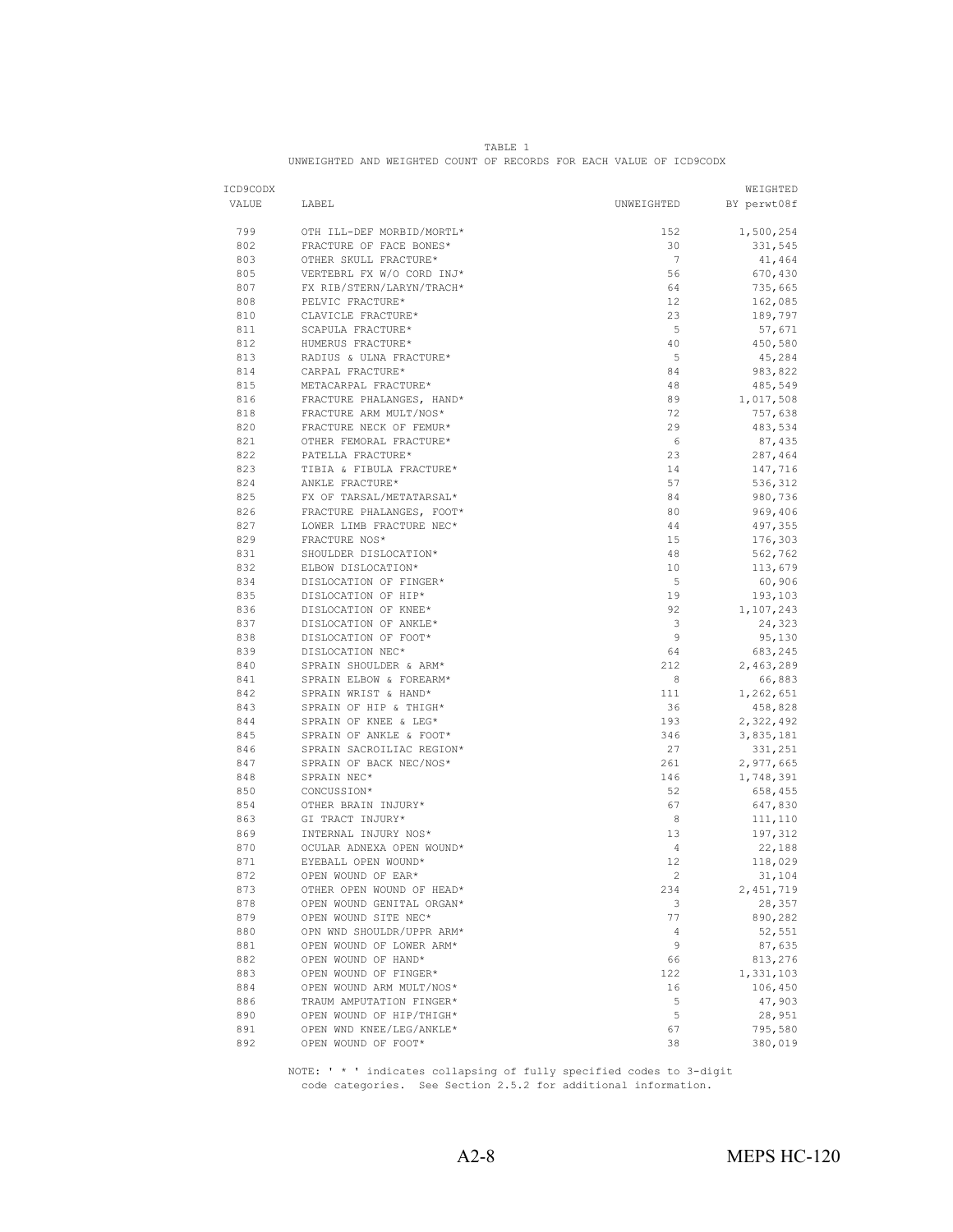| ICD9CODX   |                                             |                                   | WEIGHTED           |
|------------|---------------------------------------------|-----------------------------------|--------------------|
| VALUE      | LABEL                                       | UNWEIGHTED                        | BY perwt08f        |
| 893        | OPEN WOUND OF TOE*                          | 18                                | 171,391            |
| 904        | BLOOD VESSEL INJURY NEC*                    | 9                                 | 101,609            |
| 908        | LATE EFF INJURY NEC/NOS*                    | $\overline{4}$                    | 23,575             |
| 910        | SUPERFICIAL INJURY HEAD*                    | 20                                | 176,656            |
| 911        | SUPERFICIAL INJURY TRUNK*                   | 5                                 | 39,391             |
| 913        | SUPERFICIAL INJ FOREARM*                    | 6                                 | 45,052             |
| 914        | SUPERFICIAL INJ OF HAND*                    | $\overline{7}$                    | 127,704            |
| 915        | SUPERFICIAL INJ FINGER*                     | 5                                 | 39,672             |
| 916        | SUPERFICIAL INJ HIP/LEG*                    | 12                                | 181,396            |
| 917        | SUPERFICIAL INJ FOOT/TOE*                   | 11                                | 156,719            |
| 918        | SUPERFIC INJ EYE/ADNEXA*                    | 34                                | 325,754            |
| 919        | SUPERFICIAL INJ OTH SITE*                   | 84                                | 856,585            |
| 920        | CONTUSION FACE/SCALP/NCK                    | 51                                | 504,047            |
| 921        | CONTUSION EYE & ADNEXA*                     | 50                                | 407,690            |
| 922        | CONTUSION OF TRUNK*                         | 48                                | 547,105            |
| 923        | CONTUSION OF UPPER LIMB*                    | 65                                | 713,120            |
| 924        | CONTUSION LEG & OTH SITE*                   | 180                               | 2,018,953          |
| 927        | CRUSHING INJ UPPER LIMB*                    | 10                                | 133,823            |
| 928        | CRUSHING INJURY OF LEG*                     | 3                                 | 24,225             |
| 930        | FOREIGN BODY EXTERN EYE*                    | 31                                | 295,063            |
| 931        | FOREIGN BODY IN EAR                         | 10                                | 70,450             |
| 932        | FOREIGN BODY IN NOSE                        | 12                                | 162,733            |
| 933        | FB PHARYNX & LARYNX*                        | 5                                 | 35,006             |
| 938        | FOREIGN BODY GI NOS                         | $\overline{4}$                    | 42,801             |
| 940        | BURN OF EYE & ADNEXA*                       | 6                                 | 103,711            |
| 941        | BURN OF HEAD/FACE/NECK*                     | 3                                 | 28,666             |
| 943        | BURN OF ARM*                                | 12                                | 79,410             |
| 944        | BURN OF HAND & WRIST*<br>BURN OF LEG*       | 21                                | 203,755            |
| 945<br>946 |                                             | $7\phantom{.0}$<br>$\overline{9}$ | 75,227             |
| 949        | BURN OF MULTIPLE SITE*<br>BURN UNSPECIFIED* | 22                                | 70,484             |
| 952        | SPINAL CORD INJ W/O FX*                     | 17                                | 285,418<br>134,547 |
| 957        | INJURY TO NERVE NEC/NOS*                    | 6                                 | 88,686             |
| 959        | INJURY NEC/NOS*                             | 847                               | 8,770,933          |
| 977        | POIS-MEDICINAL NEC/NOS*                     | 20                                | 214,235            |
| 984        | TOXIC EFF LEAD & COMPND*                    | 6                                 | 49,003             |
| 986        | TOX EFF CARBON MONOXIDE                     | 2                                 | 27,686             |
| 987        | TOXIDE EFF GAS/VAPOR NEC*                   | 6                                 | 59,927             |
| 989        | TOX EFF OTH NONMED SUBST*                   | 105                               | 1,083,292          |
| 992        | EFFECT OF HEAT/LIGHT*                       | 15                                | 168,937            |
| 993        | EFFECTS OF AIR PRESSURE*                    | 3                                 | 35,751             |
| 994        | EFFECT EXTERNAL CAUS NEC*                   | 10                                | 122,112            |
| 995        | CERTAIN ADVERSE EFF NEC*                    | 220                               | 2,700,809          |
| 996        | REPLACE & GRAFT COMPLIC*                    | 30                                | 400,116            |
| 997        | SURG COMPL-BODY SYST NEC*                   | 12                                | 155,894            |
| 998        | OTH SURGICAL COMPL NEC*                     | 49                                | 502,969            |
| 999        | COMPLIC MEDICAL CARE NEC*                   | 12                                | 109,241            |
| VO3        | VACCIN FOR BACTERIAL DIS*                   | $\overline{2}$                    | 26,738             |
| V04        | VACCIN FOR VIRAL DISEASE*                   | 23                                | 170,021            |
| V05        | OTH VACCIN FOR SINGL DIS*                   | 20                                | 167,884            |
| V06        | VAC FOR DIS COMBINATION*                    | 2                                 | 8,807              |
| V07        | PROPHYLACTIC MEASURES*                      | 150                               | 1,708,487          |
| V08        | ASYMP HIV INFECTN STATUS                    | 11                                | 68,071             |
| V09        | INFCT MCRG RESISTNT DRUG*                   | 31                                | 439,972            |
| V10        | HX OF MALIGNANT NEOPLASM*                   | 8                                 | 101,026            |
| V12        | HX OF DISEASE NEC*                          | 11                                | 124,908            |
| V13        | HX OF OTHER DISEASES*                       | 14                                | 182,760            |
| V15        | OTH HX OF HEALTH HAZARDS*                   | 22                                | 234,295            |
| V20        | HEALTH SUPERVISION CHILD*                   | 83                                | 758,696            |

| TABLE. |                                                                     |  |  |  |  |  |  |  |  |
|--------|---------------------------------------------------------------------|--|--|--|--|--|--|--|--|
|        | UNWEIGHTED AND WEIGHTED COUNT OF RECORDS FOR EACH VALUE OF ICD9CODX |  |  |  |  |  |  |  |  |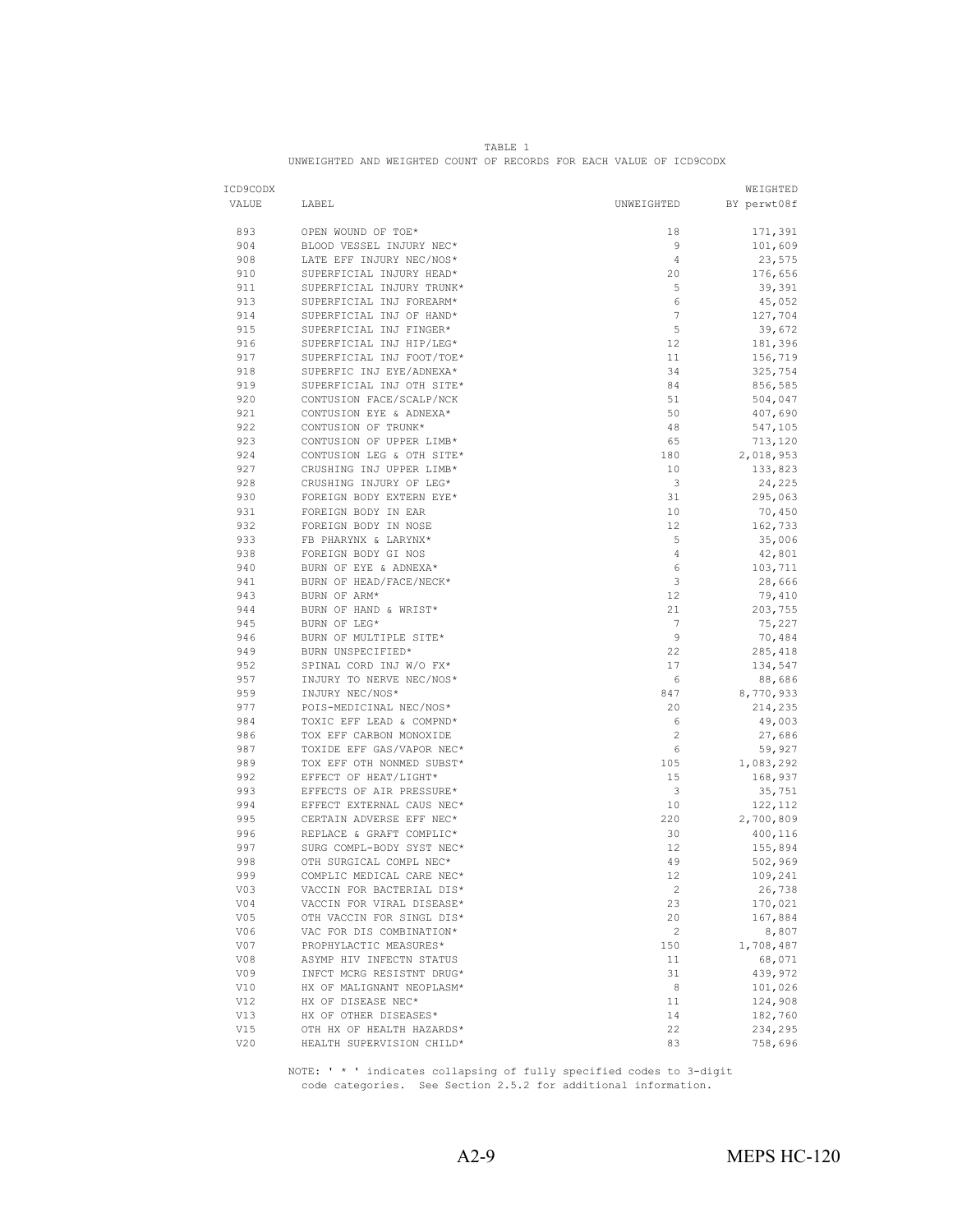| VALUE<br>LABEL<br>UNWEIGHTED<br>V22<br>841<br>6,619,105<br>NORMAL PREGNANCY*<br>V <sub>23</sub><br>SUPERVIS HIGH-RISK PREG*<br>5<br>42,060<br>V24<br>POSTPARTUM CARE/EXAM*<br>33<br>V <sub>25</sub><br>5,681,456<br>CONTRACEPTIVE MANAGEMENT*<br>469<br>V26<br>PROCREATIVE MANAGEMENT*<br>17<br>V30<br>SINGLE LIVEBORN*<br>94<br>898,821<br>V40<br>500,032<br>MENTAL/BEHAVIORAL PROB*<br>62<br>V41<br>PROB W SPECIAL FUNCTIONS*<br>82<br>817,620<br>V42<br>ORGAN TRANSPLANT STATUS*<br>120,164<br>11<br>V43<br>ORGAN REPLACEMENT NEC*<br>12<br>V44<br>ARTIFICIAL OPNING STATUS*<br>$\overline{4}$<br>46,596<br>V45<br>OTH POSTSURGICAL STATES*<br>54<br>785,343<br>V47<br>OTH PROBL W INTERNAL ORG*<br>43<br>362,565<br>HEAD/NECK/TRUNK PROBLEMS*<br>V48<br>3<br>41,655 | ICD9CODX |                           |    | WEIGHTED    |
|-------------------------------------------------------------------------------------------------------------------------------------------------------------------------------------------------------------------------------------------------------------------------------------------------------------------------------------------------------------------------------------------------------------------------------------------------------------------------------------------------------------------------------------------------------------------------------------------------------------------------------------------------------------------------------------------------------------------------------------------------------------------------|----------|---------------------------|----|-------------|
|                                                                                                                                                                                                                                                                                                                                                                                                                                                                                                                                                                                                                                                                                                                                                                         |          |                           |    | BY perwt08f |
|                                                                                                                                                                                                                                                                                                                                                                                                                                                                                                                                                                                                                                                                                                                                                                         |          |                           |    |             |
|                                                                                                                                                                                                                                                                                                                                                                                                                                                                                                                                                                                                                                                                                                                                                                         |          |                           |    |             |
|                                                                                                                                                                                                                                                                                                                                                                                                                                                                                                                                                                                                                                                                                                                                                                         |          |                           |    |             |
|                                                                                                                                                                                                                                                                                                                                                                                                                                                                                                                                                                                                                                                                                                                                                                         |          |                           |    | 261,317     |
|                                                                                                                                                                                                                                                                                                                                                                                                                                                                                                                                                                                                                                                                                                                                                                         |          |                           |    |             |
|                                                                                                                                                                                                                                                                                                                                                                                                                                                                                                                                                                                                                                                                                                                                                                         |          |                           |    | 168,813     |
|                                                                                                                                                                                                                                                                                                                                                                                                                                                                                                                                                                                                                                                                                                                                                                         |          |                           |    |             |
|                                                                                                                                                                                                                                                                                                                                                                                                                                                                                                                                                                                                                                                                                                                                                                         |          |                           |    |             |
|                                                                                                                                                                                                                                                                                                                                                                                                                                                                                                                                                                                                                                                                                                                                                                         |          |                           |    |             |
|                                                                                                                                                                                                                                                                                                                                                                                                                                                                                                                                                                                                                                                                                                                                                                         |          |                           |    |             |
|                                                                                                                                                                                                                                                                                                                                                                                                                                                                                                                                                                                                                                                                                                                                                                         |          |                           |    | 179,867     |
|                                                                                                                                                                                                                                                                                                                                                                                                                                                                                                                                                                                                                                                                                                                                                                         |          |                           |    |             |
|                                                                                                                                                                                                                                                                                                                                                                                                                                                                                                                                                                                                                                                                                                                                                                         |          |                           |    |             |
|                                                                                                                                                                                                                                                                                                                                                                                                                                                                                                                                                                                                                                                                                                                                                                         |          |                           |    |             |
|                                                                                                                                                                                                                                                                                                                                                                                                                                                                                                                                                                                                                                                                                                                                                                         |          |                           |    |             |
|                                                                                                                                                                                                                                                                                                                                                                                                                                                                                                                                                                                                                                                                                                                                                                         | V49      | LIMB PROBLEM/PROBLEM NEC* | 48 | 451,068     |
| V50<br>OTHER ELECTIVE SURGERY*<br>16<br>152,059                                                                                                                                                                                                                                                                                                                                                                                                                                                                                                                                                                                                                                                                                                                         |          |                           |    |             |
| V52<br>FITTING OF PROSTHESIS*<br>22<br>281,555                                                                                                                                                                                                                                                                                                                                                                                                                                                                                                                                                                                                                                                                                                                          |          |                           |    |             |
| V53<br>ADJUSTMENT OF OTH DEVICE*<br>56<br>636,207                                                                                                                                                                                                                                                                                                                                                                                                                                                                                                                                                                                                                                                                                                                       |          |                           |    |             |
| V54<br>OTH ORTHOPEDIC AFTERCARE*<br>10<br>121,173                                                                                                                                                                                                                                                                                                                                                                                                                                                                                                                                                                                                                                                                                                                       |          |                           |    |             |
| V55<br>8<br>75,008<br>ATTEN TO ARTIFICIAL OPEN*                                                                                                                                                                                                                                                                                                                                                                                                                                                                                                                                                                                                                                                                                                                         |          |                           |    |             |
| V56<br>DIALYSIS ENCOUNTER*<br>44,251<br>4                                                                                                                                                                                                                                                                                                                                                                                                                                                                                                                                                                                                                                                                                                                               |          |                           |    |             |
| V57<br>REHABILITATION PROCEDURE*<br>177,030<br>16                                                                                                                                                                                                                                                                                                                                                                                                                                                                                                                                                                                                                                                                                                                       |          |                           |    |             |
| V58<br>ENCOUNTR PROC/AFTRCR NEC*<br>104<br>1,236,305                                                                                                                                                                                                                                                                                                                                                                                                                                                                                                                                                                                                                                                                                                                    |          |                           |    |             |
| V61<br>OTH FAMILY CIRCUMSTANCES*<br>25<br>278,043                                                                                                                                                                                                                                                                                                                                                                                                                                                                                                                                                                                                                                                                                                                       |          |                           |    |             |
| V62<br>25<br>OTH PSYCHOSOCIAL CIRCUM*<br>333,848                                                                                                                                                                                                                                                                                                                                                                                                                                                                                                                                                                                                                                                                                                                        |          |                           |    |             |
| V65<br>163<br>1,936,162<br>OTHER REASON FOR CONSULT*                                                                                                                                                                                                                                                                                                                                                                                                                                                                                                                                                                                                                                                                                                                    |          |                           |    |             |
| V66<br>5<br>CONVALESCENCE*                                                                                                                                                                                                                                                                                                                                                                                                                                                                                                                                                                                                                                                                                                                                              |          |                           |    | 57,123      |
| V67<br>FOLLOW-UP EXAMINATION*<br>69<br>718,850                                                                                                                                                                                                                                                                                                                                                                                                                                                                                                                                                                                                                                                                                                                          |          |                           |    |             |
| V68<br>8,891,969<br>ADMINISTRATIVE ENCOUNTER*<br>764                                                                                                                                                                                                                                                                                                                                                                                                                                                                                                                                                                                                                                                                                                                    |          |                           |    |             |
| V69<br>PROB RELATED TO LIFESTYLE*<br>25<br>276,160                                                                                                                                                                                                                                                                                                                                                                                                                                                                                                                                                                                                                                                                                                                      |          |                           |    |             |
| V70<br>GENERAL MEDICAL EXAM*<br>340<br>2,917,706                                                                                                                                                                                                                                                                                                                                                                                                                                                                                                                                                                                                                                                                                                                        |          |                           |    |             |
| V71<br>775,908<br>OBSERVATION-SUSPECT COND*<br>91                                                                                                                                                                                                                                                                                                                                                                                                                                                                                                                                                                                                                                                                                                                       |          |                           |    |             |
| V72<br>535<br>SPECIAL EXAMINATIONS*                                                                                                                                                                                                                                                                                                                                                                                                                                                                                                                                                                                                                                                                                                                                     |          |                           |    | 5,647,697   |
| V74<br>SCREENING-BACTERIAL DIS*<br>9<br>65,044                                                                                                                                                                                                                                                                                                                                                                                                                                                                                                                                                                                                                                                                                                                          |          |                           |    |             |
| V76<br>70<br>785,465<br>SCREENING-MALIG NEOPLASM*                                                                                                                                                                                                                                                                                                                                                                                                                                                                                                                                                                                                                                                                                                                       |          |                           |    |             |
| V77<br>SCREEN-ENDO/NUTR/METAB*<br>190<br>1,914,594                                                                                                                                                                                                                                                                                                                                                                                                                                                                                                                                                                                                                                                                                                                      |          |                           |    |             |
| V78<br>28,194<br>SCREENING FOR BLOOD DIS*<br>4                                                                                                                                                                                                                                                                                                                                                                                                                                                                                                                                                                                                                                                                                                                          |          |                           |    |             |
| V80<br>SCREEN-NEURO/EYE/EAR DIS*<br>10<br>90,034                                                                                                                                                                                                                                                                                                                                                                                                                                                                                                                                                                                                                                                                                                                        |          |                           |    |             |
| V81<br>SCREEN-HEART/RESP/GU DIS*<br>93<br>1,121,468                                                                                                                                                                                                                                                                                                                                                                                                                                                                                                                                                                                                                                                                                                                     |          |                           |    |             |
| V82<br>SCREEN-OTHER CONDITIONS*<br>43                                                                                                                                                                                                                                                                                                                                                                                                                                                                                                                                                                                                                                                                                                                                   |          |                           |    | 629,513     |
| TOTAL<br>102,169<br>1,089,152,304                                                                                                                                                                                                                                                                                                                                                                                                                                                                                                                                                                                                                                                                                                                                       |          |                           |    |             |

|                                                                     | TABLE. |  |  |  |  |  |  |  |  |  |
|---------------------------------------------------------------------|--------|--|--|--|--|--|--|--|--|--|
| UNWEIGHTED AND WEIGHTED COUNT OF RECORDS FOR EACH VALUE OF ICD9CODX |        |  |  |  |  |  |  |  |  |  |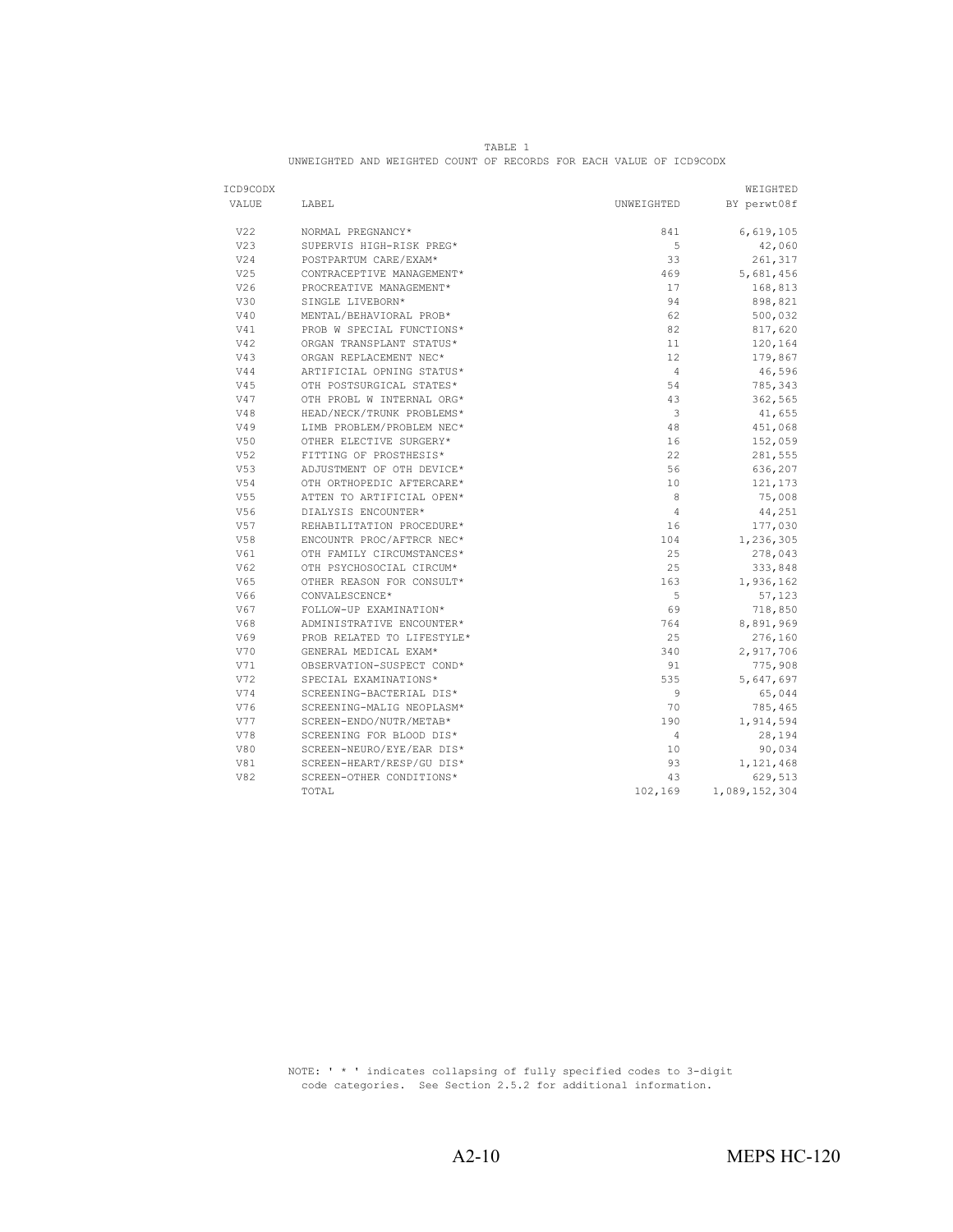| ICD9PROX       |                                                      |                 | WEIGHTED      |
|----------------|------------------------------------------------------|-----------------|---------------|
| VALUE          | LABEL                                                | UNWEIGHTED      | BY perwt08f   |
|                |                                                      |                 |               |
| $-1$           | INAPPLICABLE                                         | 99,983          | 1,064,775,071 |
| 0 <sup>0</sup> | PROCEDURES/INTERVENTIONS, NEC                        | $\overline{4}$  | 55,328        |
| 03             | SPINAL CORD & CANAL OPS*                             | 19              | 209,414       |
| 04             | CRAN & PERIPH NERVE OPS*                             | 7               | 55,528        |
| 06             | THYROID/PARATHYROID OPS*                             | 16              | 209,793       |
| 08             | EYELID OPERATIONS*                                   | 13              | 165,935       |
| 11             | OPERATIONS ON CORNEA*                                | 25              | 424,507       |
| 13             | OPERATIONS ON LENS*                                  | 64              | 708,009       |
| 14             | POSTERIOR SEGMENT OPS*                               | $\overline{4}$  | 13,219        |
| 16             | ORBIT/EYEBALL OPS*                                   | 19              | 230,597       |
| 18             | EXTERNAL EAR OPERATIONS*                             | 8               | 100,620       |
| 20             | OTHER MID & INNER EAR OP*                            | 40              | 399,914       |
| 21             | OPERATIONS ON NOSE*                                  | 11              | 107,821       |
| 22             | NASAL SINUS OPERATIONS*                              | 5               | 46,450        |
| 23             | TOOTH REMOVAL & RESTORAT*                            | 505             | 5,223,605     |
| 24             | OTH OPS ON TEETH & GUMS*                             | 43              | 514,420       |
| 27             | OTHER MOUTH & FACE OPS*                              | 23              | 277,919       |
| 28             | TONSIL & ADENOID OPS*                                | 35              | 369,027       |
| 29             | OPERATIONS ON PHARYNX*                               | $\overline{4}$  | 35,424        |
| 31             | LARYNX TRACHEA OPS NEC*                              | 3               | 55,460        |
| 33             | OTHER BRONCHIAL/LUNG OPS*                            | 5               | 59,048        |
| 35             | HEART VALVES & SEPTA OPS*                            | $7\phantom{.0}$ | 97,993        |
| 36             | OPS ON HEART VESSELS*                                | 21              | 336,565       |
| 37             | OTHER HEART/PERICARD OPS*                            | 30              | 393,466       |
| 38             | VESSEL INC/EXCIS/OCCLUS*                             | 10              | 150,587       |
| 39             | OTHER OPS ON VESSELS*                                | 30              | 314,678       |
| 44             | OTHER GASTRIC OPERATIONS*                            | 22              | 289,465       |
| 45             | INTEST INCIS/EXCIS/ANAST*                            | 94              | 1,010,812     |
| 46             | OTHER INTESTINAL OPS*                                | 12              | 140,127       |
| 47             | OPERATIONS ON APPENDIX*                              | 6               | 75,168        |
| 49             | OPERATIONS ON ANUS*                                  | $\overline{4}$  | 44,978        |
| 50             | OPERATIONS ON LIVER*                                 | 6               | 63,778        |
| 51             | BILIARY TRACT OPERATION*                             | 33              | 406,505       |
| 53             | REPAIR OF HERNIA*                                    | 22              | 262,930       |
| 54             | OTHER ABDOMEN REGION OPS*                            | 5               | 65,871        |
| 55             | OPERATIONS ON KIDNEY*                                | 17              | 187,051       |
| 57             | URINARY BLADDER OPS*                                 | 8               | 82,296        |
| 59             | OTHER URINARY TRACT OPS*                             | 7               | 82,758        |
| 60             | PROSTATE & SEMIN VES OPS*                            | 12              | 164,599       |
| 63             | SPERM CORD/EPID/VAS OPS*                             | 12              | 172,378       |
| 64             | OPERATIONS ON PENIS*                                 | 11              | 70,136        |
| 66             | FALLOPIAN TUBE OPERATION*                            | 16              | 166,847       |
| 67             | OPERATIONS ON CERVIX*                                | 6               | 44,691        |
| 68             | OTHER UTERINE INCIS/EXC*                             | 52              | 551,757       |
| 69             | OTHER UTERUS/SUPPORT OPS*                            | 10              | 105,475       |
| 70             | VAGINA & CUL-DE-SAC OPS*                             | 14              | 124,154       |
| 74             | C-SECTION/REMOVAL FETUS*                             | 20              | 147,326       |
| 77             | INCIS/EXCIS/DIV BONE NEC*                            | 8               | 121,080       |
|                |                                                      |                 |               |
| 78<br>80       | OTH BONE OPS EXCPT FACE*<br>INCISION/EXCISION JOINT* | 24<br>18        | 278,450       |
|                |                                                      |                 | 239,282       |
| 81             | JOINT REPAIR*                                        | 195             | 2,310,233     |
| 82             | HAND MUSCL/TEND/FASC OPS*                            | 3               | 20,557        |
| 83             | OTHER MUS/TEN/FAS/BUR OP*                            | 8               | 109,099       |
| 84             | OTHER MUSCULOSKELET PROC*                            | 30              | 301,044       |
| 85             | OPERATIONS ON THE BREAST*                            | 30              | 317,084       |
| 86             | SKIN & SUBQ OPERATIONS*                              | 230             | 2,887,950     |

| TARLF                                                               |  |  |  |  |  |  |  |  |  |  |
|---------------------------------------------------------------------|--|--|--|--|--|--|--|--|--|--|
| UNWEIGHTED AND WEIGHTED COUNT OF RECORDS FOR EACH VALUE OF ICD9PROX |  |  |  |  |  |  |  |  |  |  |

 NOTE: ' \* ' indicates collapsing of fully specified codes to 2-digit code categories. See Section 2.5.2 for additional information.

87 DIAGNOSTIC RADIOLOGY\* 25 261,590<br>88 OTHER DX RADIOLOGY\* 25 260,786 es and the contract of the contract of the contract of the contract of the contract of the contract of the contract of the contract of the contract of the contract of the contract of the contract of the contract of the con

INTERVIEW/CONSULT/EXAM\*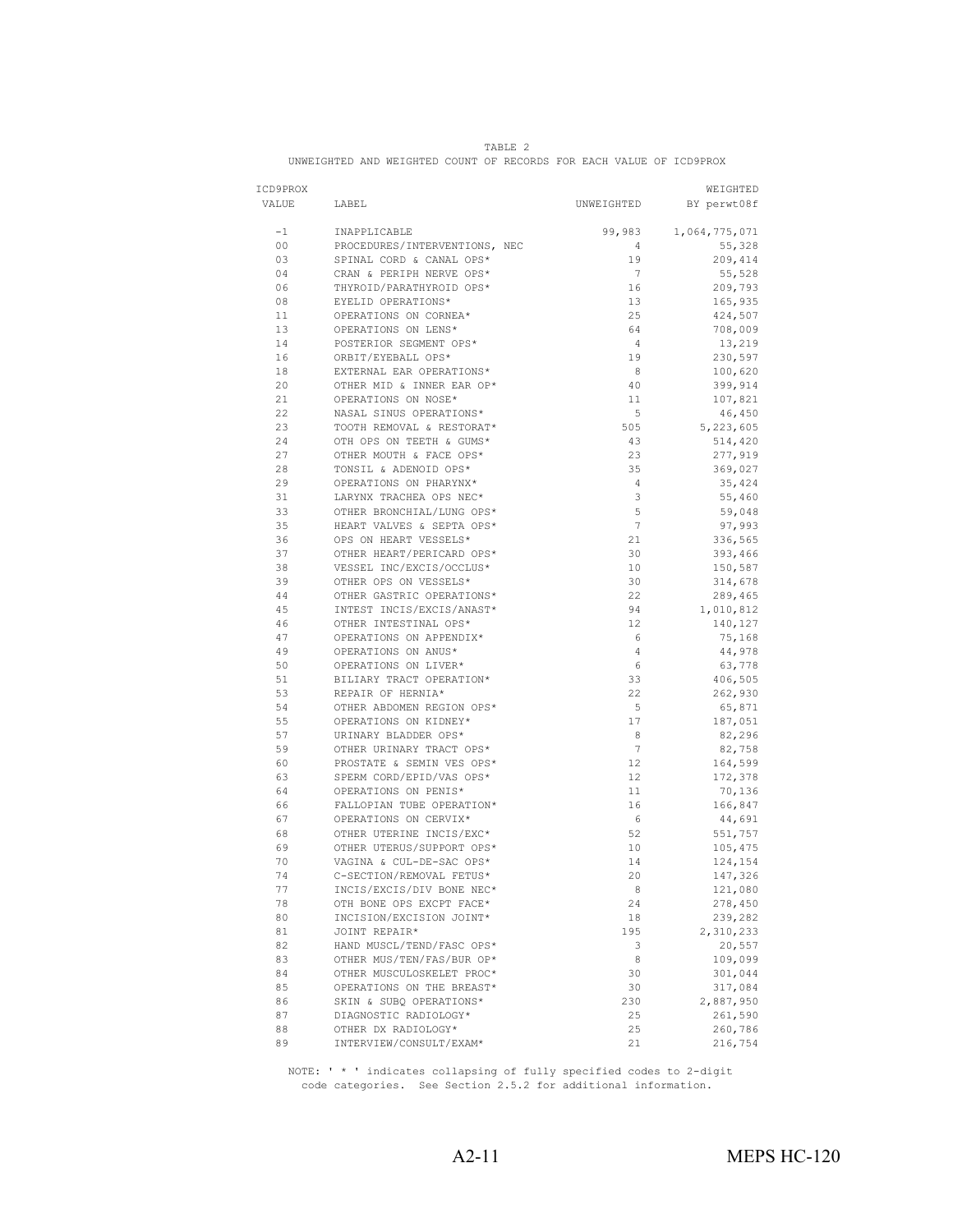| TABLE . |                                                                     |  |  |  |  |  |  |  |  |
|---------|---------------------------------------------------------------------|--|--|--|--|--|--|--|--|
|         | UNWEIGHTED AND WEIGHTED COUNT OF RECORDS FOR EACH VALUE OF ICD9PROX |  |  |  |  |  |  |  |  |

| ICD9PROX |                           |            | WEIGHTED      |
|----------|---------------------------|------------|---------------|
| VALUE    | LABEL                     | UNWEIGHTED | BY perwt08f   |
| 93       | PT, REHAB & RELATED PROC* | 56         | 694,502       |
| 94       | PSYCHE RELATED PROCEDURE* | 24         | 266,222       |
| 95       | EYE & EAR DX/TREATMENT*   | 6          | 50,387        |
| 96       | NON-OP INTUBAT & IRRIGAT* | 27         | 225,889       |
| 97       | REPLACE & REMOV DEVICES*  | 14         | 124,249       |
| 98       | NONOP REMOVE FOREIGN BOD* | 4          | 47,593        |
| 99       | OTHER NONOPERATIVE PROC*  | 98         | 830,055       |
|          | TOTAL                     | 102,169    | 1,089,152,304 |

 NOTE: ' \* ' indicates collapsing of fully specified codes to 2-digit code categories. See Section 2.5.2 for additional information.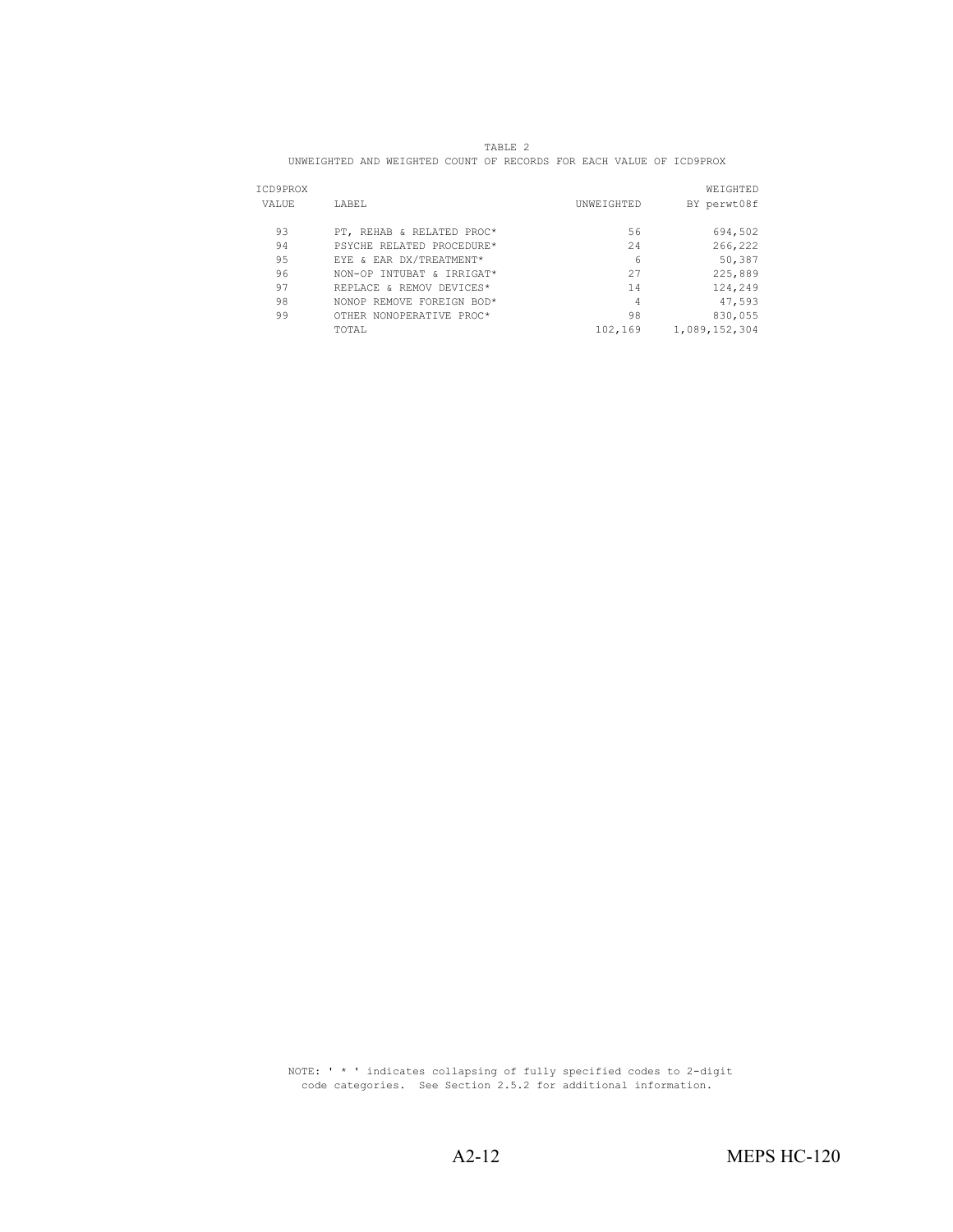|                                                                    | TARLE. |  |  |  |  |  |  |  |  |  |
|--------------------------------------------------------------------|--------|--|--|--|--|--|--|--|--|--|
| UNWEIGHTED AND WEIGHTED COUNT OF RECORDS FOR EACH VALUE OF CCCODEX |        |  |  |  |  |  |  |  |  |  |

| CCCODEX    |                                                                              |                | WEIGHTED               |
|------------|------------------------------------------------------------------------------|----------------|------------------------|
| VALUE      | LABEL                                                                        |                | UNWEIGHTED BY perwt08f |
| $-1$       | INAPPLICABLE                                                                 | 1,489          | 16,308,033             |
| $-9$       | NOT ASCERTAINED                                                              | 411            | 4,451,583              |
| 001        |                                                                              | 22             | 114,653                |
| 002        | TUBERCULOSIS<br>SEPTICEMIA (EXCEPT IN LABOR)                                 | 19             | 169,817                |
| 003        | BACTERIAL INFECTION, UNSPECIFIED SIT<br>MYCOSES                              | 235            | 2,474,347              |
| 004        |                                                                              | 533            | 5,501,857              |
| 005        | HIV INFECTION                                                                | 37             | 293,304                |
| 006        | HEPATITIS                                                                    | 62             | 518,212                |
| 007        | VIRAL INFECTION                                                              | 1,075          | 12,394,446             |
| 008        | <br>OTHER INFECTIONS, INCLUDING PARASITI                                     | 247            | 2,449,589              |
| 009        | SEXUALLY TRANSMITTED INFECTIONS (NOT<br>IMMUNIZATIONS AND SCREENING FOR INFE | 13             | 127,145                |
| 010        |                                                                              | 63             | 465,938                |
| 011        | CANCER OF HEAD AND NECK                                                      | 26             | 322,788                |
| 013        | CANCER OF STOMACH                                                            | 15             | 114,043                |
| 014        | CANCER OF COLON                                                              | 65             | 772,558                |
| 015        | CANCER OF RECTUM AND ANUS                                                    | 5              | 41,228                 |
| 016        | CANCER OF LIVER AND INTRAHEPATIC BIL                                         | 15             | 122,805                |
| 017        | CANCER OF PANCREAS                                                           | 8              | 75,774                 |
| 019        | CANCER OF BRONCHUS, LUNG                                                     | 65             | 708,706                |
| 021        | CANCER OF BONE AND CONNECTIVE TISSUE                                         | 22             | 220,767                |
| 022        | MELANOMAS OF SKIN                                                            | 66             | 1,086,482              |
| 023        | OTHER NON-EPITHELIAL CANCER OF SKIN                                          | 400            | 5,745,723              |
| 024        | CANCER OF BREAST                                                             | 173            | 2,188,223              |
| 025        | CANCER OF UTERUS                                                             | 24             | 317,363                |
| 026        | CANCER OF CERVIX                                                             | 36             | 406,228                |
| 027        | CANCER OF OVARY                                                              | 19             | 137,252                |
| 028        | CANCER OF OTHER FEMALE GENITAL ORGAN                                         | $\overline{1}$ | 11,265                 |
| 029        | CANCER OF PROSTATE                                                           | 152            | 1,922,356              |
| 030        | CANCER OF TESTIS                                                             | 10             | 163,733                |
| 032        | CANCER OF BLADDER                                                            | 28             | 413,294                |
| 033        | CANCER OF KIDNEY AND RENAL PELVIS<br>CANCER OF THYROID                       | 26             | 347,920                |
| 036        |                                                                              | 32             | 346,353                |
| 038        | NON-HODGKIN'S LYMPHOMA<br>LEUKEMIAS                                          | 45             | 582,000                |
| 039        |                                                                              | 37             | 390,800                |
| 041        | CANCER, OTHER AND UNSPECIFIED PRIMAR<br>SECONDARY MALIGNANCIES               | 50<br>23       | 637,576                |
| 042<br>043 | MALIGNANT NEOPLASM WITHOUT SPECIFICA                                         | 30             | 354,945                |
| 044        | NEOPLASMS OF UNSPECIFIED NATURE OR U                                         | 265            | 386,860<br>3,337,749   |
| 045        |                                                                              | 6              | 95,327                 |
| 046        | MAINTENANCE CHEMOTHERAPY, RADIOTHERA<br>BENIGN NEOPLASM OF UTERUS            | 29             | 291,737                |
| 047        | OTHER AND UNSPECIFIED BENIGN NEOPLAS                                         | 374            | 4,673,389              |
| 048        | THYROID DISORDERS                                                            | 1,382          | 16,856,814             |
| 049        | DIABETES MELLITUS WITHOUT COMPLICATI                                         | 2,400          | 23,039,137             |
| 050        | DIABETES MELLITUS WITH COMPLICATIONS<br>DIABETES MELLITUS WITH COMPLICATIONS | 64             | 592,674                |
| 051        |                                                                              | 221            | 2,641,072              |
| 052        | OTHER ENDOCRINE DISORDERS<br>NUTRITIONAL DEFICIENCIES                        | 103            | 1,232,030              |
| 053        | DISORDERS OF LIPID METABOLISM                                                | 4,754          | 52,885,915             |
| 054        | GOUT AND OTHER CRYSTAL ARTHROPATHIES                                         | 244            | 2,724,018              |
| 055        | FLUID AND ELECTROLYTE DISORDERS                                              | 481            | 5,035,024              |
| 056        | CYSTIC FIBROSIS                                                              | 5              | 65,055                 |
| 057        | IMMUNITY DISORDERS                                                           | 36             | 409,661                |
| 058        | OTHER NUTRITIONAL, ENDOCRINE, AND ME                                         | 269            | 2,828,141              |
| 059        | DEFICIENCY AND OTHER ANEMIA                                                  | 424            | 3,681,113              |
| 061        | SICKLE CELL ANEMIA                                                           | 15             | 87,825                 |
| 062        | COAGULATION AND HEMORRHAGIC DISORDER                                         | 29             | 378,862                |
| 063        | DISEASES OF WHITE BLOOD CELLS                                                | 17             | 213,499                |
| 064        | OTHER HEMATOLOGIC CONDITIONS                                                 | 49             | 435,759                |
| 076        | MENINGITIS (EXCEPT THAT CAUSED BY TU                                         | 13             | 157,179                |
| 077        | ENCEPHALITIS (EXCEPT THAT CAUSED BY                                          | 6              | 79,783                 |

 NOTE: ' \* ' indicates collapsing of fully specified codes to 3-digit code categories. See Section 2.5.2 for additional information.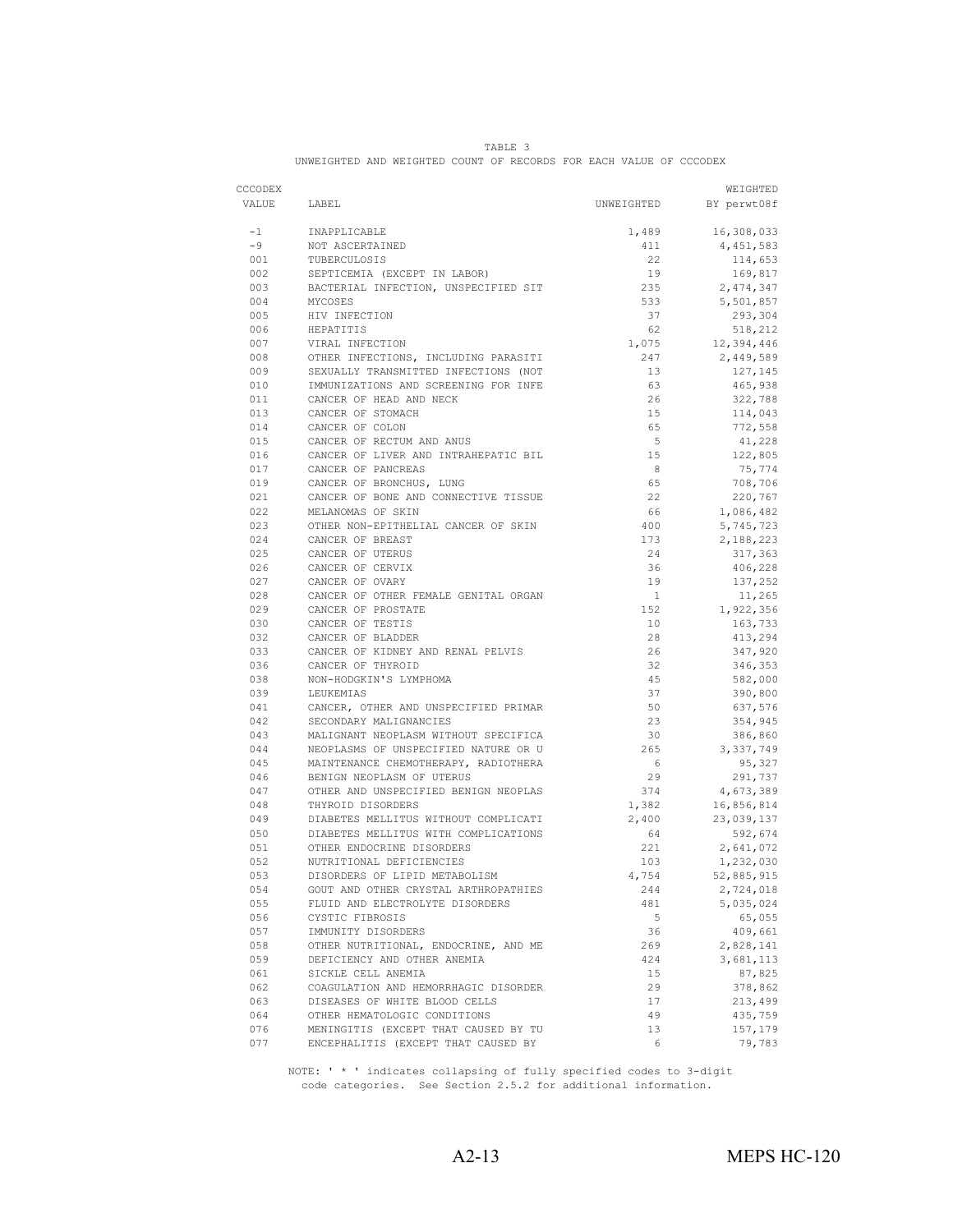|                | TABLE |                                                       |  |  |  |  |  |  |  |  |
|----------------|-------|-------------------------------------------------------|--|--|--|--|--|--|--|--|
| UNWEIGHTED AND |       | ) WEIGHTED COUNT OF RECORDS FOR EACH VALUE OF CCCODEX |  |  |  |  |  |  |  |  |

| CCCODEX |                                                                              |                 | WEIGHTED               |
|---------|------------------------------------------------------------------------------|-----------------|------------------------|
| VALUE   | LABEL                                                                        |                 | UNWEIGHTED BY perwt08f |
|         |                                                                              |                 |                        |
| 078     | OTHER CNS INFECTION AND POLIOMYELITI<br>PARKINSON'S DISEASE                  | 8               | 104,189                |
| 079     |                                                                              | 45              | 451,756                |
| 080     | MULTIPLE SCLEROSIS                                                           | 56              | 684,093                |
| 081     | OTHER HEREDITARY AND DEGENERATIVE NE                                         | 164             | 2,098,365              |
| 082     | PARALYSIS                                                                    | 53              | 513,612                |
| 083     | EPILEPSY, CONVULSIONS                                                        | 279             | 2,843,931              |
| 084     | HEADACHE, INCLUDING MIGRAINE<br>COMA, STUPOR, AND BRAIN DAMAGE               | 1,486           | 14,451,914             |
| 085     |                                                                              | 12              | 117,949                |
| 086     | CATARACT                                                                     | 448             | 5,484,831              |
| 087     | RETINAL DETACHMENTS, DEFECTS, VASCUL                                         | 173             | 2,451,235              |
| 088     | GLAUCOMA                                                                     | 363             | 4,062,694              |
| 089     | BLINDNESS AND VISION DEFECTS                                                 | 648             | 7,034,102              |
| 090     | INFLAMMATION, INFECTION OF EYE (EXCE<br>OTHER EYE DISORDERS                  | 581             | 6,027,970              |
| 091     |                                                                              | 623             | 6,927,351              |
| 092     | OTITIS MEDIA AND RELATED CONDITIONS                                          | 1,260           | 12, 153, 381           |
| 093     | CONDITIONS ASSOCIATED WITH DIZZINESS                                         | 362             | 3,837,150              |
| 094     | OTHER EAR AND SENSE ORGAN DISORDERS                                          | 639             | 7,173,129              |
| 095     | OTHER NERVOUS SYSTEM DISORDERS                                               | 970             | 11,566,273             |
| 096     | HEART VALVE DISORDERS<br>PERI-, ENDO-, AND MYOCARDITIS, CARDI                | 314             | 3,650,624              |
| 097     |                                                                              | 23              | 272,990                |
| 098     | ESSENTIAL HYPERTENSION<br>ACUTE MYOCARDIAL INFARCTION                        | 6,004           | 61,600,366             |
| 100     |                                                                              | 541             | 6,110,203              |
| 101     | CORONARY ATHEROSCLEROSIS AND OTHER H<br>NONSPECIFIC CHEST PAIN               | 1,522           | 17,212,737             |
| 102     |                                                                              | 286             | 2,799,400              |
| 103     | PULMONARY HEART DISEASE<br>OTHER AND ILL-DEFINED HEART DISEASE               | 38              | 440,898                |
| 104     |                                                                              | 285             | 2,972,771              |
| 105     | CONDUCTION DISORDERS                                                         | 59              | 836,976                |
| 106     | CARDIAC DYSRHYTHMIAS                                                         | 538             | 6,449,001              |
| 107     | CARDIAC ARREST AND VENTRICULAR FIBRI<br>CONGESTIVE HEART FAILURE, NONHYPERTE | 17              | 215,264                |
| 108     |                                                                              | 189             | 2,136,472              |
| 109     | ACUTE CEREBROVASCULAR DISEASE                                                | 415             | 4,560,976              |
| 110     | OCCLUSION OR STENOSIS OF PRECEREBRAL                                         | 13              | 142,375                |
| 111     | OTHER AND ILL-DEFINED CEREBROVASCULA                                         | $7^{\circ}$     | 77,162                 |
| 112     | TRANSIENT CEREBRAL ISCHEMIA                                                  | 19              | 245,558                |
| 113     | LATE EFFECTS OF CEREBROVASCULAR DISE<br>PERIPHERAL AND VISCERAL ATHEROSCLERO | 4               | 64,631                 |
| 114     |                                                                              | 54              | 640,898                |
| 115     | AORTIC, PERIPHERAL, AND VISCERAL ART<br>AORTIC AND PERIPHERAL ARTERIAL EMBOL | 46              | 589,086                |
| 116     |                                                                              | 75              | 809,054                |
| 117     | OTHER CIRCULATORY DISEASE                                                    | 231             | 2,683,353              |
| 118     | PHLEBITIS, THROMBOPHLEBITIS AND THRO                                         | 44              | 451,880                |
| 119     | VARICOSE VEINS OF LOWER EXTREMITY                                            | 51              | 647,422                |
| 120     | HEMORRHOIDS                                                                  | 119             | 1,262,397              |
| 121     | OTHER DISEASES OF VEINS AND LYMPHATI<br>PNEUMONIA (EXCEPT THAT CAUSED BY TUB | 17              | 223,223                |
| 122     |                                                                              | 453             | 4,589,132              |
| 123     | INFLUENZA<br>ACUTE AND CHRONIC TONSILLITIS                                   | 1,164           | 10,954,302             |
| 124     |                                                                              | 160             | 1,539,542              |
| 125     | ACUTE BRONCHITIS                                                             | 87              | 893,078                |
| 126     | OTHER UPPER RESPIRATORY INFECTIONS                                           | 7,430           | 77,187,666             |
| 127     | CHRONIC OBSTRUCTIVE PULMONARY DISEAS                                         | 1,865           | 20,784,465             |
| 128     | ASTHMA                                                                       | 2,100           | 19,671,385             |
| 130     | PLEURISY, PNEUMOTHORAX, PULMONARY CO                                         | 35              | 387,295                |
| 131     | RESPIRATORY FAILURE, INSUFFICIENCY,                                          | 5               | 34,535                 |
| 132     | LUNG DISEASE DUE TO EXTERNAL AGENTS                                          | $7\phantom{.0}$ | 61,270                 |
| 133     | OTHER LOWER RESPIRATORY DISEASE                                              | 1,307           | 12,360,592             |
| 134     | OTHER UPPER RESPIRATORY DISEASE                                              | 3,161           | 31,830,160             |
| 135     | INTESTINAL INFECTION                                                         | 4,279           | 43,533,768             |
| 136     | DISORDERS OF TEETH AND JAW                                                   | 1,244           | 12,305,095             |
| 137     | DISEASES OF MOUTH, EXCLUDING DENTAL                                          | 130             | 1,313,116              |
| 138     | ESOPHAGEAL DISORDERS                                                         | 1,533           | 17,613,302             |

 NOTE: ' \* ' indicates collapsing of fully specified codes to 3-digit code categories. See Section 2.5.2 for additional information.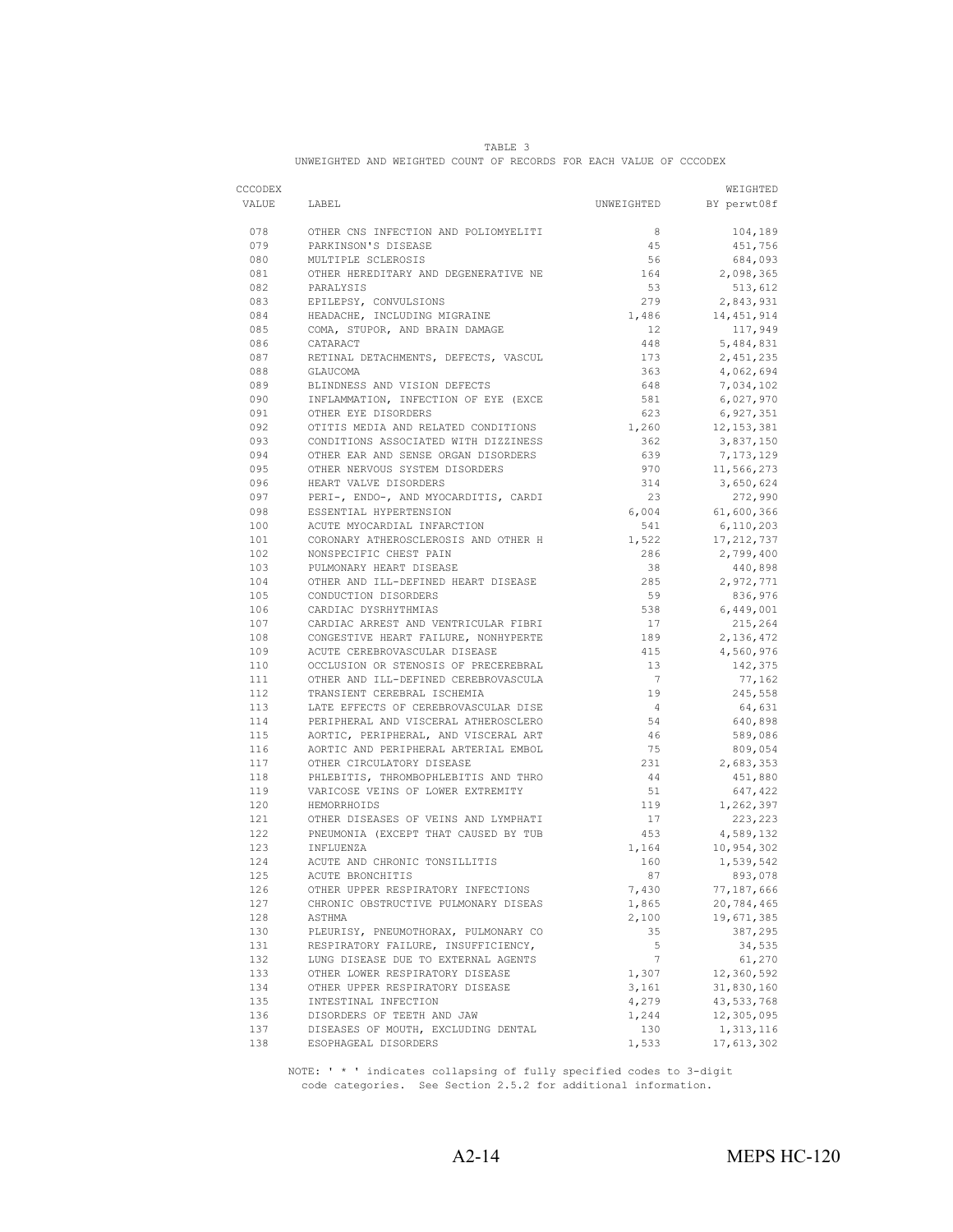|                                                                    | TABLE. |  |  |  |  |  |  |  |  |  |
|--------------------------------------------------------------------|--------|--|--|--|--|--|--|--|--|--|
| UNWEIGHTED AND WEIGHTED COUNT OF RECORDS FOR EACH VALUE OF CCCODEX |        |  |  |  |  |  |  |  |  |  |

| CCCODEX    |                                                                              |                          | WEIGHTED               |
|------------|------------------------------------------------------------------------------|--------------------------|------------------------|
| VALUE      | LABEL                                                                        |                          | UNWEIGHTED BY perwt08f |
| 139        | GASTRODUODENAL ULCER (EXCEPT HEMORRH                                         | 87                       | 752,406                |
| 140        | GASTRITIS AND DUODENITIS                                                     | 172                      | 1,195,304              |
| 141        |                                                                              | 1,095                    | 10,222,957             |
| 142        | OTHER DISORDERS OF STOMACH AND DUODE<br>APPENDICITIS AND OTHER APPENDICEAL C | 45                       | 338,816                |
| 143        |                                                                              | 255                      | 2,878,386              |
| 144        | ABDOMINAL HERNIA<br>REGIONAL ENTERITIS AND ULCERATIVE CO                     | 49                       | 711,817                |
| 145        |                                                                              | 26                       | 396,415                |
| 146        | INTESTINAL OBSTRUCTION WITHOUT HERNI<br>DIVERTICULOSIS AND DIVERTICULITIS    | 97                       | 1,189,248              |
| 147        |                                                                              | 32                       | 377,424                |
| 148        | ANAL AND RECTAL CONDITIONS<br>PERITONITIS AND INTESTINAL ABSCESS             | $\overline{\phantom{a}}$ | 44,141                 |
| 149        | BILIARY TRACT DISEASE                                                        | 201                      | 2,160,428              |
| 151        | OTHER LIVER DISEASES                                                         | 145                      | 1,432,501              |
| 152        | PANCREATIC DISORDERS (NOT DIABETES)<br>GASTROINTESTINAL HEMORRHAGE           | 36                       | 378,974                |
| 153        |                                                                              | 87                       | 984,819                |
| 154        | NONINFECTIOUS GASTROENTERITIS                                                | 66                       | 665,875                |
| 155        | OTHER GASTROINTESTINAL DISORDERS                                             | 982                      | 10,277,627             |
| 156        | NEPHRITIS, NEPHROSIS, RENAL SCLEROSI<br>ACUTE AND UNSPECIFIED RENAL FAILURE  |                          | 84,603                 |
| 157        |                                                                              | 67                       | 630,851                |
| 158        | CHRONIC RENAL FAILURE                                                        | 13                       | 123,756                |
| 159        | URINARY TRACT INFECTIONS                                                     | 931                      | 10,057,388             |
| 160        | CALCULUS OF URINARY TRACT                                                    | 215                      | 2,401,754              |
| 161        | OTHER DISEASES OF KIDNEY AND URETERS                                         | 176                      | 1,837,993              |
| 162        | OTHER DISEASES OF BLADDER AND URETHR                                         | 134                      | 1,530,737              |
| 163        | GENITOURINARY SYMPTOMS AND ILL-DEFIN                                         | 403                      | 4,319,614              |
| 164        | HYPERPLASIA OF PROSTATE<br>INFLAMMATORY CONDITIONS OF MALE GENI              | 174                      | 2,159,946              |
| 165        |                                                                              | 55                       | 677,715                |
| 166        | OTHER MALE GENITAL DISORDERS                                                 | 207                      | 2,573,938              |
| 167        | NONMALIGNANT BREAST CONDITIONS                                               | 208                      | 2,255,494              |
| 168        | INFLAMMATORY DISEASES OF FEMALE PELV                                         | 86                       | 821,852                |
| 169        | ENDOMETRIOSIS                                                                | 39                       | 525,186                |
| 170        | PROLAPSE OF FEMALE GENITAL ORGANS                                            | 22                       | 223,087                |
| 171        | MENSTRUAL DISORDERS                                                          | 333                      | 2,996,659              |
| 172        | OVARIAN CYST                                                                 | 103                      | 1,177,703              |
| 173        | MENOPAUSAL DISORDERS                                                         | 250                      | 3,028,978              |
| 174<br>175 | FEMALE INFERTILITY<br>OTHER FEMALE GENITAL DISORDERS                         | 26<br>224                | 330,938                |
| 176        | CONTRACEPTIVE AND PROCREATIVE MANAGE                                         | 486                      | 2,177,440<br>5,850,269 |
| 177        | SPONTANEOUS ABORTION                                                         | 78                       | 718,306                |
| 178        | INDUCED ABORTION                                                             | 8                        | 22,935                 |
| 180        | ECTOPIC PREGNANCY                                                            | 5 <sup>5</sup>           | 52,269                 |
| 181        |                                                                              | 29                       | 257,601                |
| 183        | OTHER COMPLICATIONS OF PREGNANCY<br>HYPERTENSION COMPLICATING PREGNANCY,     | 8 <sup>8</sup>           | 80,876                 |
| 184        | EARLY OR THREATENED LABOR                                                    | 16                       | 115,489                |
| 186        | DIABETES OR ABNORMAL GLUCOSE TOLERAN                                         | 11                       | 73,257                 |
| 195        |                                                                              | 79                       | 636,736                |
| 196        | OTHER COMPLICATIONS OF BIRTH, PUERPE<br>NORMAL PREGNANCY AND/OR DELIVERY     | 979                      | 7,712,763              |
| 197        | SKIN AND SUBCUTANEOUS TISSUE INFECTI                                         | 449                      | 4,557,351              |
| 198        | OTHER INFLAMMATORY CONDITION OF SKIN                                         | 266                      | 3,468,127              |
| 199        | CHRONIC ULCER OF SKIN                                                        | 128                      | 1,224,394              |
| 200        | OTHER SKIN DISORDERS                                                         | 1,789                    | 19,738,607             |
| 201        | INFECTIVE ARTHRITIS AND OSTEOMYELITI                                         | 14                       | 123,742                |
| 202        | RHEUMATOID ARTHRITIS AND RELATED DIS                                         | 586                      | 6,002,692              |
| 203        | OSTEOARTHRITIS                                                               | 1,125                    | 13,809,416             |
| 204        | OTHER NON-TRAUMATIC JOINT DISORDERS                                          | 4,405                    | 46,528,047             |
| 205        | SPONDYLOSIS, INTERVERTEBRAL DISC DIS                                         | 2,396                    | 26,523,624             |
| 206        | OSTEOPOROSIS                                                                 | 381                      | 4,673,021              |
| 207        | PATHOLOGICAL FRACTURE                                                        | 4                        | 26,266                 |
| 208        | ACQUIRED FOOT DEFORMITIES                                                    | 116                      | 1,286,610              |
| 209        | OTHER ACOUIRED DEFORMITIES                                                   | 27                       | 267,421                |

 NOTE: ' \* ' indicates collapsing of fully specified codes to 3-digit code categories. See Section 2.5.2 for additional information.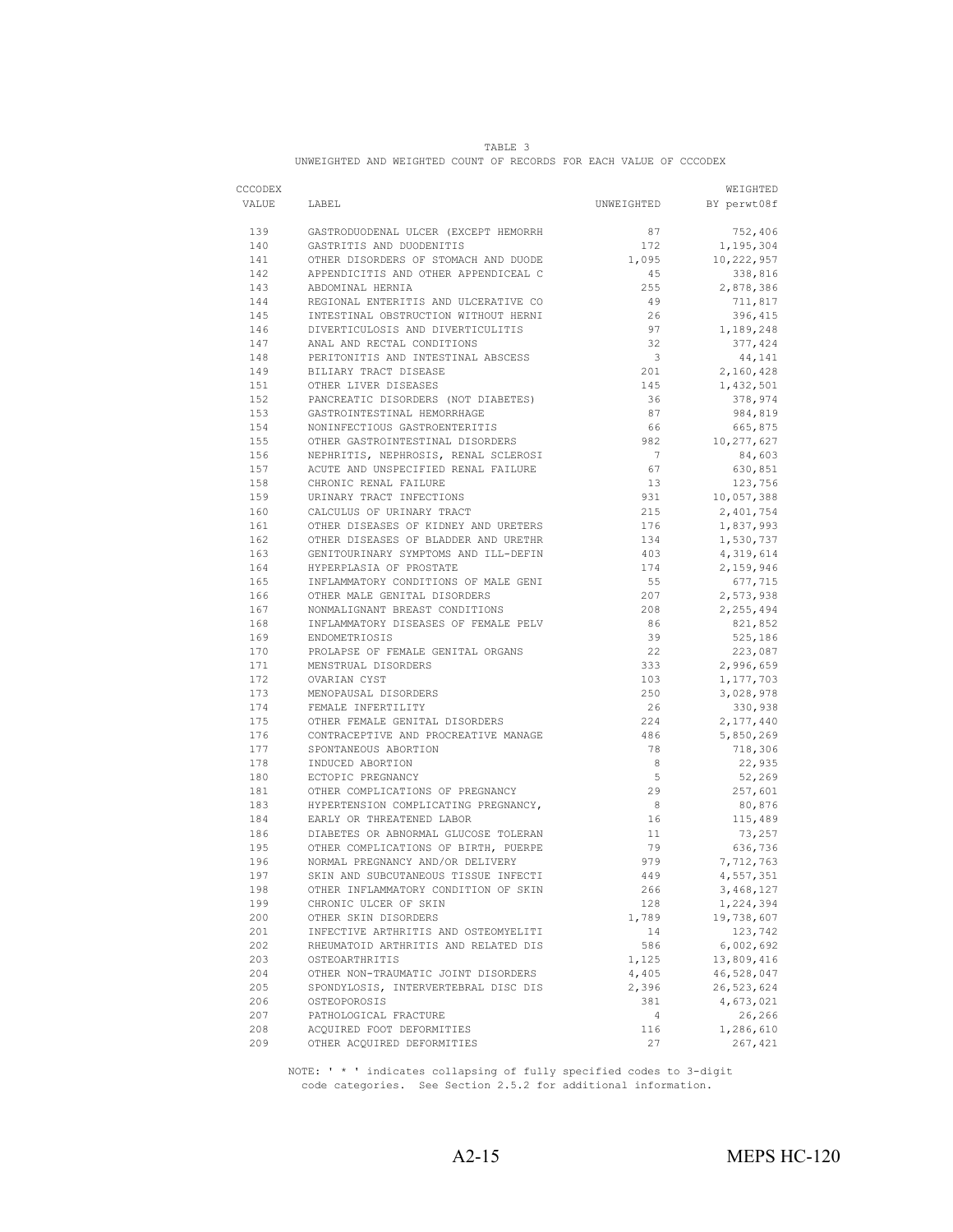|                                                                    | <b>TABLE</b> |  |  |  |  |  |  |  |  |  |
|--------------------------------------------------------------------|--------------|--|--|--|--|--|--|--|--|--|
| UNWEIGHTED AND WEIGHTED COUNT OF RECORDS FOR EACH VALUE OF CCCODEX |              |  |  |  |  |  |  |  |  |  |

| CCCODEX |                                      |                | WEIGHTED      |
|---------|--------------------------------------|----------------|---------------|
| VALUE   | LABEL                                | UNWEIGHTED     | BY perwt08f   |
| 210     | SYSTEMIC LUPUS ERYTHEMATOSUS AND CON | 62             | 564,813       |
| 211     | OTHER CONNECTIVE TISSUE DISEASE      | 1,855          | 20,756,483    |
| 212     | OTHER BONE DISEASE AND MUSCULOSKELET | 324            | 4,016,844     |
| 213     | CARDIAC AND CIRCULATORY CONGENITAL A | 44             | 542,578       |
| 214     | DIGESTIVE CONGENITAL ANOMALIES       | $_{8}$         | 37,405        |
| 215     | GENITOURINARY CONGENITAL ANOMALIES   | 30             | 344,433       |
| 216     | NERVOUS SYSTEM CONGENITAL ANOMALIES  | 13             | 144,573       |
| 217     | OTHER CONGENITAL ANOMALIES           | 100            | 1,099,769     |
| 218     | LIVEBORN                             | 94             | 898,821       |
| 219     | SHORT GESTATION, LOW BIRTH WEIGHT, A | 18             | 150,714       |
| 224     | OTHER PERINATAL CONDITIONS           | 10             | 58,517        |
| 225     | JOINT DISORDERS AND DISLOCATIONS, TR | 285            | 3,270,652     |
| 226     | FRACTURE OF NECK OF FEMUR (HIP)      | 29             | 483,534       |
| 227     | SPINAL CORD INJURY                   | 17             | 134,547       |
| 228     | SKULL AND FACE FRACTURES             | 37             | 373,009       |
| 229     | FRACTURE OF UPPER LIMB               | 369            | 4,008,477     |
| 230     | FRACTURE OF LOWER LIMB               | 309            | 3,510,948     |
| 231     | OTHER FRACTURES                      | 150            | 1,770,045     |
| 232     | SPRAINS AND STRAINS                  | 1,340          | 15,466,631    |
| 233     | INTRACRANIAL INJURY                  | 119            | 1,306,285     |
| 234     | CRUSHING INJURY OR INTERNAL INJURY   | 47             | 610,661       |
| 235     | OPEN WOUNDS OF HEAD, NECK, AND TRUNK | 333            | 3,552,039     |
| 236     | OPEN WOUNDS OF EXTREMITIES           | 357            | 3,861,683     |
| 237     | COMPLICATION OF DEVICE, IMPLANT OR G | 30             | 400,116       |
| 238     | COMPLICATIONS OF SURGICAL PROCEDURES | 79             | 829,802       |
| 239     | SUPERFICIAL INJURY, CONTUSION        | 579            | 6,143,097     |
| 240     | <b>BURNS</b>                         | 80             | 846,669       |
| 242     | POISONING BY OTHER MEDICATIONS AND D | 135            | 1,763,446     |
| 243     | POISONING BY NONMEDICINAL SUBSTANCES | 118            | 1,215,530     |
| 244     | OTHER INJURIES AND CONDITIONS DUE TO | 1,045          | 10,741,534    |
| 245     | SYNCOPE                              | 52             | 537,579       |
| 246     | FEVER OF UNKNOWN ORIGIN              | 629            | 4,923,104     |
| 247     | LYMPHADENITIS                        | 51             | 505,748       |
| 250     | NAUSEA AND VOMITING                  | 294            | 2,706,862     |
| 251     | ABDOMINAL PAIN                       | 204            | 2,055,006     |
| 252     | MALAISE AND FATIGUE                  | 335            | 3,885,101     |
| 253     | ALLERGIC REACTIONS                   | 844            | 8,603,076     |
| 254     | REHABILITATION CARE, FITTING OF PROS | 19             | 190,034       |
| 255     | ADMINISTRATIVE/SOCIAL ADMISSION      | 1,007          | 11,495,389    |
| 256     | MEDICAL EXAMINATION/EVALUATION       | 626            | 6,259,044     |
| 257     | OTHER AFTERCARE                      | 174            | 1,988,524     |
| 258     | OTHER SCREENING FOR SUSPECTED CONDIT | 412            | 4,590,998     |
| 259     | RESIDUAL CODES, UNCLASSIFIED         | 2,349          | 25,945,772    |
| 650     | ADJUSTMENT DISORDER                  | 66             | 654,289       |
| 651     | ANXIETY DISORDER                     | 1,992          | 22,737,087    |
| 652     | ATTENTION-DEFICIT, CONDUCT, AND DISR | 676            | 6,408,071     |
| 653     | DELIRIUM, DEMENTIA, AND AMNESTIC AND | 217            | 2,455,402     |
| 654     | DEVELOPMENTAL DISORDERS              | 82             | 686,307       |
| 655     | DISORDERS USUALLY DIAGNOSED IN INFAN | 88             | 920,182       |
| 657     | MOOD DISORDERS                       | 2,344          | 25, 414, 828  |
| 658     | PERSONALITY DISORDERS                | 19             | 255,337       |
| 659     | SCHIZOPHRENIA AND OTHER PSYCHOTIC DI | 116            | 939,318       |
| 660     | ALCOHOL-RELATED DISORDERS            | 33             | 343,166       |
| 661     | SUBSTANCE-RELATED DISORDERS          | 76             | 909,102       |
| 662     | SUICIDE AND INTENTIONAL SELF-INFLICT | $\overline{4}$ | 47,554        |
| 663     | SCREENING AND HISTORY OF MENTAL HEAL | 60             | 596,999       |
| 670     | MISCELLANEOUS MENTAL DISORDERS       | 142            | 1,536,103     |
|         | TOTAL                                | 102,169        | 1,089,152,304 |

NOTE: ' \* ' indicates collapsing of fully specified codes to 3-digit code categories. See Section 2.5.2 for additional information.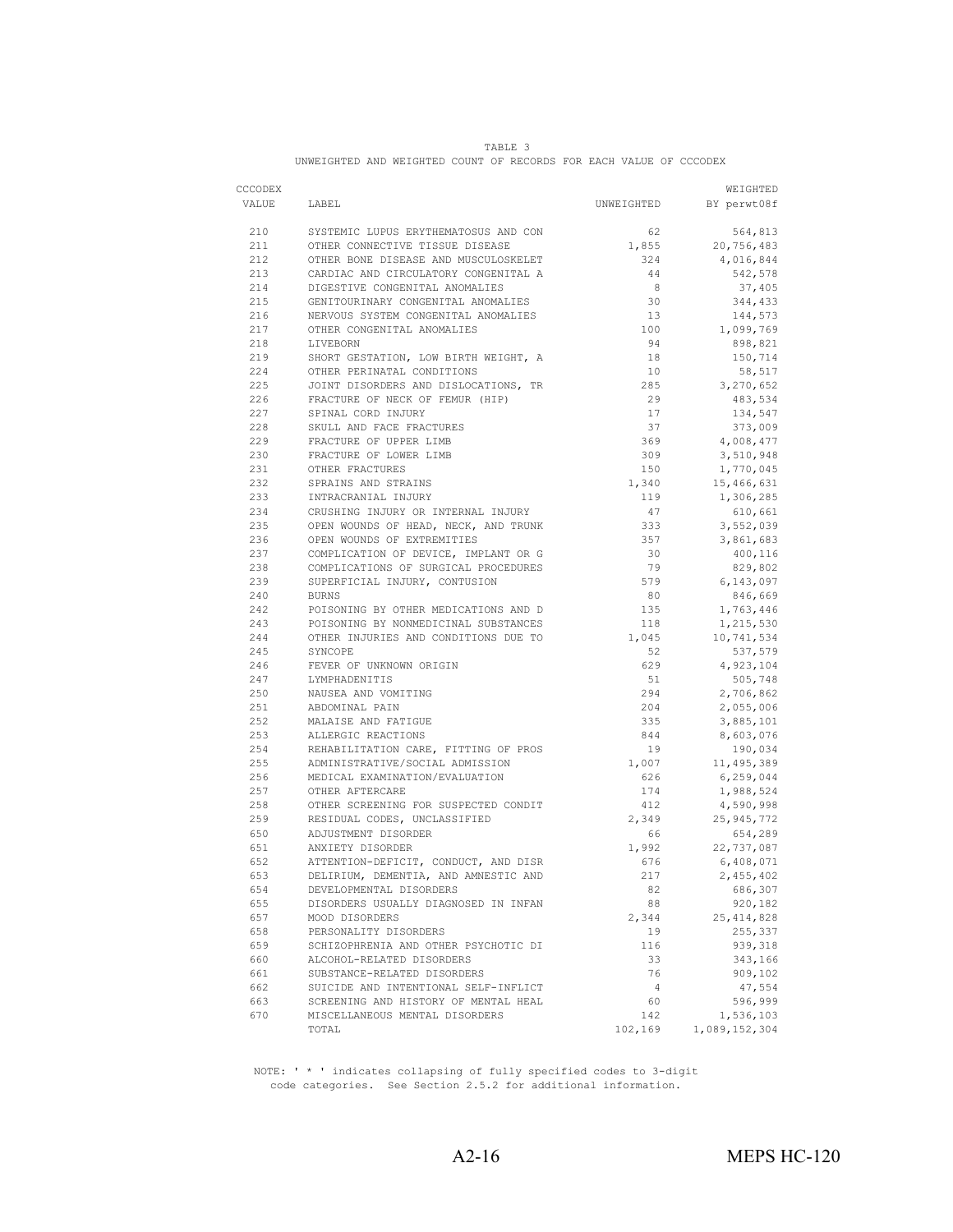**APPENDIX 3 CLINICAL CLASSIFICATION CODE TO ICD-9-CM CODE CROSSWALK**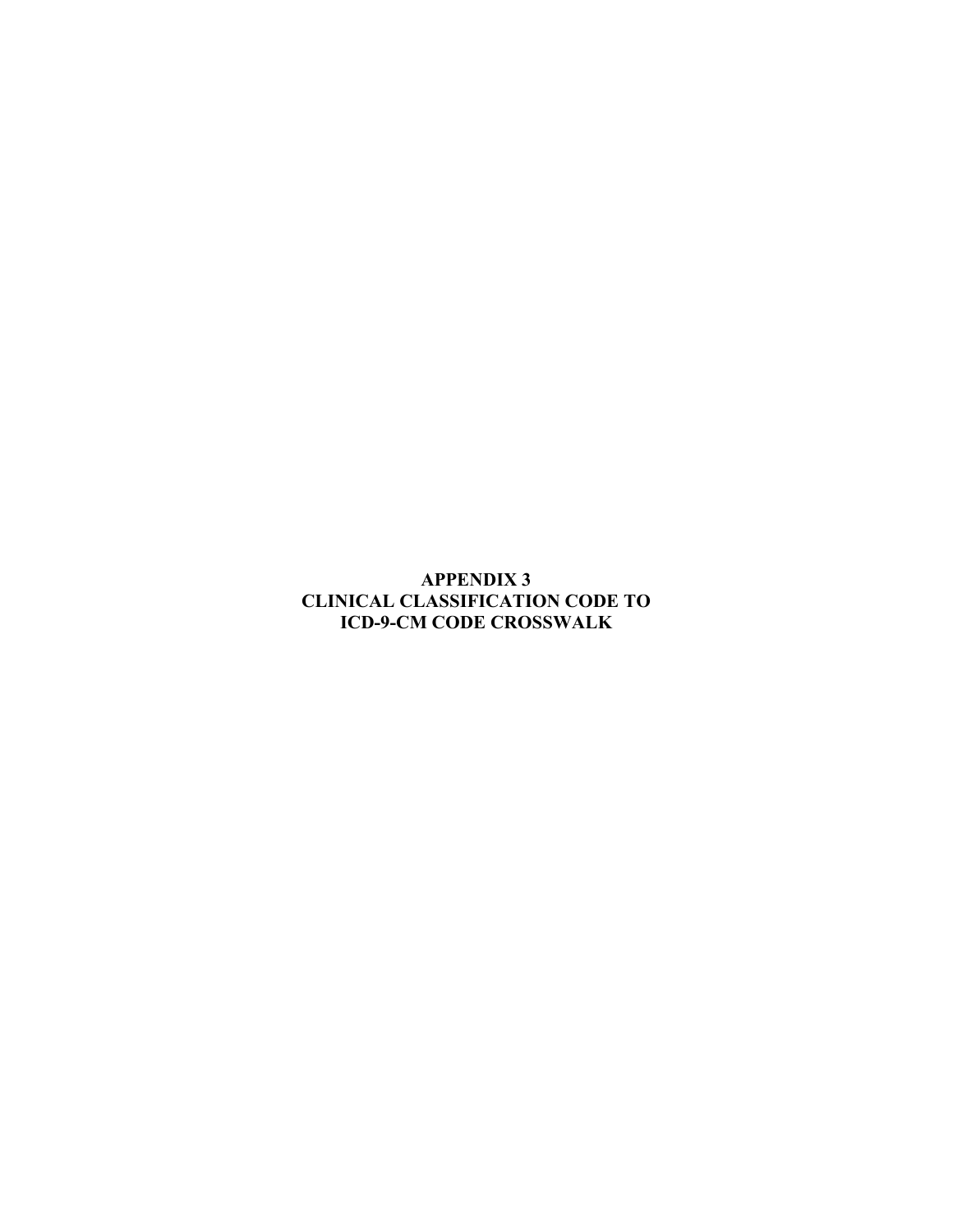# **Appendix A - Clinical Classification Software-DIAGNOSES (January 1980 through September 2008)**

The following tables list the ICD-9-CM condition and V codes that have been aggregated for each clinical classification category. These clinical classification categories were generated using Clinical Classification Software provided on the Healthcare Cost and Utilization Project (HCUP) website. For each clinical classification category, one or more ICD-9-CM and/or V code is listed.

| 1                       | <b>Tuberculosis</b> |       |                              |       |       |       |       |       |       |       |       |       |
|-------------------------|---------------------|-------|------------------------------|-------|-------|-------|-------|-------|-------|-------|-------|-------|
|                         | 01000               | 01001 | 01002                        | 01003 | 01004 | 01005 | 01006 | 01010 | 01011 | 01012 | 01013 | 01014 |
|                         | 01015               | 01016 | 01080                        | 01081 | 01082 | 01083 | 01084 | 01085 | 01086 | 01090 | 01091 | 01092 |
|                         | 01093               | 01094 | 01095                        | 01096 | 01100 | 01101 | 01102 | 01103 | 01104 | 01105 | 01106 | 01110 |
|                         | 01111               | 01112 | 01113                        | 01114 | 01115 | 01116 | 01120 | 01121 | 01122 | 01123 | 01124 | 01125 |
|                         | 01126               | 01130 | 01131                        | 01132 | 01133 | 01134 | 01135 | 01136 | 01140 | 01141 | 01142 | 01143 |
|                         | 01144               | 01145 | 01146                        | 01150 | 01151 | 01152 | 01153 | 01154 | 01155 | 01156 | 01160 | 01161 |
|                         | 01162               | 01163 | 01164                        | 01165 | 01166 | 01170 | 01171 | 01172 | 01173 | 01174 | 01175 | 01176 |
|                         | 01180               | 01181 | 01182                        | 01183 | 01184 | 01185 | 01186 | 01190 | 01191 | 01192 | 01193 | 01194 |
|                         | 01195               | 01196 | 01200                        | 01201 | 01202 | 01203 | 01204 | 01205 | 01206 | 01210 | 01211 | 01212 |
|                         | 01213               | 01214 | 01215                        | 01216 | 01220 | 01221 | 01222 | 01223 | 01224 | 01225 | 01226 | 01230 |
|                         | 01231               | 01232 | 01233                        | 01234 | 01235 | 01236 | 01280 | 01281 | 01282 | 01283 | 01284 | 01285 |
|                         | 01286               | 01300 | 01301                        | 01302 | 01303 | 01304 | 01305 | 01306 | 01310 | 01311 | 01312 | 01313 |
|                         | 01314               | 01315 | 01316                        | 01320 | 01321 | 01322 | 01323 | 01324 | 01325 | 01326 | 01330 | 01331 |
|                         | 01332               | 01333 | 01334                        | 01335 | 01336 | 01340 | 01341 | 01342 | 01343 | 01344 | 01345 | 01346 |
|                         | 01350               | 01351 | 01352                        | 01353 | 01354 | 01355 | 01356 | 01360 | 01361 | 01362 | 01363 | 01364 |
|                         | 01365               | 01366 | 01380                        | 01381 | 01382 | 01383 | 01384 | 01385 | 01386 | 01390 | 01391 | 01392 |
|                         | 01393               | 01394 | 01395                        | 01396 | 01400 | 01401 | 01402 | 01403 | 01404 | 01405 | 01406 | 01480 |
|                         | 01481               | 01482 | 01483                        | 01484 | 01485 | 01486 | 01500 | 01501 | 01502 | 01503 | 01504 | 01505 |
|                         | 01506               | 01510 | 01511                        | 01512 | 01513 | 01514 | 01515 | 01516 | 01520 | 01521 | 01522 | 01523 |
|                         | 01524               | 01525 | 01526                        | 01550 | 01551 | 01552 | 01553 | 01554 | 01555 | 01556 | 01560 | 01561 |
|                         | 01562               | 01563 | 01564                        | 01565 | 01566 | 01570 | 01571 | 01572 | 01573 | 01574 | 01575 | 01576 |
|                         | 01580               | 01581 | 01582                        | 01583 | 01584 | 01585 | 01586 | 01590 | 01591 | 01592 | 01593 | 01594 |
|                         | 01595               | 01596 | 01600                        | 01601 | 01602 | 01603 | 01604 | 01605 | 01606 | 01610 | 01611 | 01612 |
|                         | 01613               | 01614 | 01615                        | 01616 | 01620 | 01621 | 01622 | 01623 | 01624 | 01625 | 01626 | 01630 |
|                         | 01631               | 01632 | 01633                        | 01634 | 01635 | 01636 | 01640 | 01641 | 01642 | 01643 | 01644 | 01645 |
|                         | 01646               | 01650 | 01651                        | 01652 | 01653 | 01654 | 01655 | 01656 | 01660 | 01661 | 01662 | 01663 |
|                         | 01664               | 01665 | 01666                        | 01670 | 01671 | 01672 | 01673 | 01674 | 01675 | 01676 | 01690 | 01691 |
|                         | 01692               | 01693 | 01694                        | 01695 | 01696 | 01700 | 01701 | 01702 | 01703 | 01704 | 01705 | 01706 |
|                         | 01710               | 01711 | 01712                        | 01713 | 01714 | 01715 | 01716 | 01720 | 01721 | 01722 | 01723 | 01724 |
|                         | 01725               | 01726 | 01730                        | 01731 | 01732 | 01733 | 01734 | 01735 | 01736 | 01740 | 01741 | 01742 |
|                         | 01743               | 01744 | 01745                        | 01746 | 01750 | 01751 | 01752 | 01753 | 01754 | 01755 | 01756 | 01760 |
|                         | 01761               | 01762 | 01763                        | 01764 | 01765 | 01766 | 01770 | 01771 | 01772 | 01773 | 01774 | 01775 |
|                         | 01776               | 01780 | 01781                        | 01782 | 01783 | 01784 | 01785 | 01786 | 01790 | 01791 | 01792 | 01793 |
|                         | 01794               | 01795 | 01796                        | 01800 | 01801 | 01802 | 01803 | 01804 | 01805 | 01806 | 01880 | 01881 |
|                         | 01882               | 01883 | 01884                        | 01885 | 01886 | 01890 | 01891 | 01892 | 01893 | 01894 | 01895 | 01896 |
|                         | 1370                | 1371  | 1372                         | 1373  | 1374  | V1201 |       |       |       |       |       |       |
| $\overline{\mathbf{2}}$ |                     |       | Septicemia (except in labor) |       |       |       |       |       |       |       |       |       |
|                         | 0031                | 0202  | 0223                         | 0362  | 0380  | 0381  | 03810 | 03811 | 03819 | 0382  | 0383  | 03840 |
|                         | 03841               | 03842 | 03843                        | 03844 | 03849 | 0388  | 0389  | 0545  | 7907  |       |       |       |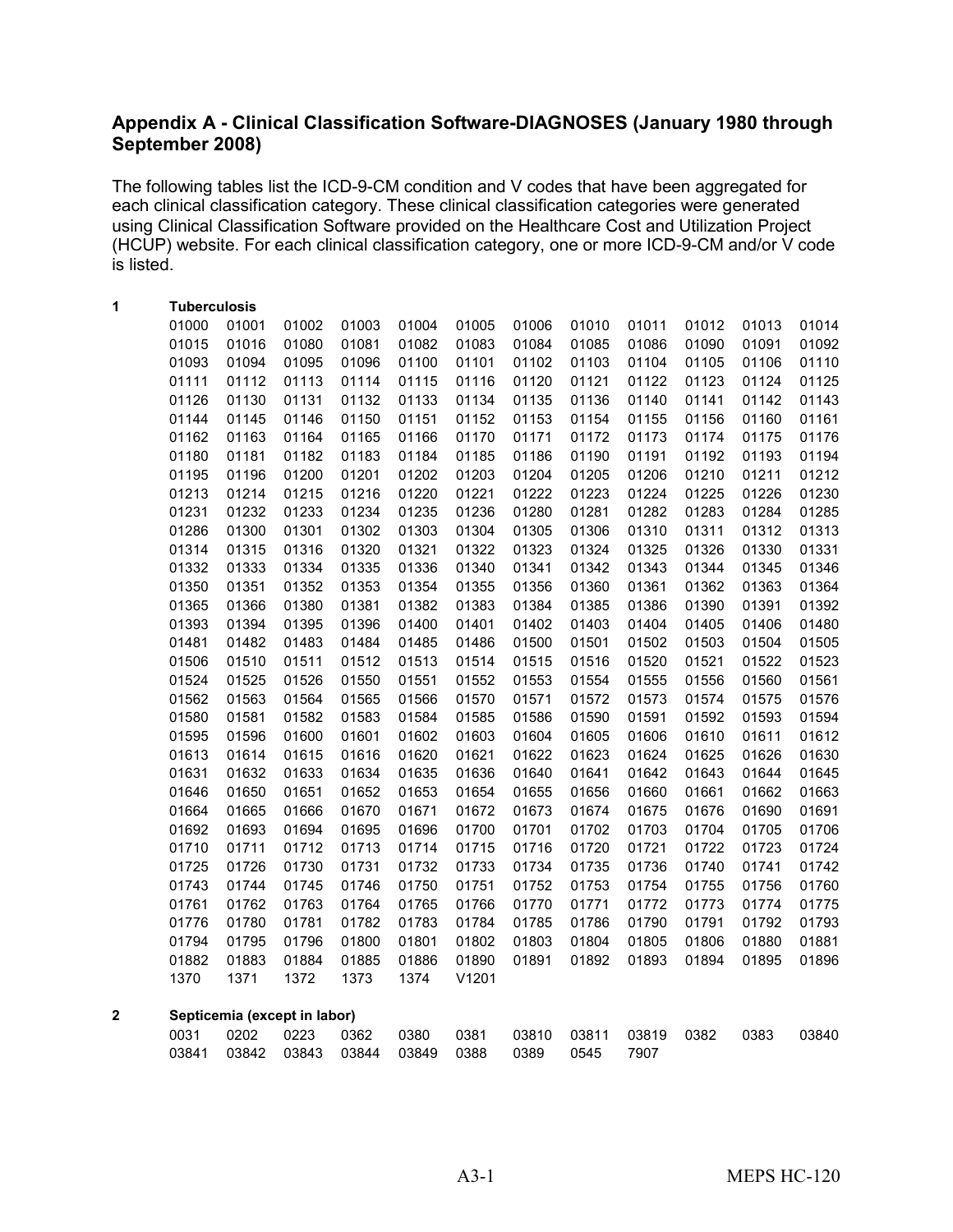| 3              |                      | <b>Bacterial infection; unspecified site</b> |       |       |       |       |       |       |       |       |       |       |
|----------------|----------------------|----------------------------------------------|-------|-------|-------|-------|-------|-------|-------|-------|-------|-------|
|                | 0200                 | 0208                                         | 0209  | 0218  | 0219  | 0228  | 0229  | 0230  | 0231  | 0232  | 0233  | 0238  |
|                | 0239                 | 024                                          | 025   | 0260  | 0269  | 0270  | 0271  | 0272  | 0278  | 0279  | 0300  | 0301  |
|                | 0302                 | 0303                                         | 0308  | 0309  | 0312  | 0318  | 0319  | 03289 | 0329  | 0330  | 0331  | 0338  |
|                | 0339                 | 0341                                         | 0363  | 03681 | 03689 | 0369  | 037   | 0392  | 0393  | 0394  | 0398  | 0399  |
|                | 0400                 | 0401                                         | 0402  | 0403  | 04081 | 04082 | 04089 | 0410  | 04100 | 04101 | 04102 | 04103 |
|                | 04104                | 04105                                        | 04109 | 0411  | 04110 | 04111 | 04119 | 0412  | 0413  | 0414  | 0415  | 0416  |
|                | 0417                 | 0418                                         | 04181 | 04182 | 04183 | 04184 | 04185 | 04186 | 04189 | 0419  | 390   | 3929  |
|                | 7953                 | 79531                                        | 79539 | V090  | V091  | V092  | V093  | V094  | V0950 | V0951 | V096  | V0970 |
|                | V0971                | V0980                                        | V0981 | V0990 | V0991 |       |       |       |       |       |       |       |
| 4              | <b>Mycoses</b>       |                                              |       |       |       |       |       |       |       |       |       |       |
|                | 1100                 | 1101                                         | 1102  | 1103  | 1104  | 1105  | 1106  | 1108  | 1109  | 1110  | 1111  | 1112  |
|                | 1113                 | 1118                                         | 1119  | 1120  | 1121  | 1122  | 1123  | 1125  | 11282 | 11284 | 11285 | 11289 |
|                | 1129                 | 1141                                         | 1143  | 1149  | 11500 | 11509 | 11510 | 11519 | 11590 | 11599 | 1160  | 1161  |
|                | 1162                 | 1170                                         |       |       |       |       |       |       |       |       |       |       |
|                |                      |                                              | 1171  | 1172  | 1173  | 1174  | 1175  | 1176  | 1177  | 1178  | 1179  | 118   |
| 5              | <b>HIV infection</b> |                                              |       |       |       |       |       |       |       |       |       |       |
|                | 042                  | 0420                                         | 0421  | 0422  | 0429  | 0430  | 0431  | 0432  | 0433  | 0439  | 0440  | 0449  |
|                | 07953                | 27910                                        | 27919 | 79571 | 7958  | V08   |       |       |       |       |       |       |
| 6              | <b>Hepatitis</b>     |                                              |       |       |       |       |       |       |       |       |       |       |
|                | 0700                 | 0701                                         | 0702  | 07020 | 07021 | 07022 | 07023 | 0703  | 07030 | 07031 | 07032 | 07033 |
|                | 0704                 | 07041                                        | 07042 | 07043 | 07044 | 07049 | 0705  | 07051 | 07052 | 07053 | 07054 | 07059 |
|                | 0706                 | 07070                                        | 07071 | 0709  | 57140 | 57141 | 57149 | 5731  | 5732  | 5733  |       |       |
| $\overline{7}$ |                      | <b>Viral infection</b>                       |       |       |       |       |       |       |       |       |       |       |
|                | 0500                 | 0501                                         | 0502  | 0509  | 0510  | 0511  | 0512  | 0519  | 0527  | 0528  | 0529  | 05310 |
|                | 05311                | 05312                                        | 05313 | 05319 | 05371 | 05379 | 0538  | 0539  | 0540  | 05410 | 05411 | 05412 |
|                | 05413                | 05419                                        | 0542  | 0546  | 05471 | 05473 | 05479 | 0548  | 0549  | 05579 | 0558  | 0559  |
|                | 05600                | 05609                                        | 05679 | 0568  | 0569  | 0570  | 0578  | 0579  | 0600  | 0601  | 0609  | 061   |
|                | 0650                 | 0651                                         | 0652  | 0653  | 0654  | 0658  | 0659  | 0660  | 0661  | 0663  | 0664  | 06640 |
|                | 06641                | 06642                                        | 06649 | 0668  | 0669  | 071   | 0720  | 0723  | 07271 | 07272 | 07279 | 0728  |
|                | 0729                 | 0737                                         | 0738  | 0739  | 0740  | 0741  | 0743  | 0748  | 075   | 0780  | 0781  | 07810 |
|                | 07811                | 07819                                        | 0782  | 0783  | 0784  | 0785  | 0786  | 0787  | 07881 | 07882 | 07888 | 07889 |
|                | 0790                 | 0791                                         | 0792  | 0793  | 0794  | 07950 | 07951 | 07952 | 07959 | 0796  | 0798  | 07981 |
|                | 07982                | 07988                                        | 07989 | 0799  | 07998 | 07999 | 7908  |       |       |       |       |       |
| 8              |                      | Other infections; including parasitic        |       |       |       |       |       |       |       |       |       |       |
|                | 080                  | 0810                                         | 0811  | 0812  | 0819  | 0820  | 0821  | 0822  | 0823  | 08240 | 08241 | 08249 |
|                | 0828                 | 0829                                         | 0831  | 0832  | 0838  | 0839  | 0840  | 0841  | 0842  | 0843  | 0844  | 0845  |
|                | 0846                 | 0847                                         | 0848  | 0849  | 0850  | 0851  | 0852  | 0853  | 0854  | 0855  | 0859  | 0860  |
|                | 0861                 | 0862                                         | 0863  | 0864  | 0865  | 0869  | 0870  | 0871  | 0879  | 0880  | 0888  | 08881 |
|                | 08882                | 08889                                        | 0889  | 1000  | 10089 | 1009  | 101   | 1020  | 1021  | 1022  | 1023  | 1024  |
|                | 1025                 | 1026                                         | 1027  | 1028  | 1029  | 1030  | 1031  | 1032  | 1033  | 1039  | 1040  | 1048  |
|                | 1049                 | 1200                                         | 1201  | 1202  | 1203  | 1208  | 1209  | 1210  | 1211  | 1212  | 1213  | 1214  |
|                | 1215                 |                                              |       |       | 1220  | 1221  | 1222  | 1223  | 1224  | 1225  |       |       |
|                |                      | 1216                                         | 1218  | 1219  |       |       | 1234  |       |       |       | 1226  | 1227  |
|                | 1228                 | 1229                                         | 1230  | 1231  | 1232  | 1233  |       | 1235  | 1236  | 1238  | 1239  | 124   |
|                | 1250                 | 1251                                         | 1252  | 1253  | 1254  | 1255  | 1256  | 1257  | 1259  | 1260  | 1261  | 1262  |
|                | 1263                 | 1268                                         | 1269  | 1270  | 1271  | 1272  | 1273  | 1274  | 1275  | 1276  | 1277  | 1278  |
|                | 1279                 | 1280                                         | 1281  | 1288  | 1289  | 129   | 1305  | 1307  | 1308  | 1309  | 13100 | 13101 |
|                | 13102                | 13103                                        | 13109 | 1318  | 1319  | 1320  | 1321  | 1322  | 1323  | 1329  | 1330  | 1338  |
|                | 1339                 | 1340                                         | 1341  | 1342  | 1348  | 1349  | 135   | 1360  | 1361  | 1362  | 1364  | 1365  |
|                | 1368                 | 1369                                         | 1398  | V120  | V1200 | V1203 | V1209 |       |       |       |       |       |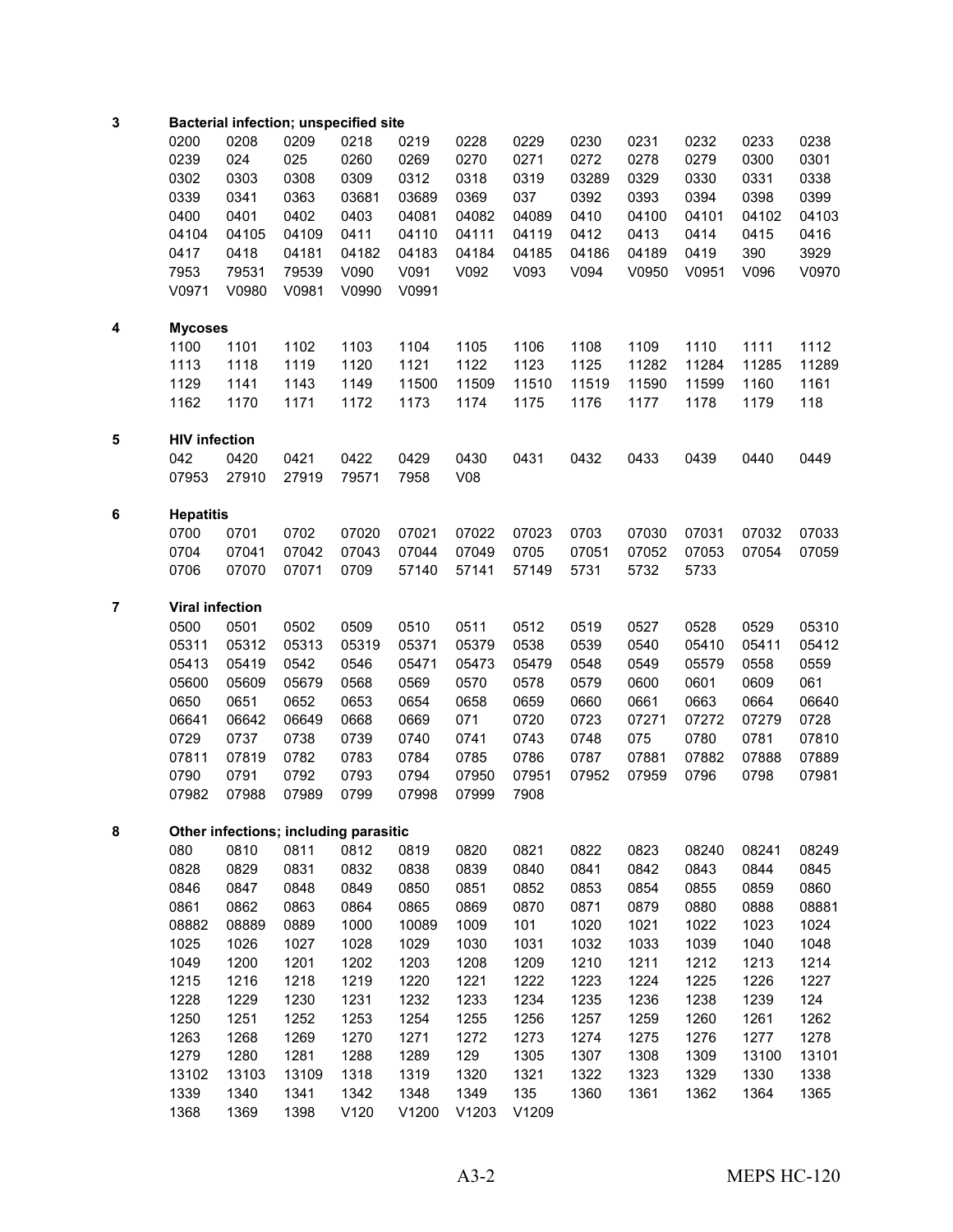## **Sexually transmitted infections (not HIV or hepatitis)**

| 0900  | 0901  | 0902  | 0903  | 09040 | 09041 | 09042 | 09049 | 0905  | 0906  | 0907  | 0909  |
|-------|-------|-------|-------|-------|-------|-------|-------|-------|-------|-------|-------|
| 0910  | 0911  | 0912  | 0913  | 0914  | 09150 | 09151 | 09152 | 09161 | 09162 | 09169 | 0917  |
| 09181 | 09182 | 09189 | 0919  | 0920  | 0929  | 0930  | 0931  | 09320 | 09321 | 09322 | 09323 |
| 09324 | 09381 | 09382 | 09389 | 0939  | 0940  | 0941  | 0942  | 0943  | 09481 | 09482 | 09483 |
| 09484 | 09485 | 09486 | 09487 | 09489 | 0949  | 0950  | 0951  | 0952  | 0953  | 0954  | 0955  |
| 0956  | 0957  | 0958  | 0959  | 096   | 0970  | 0971  | 0979  | 0980  | 09810 | 09811 | 09812 |
| 09813 | 09814 | 09815 | 09816 | 09817 | 09819 | 0982  | 09830 | 09831 | 09832 | 09833 | 09834 |
| 09835 | 09836 | 09837 | 09839 | 09840 | 09841 | 09842 | 09843 | 09849 | 09850 | 09851 | 09852 |
| 09853 | 09859 | 0986  | 0987  | 09881 | 09882 | 09883 | 09884 | 09885 | 09886 | 09889 | 0990  |
| 0991  | 0992  | 0993  | 0994  | 09940 | 09941 | 09949 | 09950 | 09951 | 09952 | 09953 | 09954 |
| 09955 | 09956 | 09959 | 0998  | 0999  |       |       |       |       |       |       |       |

## **Immunizations and screening for infectious disease**

| 7955  | 7956  | V010  | V011  | V012  | V013  | V014  | V015             | V016  | V017  | V0171 | V0179 |
|-------|-------|-------|-------|-------|-------|-------|------------------|-------|-------|-------|-------|
| V018  | V0181 | V0182 | V0183 | V0184 | V0189 | V019  | V <sub>020</sub> | V021  | V022  | V023  | V024  |
| V025  | V0251 | V0252 | V0259 | V026  | V0260 | V0261 | V0262            | V0269 | V027  | V028  | V029  |
| V030  | V031  | V032  | V033  | V034  | V035  | V036  | V037             | V038  | V0381 | V0382 | V0389 |
| V039  | V040  | V041  | V042  | V043  | V044  | V045  | V046             | V047  | V048  | V0481 | V0482 |
| V0489 | V050  | V051  | V052  | V053  | V054  | V058  | V059             | V060  | V061  | V062  | V063  |
| V064  | V065  | 060V  | V068  | V069  | V286  | V712  | V7182            | V7183 | V730  | V731  | V732  |
| V733  | V734  | V735  | V736  | V738  | V7388 | V7389 | V739             | V7398 | V7399 | V740  | V741  |
| V742  | V743  | V744  | V745  | V746  | V748  | V749  | V750             | V751  | V752  | V753  | V754  |
| V755  | V756  | V757  | V758  | V759  |       |       |                  |       |       |       |       |

#### **Cancer of head and neck**

| 1400              | 1401 | 1403 | 1404 | 1405 | 1406 | 1408 | 1409 | 1410 | 1411 | 1412              | 1413  |
|-------------------|------|------|------|------|------|------|------|------|------|-------------------|-------|
| 1414              | 1415 | 1416 | 1418 | 1419 | 1420 | 1421 | 1422 | 1428 | 1429 | 1430              | 1431  |
| 1438              | 1439 | 1440 | 1441 | 1448 | 1449 | 1450 | 1451 | 1452 | 1453 | 1454              | 1455  |
| 1456              | 1458 | 1459 | 1460 | 1461 | 1462 | 1463 | 1464 | 1465 | 1466 | 1467              | 1468  |
| 1469              | 1470 | 1471 | 1472 | 1473 | 1478 | 1479 | 1480 | 1481 | 1482 | 1483              | 1488  |
| 1489              | 1490 | 1491 | 1498 | 1499 | 1600 | 1601 | 1602 | 1603 | 1604 | 1605              | 1608  |
| 1609              | 1610 | 1611 | 1612 | 1613 | 1618 | 1619 | 1950 | 2300 | 2310 | V <sub>1001</sub> | V1002 |
| V <sub>1021</sub> |      |      |      |      |      |      |      |      |      |                   |       |

## **Cancer of esophagus**

|    | 1500 | 1501                     | 1502 | 1503 | 1504 | 1505      | 1508 | 1509 | 2301 | V <sub>1003</sub> |                   |
|----|------|--------------------------|------|------|------|-----------|------|------|------|-------------------|-------------------|
| 13 |      | <b>Cancer of stomach</b> |      |      |      |           |      |      |      |                   |                   |
|    | 1510 | 1511                     | 1512 | 1513 |      | 1514 1515 | 1516 | 1518 | 1519 | 2302              | V <sub>1004</sub> |

 **Cancer of colon** 1531 1532 1533 1534 1535 1536 1537 1538 1539 1590 2303 V1005

## **Cancer of rectum and anus** 1541 1542 1543 1548 2304 2305 2306 V1006

## **Cancer of liver and intrahepatic bile duct** 1551 1552 2308 V1007

## **Cancer of pancreas** 1571 1572 1573 1574 1578 1579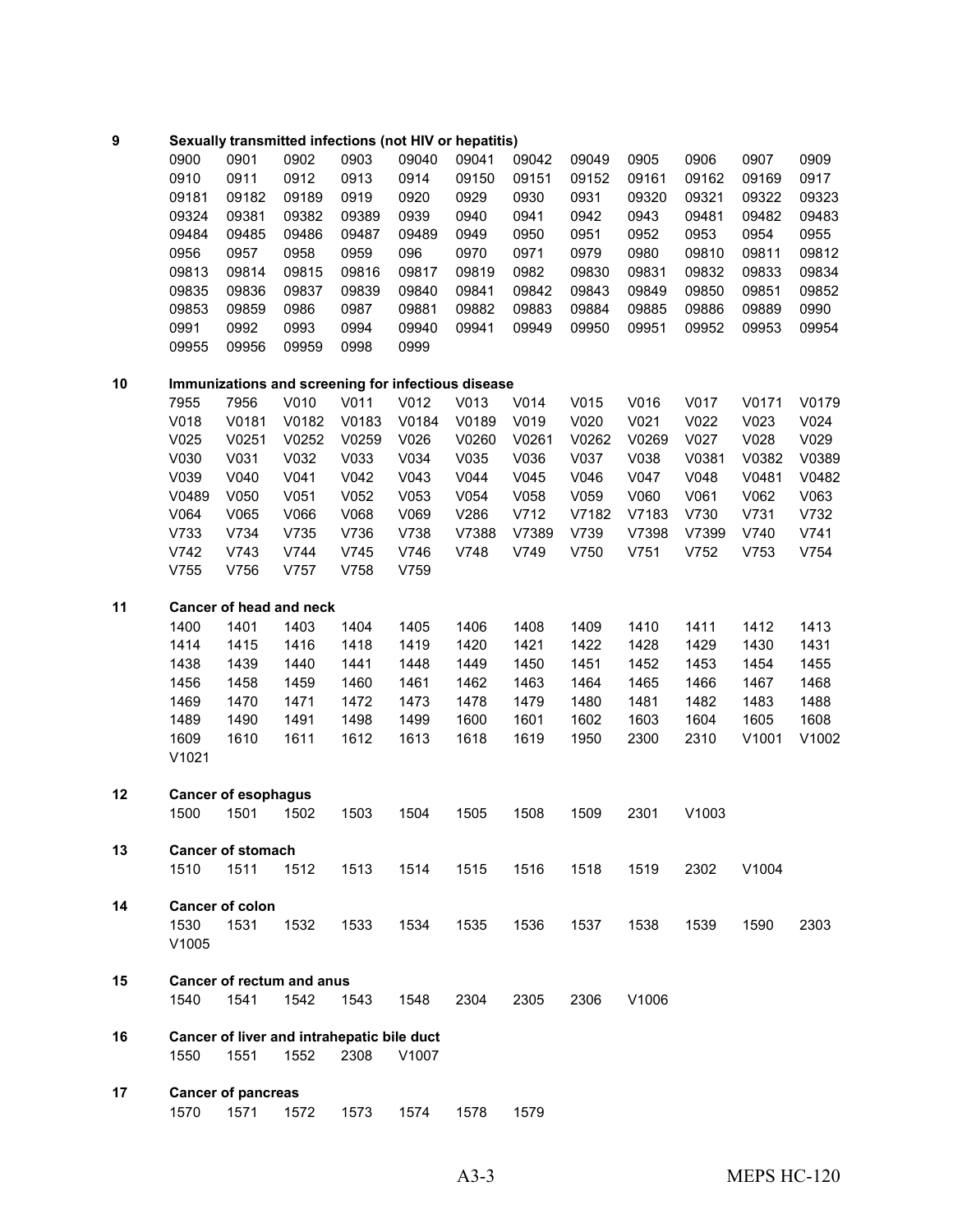| 18 |               |                                 | Cancer of other GI organs; peritoneum       |              |                     |              |              |               |               |      |       |       |
|----|---------------|---------------------------------|---------------------------------------------|--------------|---------------------|--------------|--------------|---------------|---------------|------|-------|-------|
|    | 1520<br>1588  | 1521<br>1589                    | 1522<br>1591                                | 1523<br>1598 | 1528<br>1599        | 1529<br>2307 | 1560<br>2309 | 1561<br>V1000 | 1562<br>V1009 | 1568 | 1569  | 1580  |
| 19 |               |                                 | Cancer of bronchus; lung                    |              |                     |              |              |               |               |      |       |       |
|    | 1622          | 1623                            | 1624                                        | 1625         | 1628                | 1629         | 2312         | V1011         |               |      |       |       |
| 20 |               |                                 | Cancer; other respiratory and intrathoracic |              |                     |              |              |               |               |      |       |       |
|    | 1620<br>V1020 | 1630<br>V1022                   | 1631                                        | 1638         | 1639                | 1650         | 1658         | 1659          | 2311          | 2318 | 2319  | V1012 |
| 21 |               |                                 | Cancer of bone and connective tissue        |              |                     |              |              |               |               |      |       |       |
|    | 1700          | 1701                            | 1702                                        | 1703         | 1704                | 1705         | 1706         | 1707          | 1708          | 1709 | 1710  | 1712  |
|    | 1713          | 1714                            | 1715                                        | 1716         | 1717                | 1718         | 1719         |               |               |      |       |       |
| 22 |               | <b>Melanomas of skin</b>        |                                             |              |                     |              |              |               |               |      |       |       |
|    | 1720          | 1721                            | 1722                                        | 1723         | 1724                | 1725         | 1726         | 1727          | 1728          | 1729 | V1082 |       |
| 23 |               |                                 | Other non-epithelial cancer of skin         |              |                     |              |              |               |               |      |       |       |
|    | 1730          | 1731                            | 1732                                        | 1733         | 1734                | 1735         | 1736         | 1737          | 1738          | 1739 | 2320  | 2321  |
|    | 2322          | 2323                            | 2324                                        | 2325         | 2326                | 2327         | 2328         | 2329          | V1083         |      |       |       |
| 24 |               | <b>Cancer of breast</b>         |                                             |              |                     |              |              |               |               |      |       |       |
|    | 1740<br>V103  | 1741                            | 1742                                        | 1743         | 1744                | 1745         | 1746         | 1748          | 1749          | 1750 | 1759  | 2330  |
| 25 |               | <b>Cancer of uterus</b>         |                                             |              |                     |              |              |               |               |      |       |       |
|    | 179           | 1820                            | 1821                                        | 1828         | 2332                | V1042        |              |               |               |      |       |       |
| 26 |               | <b>Cancer of cervix</b>         |                                             |              |                     |              |              |               |               |      |       |       |
|    | 1800          | 1801                            | 1808                                        | 1809         | 2331                | 7950         | V1041        |               |               |      |       |       |
| 27 | 1830          | <b>Cancer of ovary</b><br>V1043 |                                             |              |                     |              |              |               |               |      |       |       |
|    |               |                                 |                                             |              |                     |              |              |               |               |      |       |       |
| 28 |               |                                 | Cancer of other female genital organs       |              |                     |              |              |               |               |      |       |       |
|    | 181<br>1848   | 1832<br>1849                    | 1833<br>2333                                | 1834         | 1835<br>V1040 V1044 | 1838         | 1839         | 1840          | 1841          | 1842 | 1843  | 1844  |
| 29 |               | <b>Cancer of prostate</b>       |                                             |              |                     |              |              |               |               |      |       |       |
|    | 185           | 2334                            | V1046                                       |              |                     |              |              |               |               |      |       |       |
| 30 | 1860          | <b>Cancer of testis</b><br>1869 | V1047                                       |              |                     |              |              |               |               |      |       |       |
| 31 |               |                                 | Cancer of other male genital organs         |              |                     |              |              |               |               |      |       |       |
|    | 1871          | 1872                            | 1873                                        | 1874         | 1875                | 1876         | 1877         | 1878          | 1879          | 2335 | 2336  | V1045 |
|    | V1048         | V1049                           |                                             |              |                     |              |              |               |               |      |       |       |
| 32 |               | <b>Cancer of bladder</b>        |                                             |              |                     |              |              |               |               |      |       |       |
|    | 1880          | 1881                            | 1882                                        | 1883         | 1884                | 1885         | 1886         | 1887          | 1888          | 1889 | 2337  | V1051 |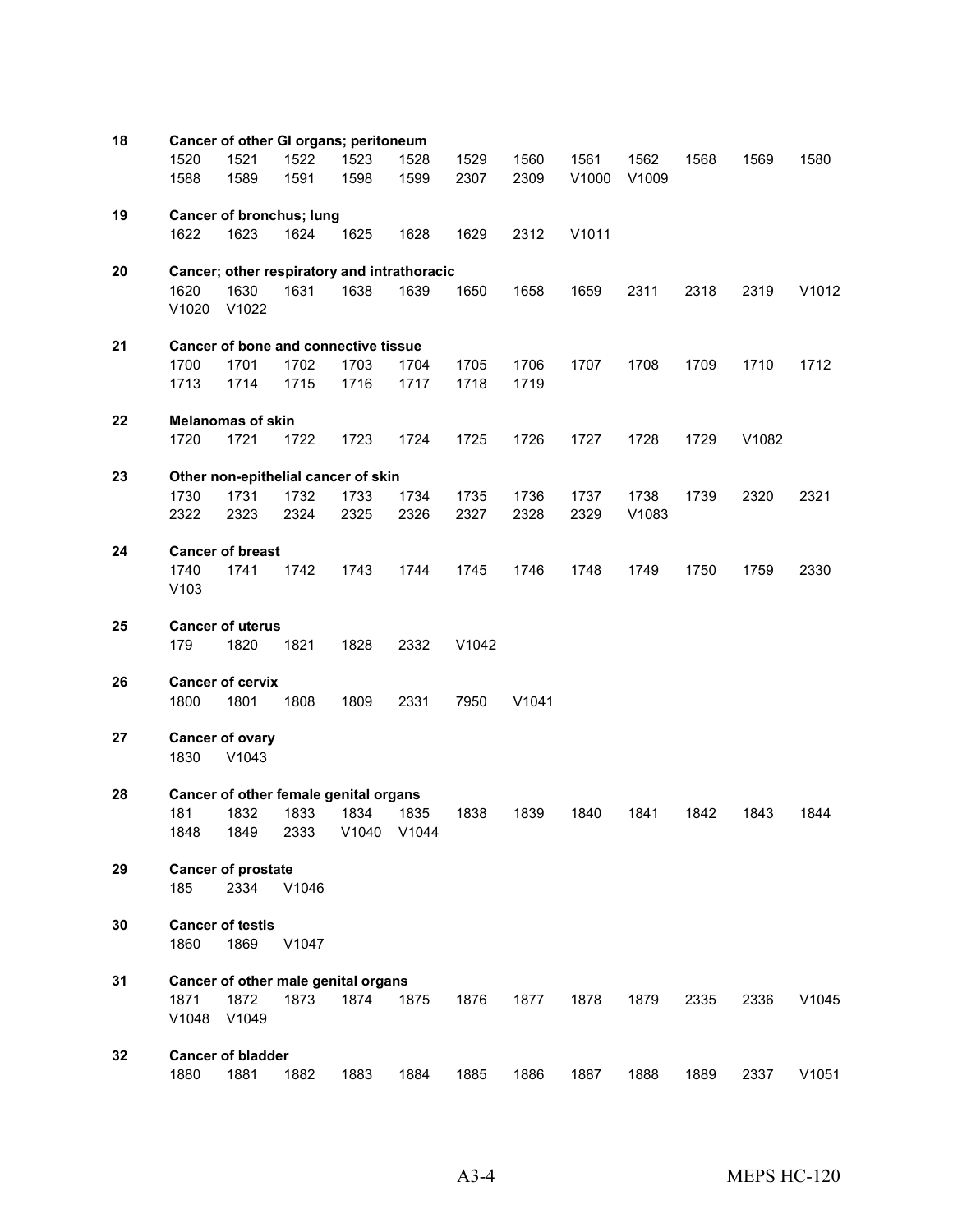| 33 | 1890                                                                                                      | 1891                                                                                            | Cancer of kidney and renal pelvis<br>V1052                                                      |                                                                                              |                                                                                                 |                                                                                                 |                                                                                              |                                                                                                 |                                                                                                 |                                                                                             |                                                                                                 |                                                                                        |
|----|-----------------------------------------------------------------------------------------------------------|-------------------------------------------------------------------------------------------------|-------------------------------------------------------------------------------------------------|----------------------------------------------------------------------------------------------|-------------------------------------------------------------------------------------------------|-------------------------------------------------------------------------------------------------|----------------------------------------------------------------------------------------------|-------------------------------------------------------------------------------------------------|-------------------------------------------------------------------------------------------------|---------------------------------------------------------------------------------------------|-------------------------------------------------------------------------------------------------|----------------------------------------------------------------------------------------|
| 34 | 1892                                                                                                      | 1893                                                                                            | Cancer of other urinary organs<br>1894                                                          | 1898                                                                                         | 1899                                                                                            | 2339                                                                                            | V1050                                                                                        | V1059                                                                                           |                                                                                                 |                                                                                             |                                                                                                 |                                                                                        |
| 35 |                                                                                                           |                                                                                                 | Cancer of brain and nervous system                                                              |                                                                                              |                                                                                                 |                                                                                                 |                                                                                              |                                                                                                 |                                                                                                 |                                                                                             |                                                                                                 |                                                                                        |
|    | 1910<br>1922                                                                                              | 1911<br>1923                                                                                    | 1912<br>1928                                                                                    | 1913<br>1929                                                                                 | 1914<br>V1085                                                                                   | 1915<br>V1086                                                                                   | 1916                                                                                         | 1917                                                                                            | 1918                                                                                            | 1919                                                                                        | 1920                                                                                            | 1921                                                                                   |
| 36 | 193                                                                                                       | <b>Cancer of thyroid</b><br>V1087                                                               |                                                                                                 |                                                                                              |                                                                                                 |                                                                                                 |                                                                                              |                                                                                                 |                                                                                                 |                                                                                             |                                                                                                 |                                                                                        |
| 37 |                                                                                                           | Hodgkin's disease                                                                               |                                                                                                 |                                                                                              |                                                                                                 |                                                                                                 |                                                                                              |                                                                                                 |                                                                                                 |                                                                                             |                                                                                                 |                                                                                        |
|    | 20100<br>20113<br>20126<br>20150<br>20163<br>20176<br>V1072                                               | 20101<br>20114<br>20127<br>20151<br>20164<br>20177                                              | 20102<br>20115<br>20128<br>20152<br>20165<br>20178                                              | 20103<br>20116<br>20140<br>20153<br>20166<br>20190                                           | 20104<br>20117<br>20141<br>20154<br>20167<br>20191                                              | 20105<br>20118<br>20142<br>20155<br>20168<br>20192                                              | 20106<br>20120<br>20143<br>20156<br>20170<br>20193                                           | 20107<br>20121<br>20144<br>20157<br>20171<br>20194                                              | 20108<br>20122<br>20145<br>20158<br>20172<br>20195                                              | 20110<br>20123<br>20146<br>20160<br>20173<br>20196                                          | 20111<br>20124<br>20147<br>20161<br>20174<br>20197                                              | 20112<br>20125<br>20148<br>20162<br>20175<br>20198                                     |
| 38 |                                                                                                           |                                                                                                 | Non-Hodgkin's lymphoma                                                                          |                                                                                              |                                                                                                 |                                                                                                 |                                                                                              |                                                                                                 |                                                                                                 |                                                                                             |                                                                                                 |                                                                                        |
| 39 | 20000<br>20013<br>20026<br>20200<br>20213<br>20226<br>20290<br>Leukemias<br>20240<br>2040<br>2049<br>2053 | 20001<br>20014<br>20027<br>20201<br>20214<br>20227<br>20291<br>20241<br>20400<br>20490<br>20530 | 20002<br>20015<br>20028<br>20202<br>20215<br>20228<br>20292<br>20242<br>20401<br>20491<br>20531 | 20003<br>20016<br>20080<br>20203<br>20216<br>20280<br>20293<br>20243<br>2041<br>2050<br>2058 | 20004<br>20017<br>20081<br>20204<br>20217<br>20281<br>20294<br>20244<br>20410<br>20500<br>20580 | 20005<br>20018<br>20082<br>20205<br>20218<br>20282<br>20295<br>20245<br>20411<br>20501<br>20581 | 20006<br>20020<br>20083<br>20206<br>20220<br>20283<br>20296<br>20246<br>2042<br>2051<br>2059 | 20007<br>20021<br>20084<br>20207<br>20221<br>20284<br>20297<br>20247<br>20420<br>20510<br>20590 | 20008<br>20022<br>20085<br>20208<br>20222<br>20285<br>20298<br>20248<br>20421<br>20511<br>20591 | 20010<br>20023<br>20086<br>20210<br>20223<br>20286<br>V1071<br>2031<br>2048<br>2052<br>2060 | 20011<br>20024<br>20087<br>20211<br>20224<br>20287<br>V1079<br>20310<br>20480<br>20520<br>20600 | 20012<br>20025<br>20088<br>20212<br>20225<br>20288<br>20311<br>20481<br>20521<br>20601 |
|    | 2061<br>2070<br>2080<br>2089                                                                              | 20610<br>20700<br>20800<br>20890                                                                | 20611<br>20701<br>20801<br>20891                                                                | 2062<br>2071<br>2081<br>V1060                                                                | 20620<br>20710<br>20810<br>V1061                                                                | 20621<br>20711<br>20811<br>V1062                                                                | 2068<br>2072<br>2082<br>V1063                                                                | 20680<br>20720<br>20820<br>V1069                                                                | 20681<br>20721<br>20821                                                                         | 2069<br>2078<br>2088                                                                        | 20690<br>20780<br>20880                                                                         | 20691<br>20781<br>20881                                                                |
| 40 |                                                                                                           | Multiple myeloma                                                                                |                                                                                                 |                                                                                              |                                                                                                 |                                                                                                 |                                                                                              |                                                                                                 |                                                                                                 |                                                                                             |                                                                                                 |                                                                                        |
|    | 2030                                                                                                      | 20300                                                                                           | 20301                                                                                           | 2038                                                                                         | 20380                                                                                           | 20381                                                                                           |                                                                                              |                                                                                                 |                                                                                                 |                                                                                             |                                                                                                 |                                                                                        |
| 41 | 1640<br>1768<br>1940<br>1955                                                                              | 1641<br>1769<br>1941<br>1958                                                                    | Cancer; other and unspecified primary<br>1642<br>1900<br>1943<br>20230                          | 1643<br>1901<br>1944<br>20231                                                                | 1648<br>1902<br>1945<br>20232                                                                   | 1649<br>1903<br>1946<br>20233                                                                   | 1760<br>1904<br>1948<br>20234                                                                | 1761<br>1905<br>1949<br>20235                                                                   | 1762<br>1906<br>1951<br>20236                                                                   | 1763<br>1907<br>1952<br>20237                                                               | 1764<br>1908<br>1953<br>20238                                                                   | 1765<br>1909<br>1954<br>20250                                                          |
|    | 20251<br>20264<br>V1088                                                                                   | 20252<br>20265<br>V1089                                                                         | 20253<br>20266<br>V109                                                                          | 20254<br>20267<br>V711                                                                       | 20255<br>20268                                                                                  | 20256<br>2340                                                                                   | 20257<br>2348                                                                                | 20258<br>2349                                                                                   | 20260<br>7951                                                                                   | 20261<br>V1029                                                                              | 20262<br>V1081                                                                                  | 20263<br>V1084                                                                         |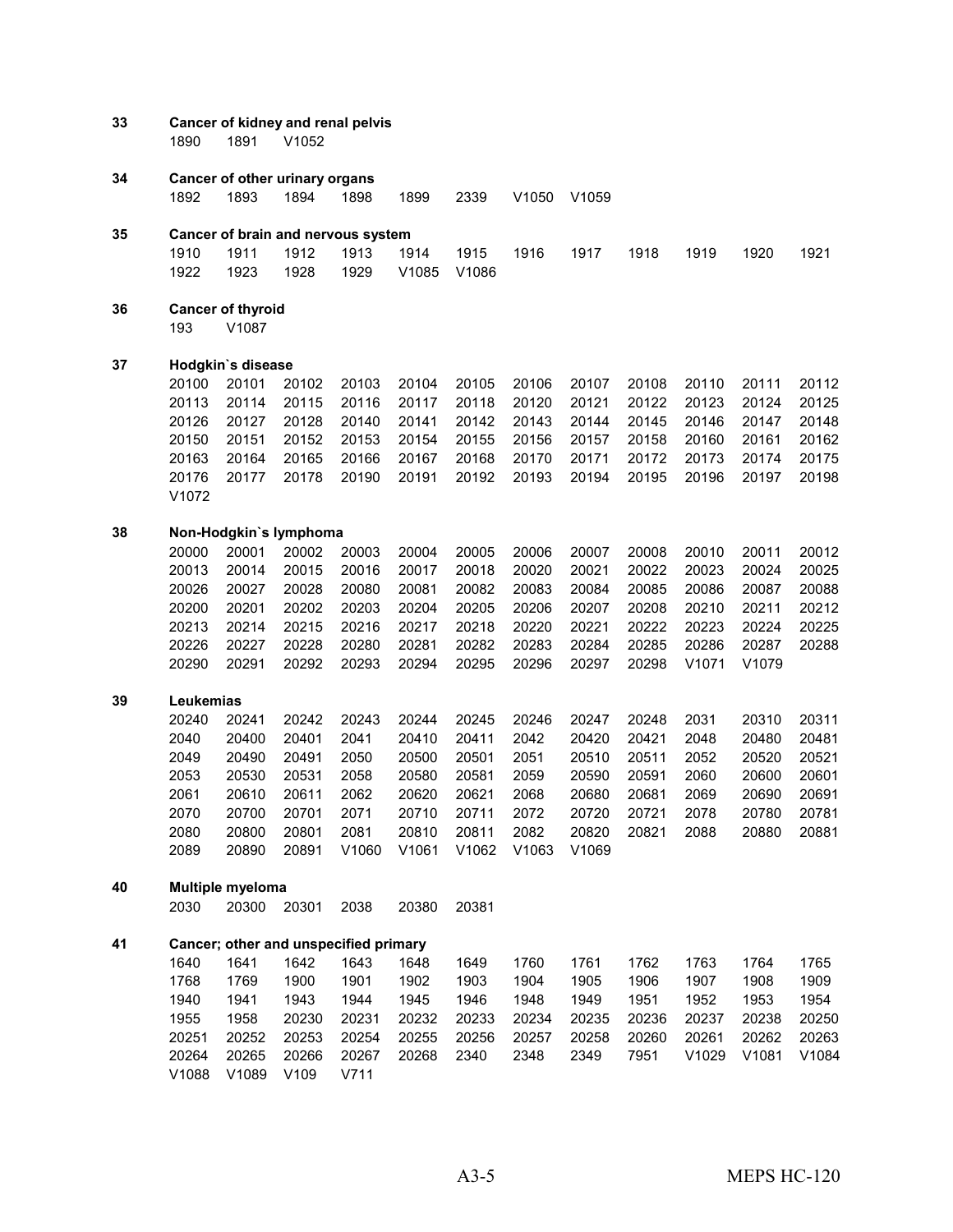| 42 |                |                          | <b>Secondary malignancies</b>                         |       |       |       |       |       |       |       |       |       |
|----|----------------|--------------------------|-------------------------------------------------------|-------|-------|-------|-------|-------|-------|-------|-------|-------|
|    | 1960           | 1961                     | 1962                                                  | 1963  | 1965  | 1966  | 1968  | 1969  | 1970  | 1971  | 1972  | 1973  |
|    | 1974           | 1975                     | 1976                                                  | 1977  | 1978  | 1980  | 1981  | 1982  | 1983  | 1984  | 1985  | 1986  |
|    | 1987           | 19881                    | 19882                                                 | 19889 |       |       |       |       |       |       |       |       |
| 43 |                |                          | Malignant neoplasm without specification of site      |       |       |       |       |       |       |       |       |       |
|    | 1990           | 1991                     |                                                       |       |       |       |       |       |       |       |       |       |
| 44 |                |                          | Neoplasms of unspecified nature or uncertain behavior |       |       |       |       |       |       |       |       |       |
|    | 2350           | 2351                     | 2352                                                  | 2353  | 2354  | 2355  | 2356  | 2357  | 2358  | 2359  | 2360  | 2361  |
|    | 2362           | 2363                     | 2364                                                  | 2365  | 2366  | 2367  | 23690 | 23691 | 23699 | 2370  | 2371  | 2372  |
|    | 2373           | 2374                     | 2375                                                  | 2376  | 2377  | 23770 | 23771 | 23772 | 2379  | 2380  | 2381  | 2382  |
|    | 2383           | 2384                     | 2385                                                  | 2386  | 2387  | 2388  | 2389  | 2390  | 2391  | 2392  | 2393  | 2394  |
|    | 2395           | 2396                     | 2397                                                  | 2398  | 2399  |       |       |       |       |       |       |       |
| 45 |                |                          | Maintenance chemotherapy; radiotherapy                |       |       |       |       |       |       |       |       |       |
|    | V580           | V581                     | V5811                                                 | V5812 | V661  | V662  | V671  | V672  |       |       |       |       |
| 46 |                |                          | Benign neoplasm of uterus                             |       |       |       |       |       |       |       |       |       |
|    | 2180           | 2181                     | 2182                                                  | 2189  | 2190  | 2191  | 2198  | 2199  |       |       |       |       |
| 47 |                |                          | Other and unspecified benign neoplasm                 |       |       |       |       |       |       |       |       |       |
|    | 2100           | 2101                     | 2102                                                  | 2103  | 2104  | 2105  | 2106  | 2107  | 2108  | 2109  | 2110  | 2111  |
|    | 2112           | 2113                     | 2114                                                  | 2115  | 2116  | 2117  | 2118  | 2119  | 2120  | 2121  | 2122  | 2123  |
|    | 2124           | 2125                     | 2126                                                  | 2127  | 2128  | 2129  | 2130  | 2131  | 2132  | 2133  | 2134  | 2135  |
|    | 2136           | 2137                     | 2138                                                  | 2139  | 2140  | 2141  | 2142  | 2143  | 2144  | 2148  | 2149  | 2150  |
|    | 2152           | 2153                     | 2154                                                  | 2155  | 2156  | 2157  | 2158  | 2159  | 2160  | 2161  | 2162  | 2163  |
|    | 2164           | 2165                     | 2166                                                  | 2167  | 2168  | 2169  | 217   | 220   | 2210  | 2211  | 2212  | 2218  |
|    | 2219           | 2220                     | 2221                                                  | 2222  | 2223  | 2224  | 2228  | 2229  | 2230  | 2231  | 2232  | 2233  |
|    | 22381          | 22389                    | 2239                                                  | 2240  | 2241  | 2242  | 2243  | 2244  | 2245  | 2246  | 2247  | 2248  |
|    | 2249           | 2250                     | 2251                                                  | 2252  | 2253  | 2254  | 2258  | 2259  | 226   | 2270  | 2271  | 2273  |
|    | 2274           | 2275                     | 2276                                                  | 2278  | 2279  | 22800 | 22801 | 22802 | 22803 | 22804 | 22809 | 2281  |
|    | 2290           | 2298                     | 2299                                                  | V1272 |       |       |       |       |       |       |       |       |
| 48 |                | <b>Thyroid disorders</b> |                                                       |       |       |       |       |       |       |       |       |       |
|    | 2400           | 2409                     | 2410                                                  | 2411  | 2419  | 24200 | 24201 | 24210 | 24211 | 24220 | 24221 | 24230 |
|    | 24231          | 24240                    | 24241                                                 | 24280 | 24281 | 24290 | 24291 | 243   | 2440  | 2441  | 2442  | 2443  |
|    | 2448           | 2449                     | 2450                                                  | 2451  | 2452  | 2453  | 2454  | 2458  | 2459  | 2460  | 2461  | 2462  |
|    | 2463           | 2468                     | 2469                                                  | 7945  |       |       |       |       |       |       |       |       |
| 49 |                |                          | Diabetes mellitus without complication                |       |       |       |       |       |       |       |       |       |
|    | 25000          | 25001                    | 7902                                                  | 79021 | 79022 | 79029 | 7915  | 7916  | V4585 | V5391 | V6546 |       |
| 50 |                |                          | Diabetes mellitus with complications                  |       |       |       |       |       |       |       |       |       |
|    | 25002          | 25003                    | 25010                                                 | 25011 | 25012 | 25013 | 25020 | 25021 | 25022 | 25023 | 25030 | 25031 |
|    | 25032          | 25033                    | 25040                                                 | 25041 | 25042 | 25043 | 25050 | 25051 | 25052 | 25053 | 25060 | 25061 |
|    | 25062<br>25092 | 25063<br>25093           | 25070                                                 | 25071 | 25072 | 25073 | 25080 | 25081 | 25082 | 25083 | 25090 | 25091 |
| 51 |                |                          | Other endocrine disorders                             |       |       |       |       |       |       |       |       |       |
|    | 2510           | 2511                     | 2512                                                  | 2513  | 2514  | 2515  | 2518  | 2519  | 2520  | 25200 | 25201 | 25202 |
|    | 25208          | 2521                     | 2528                                                  | 2529  | 2530  | 2531  | 2532  | 2533  | 2534  | 2535  | 2536  | 2537  |
|    | 2538           | 2539                     | 2540                                                  | 2541  | 2548  | 2549  | 2550  | 2551  | 25510 | 25511 | 25512 | 25513 |
|    | 25514          | 2552                     | 2553                                                  | 2554  | 2555  | 2556  | 2558  | 2559  | 2560  | 2561  | 2562  | 2563  |
|    |                |                          |                                                       |       |       |       |       |       |       |       |       |       |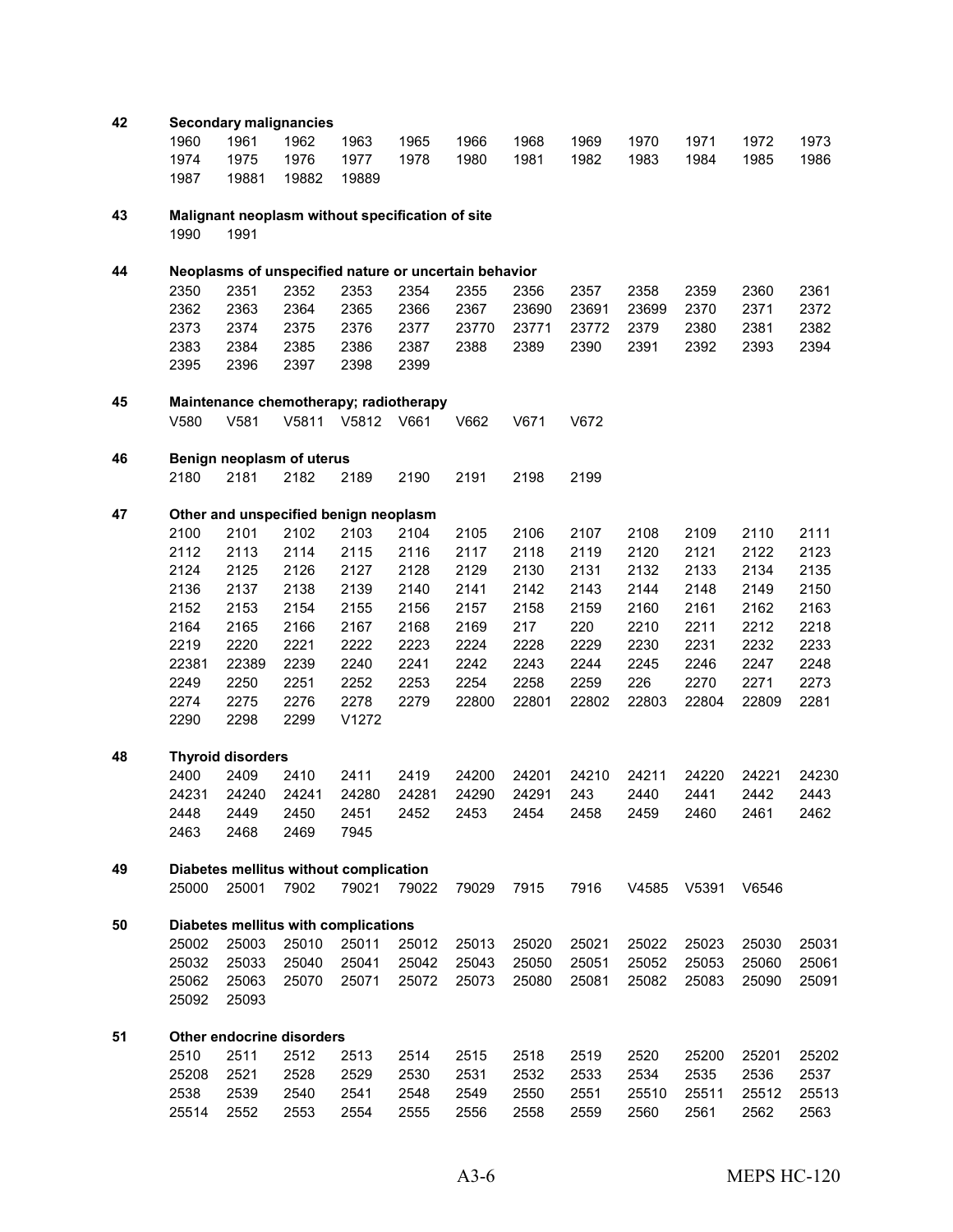|    | 2564<br>2590           | 2568<br>2591                                          | 2569<br>2592 | 2570<br>2593 | 2571<br>2594 | 2572<br>2595 | 2578<br>2598 | 2579<br>2599 | 2580<br>7946 | 2581  | 2588  | 2589  |
|----|------------------------|-------------------------------------------------------|--------------|--------------|--------------|--------------|--------------|--------------|--------------|-------|-------|-------|
|    |                        |                                                       |              |              |              |              |              |              |              |       |       |       |
| 52 |                        | <b>Nutritional deficiencies</b>                       |              |              |              |              |              |              |              |       |       |       |
|    | 260                    | 261                                                   | 262          | 2630         | 2631         | 2632         | 2638         | 2639         | 2640         | 2641  | 2642  | 2643  |
|    | 2644                   | 2645                                                  | 2646         | 2647         | 2648         | 2649         | 2650         | 2651         | 2652         | 2660  | 2661  | 2662  |
|    | 2669                   | 267                                                   | 2680         | 2681         | 2682         | 2689         | 2690         | 2691         | 2692         | 2693  | 2698  | 2699  |
|    | 7994                   | V121                                                  |              |              |              |              |              |              |              |       |       |       |
| 53 |                        | Disorders of lipid metabolism                         |              |              |              |              |              |              |              |       |       |       |
|    | 2720                   | 2721                                                  | 2722         | 2723         | 2724         |              |              |              |              |       |       |       |
| 54 |                        | Gout and other crystal arthropathies                  |              |              |              |              |              |              |              |       |       |       |
|    | 2740                   | 27410                                                 | 27411        | 27419        | 27481        | 27482        | 27489        | 2749         | 71210        | 71211 | 71212 | 71213 |
|    | 71214                  | 71215                                                 | 71216        | 71217        | 71218        | 71219        | 71220        | 71221        | 71222        | 71223 | 71224 | 71225 |
|    | 71226                  | 71227                                                 | 71228        | 71229        | 71230        | 71231        | 71232        | 71233        | 71234        | 71235 | 71236 | 71237 |
|    | 71238                  | 71239                                                 | 71280        | 71281        | 71282        | 71283        | 71284        | 71285        | 71286        | 71287 | 71288 | 71289 |
|    | 71290                  | 71291                                                 | 71292        | 71293        | 71294        | 71295        | 71296        | 71297        | 71298        | 71299 |       |       |
| 55 |                        | Fluid and electrolyte disorders                       |              |              |              |              |              |              |              |       |       |       |
|    | 2760                   | 2761                                                  | 2762         | 2763         | 2764         | 2765         | 27650        | 27651        | 27652        | 2766  | 2767  | 2768  |
|    | 2769                   |                                                       |              |              |              |              |              |              |              |       |       |       |
| 56 | <b>Cystic fibrosis</b> |                                                       |              |              |              |              |              |              |              |       |       |       |
|    | 27700                  | 27701                                                 | 27702        | 27703        | 27709        |              |              |              |              |       |       |       |
| 57 |                        | <b>Immunity disorders</b>                             |              |              |              |              |              |              |              |       |       |       |
|    | 27900                  | 27901                                                 | 27902        | 27903        | 27904        | 27905        | 27906        | 27909        | 27911        | 27912 | 27913 | 2792  |
|    | 2793                   | 2794                                                  | 2798         | 2799         |              |              |              |              |              |       |       |       |
| 58 |                        | Other nutritional; endocrine; and metabolic disorders |              |              |              |              |              |              |              |       |       |       |
|    | 2700                   | 2701                                                  | 2702         | 2703         | 2704         | 2705         | 2706         | 2707         | 2708         | 2709  | 2710  | 2711  |
|    | 2712                   | 2713                                                  | 2714         | 2718         | 2719         | 2725         | 2726         | 2727         | 2728         | 2729  | 2730  | 2731  |
|    | 2732                   | 2733                                                  | 2734         | 2738         | 2739         | 2750         | 2751         | 2752         | 2753         | 2754  | 27540 | 27541 |
|    | 27542                  | 27549                                                 | 2758         | 2759         | 2771         | 2772         | 2773         | 2774         | 2775         | 2776  | 2777  | 2778  |
|    | 27781                  | 27782                                                 | 27784        | 27785        | 27786        | 27787        | 27789        | 2779         | 2780         | 27800 | 27801 | 27802 |
|    | 2781                   | 2782                                                  | 2783         | 2784         | 2788         | 7831         | 7832         | 78321        | 78322        | 7833  | 7834  | 78340 |
|    | 78341                  | 78342                                                 | 78343        | 7835         | 7837         | 7839         | 7947         | 7957         | 79579        | V122  | V850  | V8521 |
|    | V8522                  | V8523                                                 | V8524        | V8525        | V8530        | V8531        | V8532        | V8533        | V8534        | V8535 | V8536 | V8537 |
|    | V8538                  | V8539                                                 | V854         |              |              |              |              |              |              |       |       |       |
| 59 |                        | Deficiency and other anemia                           |              |              |              |              |              |              |              |       |       |       |
|    | 2800                   | 2801                                                  | 2808         | 2809         | 2810         | 2811         | 2812         | 2813         | 2814         | 2818  | 2819  | 2820  |
|    | 2821                   | 2822                                                  | 2823         | 2824         | 28249        | 2827         | 2828         | 2829         | 2830         | 2831  | 28310 | 28311 |
|    | 28319                  | 2832                                                  | 2839         | 2840         | 2848         | 2849         | 2850         | 28521        | 28522        | 28529 | 2858  | 2859  |
| 60 | 2851                   | Acute posthemorrhagic anemia                          |              |              |              |              |              |              |              |       |       |       |
| 61 |                        | Sickle cell anemia                                    |              |              |              |              |              |              |              |       |       |       |

28242 2825 28260 28261 28262 28263 28264 28268 28269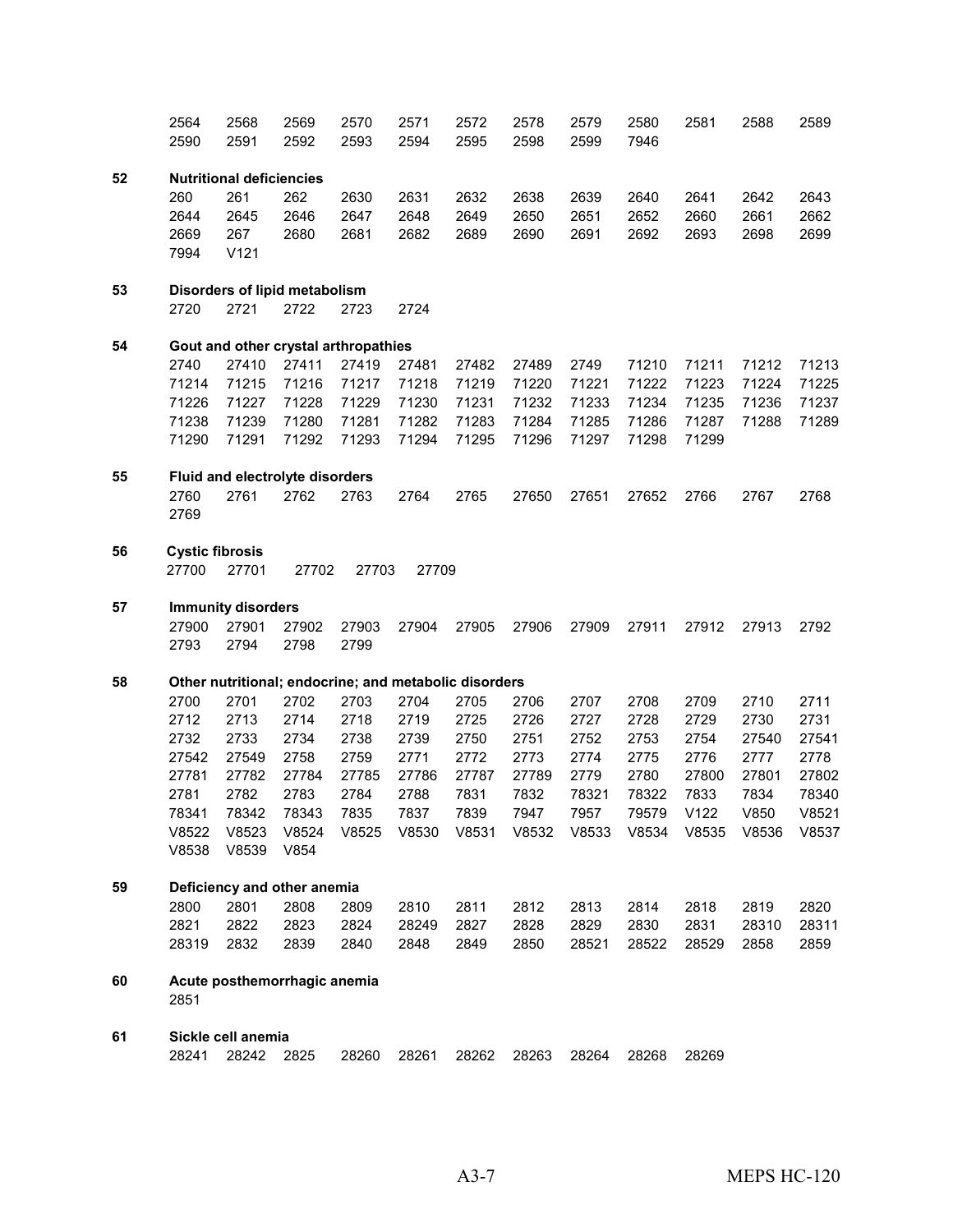| 62 |                      |                               |               | <b>Coagulation and hemorrhagic disorders</b>                                            |               |               |              |              |              |              |               |               |
|----|----------------------|-------------------------------|---------------|-----------------------------------------------------------------------------------------|---------------|---------------|--------------|--------------|--------------|--------------|---------------|---------------|
|    | 2860<br>2873<br>7827 | 2861<br>28730                 | 2862<br>28731 | 2863<br>28732                                                                           | 2864<br>28733 | 2865<br>28739 | 2866<br>2874 | 2867<br>2875 | 2869<br>2878 | 2870<br>2879 | 2871<br>28981 | 2872<br>28982 |
|    |                      |                               |               |                                                                                         |               |               |              |              |              |              |               |               |
| 63 |                      | Diseases of white blood cells |               |                                                                                         |               |               |              |              |              |              |               |               |
|    | 2880                 | 2881                          | 2882          | 2883                                                                                    | 2888          | 2889          |              |              |              |              |               |               |
|    |                      |                               |               |                                                                                         |               |               |              |              |              |              |               |               |
| 64 |                      | Other hematologic conditions  |               |                                                                                         |               |               |              |              |              |              |               |               |
|    | 2890                 | 2894                          | 28950         | 28951                                                                                   | 28952         | 28959         | 2896         | 2897         | 2898         | 28989        | 2899          | 7900          |
|    | 79001                | 79009                         | V123          | V582                                                                                    |               |               |              |              |              |              |               |               |
|    |                      |                               |               |                                                                                         |               |               |              |              |              |              |               |               |
| 76 | 00321                | 0360                          | 0470          | Meningitis (except that caused by tuberculosis or sexually transmitted disease)<br>0471 | 0478          | 0479          | 0490         | 0491         | 0530         | 05472        | 0721          | 10081         |
|    | 11283                | 1142                          | 11501         | 11511                                                                                   | 11591         | 3200          | 3201         | 3202         | 3203         | 3207         | 3208          | 32081         |
|    | 32082                | 32089                         | 3209          | 3210                                                                                    | 3211          | 3212          | 3213         | 3214         | 3218         | 3220         | 3221          | 3222          |
|    | 3229                 |                               |               |                                                                                         |               |               |              |              |              |              |               |               |
| 77 |                      |                               |               | Encephalitis (except that caused by tuberculosis or sexually transmitted disease)       |               |               |              |              |              |              |               |               |
|    | 0361                 | 0462                          | 0498          | 0499                                                                                    | 0520          | 0543          | 0550         | 05601        | 0620         | 0621         | 0622          | 0623          |
|    | 0624                 | 0625                          | 0628          | 0629                                                                                    | 0630          | 0631          | 0632         | 0638         | 0639         | 064          | 0662          | 0722          |
|    | 1300                 | 1390                          | 3230          | 3231                                                                                    | 3232          | 3234          | 3235         | 3236         | 3237         | 3238         | 3239          |               |
|    |                      |                               |               |                                                                                         |               |               |              |              |              |              |               |               |
| 78 |                      |                               |               | Other CNS infection and poliomyelitis                                                   |               |               |              |              |              |              |               |               |
|    | 04500                | 04501                         | 04502         | 04503                                                                                   | 04510         | 04511         | 04512        | 04513        | 04520        | 04521        | 04522         | 04523         |
|    | 04590                | 04591                         | 04592         | 04593                                                                                   | 0460          | 0461          | 0463         | 0468         | 0469         | 048          | 138           | 3240          |
|    | 3241                 | 3249                          | 326           | V1202                                                                                   |               |               |              |              |              |              |               |               |
| 79 |                      | Parkinson's disease           |               |                                                                                         |               |               |              |              |              |              |               |               |
|    | 3320                 |                               |               |                                                                                         |               |               |              |              |              |              |               |               |
| 80 |                      | <b>Multiple sclerosis</b>     |               |                                                                                         |               |               |              |              |              |              |               |               |
|    | 340                  |                               |               |                                                                                         |               |               |              |              |              |              |               |               |
| 81 |                      |                               |               | Other hereditary and degenerative nervous system conditions                             |               |               |              |              |              |              |               |               |
|    | 3300                 | 3301                          | 3302          | 3303                                                                                    | 3308          | 3309          | 3313         | 3314         | 3317         | 33181        | 33189         | 3319          |
|    | 3330                 | 3331                          | 3332          | 3333                                                                                    | 3334          | 3335          | 3336         | 3337         | 33381        | 33382        | 33383         | 33384         |
|    | 33389                | 33390                         | 33391         | 33392                                                                                   | 33393         | 33399         | 3340         | 3341         | 3342         | 3343         | 3344          | 3348          |
|    | 3349                 | 3350                          | 33510         | 33511                                                                                   | 33519         | 33520         | 33521        | 33522        | 33523        | 33524        | 33529         | 3358          |
|    | 3359                 | 3360                          | 3361          | 3362                                                                                    | 3363          | 3368          | 3369         | 3370         | 3371         | 3373         | 3379          |               |
| 82 | <b>Paralysis</b>     |                               |               |                                                                                         |               |               |              |              |              |              |               |               |
|    | 3420                 | 34200                         | 34201         | 34202                                                                                   | 3421          | 34210         | 34211        | 34212        | 34280        | 34281        | 34282         | 3429          |
|    | 34290                | 34291                         | 34292         | 3430                                                                                    | 3431          | 3432          | 3433         | 3434         | 3438         | 3439         | 3440          | 34400         |
|    | 34401                | 34402                         | 34403         | 34404                                                                                   | 34409         | 3441          | 3442         | 3443         | 34430        | 34431        | 34432         | 3444          |
|    | 34440                | 34441                         | 34442         | 3445                                                                                    | 34460         | 3448          | 34481        | 34489        | 3449         | 7814         |               |               |
| 83 |                      | <b>Epilepsy; convulsions</b>  |               |                                                                                         |               |               |              |              |              |              |               |               |
|    | 3450                 | 34500                         | 34501         | 3451                                                                                    | 34510         | 34511         | 3452         | 3453         | 3454         | 34540        | 34541         | 3455          |
|    | 34550                | 34551                         | 3456          | 34560                                                                                   | 34561         | 3457          | 34570        | 34571        | 3458         | 34580        | 34581         | 3459          |
|    | 34590                | 34591                         | 7803          | 78031                                                                                   | 78039         |               |              |              |              |              |               |               |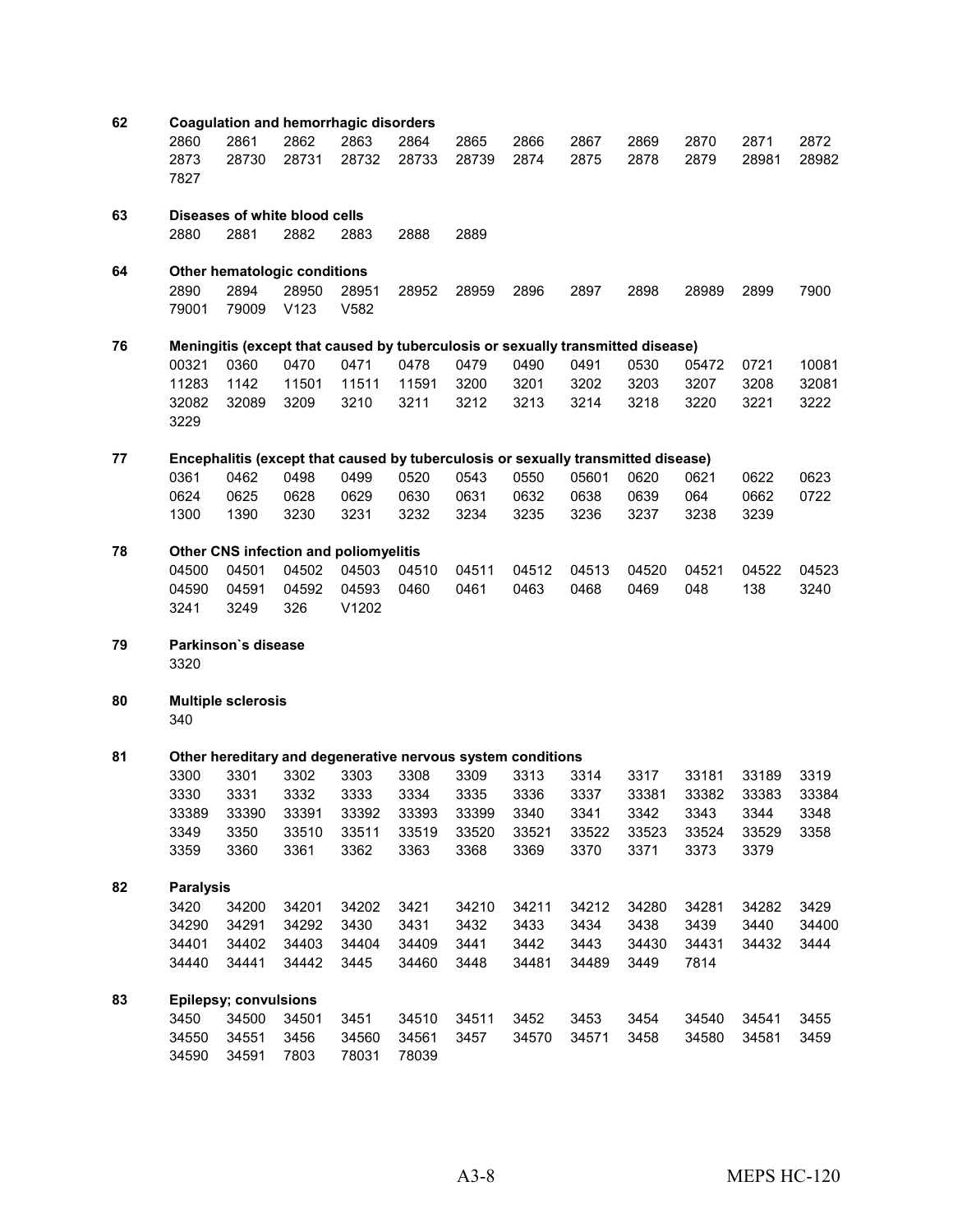| 84 | 3460            | Headache; including migraine<br>34600 | 34601          | 3461                                                              | 34610          | 34611          | 3462           | 34620          | 34621          | 3468           | 34680                                                                                               | 34681          |
|----|-----------------|---------------------------------------|----------------|-------------------------------------------------------------------|----------------|----------------|----------------|----------------|----------------|----------------|-----------------------------------------------------------------------------------------------------|----------------|
|    | 3469            | 34690                                 | 34691          | 7840                                                              |                |                |                |                |                |                |                                                                                                     |                |
| 85 |                 |                                       |                | Coma; stupor; and brain damage                                    |                |                |                |                |                |                |                                                                                                     |                |
|    | 3481            | 7800                                  | 78001          | 78003                                                             | 78009          |                |                |                |                |                |                                                                                                     |                |
| 86 | <b>Cataract</b> |                                       |                |                                                                   |                |                |                |                |                |                |                                                                                                     |                |
|    | 36600           | 36601                                 | 36602          | 36603                                                             | 36604          | 36609          | 36610          | 36611          | 36612          | 36613          | 36614                                                                                               | 36615          |
|    | 36616           | 36617                                 | 36618          | 36619                                                             | 36620          | 36621          | 36622          | 36623          | 36630          | 36631          | 36632                                                                                               | 36633          |
|    | 36634           | 36641                                 | 36642          | 36643                                                             | 36644          | 36645          | 36646          | 36650          | 36651          | 36652          | 36653                                                                                               | 3668           |
|    | 3669            | V431                                  |                |                                                                   |                |                |                |                |                |                |                                                                                                     |                |
| 87 |                 |                                       |                | Retinal detachments; defects; vascular occlusion; and retinopathy |                |                |                |                |                |                |                                                                                                     |                |
|    | 36100           | 36101                                 | 36102          | 36103                                                             | 36104          | 36105          | 36106          | 36107          | 36110          | 36111          | 36112                                                                                               | 36113          |
|    | 36114           | 36119                                 | 3612           | 36130                                                             | 36131          | 36132          | 36133          | 36181          | 36189          | 3619           | 36201                                                                                               | 36202          |
|    | 36203           | 36204                                 | 36205          | 36206                                                             | 36207          | 36210          | 36211          | 36212          | 36213          | 36214          | 36215                                                                                               | 36216          |
|    | 36217           | 36218                                 | 36221          | 36229                                                             | 36230          | 36231          | 36232          | 36233          | 36234          | 36235          | 36236                                                                                               | 36237          |
|    | 36240           | 36241                                 | 36242          | 36243                                                             | 36250          | 36251          | 36252          | 36253          | 36254          | 36255          | 36256                                                                                               | 36257          |
|    | 36260           | 36261                                 | 36262          | 36263                                                             | 36264          | 36265          | 36266          | 36270          | 36271          | 36272          | 36273                                                                                               | 36274          |
|    | 36275           | 36276                                 | 36277          | 36281                                                             | 36282          | 36283          | 36284          | 36285          | 36289          | 3629           |                                                                                                     |                |
| 88 | Glaucoma        |                                       |                |                                                                   |                |                |                |                |                |                |                                                                                                     |                |
|    | 36500           | 36501                                 | 36502          | 36503                                                             | 36504          | 36510          | 36511          | 36512          | 36513          | 36514          | 36515                                                                                               | 36520          |
|    | 36521           | 36522                                 | 36523          | 36524                                                             | 36531          | 36532          | 36541          | 36542          | 36543          | 36544          | 36551                                                                                               | 36552          |
|    | 36559           | 36560                                 | 36561          | 36562                                                             | 36563          | 36564          | 36565          | 36581          | 36582          | 36583          | 36589                                                                                               | 3659           |
| 89 |                 | <b>Blindness and vision defects</b>   |                |                                                                   |                |                |                |                |                |                |                                                                                                     |                |
|    | 3670            | 3671                                  | 36720          | 36721                                                             | 36722          | 36731          | 36732          | 3674           | 36751          | 36752          | 36753                                                                                               | 36781          |
|    | 36789           | 3679                                  | 36800          | 36801                                                             | 36802          | 36803          | 36810          | 36811          | 36812          | 36813          | 36814                                                                                               | 36815          |
|    | 36816           | 3682                                  | 36830          | 36831                                                             | 36832          | 36833          | 36834          | 36840          | 36841          | 36842          | 36843                                                                                               | 36844          |
|    | 36845           | 36846                                 | 36847          | 36851                                                             | 36852          | 36853          | 36854          | 36855          | 36859          | 36860          | 36861                                                                                               | 36862          |
|    | 36863           | 36869                                 | 3688           | 3689                                                              | 36900          | 36901          | 36902          | 36903          | 36904          | 36905          | 36906                                                                                               | 36907          |
|    | 36908           | 36910                                 | 36911          | 36912                                                             | 36913          | 36914          | 36915          | 36916          | 36917          | 36918          | 36920                                                                                               | 36921          |
|    | 36922           | 36923                                 | 36924          | 36925                                                             | 3693           | 3694           | 36960          | 36961          | 36962          | 36963          | 36964                                                                                               | 36965          |
|    | 36966           | 36967                                 | 36968          | 36969                                                             | 36970          | 36971          | 36972          | 36973          | 36974          | 36975          | 36976                                                                                               | 3698           |
|    | 3699            | V410                                  |                |                                                                   |                |                |                |                |                |                |                                                                                                     |                |
| 90 |                 |                                       |                |                                                                   |                |                |                |                |                |                | Inflammation; infection of eye (except that caused by tuberculosis or sexually transmitted disease) |                |
|    | 0213            | 03281                                 | 05320          | 05321                                                             | 05322          | 05329          | 05440          | 05441          | 05442          | 05443          | 05444                                                                                               | 05449          |
|    | 05571           | 0760                                  | 0761           | 0769                                                              | 0770           | 0771           | 0772           | 0773           | 0774           | 0778           | 0779                                                                                                | 07798          |
|    | 07799           | 11502                                 | 11512          | 11592                                                             | 1301           | 1302           | 1391           | 36000          | 36001          | 36002          | 36003                                                                                               | 36004          |
|    | 36011           | 36012                                 | 36013          | 36014                                                             | 36019          | 36300          | 36301          | 36303          | 36304          | 36305          | 36306                                                                                               | 36307          |
|    | 36308           | 36310                                 | 36311          | 36312                                                             | 36313          | 36314          | 36315          | 36320          | 36321          | 36322          | 36400                                                                                               | 36401          |
|    | 36402           | 36403                                 | 36404          | 36405                                                             | 36410          | 36411          | 36421          | 36422          | 36423          | 36424          | 3643                                                                                                | 37020          |
|    | 37021           | 37022                                 | 37023          | 37024                                                             | 37031          | 37032          | 37033          | 37034          | 37035          | 37040          | 37044                                                                                               | 37049          |
|    | 37050           | 37052                                 | 37054          | 37055                                                             | 37059          | 3708           | 3709           | 37200          | 37201          | 37202          | 37203                                                                                               | 37204          |
|    | 37205           | 37210                                 | 37211          | 37212                                                             | 37213          | 37214          | 37215          | 37220          | 37221          | 37222          | 37230                                                                                               | 37231          |
|    | 37233           | 37239                                 | 37300          | 37301                                                             | 37302          | 37311          | 37312          | 37313          | 37331          | 37332          | 37333                                                                                               | 37334          |
|    | 3734            | 3735                                  | 3736           | 3738                                                              | 3739           | 37500          | 37501          | 37502          | 37503          | 37530          | 37531                                                                                               | 37532          |
|    | 37533<br>37613  | 37541<br>37730                        | 37542<br>37731 | 37543<br>37732                                                    | 37600<br>37733 | 37601<br>37734 | 37602<br>37739 | 37603<br>37900 | 37604<br>37901 | 37610<br>37902 | 37611<br>37903                                                                                      | 37612<br>37904 |
|    | 37905           | 37906                                 | 37907          | 37909                                                             |                |                |                |                |                |                |                                                                                                     |                |
|    |                 |                                       |                |                                                                   |                |                |                |                |                |                |                                                                                                     |                |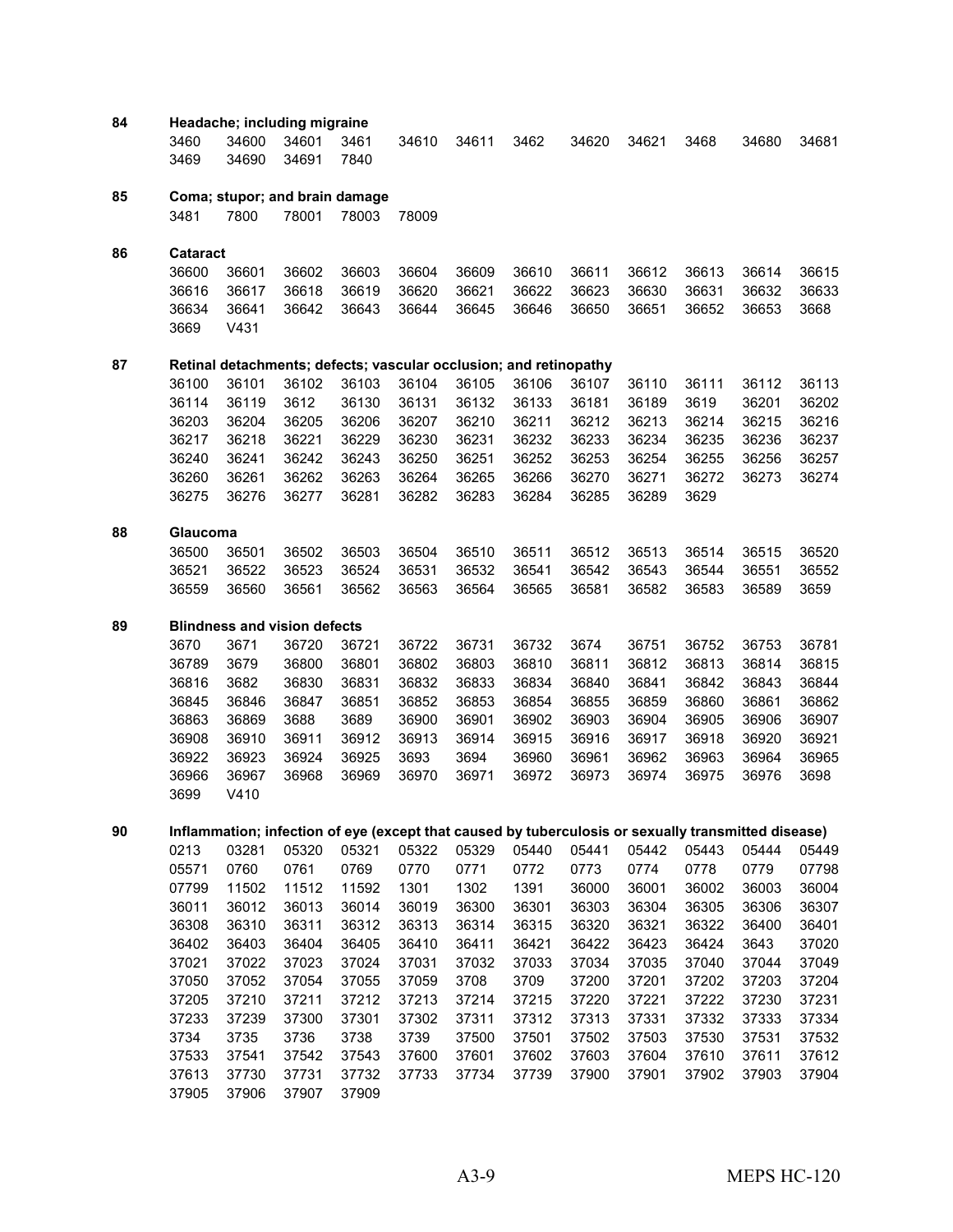| 91 |       | Other eye disorders                             |             |       |       |       |       |       |       |       |       |       |
|----|-------|-------------------------------------------------|-------------|-------|-------|-------|-------|-------|-------|-------|-------|-------|
|    | 36020 | 36021                                           | 36023       | 36024 | 36029 | 36030 | 36031 | 36032 | 36033 | 36034 | 36040 | 36041 |
|    | 36042 | 36043                                           | 36044       | 36050 | 36051 | 36052 | 36053 | 36054 | 36055 | 36059 | 36060 | 36061 |
|    | 36062 | 36063                                           | 36064       | 36065 | 36069 | 36081 | 36089 | 3609  | 36330 | 36331 | 36332 | 36333 |
|    | 36334 | 36335                                           | 36340       | 36341 | 36342 | 36343 | 36350 | 36351 | 36352 | 36353 | 36354 | 36355 |
|    | 36356 | 36357                                           | 36361       | 36362 | 36363 | 36370 | 36371 | 36372 | 3638  | 3639  | 36441 | 36442 |
|    | 36451 | 36452                                           | 36453       | 36454 | 36455 | 36456 | 36457 | 36459 | 36460 | 36461 | 36462 | 36463 |
|    | 36464 | 36470                                           | 36471       | 36472 | 36473 | 36474 | 36475 | 36476 | 36477 | 3648  | 3649  | 37000 |
|    | 37001 | 37002                                           | 37003       | 37004 | 37005 | 37006 | 37007 | 37060 | 37061 | 37062 | 37063 | 37064 |
|    | 37100 | 37101                                           | 37102       | 37103 | 37104 | 37105 | 37110 | 37111 | 37112 | 37113 | 37114 | 37115 |
|    | 37116 | 37120                                           | 37121       | 37122 | 37123 | 37124 | 37130 | 37131 | 37132 | 37133 | 37140 | 37141 |
|    | 37142 | 37143                                           | 37144       | 37145 | 37146 | 37148 | 37149 | 37150 | 37151 | 37152 | 37153 | 37154 |
|    | 37155 | 37156                                           | 37157       | 37158 | 37160 | 37161 | 37162 | 37170 | 37171 | 37172 | 37173 | 37181 |
|    | 37182 | 37189                                           | 3719        | 37240 | 37241 | 37242 | 37243 | 37244 | 37245 | 37250 | 37251 | 37252 |
|    | 37253 | 37254                                           | 37255       | 37256 | 37261 | 37262 | 37263 | 37264 | 37271 | 37272 | 37273 | 37274 |
|    | 37275 | 3728                                            | 37281       | 37289 | 3729  | 3732  | 37400 | 37401 | 37402 | 37403 | 37404 | 37405 |
|    | 37410 | 37411                                           | 37412       | 37413 | 37414 | 37420 | 37421 | 37422 | 37423 | 37430 | 37431 | 37432 |
|    | 37433 | 37434                                           | 37441       | 37443 | 37444 | 37445 | 37446 | 37450 | 37451 | 37452 | 37453 | 37454 |
|    | 37455 | 37456                                           | 37481       | 37482 | 37483 | 37484 | 37485 | 37486 | 37487 | 37489 | 3749  | 37511 |
|    | 37512 | 37513                                           | 37514       | 37515 | 37516 | 37520 | 37521 | 37522 | 37551 | 37552 | 37553 | 37554 |
|    | 37555 | 37556                                           | 37557       | 37561 | 37569 | 37581 | 37589 | 3759  | 37621 | 37622 | 37630 | 37631 |
|    | 37632 | 37633                                           | 37634       | 37635 | 37636 | 37640 | 37641 | 37642 | 37643 | 37644 | 37645 | 37646 |
|    | 37647 | 37650                                           | 37651       | 37652 | 3766  | 37681 | 37682 | 37689 | 3769  | 37700 | 37701 | 37702 |
|    | 37703 | 37704                                           | 37710       | 37711 | 37712 | 37713 | 37714 | 37715 | 37716 | 37721 | 37722 | 37723 |
|    | 37724 | 37741                                           | 37742       | 37749 | 37751 | 37752 | 37753 | 37754 | 37761 | 37762 | 37763 | 37771 |
|    | 37772 | 37773                                           | 37775       | 3779  | 37800 | 37801 | 37802 | 37803 | 37804 | 37805 | 37806 | 37807 |
|    | 37808 | 37810                                           | 37811       | 37812 | 37813 | 37814 | 37815 | 37816 | 37817 | 37818 | 37820 | 37821 |
|    | 37822 | 37823                                           | 37824       | 37830 | 37831 | 37832 | 37833 | 37834 | 37835 | 37840 | 37841 | 37842 |
|    | 37843 | 37844                                           | 37845       | 37850 | 37851 | 37852 | 37853 | 37854 | 37855 | 37856 | 37860 | 37861 |
|    | 37862 | 37863                                           | 37871       | 37872 | 37873 | 37881 | 37882 | 37883 | 37884 | 37885 | 37886 | 37887 |
|    | 3789  | 37911                                           | 37912       | 37913 | 37914 | 37915 | 37916 | 37919 | 37921 | 37922 | 37923 | 37924 |
|    | 37925 | 37926                                           | 37929       | 37931 | 37932 | 37933 | 37934 | 37939 | 37940 | 37941 | 37942 | 37943 |
|    | 37945 | 37946                                           | 37949       | 37950 | 37951 | 37952 | 37953 | 37954 | 37955 | 37956 | 37957 | 37958 |
|    | 37959 | 3798                                            | 37990       | 37991 | 37992 | 37993 | 37999 | 78193 | V411  | V425  | V430  | V456  |
|    | V4561 | V4569                                           | V522        | V531  | V720  |       |       |       |       |       |       |       |
|    |       |                                                 |             |       |       |       |       |       |       |       |       |       |
| 92 |       | Otitis media and related conditions             |             |       |       |       |       |       |       |       |       |       |
|    | 0552  | 38100                                           | 38101 38102 |       | 38103 | 38104 | 38105 | 38106 | 38110 | 38119 | 38120 | 38129 |
|    | 3813  | 3814                                            | 38150       | 38151 | 38152 | 38160 | 38161 | 38162 | 38163 | 3817  | 38181 | 38189 |
|    | 3819  | 38200                                           | 38201       | 38202 | 3821  | 3822  | 3823  | 3824  | 3829  | 38300 | 38301 | 38302 |
|    | 3831  | 38320                                           | 38321       | 38322 | 38330 | 38331 | 38332 | 38333 | 38381 | 38389 | 3839  | 38420 |
|    | 38421 | 38422                                           | 38423       | 38424 | 38425 | 38481 | 38482 | 3849  | 38500 | 38501 | 38502 | 38503 |
|    | 38509 | 38510                                           | 38511       | 38512 | 38513 | 38519 | 38521 | 38522 | 38523 | 38524 | 3870  | 3871  |
|    | 3872  | 3878                                            | 3879        |       |       |       |       |       |       |       |       |       |
| 93 |       | Conditions associated with dizziness or vertigo |             |       |       |       |       |       |       |       |       |       |
|    | 38600 | 38601                                           | 38602       | 38603 | 38604 | 38610 | 38611 | 38612 | 38619 | 3862  | 38630 | 38631 |
|    | 38632 | 38633                                           | 38634       | 38635 | 38640 | 38641 | 38642 | 38643 | 38648 | 38650 | 38651 | 38652 |
|    | 38653 | 38654                                           | 38655       | 38656 | 38658 | 3868  | 3869  | 7804  |       |       |       |       |
|    |       |                                                 |             |       |       |       |       |       |       |       |       |       |
| 94 |       | Other ear and sense organ disorders             |             |       |       |       |       |       |       |       |       |       |
|    | 38000 | 38001                                           | 38002       | 38003 | 38010 | 38011 | 38012 | 38013 | 38014 | 38015 | 38016 | 38021 |
|    | 38022 | 38023                                           | 38030       | 38031 | 38032 | 38039 | 3804  | 38050 | 38051 | 38052 | 38053 | 38081 |
|    | 38089 | 3809                                            | 38400       | 38401 | 38409 | 3841  | 38530 | 38531 | 38532 | 38533 | 38535 | 38582 |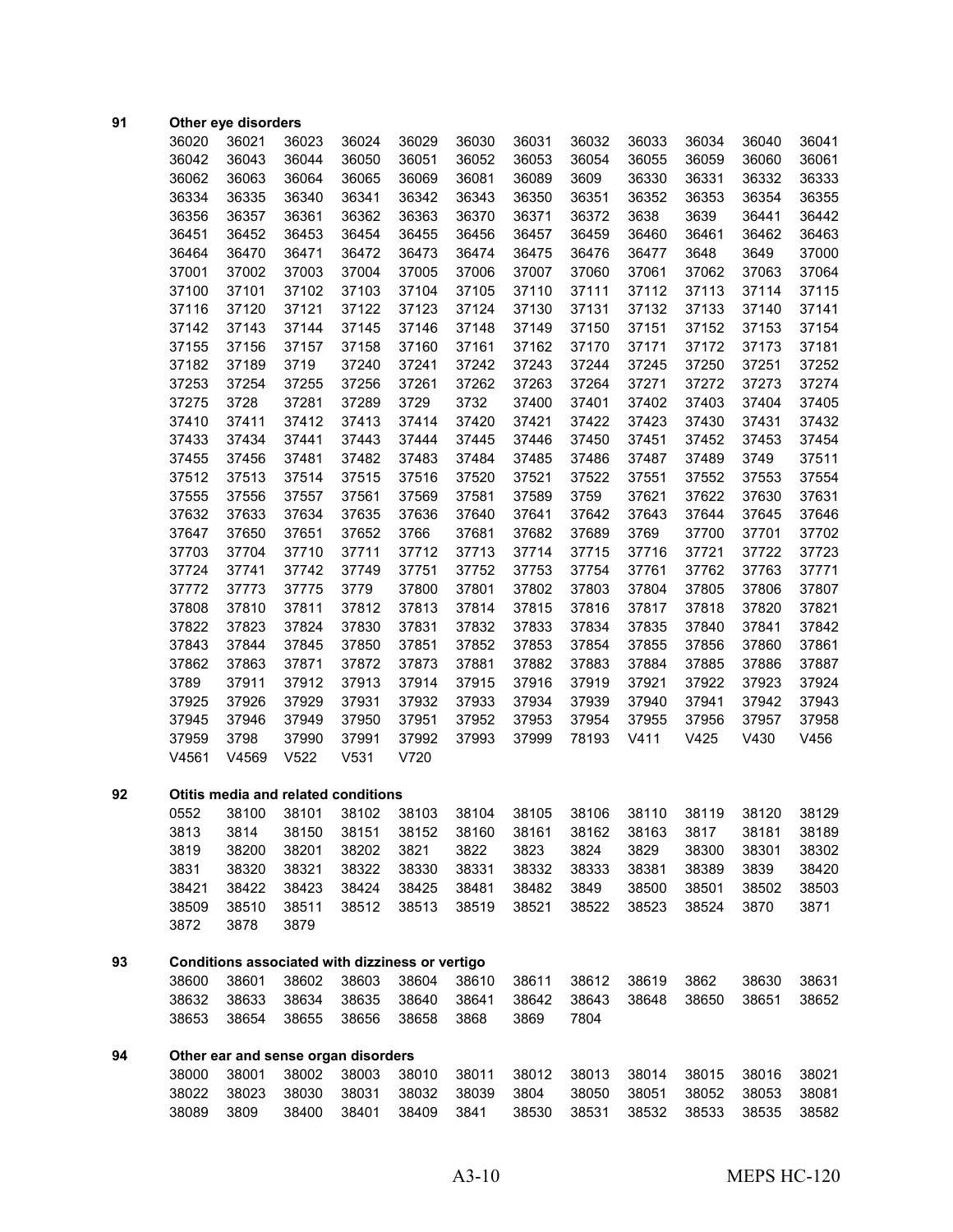|     | 38583          | 38589                          | 3859           | 38800                                                                                         | 38801         | 38802         | 38810         | 38811         | 38812         | 3882          | 38830         | 38831          |
|-----|----------------|--------------------------------|----------------|-----------------------------------------------------------------------------------------------|---------------|---------------|---------------|---------------|---------------|---------------|---------------|----------------|
|     | 38832          | 38840                          | 38841          | 38842                                                                                         | 38843         | 38844         | 3885          | 38860         | 38861         | 38869         | 38870         | 38871          |
|     | 38872          | 3888                           | 3889           | 38900                                                                                         | 38901         | 38902         | 38903         | 38904         | 38908         | 38910         | 38911         | 38912          |
|     | 38914          | 38918                          | 3892           | 3897                                                                                          | 3898          | 3899          | V412          | V413          | V532          | V721          |               |                |
| 95  |                | Other nervous system disorders |                |                                                                                               |               |               |               |               |               |               |               |                |
|     | 325            | 3321                           | 33720          | 33721                                                                                         | 33722         | 33729         | 3410          | 3411          | 3418          | 3419          | 34461         | 347            |
|     | 34700          | 34701                          | 34710          | 34711                                                                                         | 3480          | 3482          | 3483          | 34830         | 34831         | 34839         | 3484          | 3485           |
|     | 3488           | 3489                           | 3492           | 34981                                                                                         | 34982         | 34989         | 3499          | 3501          | 3502          | 3508          | 3509          | 3510           |
|     | 3511           | 3518                           | 3519           | 3520                                                                                          | 3521          | 3522          | 3523          | 3524          | 3525          | 3526          | 3529          | 3530           |
|     | 3531           | 3532                           | 3533           | 3534                                                                                          | 3535          | 3536          | 3538          | 3539          | 3540          | 3541          | 3542          | 3543           |
|     | 3544           | 3545                           | 3548           | 3549                                                                                          | 3550          | 3551          | 3552          | 3553          | 3554          | 3555          | 3556          | 3557           |
|     | 35571          | 35579                          | 3558           | 3559                                                                                          | 3560          | 3561          | 3562          | 3563          | 3564          | 3568          | 3569          | 3570           |
|     | 3571           | 3572                           | 3573           | 3574                                                                                          | 3575          | 3576          | 3577          | 3578          | 35781         | 35782         | 35789         | 3579           |
|     | 3580           | 35800                          | 35801          | 3581                                                                                          | 3582          | 3588          | 3589          | 3590          | 3591          | 3592          | 3593          | 3594           |
|     | 3595           | 3596                           | 3598           | 35981                                                                                         | 35989         | 3599          | 7810          | 7811          | 7812          | 7813          | 7817          | 7818           |
|     | 7820           | 7843<br>79411                  | 7845           | 78460                                                                                         | 78461         | 78469         | 7920<br>79416 | 7930          | 79400         | 79401<br>7961 | 79402<br>V124 | 79409<br>V1240 |
|     | 79410<br>V1241 | V1242                          | 79412<br>V1249 | 79413<br>V415                                                                                 | 79414<br>V452 | 79415<br>V484 | V485          | 79417<br>V493 | 79419<br>V530 | V5301         | V5302         | V5309          |
|     |                |                                |                |                                                                                               |               |               |               |               |               |               |               |                |
| 96  |                | <b>Heart valve disorders</b>   |                |                                                                                               |               |               |               |               |               |               |               |                |
|     | 3940           | 3941                           | 3942           | 3949                                                                                          | 3950          | 3951          | 3952          | 3959          | 3960          | 3961          | 3962          | 3963           |
|     | 3968           | 3969                           | 3970           | 3971                                                                                          | 3979          | 4240          | 4241          | 4242          | 4243          | 42490         | 42491         | 42499          |
|     | 7852           | 7853                           | V422           | V433                                                                                          |               |               |               |               |               |               |               |                |
| 97  |                |                                |                | Peri-; endo-; and myocarditis; cardiomyopathy (except that caused by tuberculosis or sexually |               |               |               |               |               |               |               |                |
|     |                | transmitted disease)           |                |                                                                                               |               |               |               |               |               |               |               |                |
|     | 03282          | 03640                          | 03641          | 03642                                                                                         | 03643         | 07420         | 07421         | 07422         | 07423         | 11281         | 11503         | 11504          |
|     | 11513          | 11514                          | 11593          | 11594                                                                                         | 1303          | 3910          | 3911          | 3912          | 3918          | 3919          | 3920          | 393            |
|     | 3980           | 39890                          | 39899          | 4200                                                                                          | 42090         | 42091         | 42099         | 4210          | 4211          | 4219          | 4220          | 42290          |
|     | 42291          | 42292                          | 42293          | 42299                                                                                         | 4230          | 4231          | 4232          | 4238          | 4239          | 4250          | 4251          | 4252           |
|     | 4253           | 4254                           | 4255           | 4257                                                                                          | 4258          | 4259          | 4290          |               |               |               |               |                |
| 98  |                | <b>Essential hypertension</b>  |                |                                                                                               |               |               |               |               |               |               |               |                |
|     | 4011           | 4019                           |                |                                                                                               |               |               |               |               |               |               |               |                |
| 99  |                |                                |                | Hypertension with complications and secondary hypertension                                    |               |               |               |               |               |               |               |                |
|     | 4010           | 40200                          | 40201          | 40210                                                                                         | 40211         | 40290         | 40291         | 4030          | 40300         | 40301         | 4031          | 40310          |
|     | 40311          | 4039                           | 40390          | 40391                                                                                         | 4040          | 40400         | 40401         | 40402         | 40403         | 4041          | 40410         | 40411          |
|     | 40412          | 40413                          | 4049           | 40490                                                                                         | 40491         | 40492         | 40493         | 40501         | 40509         | 40511         | 40519         | 40591          |
|     | 40599          | 4372                           |                |                                                                                               |               |               |               |               |               |               |               |                |
| 100 |                | Acute myocardial infarction    |                |                                                                                               |               |               |               |               |               |               |               |                |
|     | 4100           | 41000                          | 41001          | 41002                                                                                         | 4101          | 41010         | 41011         | 41012         | 4102          | 41020         | 41021         | 41022          |
|     | 4103           | 41030                          | 41031          | 41032                                                                                         | 4104          | 41040         | 41041         | 41042         | 4105          | 41050         | 41051         | 41052          |
|     | 4106           | 41060                          | 41061          | 41062                                                                                         | 4107          | 41070         | 41071         | 41072         | 4108          | 41080         | 41081         | 41082          |
|     | 4109           | 41090                          | 41091          | 41092                                                                                         |               |               |               |               |               |               |               |                |
| 101 |                |                                |                | Coronary atherosclerosis and other heart disease                                              |               |               |               |               |               |               |               |                |
|     | 4110           | 4111                           | 4118           | 41181                                                                                         | 41189         | 412           | 4130          | 4131          | 4139          | 4140          | 41400         | 41401          |
|     | 41403          | 41406                          | 4148           | 4149                                                                                          | V4581         | V4582         |               |               |               |               |               |                |
|     |                |                                |                |                                                                                               |               |               |               |               |               |               |               |                |

 **Nonspecific chest pain** 78651 78659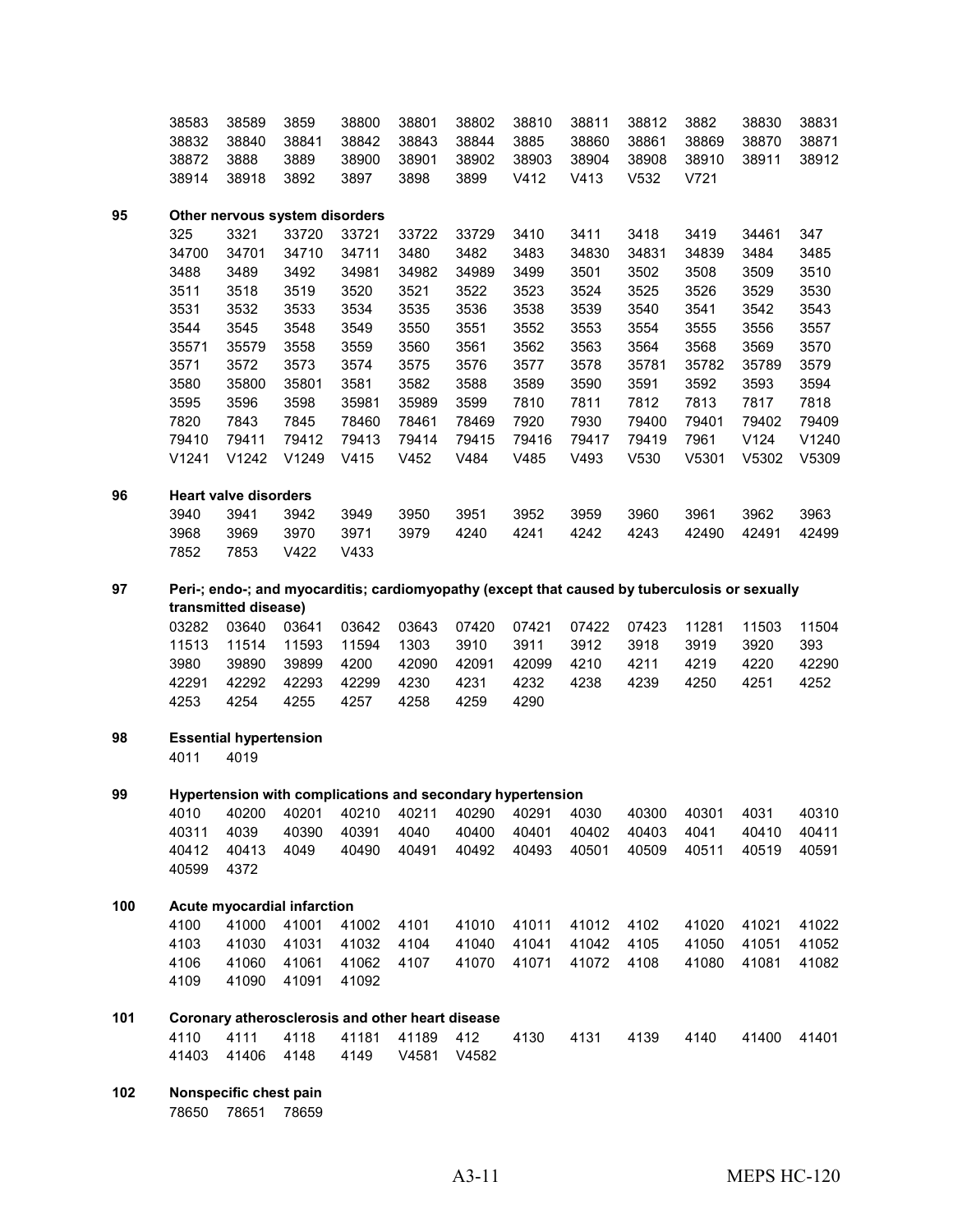| 103 |              |                             | <b>Pulmonary heart disease</b>     |                                                       |       |       |                  |       |       |       |       |       |
|-----|--------------|-----------------------------|------------------------------------|-------------------------------------------------------|-------|-------|------------------|-------|-------|-------|-------|-------|
|     | 4150         | 4151                        | 41519                              | 4160                                                  | 4161  | 4168  | 4169             | 4170  | 4171  | 4178  | 4179  |       |
| 104 |              |                             |                                    | Other and ill-defined heart disease                   |       |       |                  |       |       |       |       |       |
|     | 41410        | 41411                       | 41412                              | 41419                                                 | 4291  | 4292  | 4293             | 4295  | 4296  | 42971 | 42979 | 42981 |
|     | 42982        | 42989                       | 4299                               |                                                       |       |       |                  |       |       |       |       |       |
| 105 |              | <b>Conduction disorders</b> |                                    |                                                       |       |       |                  |       |       |       |       |       |
|     | 4260         | 42610                       | 42611                              | 42612                                                 | 42613 | 4262  | 4263             | 4264  | 42650 | 42651 | 42652 | 42653 |
|     | 42654        | 4266                        | 4267                               | 42681                                                 | 42689 | 4269  | V450             | V4500 | V4501 | V4502 | V4509 | V533  |
|     | V5331        | V5332                       | V5339                              |                                                       |       |       |                  |       |       |       |       |       |
| 106 |              | Cardiac dysrhythmias        |                                    |                                                       |       |       |                  |       |       |       |       |       |
|     | 4270<br>7851 | 4271                        | 4272                               | 42731                                                 | 42732 | 42760 | 42761            | 42769 | 42781 | 42789 | 4279  | 7850  |
| 107 |              |                             |                                    | Cardiac arrest and ventricular fibrillation           |       |       |                  |       |       |       |       |       |
|     | 42741        | 42742                       | 4275                               |                                                       |       |       |                  |       |       |       |       |       |
| 108 |              |                             |                                    | Congestive heart failure; nonhypertensive             |       |       |                  |       |       |       |       |       |
|     | 39891        | 4280                        | 4281                               | 42820                                                 | 42821 | 42822 | 42823            | 42830 | 42831 | 42832 | 42833 | 42840 |
|     | 42841        | 42842                       | 42843                              | 4289                                                  |       |       |                  |       |       |       |       |       |
| 109 |              |                             | Acute cerebrovascular disease      |                                                       |       |       |                  |       |       |       |       |       |
|     | 430          | 431                         | 4320                               | 4321                                                  | 4329  | 43301 | 43311            | 43321 | 43331 | 43381 | 43391 | 4340  |
|     | 43400        | 43401                       | 4341                               | 43410                                                 | 43411 | 4349  | 43490            | 43491 | 436   |       |       |       |
| 110 |              |                             |                                    | Occlusion or stenosis of precerebral arteries         |       |       |                  |       |       |       |       |       |
|     | 4330         | 43300                       | 4331                               | 43310                                                 | 4332  | 43320 | 4333             | 43330 | 4338  | 43380 | 4339  | 43390 |
| 111 |              |                             |                                    | Other and ill-defined cerebrovascular disease         |       |       |                  |       |       |       |       |       |
|     | 4370         | 4371                        | 4373                               | 4374                                                  | 4375  | 4376  | 4377             | 4378  | 4379  |       |       |       |
| 112 |              |                             | <b>Transient cerebral ischemia</b> |                                                       |       |       |                  |       |       |       |       |       |
|     | 4350         | 4351                        | 4352                               | 4353                                                  | 4358  | 4359  |                  |       |       |       |       |       |
| 113 |              |                             |                                    | Late effects of cerebrovascular disease               |       |       |                  |       |       |       |       |       |
|     | 438          |                             |                                    | 4380 43810 43811 43812                                |       | 43819 | 43820            | 43821 | 43822 | 43830 | 43831 | 43832 |
|     | 43840        | 43841                       | 43842                              | 43850                                                 | 43851 |       | 43852 43853 4386 |       | 4387  | 43881 | 43882 | 43883 |
|     | 43884        | 43885                       | 43889                              | 4389                                                  |       |       |                  |       |       |       |       |       |
| 114 |              |                             |                                    | Peripheral and visceral atherosclerosis               |       |       |                  |       |       |       |       |       |
|     | 4400<br>5571 | 4401<br>5579                | 4402                               | 44020                                                 | 44021 | 44022 | 44023            | 44029 | 4408  | 4409  | 4439  | 5570  |
|     |              |                             |                                    |                                                       |       |       |                  |       |       |       |       |       |
| 115 |              |                             |                                    | Aortic; peripheral; and visceral artery aneurysms     |       |       |                  |       |       |       |       |       |
|     | 4410         | 44100                       | 44101                              | 44102                                                 | 44103 | 4411  | 4412             | 4413  | 4414  | 4415  | 4416  | 4417  |
|     | 4419         | 4420                        | 4421                               | 4422                                                  | 4423  | 44281 | 44282            | 44283 | 44284 | 44289 | 4429  | 44321 |
|     | 44322        | 44323                       | 44324                              | 44329                                                 |       |       |                  |       |       |       |       |       |
| 116 |              |                             |                                    | Aortic and peripheral arterial embolism or thrombosis |       |       |                  |       |       |       |       |       |
|     | 4440         | 4441                        | 44421                              | 44422                                                 | 44481 | 44489 | 4449             | 44501 | 44502 | 44581 | 44589 |       |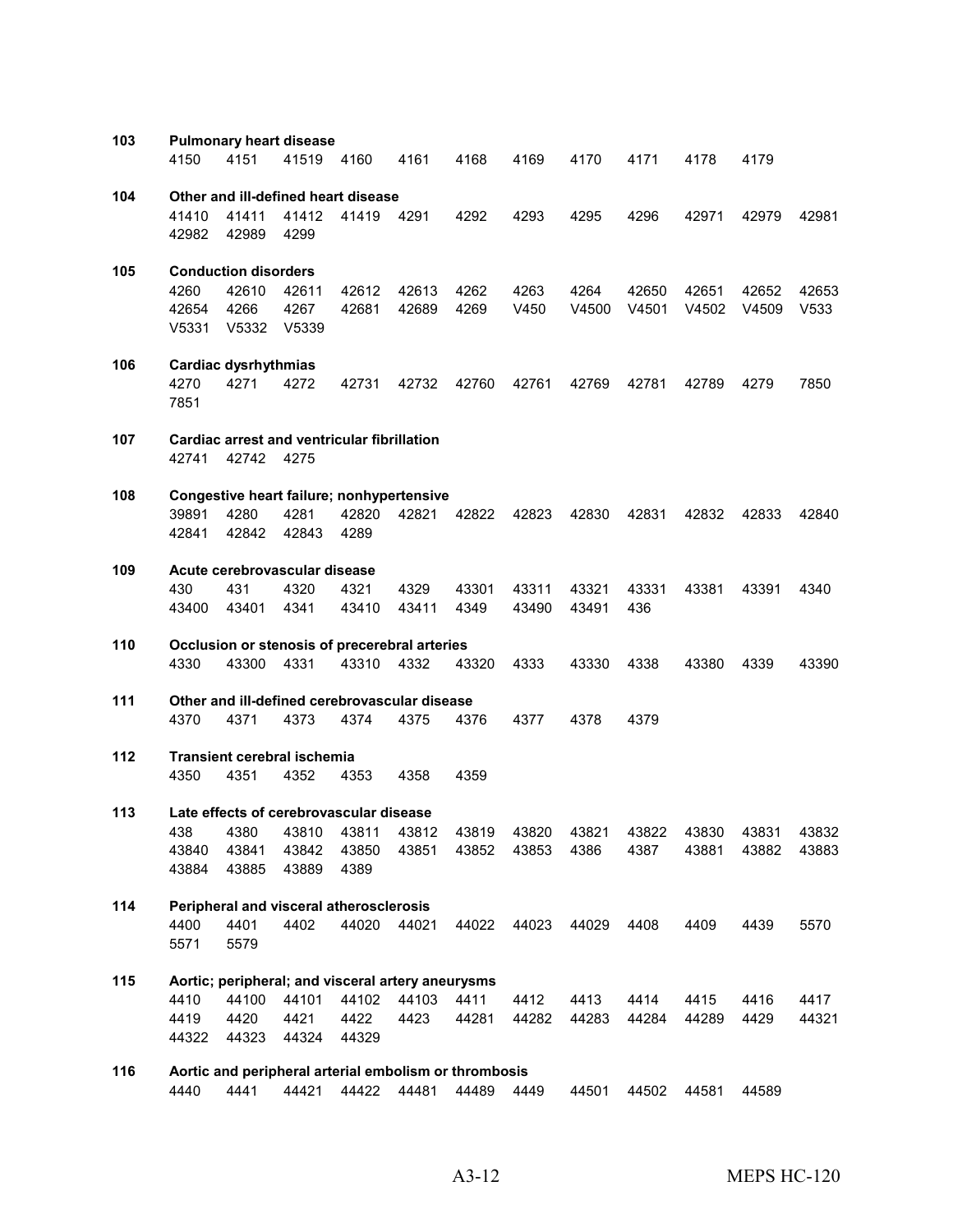| 117 |                    |                         | Other circulatory disease                                                      |       |       |       |       |       |       |       |       |       |
|-----|--------------------|-------------------------|--------------------------------------------------------------------------------|-------|-------|-------|-------|-------|-------|-------|-------|-------|
|     | 42682              | 4430                    | 4431                                                                           | 44381 | 44382 | 44389 | 4460  | 4461  | 4462  | 44620 | 44621 | 44629 |
|     | 4463               | 4464                    | 4465                                                                           | 4466  | 4467  | 4470  | 4471  | 4472  | 4473  | 4474  | 4475  | 4476  |
|     | 4478               | 4479                    | 4480                                                                           | 4481  | 4489  | 4580  | 4581  | 4588  | 4589  | 4590  | 45989 | 4599  |
|     | 7859               | 79430                   | 79431                                                                          | 79439 | 7962  | V125  | V1250 | V1259 | V151  | V421  | V432  | V4321 |
|     | V4322              | V434                    | V717                                                                           |       |       |       |       |       |       |       |       |       |
|     |                    |                         |                                                                                |       |       |       |       |       |       |       |       |       |
| 118 |                    |                         | Phlebitis; thrombophlebitis and thromboembolism                                |       |       |       |       |       |       |       |       |       |
|     | 4510               | 45111                   | 45119                                                                          | 4512  | 45181 | 45182 | 45183 | 45184 | 45189 | 4519  | 452   | 4530  |
|     | 4531               | 4532                    | 4533                                                                           | 45340 | 45341 | 45342 | 4538  | 4539  | V1251 | V1252 |       |       |
|     |                    |                         |                                                                                |       |       |       |       |       |       |       |       |       |
| 119 |                    |                         | Varicose veins of lower extremity                                              |       |       |       |       |       |       |       |       |       |
|     | 4540               | 4541                    | 4542                                                                           | 4548  | 4549  |       |       |       |       |       |       |       |
| 120 | <b>Hemorrhoids</b> |                         |                                                                                |       |       |       |       |       |       |       |       |       |
|     | 4550               | 4551                    | 4552                                                                           | 4553  | 4554  | 4555  | 4556  | 4557  | 4558  | 4559  |       |       |
|     |                    |                         |                                                                                |       |       |       |       |       |       |       |       |       |
| 121 |                    |                         | Other diseases of veins and lymphatics                                         |       |       |       |       |       |       |       |       |       |
|     | 4563               | 4564                    | 4565                                                                           | 4566  | 4568  | 4570  | 4571  | 4572  | 4578  | 4579  | 4591  | 45910 |
|     | 45911              | 45912                   | 45913                                                                          | 45919 | 4592  | 45930 | 45931 | 45932 | 45933 | 45939 | 45981 |       |
|     |                    |                         |                                                                                |       |       |       |       |       |       |       |       |       |
| 122 |                    |                         | Pneumonia (except that caused by tuberculosis or sexually transmitted disease) |       |       |       |       |       |       |       |       |       |
|     | 00322              | 0203                    | 0204                                                                           | 0205  | 0212  | 0221  | 0310  | 0391  | 0521  | 0551  | 0730  | 0830  |
|     | 1124               | 1140                    | 1144                                                                           | 1145  | 11505 | 11515 | 11595 | 1304  | 1363  | 4800  | 4801  | 4802  |
|     | 4803               | 4808                    | 4809                                                                           | 481   | 4820  | 4821  | 4822  | 4823  | 48230 | 48231 | 48232 | 48239 |
|     | 4824               | 48240                   | 48241                                                                          | 48249 | 4828  | 48281 | 48282 | 48283 | 48284 | 48289 | 4829  | 483   |
|     | 4830               | 4831                    | 4838                                                                           | 4841  | 4843  | 4845  | 4846  | 4847  | 4848  | 485   | 486   | 5130  |
|     | 5171               |                         |                                                                                |       |       |       |       |       |       |       |       |       |
|     |                    |                         |                                                                                |       |       |       |       |       |       |       |       |       |
| 123 | Influenza<br>4870  | 4871                    | 4878                                                                           |       |       |       |       |       |       |       |       |       |
|     |                    |                         |                                                                                |       |       |       |       |       |       |       |       |       |
| 124 |                    |                         | Acute and chronic tonsillitis                                                  |       |       |       |       |       |       |       |       |       |
|     | 463                | 4740                    | 47400                                                                          | 47401 | 47402 | 47410 | 47411 | 47412 | 4742  | 4748  | 4749  | 475   |
|     |                    |                         |                                                                                |       |       |       |       |       |       |       |       |       |
| 125 |                    | <b>Acute bronchitis</b> |                                                                                |       |       |       |       |       |       |       |       |       |
|     | 4660               | 4661                    | 46611                                                                          | 46619 |       |       |       |       |       |       |       |       |
| 126 |                    |                         | Other upper respiratory infections                                             |       |       |       |       |       |       |       |       |       |
|     | 0320               | 0321                    | 0322                                                                           | 0323  | 0340  | 460   | 4610  | 4611  | 4612  | 4613  | 4618  | 4619  |
|     | 462                | 4640                    | 46400                                                                          | 46401 | 46410 | 46411 | 46420 | 46421 | 46430 | 46431 | 4644  | 46450 |
|     | 46451              | 4650                    | 4658                                                                           | 4659  | 4730  | 4731  | 4732  | 4733  | 4738  | 4739  |       |       |
|     |                    |                         |                                                                                |       |       |       |       |       |       |       |       |       |
| 127 |                    |                         | Chronic obstructive pulmonary disease and bronchiectasis                       |       |       |       |       |       |       |       |       |       |
|     | 490                | 4910                    | 4911                                                                           | 4912  | 49120 | 49121 | 49122 | 4918  | 4919  | 4920  | 4928  | 494   |
|     | 4940               | 4941                    | 496                                                                            |       |       |       |       |       |       |       |       |       |
|     |                    |                         |                                                                                |       |       |       |       |       |       |       |       |       |
| 128 | <b>Asthma</b>      |                         |                                                                                |       |       |       |       |       |       |       |       |       |
|     | 49300              | 49301                   | 49302                                                                          | 49310 | 49311 | 49312 | 49320 | 49321 | 49322 | 49381 | 49382 | 49390 |
|     | 49391              | 49392                   |                                                                                |       |       |       |       |       |       |       |       |       |
| 129 |                    |                         | Aspiration pneumonitis; food/vomitus                                           |       |       |       |       |       |       |       |       |       |
|     | 5070               |                         |                                                                                |       |       |       |       |       |       |       |       |       |
|     |                    |                         |                                                                                |       |       |       |       |       |       |       |       |       |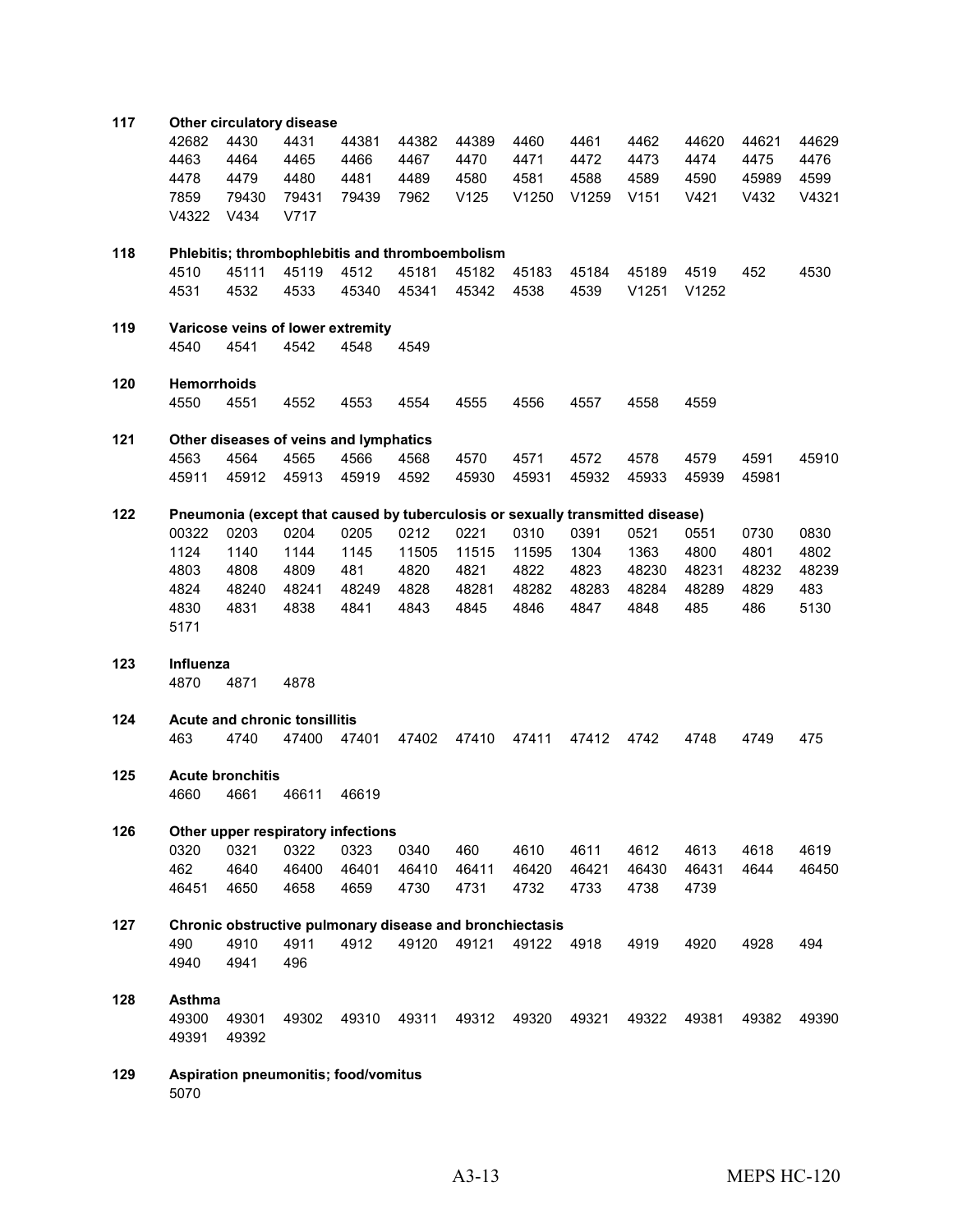| 130 |              |                             | Pleurisy; pneumothorax; pulmonary collapse         |                  |              |               |                |               |                |               |               |               |
|-----|--------------|-----------------------------|----------------------------------------------------|------------------|--------------|---------------|----------------|---------------|----------------|---------------|---------------|---------------|
|     | 5100         | 5109                        | 5110                                               | 5111             | 5118         | 5119          | 5120           | 5128          | 5180           | 5181          | 5182          |               |
| 131 |              |                             | Respiratory failure; insufficiency; arrest (adult) |                  |              |               |                |               |                |               |               |               |
|     | 5173         | 5185                        | 51881                                              | 51882            | 51883        | 51884         | 7991           | V461          | V4611          | V4612         | V4613         | V4614         |
|     | V462         |                             |                                                    |                  |              |               |                |               |                |               |               |               |
| 132 |              |                             | Lung disease due to external agents                |                  |              |               |                |               |                |               |               |               |
|     | 4950         | 4951                        | 4952                                               | 4953             | 4954         | 4955          | 4956           | 4957          | 4958           | 4959          | 500           | 501           |
|     | 502          | 503                         | 504                                                | 505              | 5060         | 5061          | 5062           | 5063          | 5064           | 5069          | 5071          | 5078          |
|     | 5080         | 5081                        | 5088                                               | 5089             |              |               |                |               |                |               |               |               |
| 133 |              |                             | Other lower respiratory disease                    |                  |              |               |                |               |                |               |               |               |
|     | 5131         | 514                         | 515                                                | 5160             | 5161         | 5162          | 5163           | 5168          | 5169           | 5172          | 5178          | 5183          |
|     | 5184         | 51889                       | 5194                                               | 5198             | 5199         | 7825          | 78600          | 78601         | 78602          | 78603         | 78604         | 78605         |
|     | 78606        | 78607                       | 78609                                              | 7862             | 7863         | 7864          | 78652          | 7866          | 7867           | 7868          | 7869          | 7931          |
|     | 7942         | V126                        | V1260                                              | V1261            | V1269        | V426          |                |               |                |               |               |               |
| 134 |              |                             | Other upper respiratory disease                    |                  |              |               |                |               |                |               |               |               |
|     | 470          | 4710                        | 4711                                               | 4718             | 4719         | 4720          | 4721           | 4722          | 4760           | 4761          | 4770          | 4772          |
|     | 4778         | 4779                        | 4780                                               | 4781             | 47820        | 47821         | 47822          | 47824         | 47825          | 47826         | 47829         | 47830         |
|     | 47831        | 47832                       | 47833                                              | 47834            | 4784         | 4785          | 4786           | 47870         | 47871          | 47874         | 47875         | 47879         |
|     | 4788         | 4789                        | 5191                                               | 5192             | 5193         | 7841          | 78440          | 78441         | 78449          | 7847          | 7848          | 7849          |
|     | 7861         | V414                        | V440                                               | V <sub>550</sub> |              |               |                |               |                |               |               |               |
| 135 |              | <b>Intestinal infection</b> |                                                    |                  |              |               |                |               |                |               |               |               |
|     | 0010         | 0011                        | 0019                                               | 0020             | 0021         | 0022          | 0023           | 0029          | 0030           | 00320         | 00329         | 0038          |
|     | 0039         | 0040                        | 0041                                               | 0042             | 0043         | 0048          | 0049           | 0050          | 0051           | 0052          | 0053          | 0054          |
|     | 0058         | 00581                       | 00589                                              | 0059             | 0060         | 0061          | 0062           | 0063          | 0064           | 0065          | 0066          | 0068          |
|     | 0069         | 0070                        | 0071                                               | 0072             | 0073         | 0074          | 0075           | 0078          | 0079           | 0080          | 00800         | 00801         |
|     | 00802        | 00803                       | 00804                                              | 00809            | 0081         | 0082          | 0083           | 00841         | 00842          | 00843         | 00844         | 00845         |
|     | 00846        | 00847                       | 00849                                              | 0085             | 0086         | 00861         | 00862          | 00863         | 00864          | 00865         | 00866         | 00867         |
|     | 00869        | 0088                        | 0090                                               | 0091             | 0092         | 0093          | 0211           | 0222          |                |               |               |               |
| 136 |              |                             | Disorders of teeth and jaw                         |                  |              |               |                |               |                |               |               |               |
|     | 5200         | 5201                        | 5202                                               | 5203             | 5204         | 5205          | 5206           | 5207          | 5208           | 5209          | 5210          | 52100         |
|     | 52101        | 52102                       | 52103                                              | 52104            | 52105        | 52106         | 52107          | 52108         | 52109          | 5211          | 52110         | 52111         |
|     | 52112        | 52113                       | 52114                                              | 52115            | 5212         | 52120         | 52121          | 52122         | 52123          | 52124         | 52125         | 5213          |
|     | 52130        | 52131                       | 52132                                              | 52133            | 52134        | 52135         | 5214           | 52140         | 52141          | 52142         | 52149         | 5215          |
|     | 5216         | 5217                        | 5218                                               | 5219             | 5220         | 5221<br>52320 | 5222           | 5223<br>52322 | 5224           | 5225<br>52324 | 5226<br>52325 | 5227          |
|     | 5228<br>5234 | 5229<br>5235                | 5230<br>5236                                       | 5231<br>5238     | 5232<br>5239 | 5240          | 52321<br>52400 | 52401         | 52323<br>52402 | 52403         | 52404         | 5233<br>52405 |
|     | 52406        | 52407                       | 52409                                              | 5241             | 52410        | 52411         | 52412          | 52419         | 5242           | 52420         | 52421         | 52422         |
|     | 52423        | 52424                       | 52425                                              | 52426            | 52427        | 52428         | 52429          | 5243          | 52430          | 52431         | 52432         | 52433         |
|     | 52434        | 52435                       | 52436                                              | 52437            | 52439        | 5244          | 5245           | 52450         | 52451          | 52452         | 52453         | 52454         |
|     | 52455        | 52456                       | 52457                                              | 52459            | 5246         | 52460         | 52461          | 52462         | 52463          | 52464         | 52469         | 52470         |
|     | 52471        | 52472                       | 52473                                              | 52474            | 52475        | 52476         | 52479          | 5248          | 52481          | 52482         | 52489         | 5249          |
|     | 5250         | 5251                        | 52510                                              | 52511            | 52512        | 52513         | 52519          | 5252          | 52520          | 52521         | 52522         | 52523         |
|     | 52524        | 52525                       | 52526                                              | 5253             | 52540        | 52541         | 52542          | 52543         | 52544          | 52550         | 52551         | 52552         |
|     | 52553        | 52554                       | 5258                                               | 5259             | 5260         | 5261          | 5262           | 5263          | 5264           | 5265          | 52681         | 52689         |
|     | 5269         | V523                        | V534                                               | V585             | V722         |               |                |               |                |               |               |               |
|     |              |                             |                                                    |                  |              |               |                |               |                |               |               |               |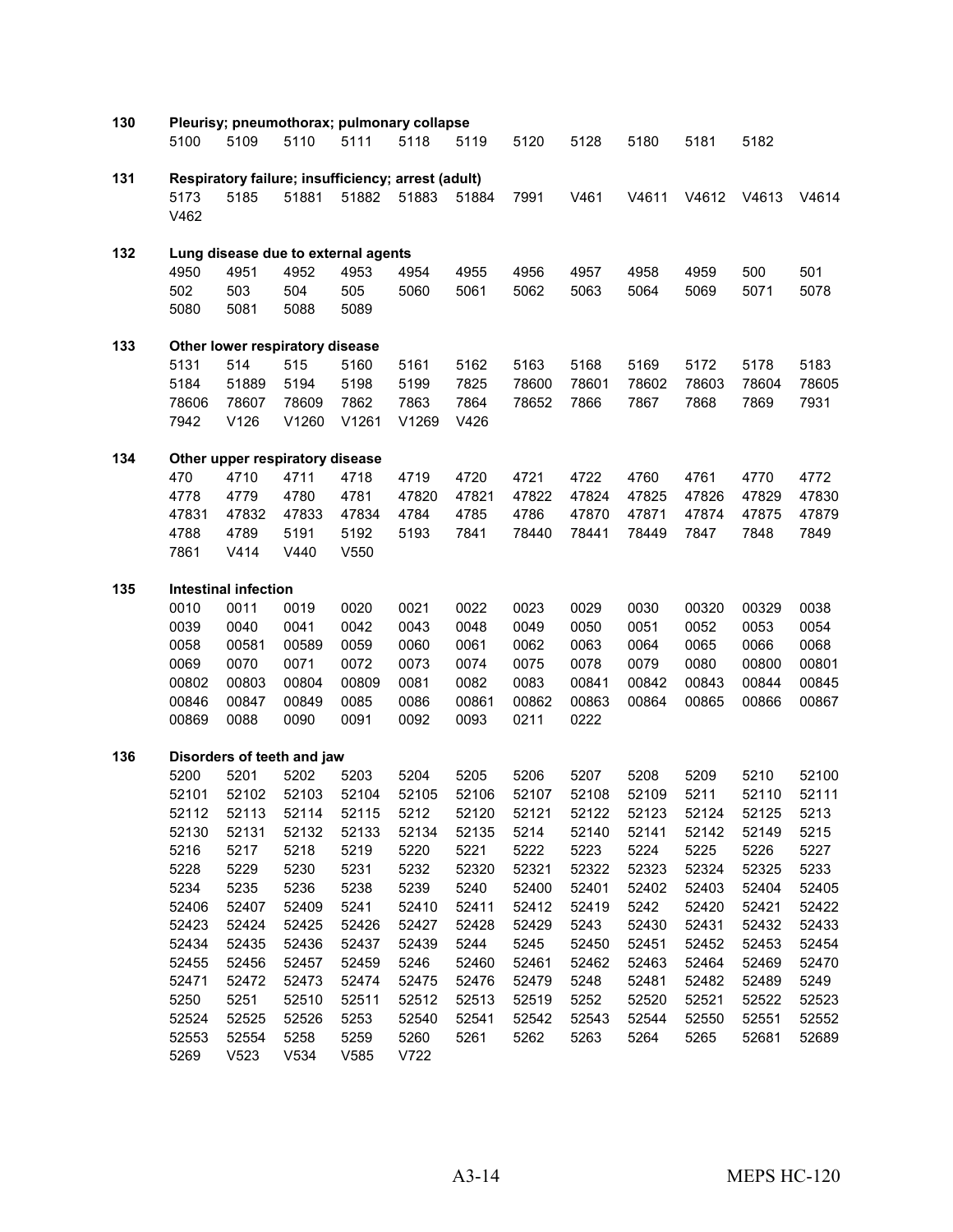| 137 |       |                                   |       | Diseases of mouth; excluding dental           |       |       |             |       |       |       |       |       |
|-----|-------|-----------------------------------|-------|-----------------------------------------------|-------|-------|-------------|-------|-------|-------|-------|-------|
|     | 5270  | 5271                              | 5272  | 5273                                          | 5274  | 5275  | 5276        | 5277  | 5278  | 5279  | 5280  | 5281  |
|     | 5282  | 5283                              | 5284  | 5285                                          | 5286  | 5287  | 52871       | 52872 | 52879 | 5288  | 5289  | 5290  |
|     | 5291  | 5292                              | 5293  | 5294                                          | 5295  | 5296  | 5298        | 5299  | 7924  |       |       |       |
| 138 |       | <b>Esophageal disorders</b>       |       |                                               |       |       |             |       |       |       |       |       |
|     | 4561  | 45621                             | 5300  | 5301                                          | 53010 | 53011 | 53012       | 53019 | 5302  | 53020 | 53021 | 5303  |
|     | 5304  | 5305                              | 5306  | 5308                                          | 53081 | 53083 | 53084       | 53085 | 53089 | 5309  |       |       |
| 139 |       |                                   |       | Gastroduodenal ulcer (except hemorrhage)      |       |       |             |       |       |       |       |       |
|     | 53110 | 53111                             | 53130 | 53131                                         | 53150 | 53151 | 53170       | 53171 | 53190 | 53191 | 53210 | 53211 |
|     | 53230 | 53231                             | 53250 | 53251                                         | 53270 | 53271 | 53290       | 53291 | 53310 | 53311 | 53330 | 53331 |
|     | 53350 | 53351                             | 53370 | 53371                                         | 53390 | 53391 | 53410       | 53411 | 53430 | 53431 | 53450 | 53451 |
|     | 53470 | 53471                             | 53490 | 53491                                         | V1271 |       |             |       |       |       |       |       |
| 140 |       | <b>Gastritis and duodenitis</b>   |       |                                               |       |       |             |       |       |       |       |       |
|     | 5350  | 53500                             | 53501 | 5351                                          | 53510 | 53511 | 5352        | 53520 | 53521 | 5353  | 53530 | 53531 |
|     | 5354  | 53540                             | 53541 | 5355                                          | 53550 | 53551 | 5356        | 53560 | 53561 |       |       |       |
| 141 |       |                                   |       | Other disorders of stomach and duodenum       |       |       |             |       |       |       |       |       |
|     | 5360  | 5361                              | 5362  | 5363                                          | 5368  | 5369  | 5370        | 5371  | 5372  | 5373  | 5374  | 5375  |
|     | 5376  | 53781                             | 53782 | 53783                                         | 53784 | 53789 | 5379        |       |       |       |       |       |
| 142 |       |                                   |       | Appendicitis and other appendiceal conditions |       |       |             |       |       |       |       |       |
|     | 5400  | 5401                              | 5409  | 541                                           | 542   | 5430  | 5439        |       |       |       |       |       |
| 143 |       | <b>Abdominal hernia</b>           |       |                                               |       |       |             |       |       |       |       |       |
|     | 55000 | 55001                             | 55002 | 55003                                         | 55010 | 55011 | 55012       | 55013 | 55090 | 55091 | 55092 | 55093 |
|     | 55100 | 55101                             | 55102 | 55103                                         | 5511  | 55120 | 55121       | 55129 | 5513  | 5518  | 5519  | 55200 |
|     | 55201 | 55202                             | 55203 | 5521                                          | 55220 | 55221 | 55229       | 5523  | 5528  | 5529  | 55300 | 55301 |
|     | 55302 | 55303                             | 5531  | 55320                                         | 55321 | 55329 | 5533        | 5538  | 5539  |       |       |       |
| 144 |       |                                   |       | Regional enteritis and ulcerative colitis     |       |       |             |       |       |       |       |       |
|     | 5550  | 5551                              | 5552  | 5559                                          | 556   | 5560  | 5561        | 5562  | 5563  | 5564  | 5565  | 5566  |
|     | 5568  | 5569                              |       |                                               |       |       |             |       |       |       |       |       |
| 145 |       |                                   |       | Intestinal obstruction without hernia         |       |       |             |       |       |       |       |       |
|     | 5600  | 5601 5602                         |       | 56030                                         | 56031 |       | 56039 56081 | 56089 | 5609  |       |       |       |
| 146 |       | Diverticulosis and diverticulitis |       |                                               |       |       |             |       |       |       |       |       |
|     | 56200 | 56201                             | 56202 | 56203                                         | 56210 | 56211 | 56212       | 56213 |       |       |       |       |
| 147 |       | Anal and rectal conditions        |       |                                               |       |       |             |       |       |       |       |       |
|     | 5646  | 5650                              | 5651  | 566                                           | 5690  | 5691  | 5692        | 56941 | 56942 | 56949 |       |       |
| 148 |       |                                   |       | Peritonitis and intestinal abscess            |       |       |             |       |       |       |       |       |
|     | 03283 | 5670                              | 5671  | 5672                                          | 56721 | 56722 | 56723       | 56729 | 56738 | 56739 | 5678  | 56781 |
|     | 56782 | 56789                             | 5679  | 5695                                          |       |       |             |       |       |       |       |       |
| 149 |       | <b>Biliary tract disease</b>      |       |                                               |       |       |             |       |       |       |       |       |
|     | 57400 | 57401                             | 57410 | 57411                                         | 57420 | 57421 | 57430       | 57431 | 57440 | 57441 | 57450 | 57451 |
|     | 57460 | 57461                             | 57470 | 57471                                         | 57480 | 57481 | 57490       | 57491 | 5750  | 5751  | 57510 | 57511 |
|     | 57512 | 5752                              | 5753  | 5754                                          | 5755  | 5756  | 5758        | 5759  | 5760  | 5761  | 5762  | 5763  |
|     | 5764  | 5765                              | 5768  | 5769                                          | 7933  |       |             |       |       |       |       |       |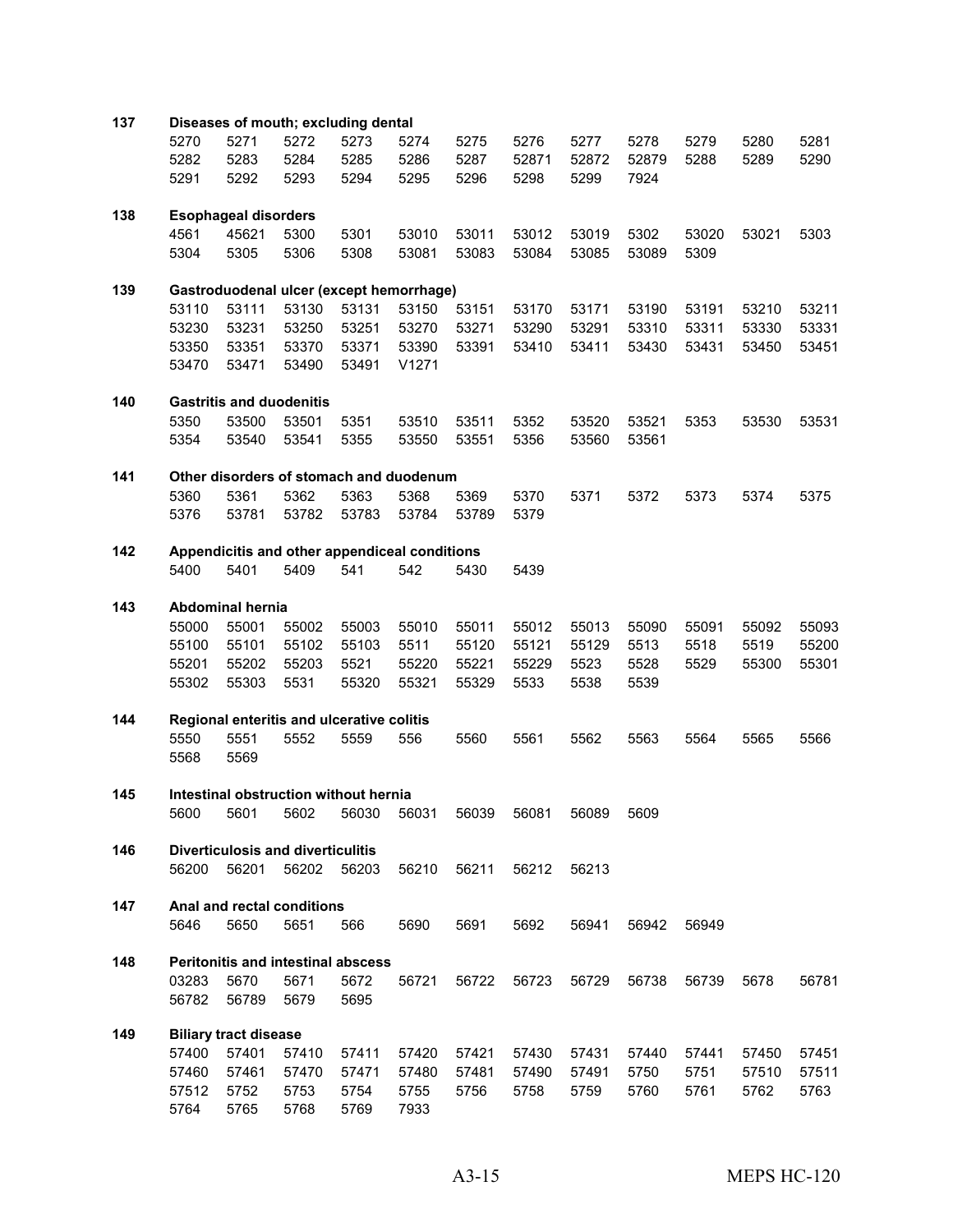- **Liver disease; alcohol-related** 5711 5712 5713
- **Other liver diseases** 5715 5716 5718 5719 5720 5721 5722 5723 5724 5728 5730 5738 5739 7824 7891 7895 7904 7905 7948 V427
- **Pancreatic disorders (not diabetes)** 5771 5772 5778 5779 5794

 **Gastrointestinal hemorrhage** 45620 5307 53082 53100 53101 53120 53121 53140 53141 53160 53161 53201 53220 53221 53240 53241 53260 53261 53300 53301 53320 53321 53341 53360 53361 53400 53401 53420 53421 53440 53441 53460 53461 5780 5781 5789

- **Noninfectious gastroenteritis**
- **Other gastrointestinal disorders**

 5582 5640 56400 56401 56402 56409 5641 5645 5647 5648 56481 5649 5680 56881 56882 56889 5689 56981 56982 56983 56984 56985 56989 5699 5790 5791 5792 5798 5799 7871 7872 7873 7874 7876 7877 7879 78791 78799 7892 7893 78930 78931 78932 78933 78935 78936 78937 78939 7894 78940 78941 78942 78943 78944 78945 78947 78949 7899 7921 7934 7936 V127 V1270 V1279 V416 V441 V442 V443 V444 V453 V473 V535 V551 V552 V553 V554

## **Nephritis; nephrosis; renal sclerosis**

 5804 58081 58089 5809 5810 5811 5812 5813 58181 58189 5819 5821 5822 5824 58281 58289 5829 5830 5831 5832 5834 5836 58381 58389 5839 587

# **Acute and unspecified renal failure**

5846 5847 5848 5849 586

- **Chronic renal failure** 5853 5854 5855 5856 5859 7925 V420 V451 V560 V561 V562 V5631 V5632 V568
- **Urinary tract infections** 59000 59001 59010 59011 5902 5903 59080 59081 5909 5950 5951 5953 5954 59581 59582 59589 5959 5970 59780 59781 59789 59800 5990
- **Calculus of urinary tract** 5921 5929 5940 5941 5942 5948 5949 7880 V1301
- **Other diseases of kidney and ureters** 5852 5880 5881 5888 58881 58889 5889 5890 5891 5899 591 5931 5932 5933 5934 5935 5936 5937 59370 59371 59372 59373 59382 59389 5939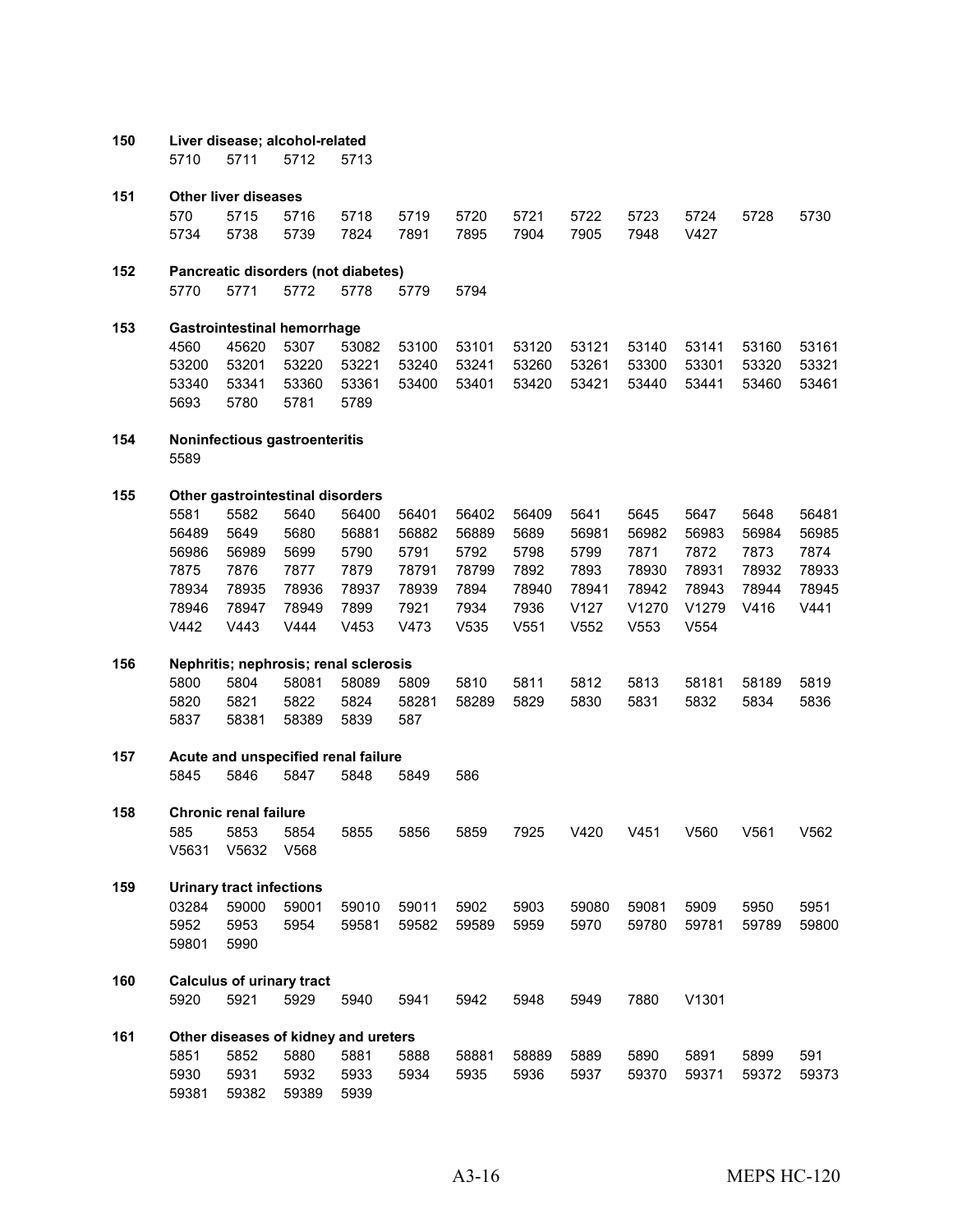| 162 |                     |                                |                                | Other diseases of bladder and urethra             |       |       |       |       |       |       |       |       |
|-----|---------------------|--------------------------------|--------------------------------|---------------------------------------------------|-------|-------|-------|-------|-------|-------|-------|-------|
|     | 5960                | 5961                           | 5962                           | 5963                                              | 5964  | 5965  | 59651 | 59652 | 59653 | 59654 | 59655 | 59659 |
|     | 5966                | 5967                           | 5968                           | 5969                                              | 5981  | 5982  | 5988  | 5989  | 5991  | 5992  | 5993  | 5994  |
|     | 5995                | 59981                          | 59982                          | 59983                                             | 59984 |       |       |       |       |       |       |       |
|     |                     |                                |                                |                                                   |       |       |       |       |       |       |       |       |
| 163 |                     |                                |                                | Genitourinary symptoms and ill-defined conditions |       |       |       |       |       |       |       |       |
|     | 5996                | 59960                          | 59969                          | 5997                                              | 5998  | 59989 | 5999  | 7881  | 7882  | 78820 | 78821 | 78829 |
|     | 7883                | 78830                          | 78831                          | 78832                                             | 78833 | 78834 | 78835 | 78836 | 78837 | 78838 | 78839 | 7884  |
|     | 78841               | 78842                          | 78843                          | 7885                                              | 7886  | 78861 | 78862 | 78863 | 78869 | 7887  | 7888  | 7889  |
|     | 7910                | 7911                           | 7912                           | 7913                                              | 7914  | 7917  | 7919  | 7935  | 7944  | V130  | V1300 | V1302 |
|     | V1303               | V1309                          | V417                           | V435                                              | V445  | V4450 | V4451 | V4452 | V4459 | V446  | V474  | V475  |
|     | V536                | V555                           | V556                           |                                                   |       |       |       |       |       |       |       |       |
|     |                     |                                |                                |                                                   |       |       |       |       |       |       |       |       |
| 164 |                     | <b>Hyperplasia of prostate</b> |                                |                                                   |       |       |       |       |       |       |       |       |
|     | 600                 | 6000                           | 60000                          | 60001                                             | 6001  | 60010 | 60011 | 6002  | 60020 | 60021 | 6003  | 6009  |
|     | 60090               | 60091                          |                                |                                                   |       |       |       |       |       |       |       |       |
| 165 |                     |                                |                                | Inflammatory conditions of male genital organs    |       |       |       |       |       |       |       |       |
|     | 6010                | 6011                           | 6012                           | 6013                                              | 6014  | 6018  | 6019  | 6031  | 6040  | 60490 | 60491 | 60499 |
|     | 6071                | 6072                           | 6080                           | 6084                                              |       |       |       |       |       |       |       |       |
|     |                     |                                |                                |                                                   |       |       |       |       |       |       |       |       |
| 166 |                     |                                | Other male genital disorders   |                                                   |       |       |       |       |       |       |       |       |
|     | 6020                | 6021                           | 6022                           | 6023                                              | 6028  | 6029  | 6030  | 6038  | 6039  | 605   | 6060  | 6061  |
|     | 6068                | 6069                           | 6070                           | 6073                                              | 60781 | 60782 | 60783 | 60784 | 60785 | 60789 | 6079  | 6081  |
|     | 6082                | 6083                           | 60881                          | 60882                                             | 60883 | 60884 | 60885 | 60886 | 60887 | 60889 | 6089  | 7922  |
| 167 |                     |                                | Nonmalignant breast conditions |                                                   |       |       |       |       |       |       |       |       |
|     | 6100                | 6101                           | 6102                           | 6103                                              | 6104  | 6108  | 6109  | 6110  | 6111  | 6112  | 6113  | 6114  |
|     | 6115                | 6116                           | 61171                          | 61172                                             | 61179 | 6118  | 6119  | 7938  | 79380 | 79381 | 79389 |       |
|     |                     |                                |                                |                                                   |       |       |       |       |       |       |       |       |
| 168 |                     |                                |                                | Inflammatory diseases of female pelvic organs     |       |       |       |       |       |       |       |       |
|     | 6140                | 6141                           | 6142                           | 6143                                              | 6144  | 6145  | 6146  | 6147  | 6148  | 6149  | 6150  | 6151  |
|     | 6159                | 6160                           | 61610                          | 61611                                             | 6162  | 6163  | 6164  | 61650 | 61651 | 6168  | 6169  |       |
| 169 |                     |                                |                                |                                                   |       |       |       |       |       |       |       |       |
|     | 6170                | <b>Endometriosis</b><br>6171   | 6172                           | 6173                                              | 6174  | 6175  | 6176  | 6178  | 6179  |       |       |       |
|     |                     |                                |                                |                                                   |       |       |       |       |       |       |       |       |
| 170 |                     |                                |                                | Prolapse of female genital organs                 |       |       |       |       |       |       |       |       |
|     | 6180                | 61800                          | 61801                          | 61802                                             | 61803 | 61804 | 61805 | 61809 | 6181  | 6182  | 6183  | 6184  |
|     | 6185                | 6186                           | 6187                           | 6188                                              | 61881 | 61882 | 61883 | 61889 | 6189  |       |       |       |
|     |                     |                                |                                |                                                   |       |       |       |       |       |       |       |       |
| 171 |                     | <b>Menstrual disorders</b>     |                                |                                                   |       |       |       |       |       |       |       |       |
|     | 6253                | 6260                           | 6261                           | 6262                                              | 6263  | 6264  | 6265  | 6266  | 6268  | 6269  |       |       |
| 172 | <b>Ovarian cyst</b> |                                |                                |                                                   |       |       |       |       |       |       |       |       |
|     | 6200                | 6201                           | 6202                           |                                                   |       |       |       |       |       |       |       |       |
|     |                     |                                |                                |                                                   |       |       |       |       |       |       |       |       |
| 173 |                     | <b>Menopausal disorders</b>    |                                |                                                   |       |       |       |       |       |       |       |       |
|     | 25631               | 25639 6270                     |                                | 6271                                              | 6272  | 6273  | 6274  | 6278  | 6279  | V074  |       |       |
|     |                     |                                |                                |                                                   |       |       |       |       |       |       |       |       |
| 174 |                     | <b>Female infertility</b>      |                                |                                                   |       |       |       |       |       |       |       |       |
|     | 6280                | 6281                           | 6282                           | 6283                                              | 6284  | 6288  | 6289  |       |       |       |       |       |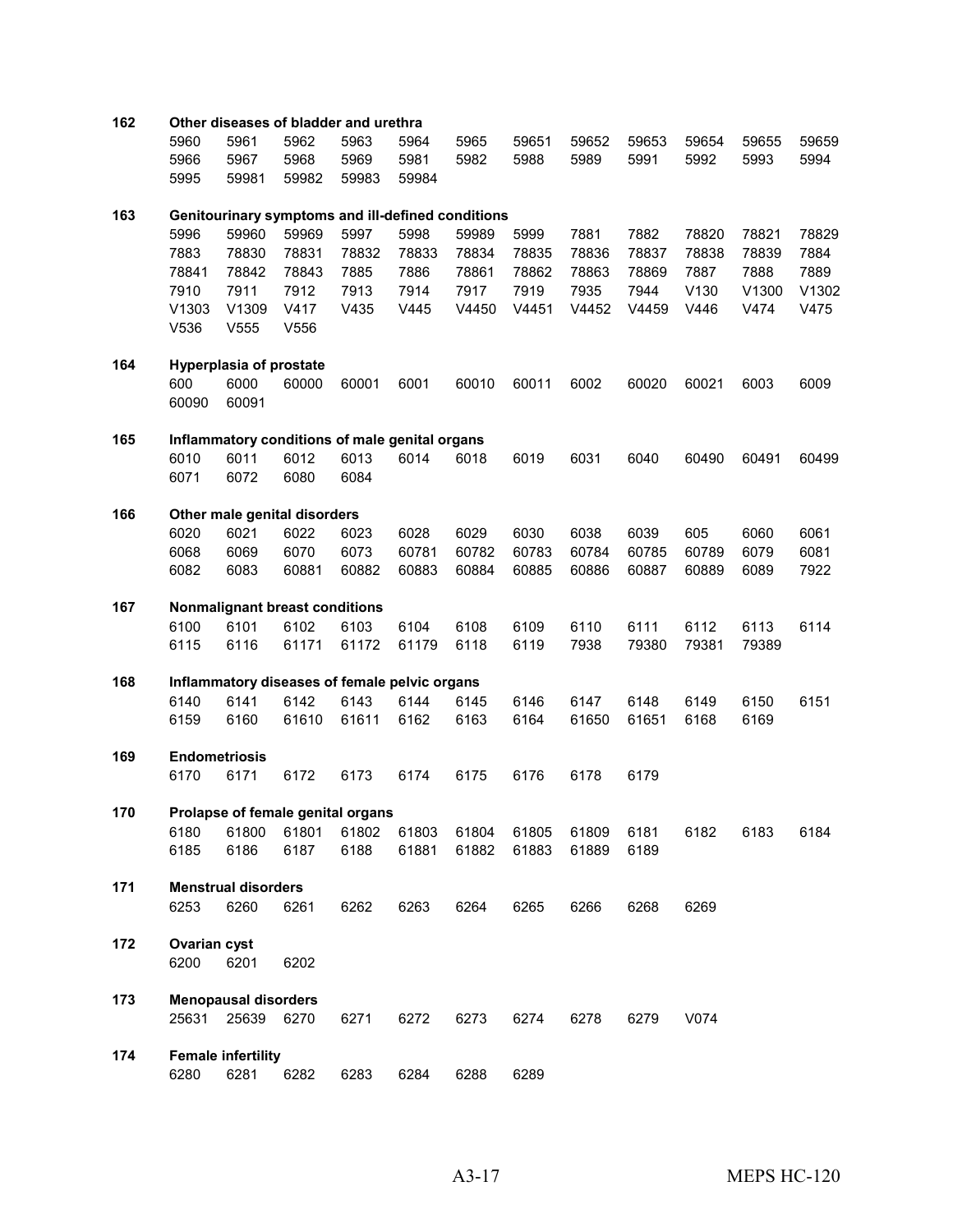#### **Other female genital disorders**

| 6190              | 6191              | 6192 | 6198  | 6199  | 6203  | 6204  | 6205  | 6206  | 6207  | 6208  | 6209  |
|-------------------|-------------------|------|-------|-------|-------|-------|-------|-------|-------|-------|-------|
| 6210              | 6211              | 6212 | 6213  | 62130 | 62131 | 62132 | 62133 | 6214  | 6215  | 6216  | 6217  |
| 6218              | 6219              | 6220 | 6221  | 62210 | 62211 | 62212 | 6222  | 6223  | 6224  | 6225  | 6226  |
| 6227              | 6228              | 6229 | 6230  | 6231  | 6232  | 6233  | 6234  | 6235  | 6236  | 6237  | 6238  |
| 6239              | 6240              | 6241 | 6242  | 6243  | 6244  | 6245  | 6246  | 6248  | 6249  | 6250  | 6251  |
| 6252              | 6254              | 6255 | 6256  | 6258  | 6259  | 6267  | 6290  | 6291  | 62920 | 62921 | 62922 |
| 62923             | 6298              | 6299 | 79500 | 79501 | 79502 | 79503 | 79504 | 79505 | 79508 | 79509 | V132  |
| V <sub>1321</sub> | V <sub>1329</sub> | V557 | V723  |       |       |       |       |       |       |       |       |
|                   |                   |      |       |       |       |       |       |       |       |       |       |

- **Contraceptive and procreative management** V157 V2501 V2502 V2503 V2509 V251 V252 V253 V2540 V2541 V2542 V2543 V2549 V255 V258 V259 V260 V261 V262 V2621 V2622 V2629 V263 V2631 V2632 V2633 V264 V2651 V2652 V268 V269 V455 V4551 V4552 V4559
- **Spontaneous abortion** 63401 63402 63410 63411 63412 63420 63421 63422 63430 63431 63432 63441 63442 63450 63451 63452 63460 63461 63462 63470 63471 63472 63481 63482 63490 63491 63492
- **Induced abortion**

 63501 63502 63510 63511 63512 63520 63521 63522 63530 63531 63532 63541 63542 63550 63551 63552 63560 63561 63562 63570 63571 63572 63581 63582 63590 63591 63592 63600 63601 63602 63610 63611 63612 63621 63622 63630 63631 63632 63640 63641 63642 63650 63651 63652 63661 63662 63670 63671 63672 63680 63681 63682 63690 63691 63692 63701 63702 63710 63711 63712 63720 63721 63722 63730 63731 63732 63741 63742 63750 63751 63752 63760 63761 63762 63770 63771 63772 63781 63782 63790 63791 63792 6380 6381 6382 6383 6384 6385 6387 6388 6389

## **Postabortion complications** 6391 6392 6393 6394 6395 6396 6398 6399

 **Ectopic pregnancy** 63300 63301 6331 63310 63311 6332 63320 63321 6338 63380 63381 63390 63391

## **Other complications of pregnancy**

 631 632 64300 64301 64303 64310 64311 64313 64320 64321 64323 64381 64383 64390 64391 64393 64600 64601 64603 64610 64611 64612 64614 64620 64621 64622 64623 64624 64630 64631 64633 64640 64641 64643 64644 64650 64651 64652 64653 64654 64660 64661 64662 64663 64670 64671 64673 64680 64681 64682 64683 64684 64690 64691 64693 64701 64702 64703 64704 64710 64711 64712 64713 64714 64720 64721 64723 64724 64730 64731 64732 64733 64734 64740 64741 64742 64743 64750 64751 64752 64753 64754 64760 64761 64762 64763 64764 64780 64782 64783 64784 64790 64791 64792 64793 64794 64810 64811 64812 64814 64820 64821 64822 64823 64824 64830 64831 64832 64833 64834 64841 64842 64843 64844 64850 64851 64852 64853 64854 64860 64861 64863 64864 64870 64871 64872 64873 64874 64890 64891 64892 64893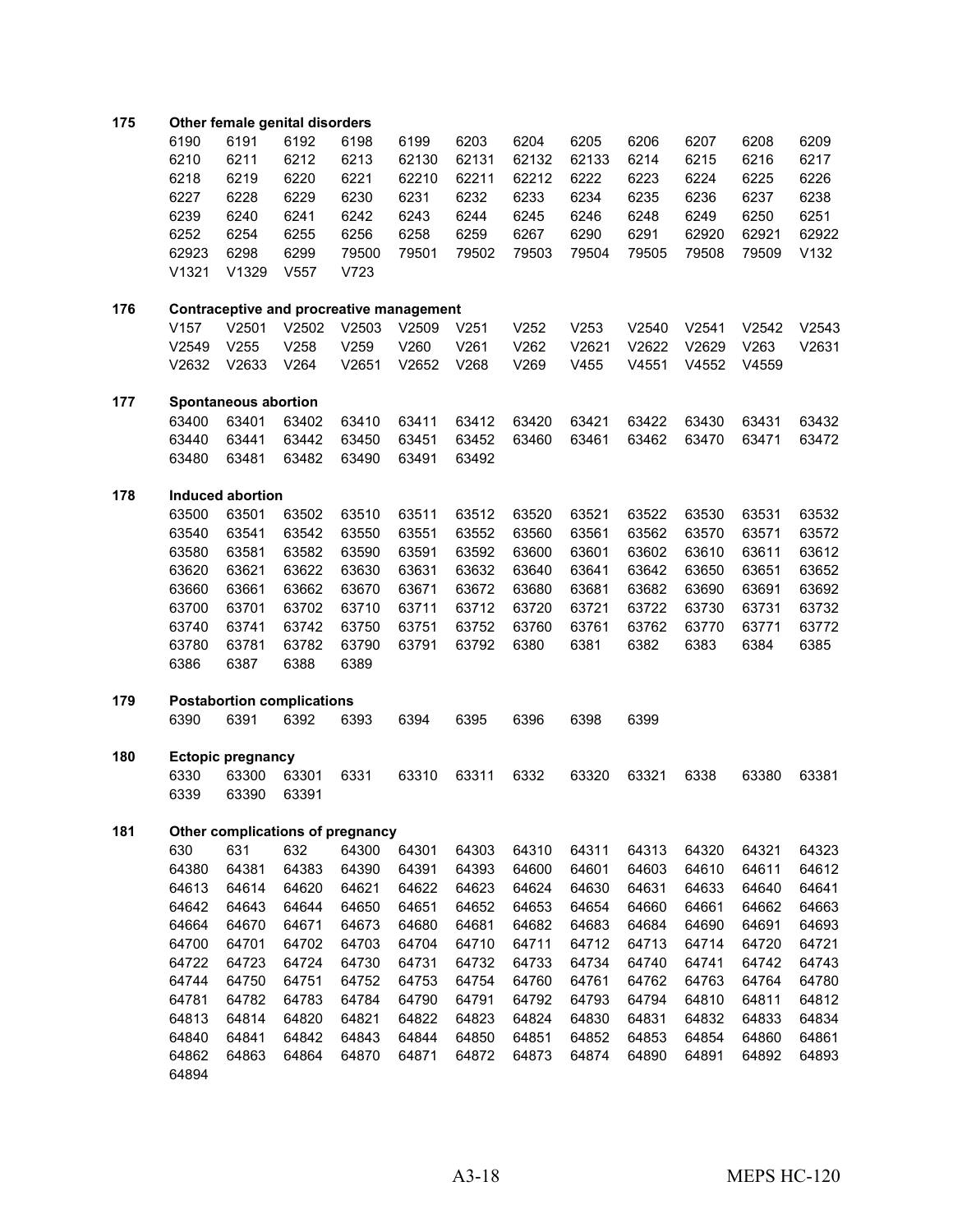| 182 |       |                                             |       |       |       | Hemorrhage during pregnancy; abruptio placenta; placenta previa    |       |       |       |       |                                                                                              |       |
|-----|-------|---------------------------------------------|-------|-------|-------|--------------------------------------------------------------------|-------|-------|-------|-------|----------------------------------------------------------------------------------------------|-------|
|     | 64000 | 64001                                       | 64003 | 64080 | 64081 | 64083                                                              | 64090 | 64091 | 64093 | 64100 | 64101                                                                                        | 64103 |
|     | 64110 | 64111                                       | 64113 | 64120 | 64121 | 64123                                                              | 64130 | 64131 | 64133 | 64180 | 64181                                                                                        | 64183 |
|     | 64190 | 64191                                       | 64193 |       |       |                                                                    |       |       |       |       |                                                                                              |       |
| 183 |       |                                             |       |       |       | Hypertension complicating pregnancy; childbirth and the puerperium |       |       |       |       |                                                                                              |       |
|     | 64200 | 64201                                       | 64202 | 64203 | 64204 | 64210                                                              | 64211 | 64212 | 64213 | 64214 | 64220                                                                                        | 64221 |
|     | 64222 | 64223                                       | 64224 | 64230 | 64231 | 64232                                                              | 64233 | 64234 | 64240 | 64241 | 64242                                                                                        | 64243 |
|     | 64244 | 64250                                       | 64251 | 64252 | 64253 | 64254                                                              | 64260 | 64261 | 64262 | 64263 | 64264                                                                                        | 64270 |
|     | 64271 | 64272                                       | 64273 | 64274 | 64290 | 64291                                                              | 64292 | 64293 | 64294 |       |                                                                                              |       |
|     |       |                                             |       |       |       |                                                                    |       |       |       |       |                                                                                              |       |
| 184 |       | Early or threatened labor                   |       |       |       |                                                                    |       |       |       |       |                                                                                              |       |
|     | 64400 | 64403                                       | 64410 | 64413 | 64420 | 64421                                                              |       |       |       |       |                                                                                              |       |
| 185 |       | <b>Prolonged pregnancy</b>                  |       |       |       |                                                                    |       |       |       |       |                                                                                              |       |
|     | 64500 | 64501                                       | 64503 | 64510 | 64511 | 64513                                                              | 64520 | 64521 | 64523 |       |                                                                                              |       |
| 186 |       |                                             |       |       |       |                                                                    |       |       |       |       | Diabetes or abnormal glucose tolerance complicating pregnancy; childbirth; or the puerperium |       |
|     | 64800 | 64801                                       | 64802 | 64803 | 64804 | 64880                                                              | 64881 | 64882 | 64883 | 64884 |                                                                                              |       |
| 187 |       | <b>Malposition; malpresentation</b>         |       |       |       |                                                                    |       |       |       |       |                                                                                              |       |
|     | 65200 | 65201                                       | 65203 | 65210 | 65211 | 65213                                                              | 65220 | 65221 | 65223 | 65230 | 65231                                                                                        | 65233 |
|     | 65240 | 65241                                       | 65243 | 65250 | 65251 | 65253                                                              | 65260 | 65261 | 65263 | 65270 | 65271                                                                                        | 65273 |
|     | 65280 | 65281                                       | 65283 | 65290 | 65291 | 65293                                                              | 66000 | 66001 | 66003 |       |                                                                                              |       |
|     |       |                                             |       |       |       |                                                                    |       |       |       |       |                                                                                              |       |
| 188 |       | Fetopelvic disproportion; obstruction       |       |       |       |                                                                    |       |       |       |       |                                                                                              |       |
|     | 65300 | 65301                                       | 65303 | 65310 | 65311 | 65313                                                              | 65320 | 65321 | 65323 | 65330 | 65331                                                                                        | 65333 |
|     | 65340 | 65341                                       | 65343 | 65350 | 65351 | 65353                                                              | 65360 | 65361 | 65363 | 65370 | 65371                                                                                        | 65373 |
|     | 65380 | 65381                                       | 65383 | 65390 | 65391 | 65393                                                              | 66010 | 66011 | 66013 | 66020 | 66021                                                                                        | 66023 |
|     | 66030 | 66031                                       | 66033 | 66040 | 66041 | 66043                                                              | 66050 | 66051 | 66053 | 66060 | 66061                                                                                        | 66063 |
|     | 66070 | 66071                                       | 66073 | 66080 | 66081 | 66083                                                              | 66090 | 66091 | 66093 |       |                                                                                              |       |
| 189 |       | <b>Previous C-section</b>                   |       |       |       |                                                                    |       |       |       |       |                                                                                              |       |
|     | 65420 | 65421                                       | 65423 |       |       |                                                                    |       |       |       |       |                                                                                              |       |
| 190 |       | Fetal distress and abnormal forces of labor |       |       |       |                                                                    |       |       |       |       |                                                                                              |       |
|     | 65630 | 65631                                       | 65633 | 66100 | 66101 | 66103                                                              | 66110 | 66111 | 66113 | 66120 | 66121                                                                                        | 66123 |
|     |       | 66130 66131 66133 66140 66141 66143         |       |       |       |                                                                    |       |       |       |       | 66190 66191 66193 66200 66201 66203                                                          |       |
|     | 66210 | 66211                                       | 66213 | 66220 | 66221 | 66223                                                              | 66230 | 66231 | 66233 |       |                                                                                              |       |
| 191 |       |                                             |       |       |       | Polyhydramnios and other problems of amniotic cavity               |       |       |       |       |                                                                                              |       |
|     | 65700 | 65701                                       | 65703 | 65800 | 65801 | 65803                                                              | 65810 | 65811 | 65813 | 65820 | 65821                                                                                        | 65823 |
|     | 65830 | 65831                                       | 65833 | 65840 | 65841 | 65843                                                              | 65880 | 65881 | 65883 | 65890 | 65891                                                                                        | 65893 |
|     | 77984 | 7923                                        |       |       |       |                                                                    |       |       |       |       |                                                                                              |       |
| 192 |       | <b>Umbilical cord complication</b>          |       |       |       |                                                                    |       |       |       |       |                                                                                              |       |
|     | 66300 | 66301                                       | 66303 | 66310 | 66311 | 66313                                                              | 66320 | 66321 | 66323 | 66330 | 66331                                                                                        | 66333 |
|     | 66340 | 66341                                       | 66343 | 66350 | 66351 | 66353                                                              | 66360 | 66361 | 66363 | 66380 | 66381                                                                                        | 66383 |
|     | 66390 | 66391                                       | 66393 |       |       |                                                                    |       |       |       |       |                                                                                              |       |
|     |       |                                             |       |       |       |                                                                    |       |       |       |       |                                                                                              |       |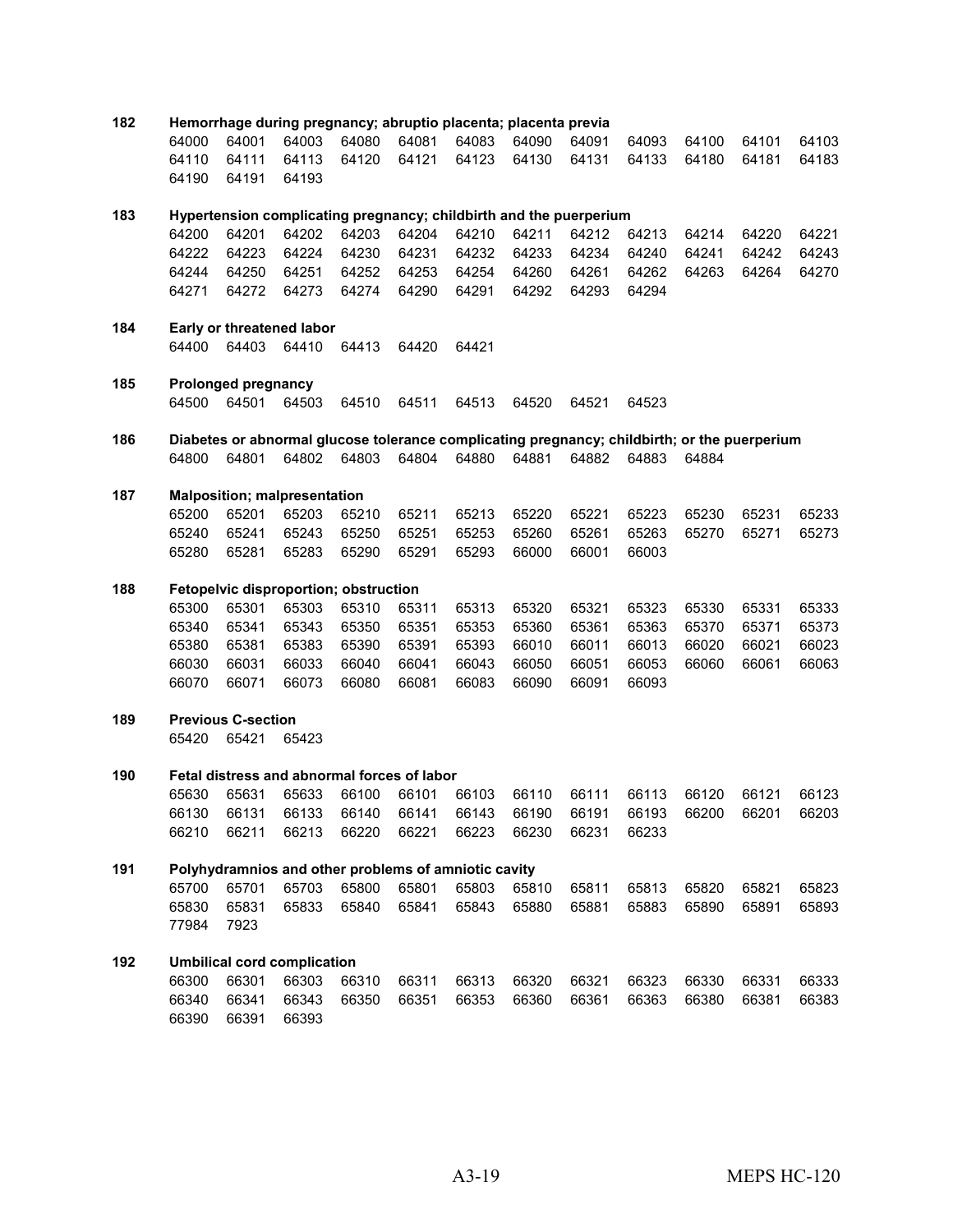## **OB-related trauma to perineum and vulva**

|  |  |  |  |  | 66400 66401 66404 66410 66411 66414 66420 66421 66424 66430 66431 66434 |  |
|--|--|--|--|--|-------------------------------------------------------------------------|--|
|  |  |  |  |  | 66440 66441 66444 66450 66451 66454 66480 66481 66484 66490 66491 66494 |  |

**Forceps delivery**

66951

## **Other complications of birth; puerperium affecting management of mother**

|     | 65103            | 65113 | 65123 | 65130                            | 65131 | 65133 | 65140 | 65141 | 65143 | 65150 | 65151 | 65153 |
|-----|------------------|-------|-------|----------------------------------|-------|-------|-------|-------|-------|-------|-------|-------|
|     | 65160            | 65161 | 65163 | 65183                            | 65193 | 65400 | 65401 | 65402 | 65403 | 65404 | 65410 | 65411 |
|     | 65412            | 65413 | 65414 | 65430                            | 65431 | 65432 | 65433 | 65434 | 65440 | 65441 | 65442 | 65443 |
|     | 65444            | 65450 | 65451 | 65452                            | 65453 | 65454 | 65460 | 65461 | 65462 | 65463 | 65464 | 65470 |
|     | 65471            | 65472 | 65473 | 65474                            | 65480 | 65481 | 65482 | 65483 | 65484 | 65490 | 65491 | 65492 |
|     | 65493            | 65494 | 65500 | 65501                            | 65503 | 65510 | 65511 | 65513 | 65520 | 65521 | 65523 | 65530 |
|     | 65531            | 65533 | 65540 | 65541                            | 65543 | 65550 | 65551 | 65553 | 65560 | 65561 | 65563 | 65570 |
|     | 65571            | 65573 | 65580 | 65581                            | 65583 | 65590 | 65591 | 65593 | 65600 | 65601 | 65603 | 65610 |
|     | 65611            | 65613 | 65620 | 65621                            | 65623 | 65640 | 65641 | 65643 | 65650 | 65651 | 65653 | 65660 |
|     | 65661            | 65663 | 65670 | 65671                            | 65673 | 65680 | 65681 | 65683 | 65690 | 65691 | 65693 | 65900 |
|     | 65901            | 65903 | 65910 | 65911                            | 65913 | 65920 | 65921 | 65923 | 65930 | 65931 | 65933 | 65940 |
|     | 65941            | 65943 | 65950 | 65951                            | 65953 | 65960 | 65961 | 65963 | 65970 | 65971 | 65973 | 65980 |
|     | 65981            | 65983 | 65990 | 65991                            | 65993 | 66500 | 66501 | 66503 | 66510 | 66511 | 66512 | 66514 |
|     | 66520            | 66522 | 66524 | 66530                            | 66531 | 66534 | 66540 | 66541 | 66544 | 66550 | 66551 | 66554 |
|     | 66560            | 66561 | 66564 | 66570                            | 66571 | 66572 | 66574 | 66580 | 66581 | 66582 | 66583 | 66584 |
|     | 66590            | 66591 | 66592 | 66593                            | 66594 | 66600 | 66602 | 66604 | 66610 | 66612 | 66614 | 66620 |
|     | 66622            | 66624 | 66630 | 66632                            | 66634 | 66700 | 66702 | 66704 | 66710 | 66712 | 66714 | 66800 |
|     | 66801            | 66802 | 66803 | 66804                            | 66810 | 66811 | 66812 | 66813 | 66814 | 66820 | 66821 | 66822 |
|     | 66823            | 66824 | 66880 | 66881                            | 66882 | 66883 | 66884 | 66890 | 66891 | 66892 | 66893 | 66894 |
|     | 66900            | 66901 | 66902 | 66903                            | 66904 | 66910 | 66911 | 66912 | 66913 | 66914 | 66920 | 66921 |
|     | 66922            | 66923 | 66924 | 66930                            | 66932 | 66934 | 66940 | 66941 | 66942 | 66943 | 66944 | 66960 |
|     | 66961            | 66970 | 66971 | 66980                            | 66981 | 66982 | 66983 | 66984 | 66990 | 66991 | 66992 | 66993 |
|     | 66994            | 67000 | 67002 | 67004                            | 67100 | 67101 | 67102 | 67103 | 67104 | 67110 | 67111 | 67112 |
|     | 67113            | 67114 | 67120 | 67121                            | 67122 | 67123 | 67124 | 67130 | 67131 | 67133 | 67140 | 67142 |
|     | 67144            | 67150 | 67151 | 67152                            | 67153 | 67154 | 67180 | 67181 | 67182 | 67183 | 67184 | 67190 |
|     | 67191            | 67192 | 67193 | 67194                            | 67200 | 67202 | 67204 | 67300 | 67301 | 67302 | 67303 | 67304 |
|     | 67310            | 67311 | 67312 | 67313                            | 67314 | 67320 | 67321 | 67322 | 67323 | 67324 | 67330 | 67331 |
|     | 67332            | 67333 | 67334 | 67380                            | 67381 | 67382 | 67383 | 67384 | 67400 | 67401 | 67402 | 67403 |
|     | 67404            | 67410 | 67412 | 67414                            | 67420 | 67422 | 67424 | 67430 | 67432 | 67434 | 67440 | 67442 |
|     | 67444            | 67450 | 67451 | 67452                            | 67453 | 67454 | 67480 | 67482 | 67484 | 67490 | 67492 | 67494 |
|     | 67500            | 67501 | 67502 | 67503                            | 67504 | 67510 | 67511 | 67512 | 67513 | 67514 | 67520 | 67521 |
|     | 67522            | 67523 | 67524 | 67580                            | 67581 | 67582 | 67583 | 67584 | 67590 | 67591 | 67592 | 67593 |
|     | 67594            | 67600 | 67601 | 67602                            | 67603 | 67604 | 67610 | 67611 | 67612 | 67613 | 67614 | 67620 |
|     | 67621            | 67622 | 67623 | 67624                            | 67630 | 67631 | 67632 | 67633 | 67634 | 67640 | 67641 | 67642 |
|     | 67643            | 67644 | 67650 | 67651                            | 67652 | 67653 | 67654 | 67660 | 67661 | 67662 | 67663 | 67664 |
|     | 67680            | 67681 | 67682 | 67683                            | 67684 | 67690 | 67691 | 67692 | 67693 | 67694 | 677   | V230  |
|     | V <sub>231</sub> | V232  | V233  | V234                             | V2341 | V2349 | V235  | V237  | V238  | V2381 | V2382 | V2383 |
|     | V2384            | V2389 | V239  |                                  |       |       |       |       |       |       |       |       |
| 196 |                  |       |       | Normal pregnancy and/or delivery |       |       |       |       |       |       |       |       |

|  |  | 650   65100   65101   65110   65111   65120   65121   65170   65171   65173   65180   65181 |  |  |  |  |
|--|--|---------------------------------------------------------------------------------------------|--|--|--|--|
|  |  | 65190  65191  V220  V221  V222  V240  V241  V242  V270  V271  V272  V273                    |  |  |  |  |
|  |  | V274 V275 V276 V277 V279 V724 V7242                                                         |  |  |  |  |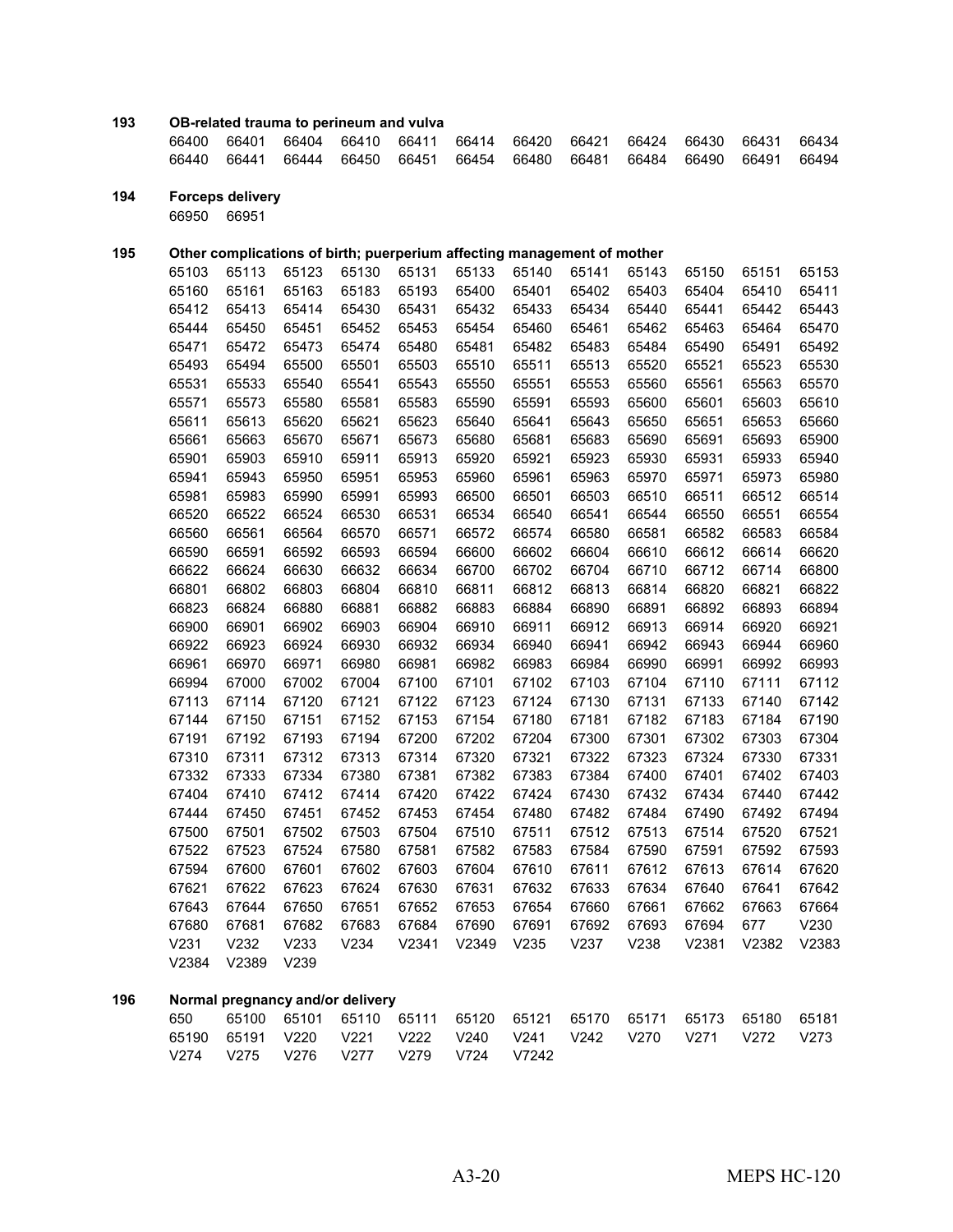| 197 | Skin and subcutaneous tissue infections |                              |              |                                          |              |              |              |                                                                                                   |       |       |       |       |
|-----|-----------------------------------------|------------------------------|--------------|------------------------------------------|--------------|--------------|--------------|---------------------------------------------------------------------------------------------------|-------|-------|-------|-------|
|     | 0201                                    | 0210                         | 0220         | 0311                                     | 03285        | 035          | 0390         | 6800                                                                                              | 6801  | 6802  | 6803  | 6804  |
|     | 6805                                    | 6806                         | 6807         | 6808                                     | 6809         | 68100        | 68101        | 68102                                                                                             | 68110 | 68111 | 6819  | 6820  |
|     | 6821                                    | 6822                         | 6823         | 6824                                     | 6825         | 6826         | 6827         | 6828                                                                                              | 6829  | 684   | 6850  | 6851  |
|     | 6860                                    | 68600                        | 68601        | 68609                                    | 6861         | 6868         | 6869         |                                                                                                   |       |       |       |       |
|     |                                         |                              |              |                                          |              |              |              |                                                                                                   |       |       |       |       |
| 198 |                                         |                              |              | Other inflammatory condition of skin     |              |              |              |                                                                                                   |       |       |       |       |
|     | 690                                     | 69010                        | 69011        | 69012                                    | 69018        | 6908         | 69276        | 69277                                                                                             | 6940  | 6941  | 6942  | 6943  |
|     | 6944                                    | 6945                         | 69460        | 69461                                    | 6948         | 6949         | 6950         | 6951                                                                                              | 6952  | 6953  | 6954  | 69581 |
|     | 69589<br>6979                           | 6959<br>6980                 | 6960<br>6981 | 6961<br>6982                             | 6962<br>6983 | 6963<br>6984 | 6964<br>6988 | 6965<br>6989                                                                                      | 6968  | 6970  | 6971  | 6978  |
|     |                                         |                              |              |                                          |              |              |              |                                                                                                   |       |       |       |       |
| 199 |                                         | <b>Chronic ulcer of skin</b> |              |                                          |              |              |              |                                                                                                   |       |       |       |       |
|     | 7070                                    | 70700                        | 70701        | 70702                                    | 70703        | 70704        | 70705        | 70706                                                                                             | 70707 | 70709 | 7071  | 70710 |
|     | 70711                                   | 70712                        | 70713        | 70714                                    | 70715        | 70719        | 7078         | 7079                                                                                              |       |       |       |       |
| 200 |                                         | Other skin disorders         |              |                                          |              |              |              |                                                                                                   |       |       |       |       |
|     | 69275                                   | 700                          | 7010         | 7011                                     | 7012         | 7013         | 7014         | 7015                                                                                              | 7018  | 7019  | 702   | 7020  |
|     | 7021                                    | 70211                        | 70219        | 7028                                     | 7030         | 7038         | 7039         | 70400                                                                                             | 70401 | 70402 | 70409 | 7041  |
|     | 7042                                    | 7043                         | 7048         | 7049                                     | 7050         | 7051         | 70521        | 70522                                                                                             | 70581 | 70582 | 70583 | 70589 |
|     | 7059                                    | 7060                         | 7061         | 7062                                     | 7063         | 7068         | 7069         | 7090                                                                                              | 70900 | 70901 | 70909 | 7091  |
|     | 7092                                    | 7093                         | 7094         | 7098                                     | 7099         | 7808         | 7821         | 7822                                                                                              | V133  | V423  |       |       |
| 201 |                                         |                              |              |                                          |              |              |              |                                                                                                   |       |       |       |       |
|     | disease)                                |                              |              |                                          |              |              |              | Infective arthritis and osteomyelitis (except that caused by tuberculosis or sexually transmitted |       |       |       |       |
|     | 00323                                   | 00324                        | 0261         | 03682                                    | 05671        | 71100        | 71101        | 71102                                                                                             | 71103 | 71104 | 71105 | 71106 |
|     | 71107                                   | 71108                        | 71109        | 71110                                    | 71111        | 71112        | 71113        | 71114                                                                                             | 71115 | 71116 | 71117 | 71118 |
|     | 71119                                   | 71120                        | 71121        | 71122                                    | 71123        | 71124        | 71125        | 71126                                                                                             | 71127 | 71128 | 71129 | 71130 |
|     | 71131                                   | 71132                        | 71133        | 71134                                    | 71135        | 71136        | 71137        | 71138                                                                                             | 71139 | 71140 | 71141 | 71142 |
|     | 71143                                   | 71144                        | 71145        | 71146                                    | 71147        | 71148        | 71149        | 71150                                                                                             | 71151 | 71152 | 71153 | 71154 |
|     | 71155                                   | 71156                        | 71157        | 71158                                    | 71159        | 71160        | 71161        | 71162                                                                                             | 71163 | 71164 | 71165 | 71166 |
|     | 71167                                   | 71168                        | 71169        | 71170                                    | 71171        | 71172        | 71173        | 71174                                                                                             | 71175 | 71176 | 71177 | 71178 |
|     | 71179                                   | 71180                        | 71181        | 71182                                    | 71183        | 71184        | 71185        | 71186                                                                                             | 71187 | 71188 | 71189 | 71190 |
|     | 71191                                   | 71192                        | 71193        | 71194                                    | 71195        | 71196        | 71197        | 71198                                                                                             | 71199 | 73000 | 73001 | 73002 |
|     | 73003                                   | 73004                        | 73005        | 73006                                    | 73007        | 73008        | 73009        | 73010                                                                                             | 73011 | 73012 | 73013 | 73014 |
|     | 73015                                   | 73016                        | 73017        | 73018                                    | 73019        | 73020        | 73021        | 73022                                                                                             | 73023 | 73024 | 73025 | 73026 |
|     | 73027                                   | 73028                        | 73029        | 73030                                    | 73031        | 73032        | 73033        | 73034                                                                                             | 73035 | 73036 | 73037 | 73038 |
|     | 73039                                   | 73070                        | 73071        | 73072                                    | 73073        | 73074        | 73075        | 73076                                                                                             | 73077 | 73078 | 73079 | 73080 |
|     | 73081                                   | 73082                        | 73083        | 73084                                    | 73085        | 73086        | 73087        | 73088                                                                                             | 73089 | 73090 | 73091 | 73092 |
|     | 73093                                   | 73094                        | 73095        | 73096                                    | 73097        | 73098        | 73099        |                                                                                                   |       |       |       |       |
| 202 |                                         |                              |              | Rheumatoid arthritis and related disease |              |              |              |                                                                                                   |       |       |       |       |
|     | 7140                                    | 7141                         | 7142         | 71430                                    | 71431        | 71432        | 71433        | 7144                                                                                              | 71481 | 71489 | 7149  | 7200  |
|     |                                         |                              |              |                                          |              |              |              |                                                                                                   |       |       |       |       |
| 203 | <b>Osteoarthritis</b>                   |                              |              |                                          |              |              |              |                                                                                                   |       |       |       |       |
|     | 71500                                   | 71504                        | 71509        | 71510                                    | 71511        | 71512        | 71513        | 71514                                                                                             | 71515 | 71516 | 71517 | 71518 |
|     | 71520                                   | 71521                        | 71522        | 71523                                    | 71524        | 71525        | 71526        | 71527                                                                                             | 71528 | 71530 | 71531 | 71532 |
|     | 71533                                   | 71534                        | 71535        | 71536                                    | 71537        | 71538        | 71580        | 71589                                                                                             | 71590 | 71591 | 71592 | 71593 |
|     | 71594                                   | 71595                        | 71596        | 71597                                    | 71598        | V134         |              |                                                                                                   |       |       |       |       |
| 204 |                                         |                              |              | Other non-traumatic joint disorders      |              |              |              |                                                                                                   |       |       |       |       |
|     | 7130                                    | 7131                         | 7132         | 7133                                     | 7134         | 7135         | 7136         | 7137                                                                                              | 7138  | 71600 | 71601 | 71602 |
|     | 71603                                   | 71604                        | 71605        | 71606                                    | 71607        | 71608        | 71609        | 71620                                                                                             | 71621 | 71622 | 71623 | 71624 |
|     | 71625                                   | 71626                        | 71627        | 71628                                    | 71629        | 71630        | 71631        | 71632                                                                                             | 71633 | 71634 | 71635 | 71636 |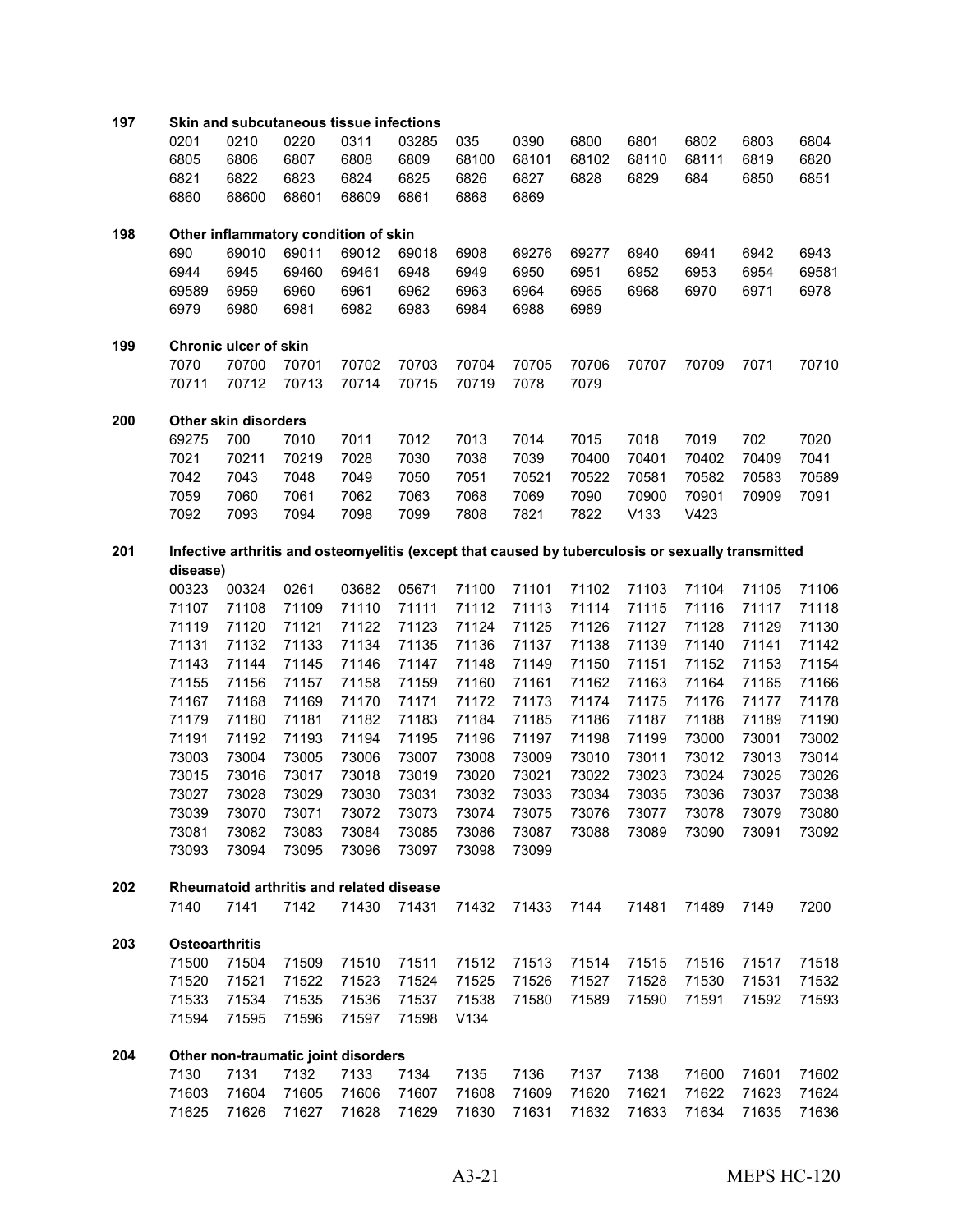|     | 71637               | 71638                        | 71639                                                           | 71640          | 71641         | 71642         | 71643 | 71644 | 71645 | 71646 | 71647 | 71648 |
|-----|---------------------|------------------------------|-----------------------------------------------------------------|----------------|---------------|---------------|-------|-------|-------|-------|-------|-------|
|     | 71649               | 71650                        | 71651                                                           | 71652          | 71653         | 71654         | 71655 | 71656 | 71657 | 71658 | 71659 | 71660 |
|     | 71661               | 71662                        | 71663                                                           | 71664          | 71665         | 71666         | 71667 | 71668 | 71680 | 71681 | 71682 | 71683 |
|     | 71684               | 71685                        | 71686                                                           | 71687          | 71688         | 71689         | 71690 | 71691 | 71692 | 71693 | 71694 | 71695 |
|     | 71696               | 71697                        | 71698                                                           | 71699          | 71810         | 71811         | 71812 | 71813 | 71814 | 71815 | 71817 | 71818 |
|     | 71819               | 71820                        | 71821                                                           | 71822          | 71823         | 71824         | 71825 | 71826 | 71827 | 71828 | 71829 | 71850 |
|     | 71851               | 71852                        | 71853                                                           | 71854          | 71855         | 71856         | 71857 | 71858 | 71859 | 71860 | 71865 | 71870 |
|     | 71871               | 71872                        | 71873                                                           | 71874          | 71875         | 71876         | 71877 | 71878 | 71879 | 71880 | 71881 | 71882 |
|     | 71883               | 71884                        | 71885                                                           | 71886          | 71887         | 71888         | 71889 | 71890 | 71891 | 71892 | 71893 | 71894 |
|     | 71895               | 71897                        | 71898                                                           | 71899          | 71900         | 71901         | 71902 | 71903 | 71904 | 71905 | 71906 | 71907 |
|     | 71908               | 71909                        | 71910                                                           | 71911          | 71912         | 71913         | 71914 | 71915 | 71916 | 71917 | 71918 | 71919 |
|     | 71920               | 71921                        | 71922                                                           | 71923          | 71924         | 71925         | 71926 | 71927 | 71928 | 71929 | 71930 | 71931 |
|     | 71932               | 71933                        | 71934                                                           | 71935          | 71936         | 71937         | 71938 | 71939 | 71940 | 71941 | 71942 | 71943 |
|     | 71944               | 71945                        | 71946                                                           | 71947          | 71948         | 71949         | 71950 | 71951 | 71952 | 71953 | 71954 | 71955 |
|     | 71956               | 71957                        | 71958                                                           | 71959          | 71960         | 71961         | 71962 | 71963 | 71964 | 71965 | 71966 | 71967 |
|     | 71968               | 71969                        | 7197                                                            | 71970          | 71975         | 71976         | 71977 | 71978 | 71979 | 71980 | 71981 | 71982 |
|     | 71983               | 71984                        | 71985                                                           | 71986          | 71987         | 71988         | 71989 | 71990 | 71991 | 71992 | 71993 | 71994 |
|     | 71995               | 71996                        | 71997                                                           | 71998          | 71999         |               |       |       |       |       |       |       |
|     |                     |                              |                                                                 |                |               |               |       |       |       |       |       |       |
| 205 |                     |                              | Spondylosis; intervertebral disc disorders; other back problems |                |               |               | 7211  |       |       |       |       |       |
|     | 7201                | 7202                         | 72081                                                           | 72089          | 7209          | 7210          |       | 7212  | 7213  | 72141 | 72142 | 7215  |
|     | 7216                | 7217                         | 7218                                                            | 72190          | 72191         | 7220          | 72210 | 72211 | 7222  | 72230 | 72231 | 72232 |
|     | 72239               | 7224                         | 72251                                                           | 72252          | 7226          | 72270         | 72271 | 72272 | 72273 | 72280 | 72281 | 72282 |
|     | 72283               | 72290                        | 72291                                                           | 72292          | 72293         | 7230          | 7231  | 7232  | 7233  | 7234  | 7235  | 7236  |
|     | 7237<br>7246        | 7238<br>72470                | 7239<br>72471                                                   | 72400<br>72479 | 72401<br>7248 | 72402<br>7249 | 72409 | 7241  | 7242  | 7243  | 7244  | 7245  |
|     |                     |                              |                                                                 |                |               |               |       |       |       |       |       |       |
| 206 | <b>Osteoporosis</b> |                              |                                                                 |                |               |               |       |       |       |       |       |       |
|     | 73300               | 73301                        | 73302                                                           | 73303          | 73309         |               |       |       |       |       |       |       |
| 207 |                     | <b>Pathological fracture</b> |                                                                 |                |               |               |       |       |       |       |       |       |
|     | 7331                | 73310                        | 73311                                                           | 73312          | 73313         | 73314         | 73315 | 73316 | 73319 | 73393 | 73394 | 73395 |
|     |                     |                              |                                                                 |                |               |               |       |       |       |       |       |       |
| 208 |                     |                              | <b>Acquired foot deformities</b>                                |                |               |               |       |       |       |       |       |       |
|     | 7271                | 734                          | 7350                                                            | 7351           | 7352          | 7353          | 7354  | 7355  | 7358  | 7359  | 73670 | 73671 |
|     | 73672               | 73673                        | 73674                                                           | 73675          | 73676         | 73679         |       |       |       |       |       |       |
| 209 |                     |                              | <b>Other acquired deformities</b>                               |                |               |               |       |       |       |       |       |       |
|     | 71840               | 71841                        | 71842                                                           | 71843          | 71844         | 71845         | 71846 | 71847 | 71848 | 71849 | 73600 | 73601 |
|     | 73602               | 73603                        | 73604                                                           | 73605          | 73606         | 73607         | 73609 | 7361  | 73620 | 73621 | 73622 | 73629 |
|     | 73630               | 73631                        | 73632                                                           | 73639          | 73641         | 73642         | 7365  | 7366  | 73681 | 73689 | 7369  | 7370  |
|     | 73710               | 73711                        | 73712                                                           | 73719          | 73720         | 73721         | 73722 | 73729 | 73733 | 73734 | 73739 | 73740 |
|     | 73741               | 73742                        | 73743                                                           | 7378           | 7379          | 7380          | 7381  | 73810 | 73811 | 73812 | 73819 | 7382  |
|     | 7383                | 7384                         | 7385                                                            | 7386           | 7387          | 7388          | 7389  |       |       |       |       |       |
| 210 |                     |                              | Systemic lupus erythematosus and connective tissue disorders    |                |               |               |       |       |       |       |       |       |
|     | 7100                | 7101                         | 7102                                                            | 7103           | 7104          | 7108          | 7109  |       |       |       |       |       |
|     |                     |                              |                                                                 |                |               |               |       |       |       |       |       |       |
| 211 | 32752               | 56731                        | Other connective tissue disease<br>7105                         | 725            | 7260          | 72610         | 72611 | 72612 | 72619 | 7262  | 72630 | 72631 |
|     | 72632               | 72633                        | 72639                                                           | 7264           | 7265          | 72660         | 72661 | 72662 | 72663 | 72664 | 72665 | 72669 |
|     | 72670               | 72671                        | 72672                                                           | 72673          | 72679         | 7268          | 72690 | 72691 | 72700 | 72701 | 72702 | 72703 |
|     | 72704               | 72705                        | 72706                                                           | 72709          | 7272          | 7273          | 72740 | 72741 | 72742 | 72743 | 72749 | 72750 |
|     | 72751               | 72759                        | 72760                                                           | 72761          | 72762         | 72763         | 72764 | 72765 | 72766 | 72767 | 72768 | 72769 |
|     |                     |                              |                                                                 |                |               |               |       |       |       |       |       |       |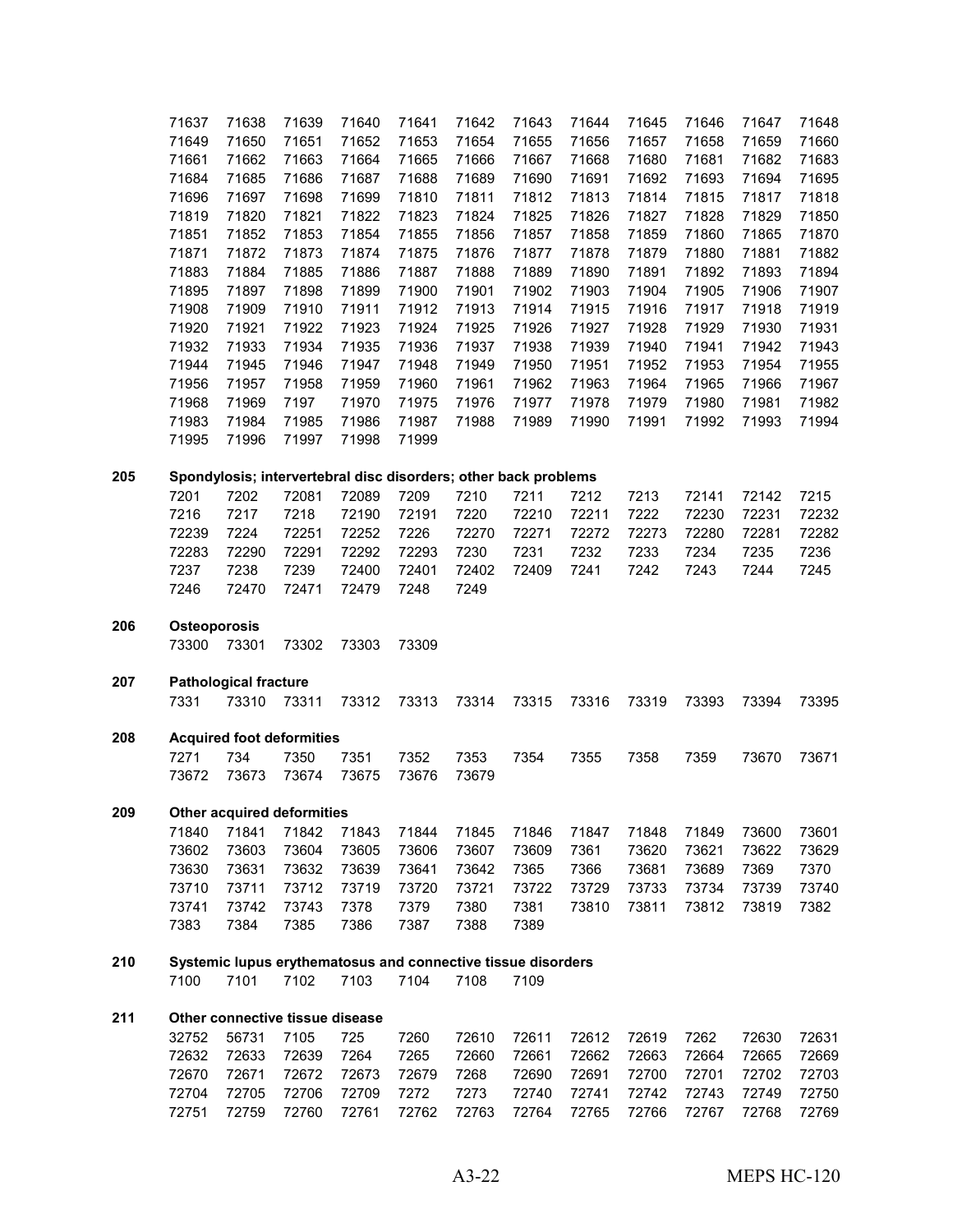|     | 72781 | 72782                                              | 72783 | 72789 | 7279  | 7280  | 72810 | 72811 | 72812 | 72813 | 72819 | 7282  |
|-----|-------|----------------------------------------------------|-------|-------|-------|-------|-------|-------|-------|-------|-------|-------|
|     | 7283  | 7284                                               | 7285  | 7286  | 72871 | 72879 | 72881 | 72882 | 72883 | 72884 | 72885 | 72886 |
|     | 72887 | 72888                                              | 72889 | 7289  | 7290  | 7291  | 7292  | 72930 | 72931 | 72939 | 7294  | 7295  |
|     | 7296  | 72981                                              | 72982 | 72989 | 7299  | 7819  | 78191 | 78192 | 78194 | 78199 | 7937  | V135  |
|     | V436  | V4360                                              | V4361 | V4362 | V4363 | V4364 | V4365 | V4366 | V4369 | V437  | V454  | V481  |
|     | V482  | V483                                               | V490  | V491  | V492  | V495  | V4960 | V4961 | V4962 | V4963 | V4964 | V4965 |
|     | V4966 | V4967                                              | V4970 | V4971 | V4972 | V4973 | V4974 | V4975 | V4976 | V4977 | V537  |       |
| 212 |       | Other bone disease and musculoskeletal deformities |       |       |       |       |       |       |       |       |       |       |
|     | 7310  | 7311                                               | 7312  | 7318  | 7320  | 7321  | 7322  | 7323  | 7324  | 7325  | 7326  | 7327  |
|     | 7328  | 7329                                               | 73320 | 73321 | 73322 | 73329 | 7333  | 73340 | 73341 | 73342 | 73343 | 73344 |
|     | 73349 | 7335                                               | 7336  | 7337  | 73381 | 73382 | 73390 | 73391 | 73392 | 73399 | 73730 | 73731 |
|     | 73732 | 7390                                               | 7391  | 7392  | 7393  | 7394  | 7395  | 7396  | 7397  | 7398  | 7399  | V424  |
|     | V486  | V487                                               | V494  |       |       |       |       |       |       |       |       |       |
| 213 |       | Cardiac and circulatory congenital anomalies       |       |       |       |       |       |       |       |       |       |       |
|     | 7450  | 74510                                              | 74511 | 74512 | 74519 | 7452  | 7453  | 7454  | 7455  | 74560 | 74561 | 74569 |
|     | 7457  | 7458                                               | 7459  | 74600 | 74601 | 74602 | 74609 | 7461  | 7462  | 7463  | 7464  | 7465  |
|     | 7466  | 7467                                               | 74681 | 74682 | 74683 | 74684 | 74685 | 74686 | 74687 | 74689 | 7469  | 7470  |
|     | 74710 | 74711                                              | 74720 | 74721 | 74722 | 74729 | 7473  | 74740 | 74741 | 74742 | 74749 | 7475  |
|     | 7476  | 74760                                              | 74761 | 74762 | 74763 | 74764 | 74769 | 74781 | 74782 | 74783 | 74789 | 7479  |
| 214 |       | <b>Digestive congenital anomalies</b>              |       |       |       |       |       |       |       |       |       |       |
|     | 7500  | 75010                                              | 75011 | 75012 | 75013 | 75015 | 75016 | 75019 | 75021 | 75022 | 75023 | 75024 |
|     | 75025 | 75026                                              | 75027 | 75029 | 7503  | 7504  | 7505  | 7506  | 7507  | 7508  | 7509  | 7510  |
|     | 7511  | 7512                                               | 7513  | 7514  | 7515  | 75160 | 75161 | 75162 | 75169 | 7517  | 7518  | 7519  |
| 215 |       | <b>Genitourinary congenital anomalies</b>          |       |       |       |       |       |       |       |       |       |       |
|     | 7520  | 75210                                              | 75211 | 75219 | 7522  | 7523  | 75240 | 75241 | 75242 | 75249 | 7525  | 75251 |
|     | 75252 | 7526                                               | 75261 | 75262 | 75263 | 75264 | 75265 | 75269 | 7527  | 7528  | 75281 | 75289 |
|     | 7529  | 7530                                               | 7531  | 75310 | 75311 | 75312 | 75313 | 75314 | 75315 | 75316 | 75317 | 75319 |
|     | 7532  | 75320                                              | 75321 | 75322 | 75323 | 75329 | 7533  | 7534  | 7535  | 7536  | 7537  | 7538  |
|     | 7539  | V1361                                              |       |       |       |       |       |       |       |       |       |       |
| 216 |       | Nervous system congenital anomalies                |       |       |       |       |       |       |       |       |       |       |
|     | 7400  | 7401                                               | 7402  | 74100 | 74101 | 74102 | 74103 | 74190 | 74191 | 74192 | 74193 | 7420  |
|     | 7421  | 7422                                               | 7423  | 7424  | 74251 | 74253 | 74259 | 7428  | 7429  |       |       |       |
| 217 |       | Other congenital anomalies                         |       |       |       |       |       |       |       |       |       |       |
|     | 74300 | 74303                                              | 74306 | 74310 | 74311 | 74312 | 74320 | 74321 | 74322 | 74330 | 74331 | 74332 |
|     | 74333 | 74334                                              | 74335 | 74336 | 74337 | 74339 | 74341 | 74342 | 74343 | 74344 | 74345 | 74346 |
|     | 74347 | 74348                                              | 74349 | 74351 | 74352 | 74353 | 74354 | 74355 | 74356 | 74357 | 74358 | 74359 |
|     | 74361 | 74362                                              | 74363 | 74364 | 74365 | 74366 | 74369 | 7438  | 7439  | 74400 | 74401 | 74402 |
|     | 74403 | 74404                                              | 74405 | 74409 | 7441  | 74421 | 74422 | 74423 | 74424 | 74429 | 7443  | 74441 |
|     | 74442 | 74443                                              | 74446 | 74447 | 74449 | 7445  | 74481 | 74482 | 74483 | 74484 | 74489 | 7449  |
|     | 7480  | 7481                                               | 7482  | 7483  | 7484  | 7485  | 74860 | 74861 | 74869 | 7488  | 7489  | 74900 |
|     | 74901 | 74902                                              | 74903 | 74904 | 74910 | 74911 | 74912 | 74913 | 74914 | 74920 | 74921 | 74922 |
|     | 74923 | 74924                                              | 74925 | 7540  | 7541  | 7542  | 75430 | 75431 | 75432 | 75433 | 75435 | 75440 |
|     | 75441 | 75442                                              | 75443 | 75444 | 75450 | 75451 | 75452 | 75453 | 75459 | 75460 | 75461 | 75462 |
|     | 75469 | 75470                                              | 75471 | 75479 | 75481 | 75482 | 75489 | 75500 | 75501 | 75502 | 75510 | 75511 |
|     | 75512 | 75513                                              | 75514 | 75520 | 75521 | 75522 | 75523 | 75524 | 75525 | 75526 | 75527 | 75528 |
|     | 75529 | 75530                                              | 75531 | 75532 | 75533 | 75534 | 75535 | 75536 | 75537 | 75538 | 75539 | 7554  |
|     | 75550 | 75551                                              | 75552 | 75553 | 75554 | 75555 | 75556 | 75557 | 75558 | 75559 | 75560 | 75561 |
|     | 75562 | 75563                                              | 75564 | 75565 | 75566 | 75567 | 75569 | 7558  | 7559  | 7560  | 75610 | 75611 |
|     |       |                                                    |       |       |       |       |       |       |       |       |       |       |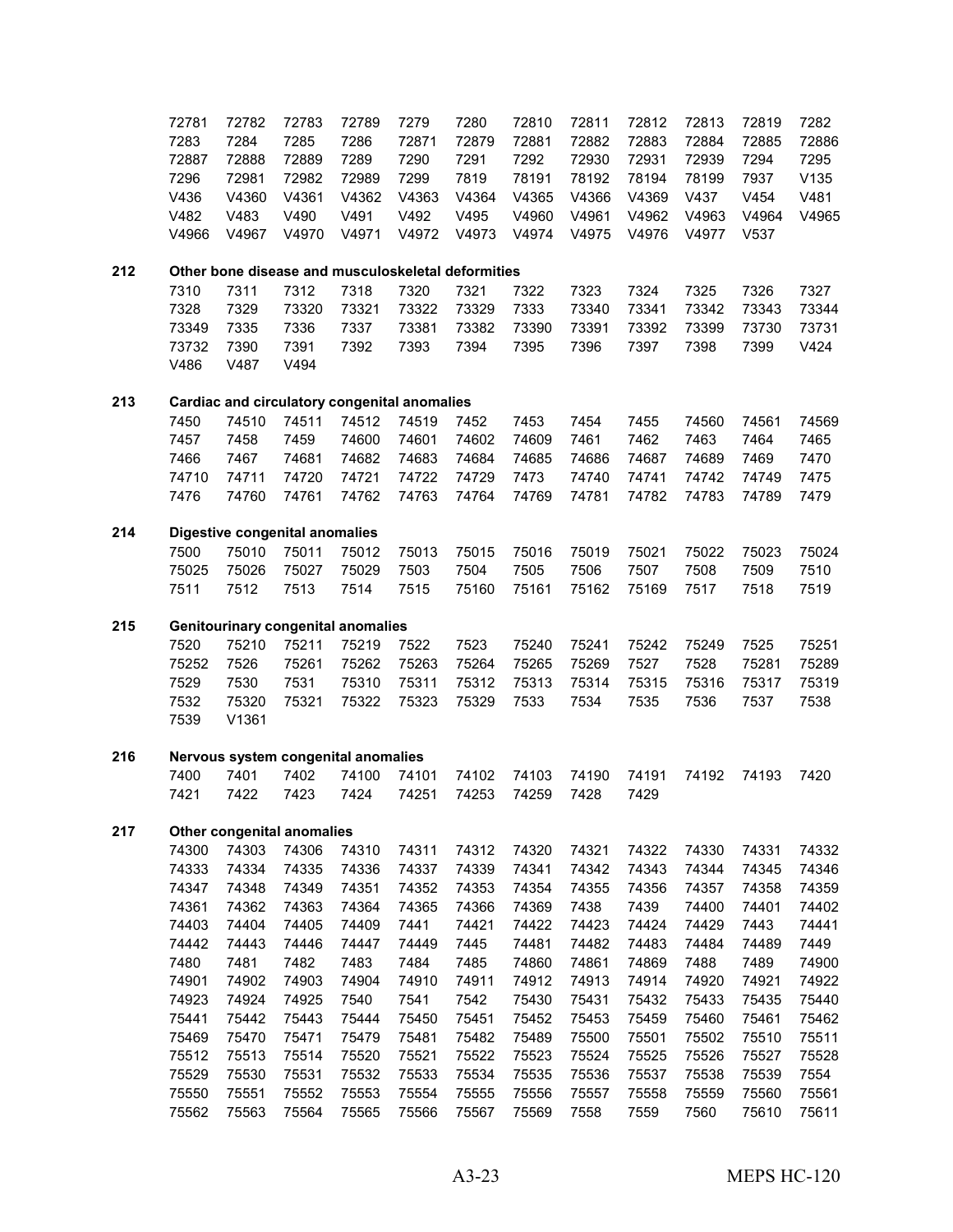|     | 75612<br>75652<br>75682<br>7575<br>7584<br>7594<br>V1369 | 75613<br>75653<br>75683<br>7576<br>7585<br>7595 | 75614<br>75654<br>75689<br>7578<br>7586<br>7596 | 75615<br>75655<br>7569<br>7579<br>7587<br>7597 | 75616<br>75656<br>7570<br>7580<br>7588<br>7598                  | 75617<br>75659<br>7571<br>7581<br>75881<br>75981 | 75619<br>7566<br>7572<br>7582<br>75889<br>75982 | 7562<br>7567<br>75731<br>7583<br>7589<br>75983 | 7563<br>75670<br>75732<br>75831<br>7590<br>75989 | 7564<br>75671<br>75733<br>75832<br>7591<br>7599 | 75650<br>75679<br>75739<br>75833<br>7592<br>7952 | 75651<br>75681<br>7574<br>75839<br>7593<br>V136 |
|-----|----------------------------------------------------------|-------------------------------------------------|-------------------------------------------------|------------------------------------------------|-----------------------------------------------------------------|--------------------------------------------------|-------------------------------------------------|------------------------------------------------|--------------------------------------------------|-------------------------------------------------|--------------------------------------------------|-------------------------------------------------|
| 218 | Liveborn                                                 |                                                 |                                                 |                                                |                                                                 |                                                  |                                                 |                                                |                                                  |                                                 |                                                  |                                                 |
|     | V300                                                     | V3000                                           | V3001                                           | V301                                           | V302                                                            | V310                                             | V3100                                           | V3101                                          | V311                                             | V312                                            | V320                                             | V3200                                           |
|     | V3201                                                    | V321                                            | V322                                            | V330                                           | V3300                                                           | V3301                                            | V331                                            | V332                                           | V340                                             | V3400                                           | V3401                                            | V341                                            |
|     | V342                                                     | V350                                            | V3500                                           | V3501                                          | V351                                                            | V352                                             | V360                                            | V3600                                          | V3601                                            | V361                                            | V362                                             | V370                                            |
|     | V3700                                                    | V3701                                           | V371                                            | V372                                           | V390                                                            | V3900                                            | V3901                                           | V391                                           | V392                                             |                                                 |                                                  |                                                 |
| 219 |                                                          |                                                 |                                                 |                                                | Short gestation; low birth weight; and fetal growth retardation |                                                  |                                                 |                                                |                                                  |                                                 |                                                  |                                                 |
|     | 7640                                                     | 76400                                           | 76401                                           | 76402                                          | 76403                                                           | 76404                                            | 76405                                           | 76406                                          | 76407                                            | 76408                                           | 76409                                            | 7641                                            |
|     | 76410                                                    | 76411                                           | 76412                                           | 76413                                          | 76414                                                           | 76415                                            | 76416                                           | 76417                                          | 76418                                            | 76419                                           | 7642                                             | 76420                                           |
|     | 76421                                                    | 76422                                           | 76423                                           | 76424                                          | 76425                                                           | 76426                                            | 76427                                           | 76428                                          | 76429                                            | 7649                                            | 76490                                            | 76491                                           |
|     | 76492                                                    | 76493                                           | 76494                                           | 76495                                          | 76496                                                           | 76497                                            | 76498                                           | 76499                                          | 7650                                             | 76500                                           | 76501                                            | 76502                                           |
|     | 76503                                                    | 76504                                           | 76505                                           | 76506                                          | 76507                                                           | 76508                                            | 76509                                           | 7651                                           | 76510                                            | 76511                                           | 76512                                            | 76513                                           |
|     | 76514                                                    | 76515                                           | 76516                                           | 76517                                          | 76518                                                           | 76519                                            | 76520                                           | 76521                                          | 76522                                            | 76523                                           | 76524                                            | 76525                                           |
|     | 76526                                                    | 76527                                           | 76528                                           | 76529                                          | V2130                                                           | V2131                                            | V2132                                           | V2133                                          | V2134                                            | V2135                                           |                                                  |                                                 |
| 220 |                                                          |                                                 |                                                 | Intrauterine hypoxia and birth asphyxia        |                                                                 |                                                  |                                                 |                                                |                                                  |                                                 |                                                  |                                                 |
|     | 7680                                                     | 7681                                            | 7682                                            | 7683                                           | 7684                                                            | 7685                                             | 7686                                            | 7689                                           |                                                  |                                                 |                                                  |                                                 |
| 221 | 769                                                      | <b>Respiratory distress syndrome</b>            |                                                 |                                                |                                                                 |                                                  |                                                 |                                                |                                                  |                                                 |                                                  |                                                 |
| 222 |                                                          |                                                 |                                                 |                                                | Hemolytic jaundice and perinatal jaundice                       |                                                  |                                                 |                                                |                                                  |                                                 |                                                  |                                                 |
|     | 7730                                                     | 7731                                            | 7732                                            | 7733                                           | 7734                                                            | 7735                                             | 7740                                            | 7741                                           | 7742                                             | 77430                                           | 77431                                            | 77439                                           |
|     | 7744                                                     | 7745                                            | 7746                                            | 7747                                           |                                                                 |                                                  |                                                 |                                                |                                                  |                                                 |                                                  |                                                 |
| 223 | <b>Birth trauma</b>                                      |                                                 |                                                 |                                                |                                                                 |                                                  |                                                 |                                                |                                                  |                                                 |                                                  |                                                 |
|     | 7670                                                     | 7671                                            | 76711                                           | 76719                                          | 7672                                                            | 7673                                             | 7674                                            | 7675                                           | 7676                                             | 7677                                            | 7678                                             | 7679                                            |
| 224 |                                                          | <b>Other perinatal conditions</b>               |                                                 |                                                |                                                                 |                                                  |                                                 |                                                |                                                  |                                                 |                                                  |                                                 |
|     | 7600                                                     | 7601                                            | 7602                                            | 7603                                           | 7604                                                            | 7605                                             | 7606                                            | 76070                                          | 76071                                            | 76072                                           | 76073                                            | 76074                                           |
|     | 76075                                                    | 76076                                           | 76077                                           | 76078                                          | 76079                                                           | 7608                                             | 7609                                            | 7610                                           | 7611                                             | 7612                                            | 7613                                             | 7614                                            |
|     | 7615                                                     | 7616                                            | 7617                                            | 7618                                           | 7619                                                            | 7620                                             | 7621                                            | 7622                                           | 7623                                             | 7624                                            | 7625                                             | 7626                                            |
|     | 7627                                                     | 7628                                            | 7629                                            | 7630                                           | 7631                                                            | 7632                                             | 7633                                            | 7634                                           | 7635                                             | 7636                                            | 7637                                             | 7638                                            |
|     | 76381                                                    | 76382                                           | 76383                                           | 76384                                          | 76389                                                           | 7639                                             | 7660                                            | 7661                                           | 7662                                             | 76621                                           | 76622                                            | 7700                                            |
|     | 7701                                                     | 77010                                           | 77011                                           | 77012                                          | 77013                                                           | 77014                                            | 77015                                           | 77016                                          | 77017                                            | 77018                                           | 7702                                             | 7703                                            |
|     | 7704                                                     | 7705                                            | 7706                                            | 7707                                           | 7708                                                            | 77081                                            | 77082                                           | 77083                                          | 77084                                            | 77085                                           | 77086                                            | 77089                                           |
|     | 7709                                                     | 7710                                            | 7711                                            | 7712                                           | 7713                                                            | 7714                                             | 7715                                            | 7716                                           | 7717                                             | 7718                                            | 77181                                            | 77182                                           |
|     | 77183                                                    | 77189                                           | 7720                                            | 7721                                           | 77210                                                           | 77211                                            | 77212                                           | 77213                                          | 77214                                            | 7722                                            | 7723                                             | 7724                                            |
|     | 7725                                                     | 7726                                            | 7728                                            | 7729                                           | 7750                                                            | 7751                                             | 7752                                            | 7753                                           | 7754                                             | 7755                                            | 7756                                             | 7757                                            |
|     | 7758                                                     | 7759                                            | 7760                                            | 7761                                           | 7762                                                            | 7763                                             | 7764                                            | 7765                                           | 7766                                             | 7767                                            | 7768                                             | 7769                                            |
|     | 7771                                                     | 7772                                            | 7773                                            | 7774                                           | 7775                                                            | 7776                                             | 7778                                            | 7779                                           | 7780                                             | 7781                                            | 7782                                             | 7783                                            |
|     | 7784                                                     | 7785                                            | 7786                                            | 7787                                           | 7788                                                            | 7789                                             | 7790                                            | 7791                                           | 7792                                             | 7793                                            | 7794                                             | 7795                                            |
|     |                                                          |                                                 |                                                 |                                                |                                                                 |                                                  |                                                 |                                                |                                                  |                                                 |                                                  |                                                 |
|     | 7796                                                     | 7797                                            | 7798                                            | 77981                                          | 77982                                                           | 77983                                            | 77989                                           | 7799                                           | 78091                                            | 78092                                           | V137                                             | V502                                            |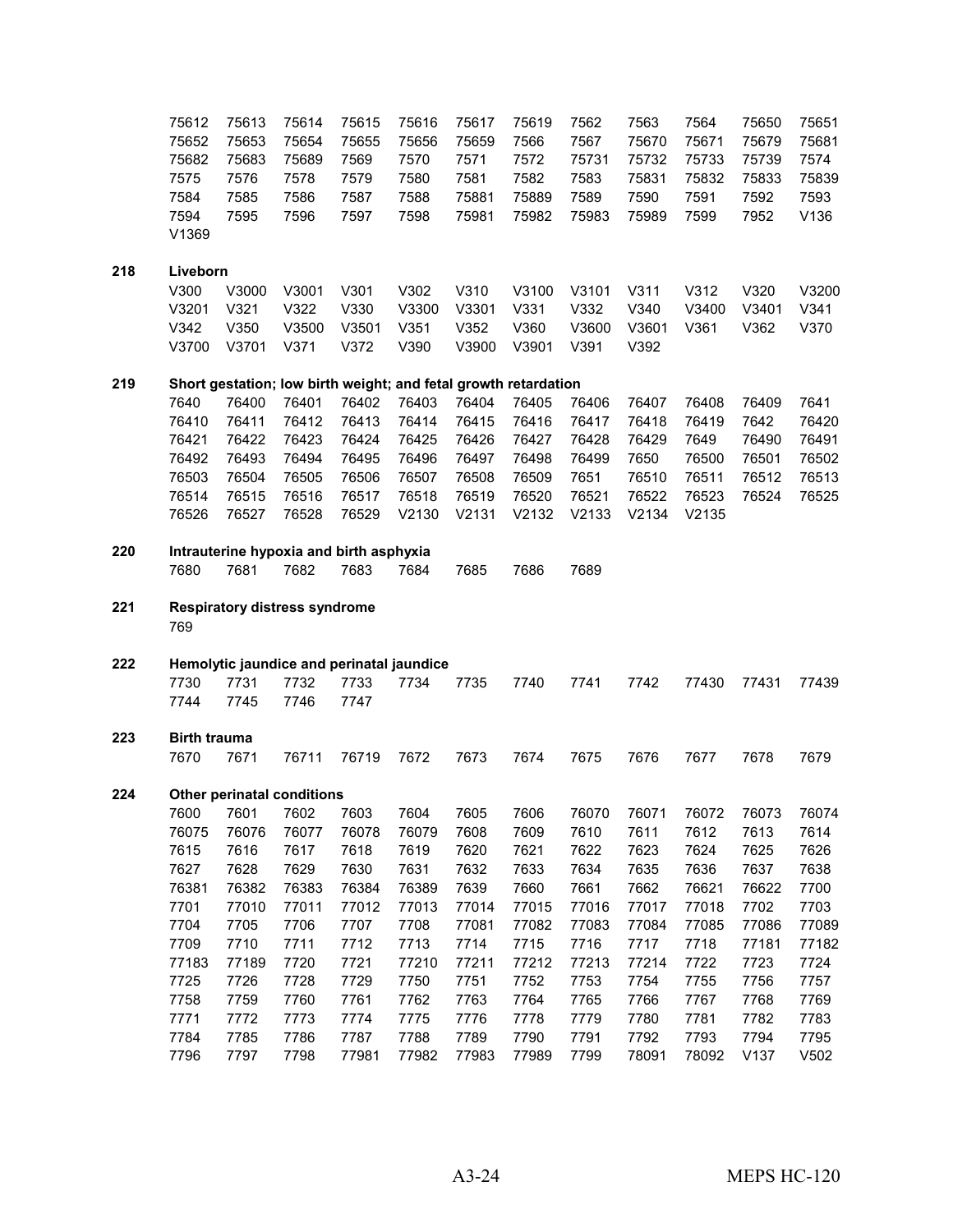| 225 | Joint disorders and dislocations; trauma-related |                                 |                                 |       |       |                   |       |       |       |       |       |       |
|-----|--------------------------------------------------|---------------------------------|---------------------------------|-------|-------|-------------------|-------|-------|-------|-------|-------|-------|
|     | 71610                                            | 71611                           | 71612                           | 71613 | 71614 | 71615             | 71616 | 71617 | 71618 | 71619 | 7170  | 7171  |
|     | 7172                                             | 7173                            | 71740                           | 71741 | 71742 | 71743             | 71749 | 7175  | 7176  | 7177  | 71781 | 71782 |
|     | 71783                                            | 71784                           | 71785                           | 71789 | 7179  | 71800             | 71801 | 71802 | 71803 | 71804 | 71805 | 71807 |
|     | 71808                                            | 71809                           | 71830                           | 71831 | 71832 | 71833             | 71834 | 71835 | 71836 | 71837 | 71838 | 71839 |
|     | 8300                                             | 8301                            | 83100                           | 83101 | 83102 | 83103             | 83104 | 83109 | 83110 | 83111 | 83112 | 83113 |
|     | 83114                                            | 83119                           | 83200                           | 83201 | 83202 | 83203             | 83204 | 83209 | 83210 | 83211 | 83212 | 83213 |
|     | 83214                                            | 83219                           | 83300                           | 83301 | 83302 | 83303             | 83304 | 83305 | 83309 | 83310 | 83311 | 83312 |
|     | 83313                                            | 83314                           | 83315                           | 83319 | 83400 | 83401             | 83402 | 83410 | 83411 | 83412 | 83500 | 83501 |
|     | 83502                                            | 83503                           | 83510                           | 83511 | 83512 | 83513             | 8360  | 8361  | 8362  | 8363  | 8364  | 83650 |
|     | 83651                                            | 83652                           | 83653                           | 83654 | 83659 | 83660             | 83661 | 83662 | 83663 | 83664 | 83669 | 8370  |
|     | 8371                                             | 83800                           | 83801                           | 83802 | 83803 | 83804             | 83805 | 83806 | 83809 | 83810 | 83811 | 83812 |
|     | 83813                                            | 83814                           | 83815                           | 83816 | 83819 | 83900             | 83901 | 83902 | 83903 | 83904 | 83905 | 83906 |
|     | 83907                                            | 83908                           | 83910                           | 83911 | 83912 | 83913             | 83914 | 83915 | 83916 | 83917 | 83918 | 83920 |
|     | 83921                                            | 83930                           | 83931                           | 83940 | 83941 | 83942             | 83949 | 83950 | 83951 | 83952 | 83959 | 83961 |
|     | 83969                                            | 83971                           | 83979                           | 8398  | 8399  | 9056              |       |       |       |       |       |       |
| 226 |                                                  |                                 | Fracture of neck of femur (hip) |       |       |                   |       |       |       |       |       |       |
|     | 82000                                            | 82001                           | 82002                           | 82003 | 82009 | 82010             | 82011 | 82012 | 82013 | 82019 | 82020 | 82021 |
|     | 82022                                            | 82030                           | 82031                           | 82032 | 8208  | 8209              | 9053  | V5413 | V5423 |       |       |       |
| 227 |                                                  | Spinal cord injury              |                                 |       |       |                   |       |       |       |       |       |       |
|     | 80600                                            | 80601                           | 80602                           | 80603 | 80604 | 80605             | 80606 | 80607 | 80608 | 80609 | 80610 | 80611 |
|     | 80612                                            | 80613                           | 80614                           | 80615 | 80616 | 80617             | 80618 | 80619 | 80620 | 80621 | 80622 | 80623 |
|     | 80624                                            | 80625                           | 80626                           | 80627 | 80628 | 80629             | 80630 | 80631 | 80632 | 80633 | 80634 | 80635 |
|     | 80636                                            | 80637                           | 80638                           | 80639 | 8064  | 8065              | 80660 | 80661 | 80662 | 80669 | 80670 | 80671 |
|     | 80672                                            | 80679                           | 8068                            | 8069  | 9072  | 95200             | 95201 | 95202 | 95203 | 95204 | 95205 | 95206 |
|     | 95207                                            | 95208                           | 95209                           | 95210 | 95211 | 95212             | 95213 | 95214 | 95215 | 95216 | 95217 | 95218 |
|     | 95219                                            | 9522                            | 9523                            | 9524  | 9528  | 9529              |       |       |       |       |       |       |
| 228 |                                                  | <b>Skull and face fractures</b> |                                 |       |       |                   |       |       |       |       |       |       |
|     | 80000                                            | 80001                           | 80002                           | 80003 | 80004 | 80005             | 80006 | 80009 | 80050 | 80051 | 80052 | 80053 |
|     | 80054                                            | 80055                           | 80056                           | 80059 | 80100 | 80101             | 80102 | 80103 | 80104 | 80105 | 80106 | 80109 |
|     | 80150                                            | 80151                           | 80152                           | 80153 | 80154 | 80155             | 80156 | 80159 | 8020  | 8021  | 80220 | 80221 |
|     | 80222                                            | 80223                           | 80224                           | 80225 | 80226 | 80227             | 80228 | 80229 | 80230 | 80231 | 80232 | 80233 |
|     | 80234                                            | 80235                           | 80236                           | 80237 | 80238 | 80239             | 8024  | 8025  | 8026  | 8027  | 8028  | 8029  |
|     | 80300                                            | 80301                           | 80302                           | 80303 | 80304 | 80305             | 80306 | 80309 | 80350 | 80351 | 80352 | 80353 |
|     | 80354                                            | 80355                           | 80356                           | 80359 | 80400 | 80401             | 80402 | 80403 | 80404 | 80405 | 80406 | 80409 |
|     | 80450                                            | 80451                           | 80452                           | 80453 | 80454 | 80455             | 80456 | 80459 | 9050  |       |       |       |
| 229 |                                                  | Fracture of upper limb          |                                 |       |       |                   |       |       |       |       |       |       |
|     | 81000                                            | 81001                           | 81002                           | 81003 | 81010 | 81011             | 81012 | 81013 | 81100 | 81101 | 81102 | 81103 |
|     | 81109                                            | 81110                           | 81111                           | 81112 | 81113 | 81119             | 81200 | 81201 | 81202 | 81203 | 81209 | 81210 |
|     | 81211                                            | 81212                           | 81213                           | 81219 | 81220 | 81221             | 81230 | 81231 | 81240 | 81241 | 81242 | 81243 |
|     | 81244                                            | 81249                           | 81250                           | 81251 | 81252 | 81253             | 81254 | 81259 | 81300 | 81301 | 81302 | 81303 |
|     | 81304                                            | 81305                           | 81306                           | 81307 | 81308 | 81310             | 81311 | 81312 | 81313 | 81314 | 81315 | 81316 |
|     | 81317                                            | 81318                           | 81320                           | 81321 | 81322 | 81323             | 81330 | 81331 | 81332 | 81333 | 81340 | 81341 |
|     | 81342                                            | 81343                           | 81344                           | 81345 | 81350 | 81351             | 81352 | 81353 | 81354 | 81380 | 81381 | 81382 |
|     | 81383                                            | 81390                           | 81391                           | 81392 | 81393 | 81400             | 81401 | 81402 | 81403 | 81404 | 81405 | 81406 |
|     | 81407                                            | 81408                           | 81409                           | 81410 | 81411 | 81412             | 81413 | 81414 | 81415 | 81416 | 81417 | 81418 |
|     | 81419                                            | 81500                           | 81501                           | 81502 | 81503 | 81504             | 81509 | 81510 | 81511 | 81512 | 81513 | 81514 |
|     | 81519                                            | 81600                           | 81601                           | 81602 | 81603 | 81610             | 81611 | 81612 | 81613 | 8170  | 8171  | 8180  |
|     | 8181                                             | 8190                            | 8191                            | 9052  | V5410 | V <sub>5411</sub> | V5412 | V5420 | V5421 | V5422 |       |       |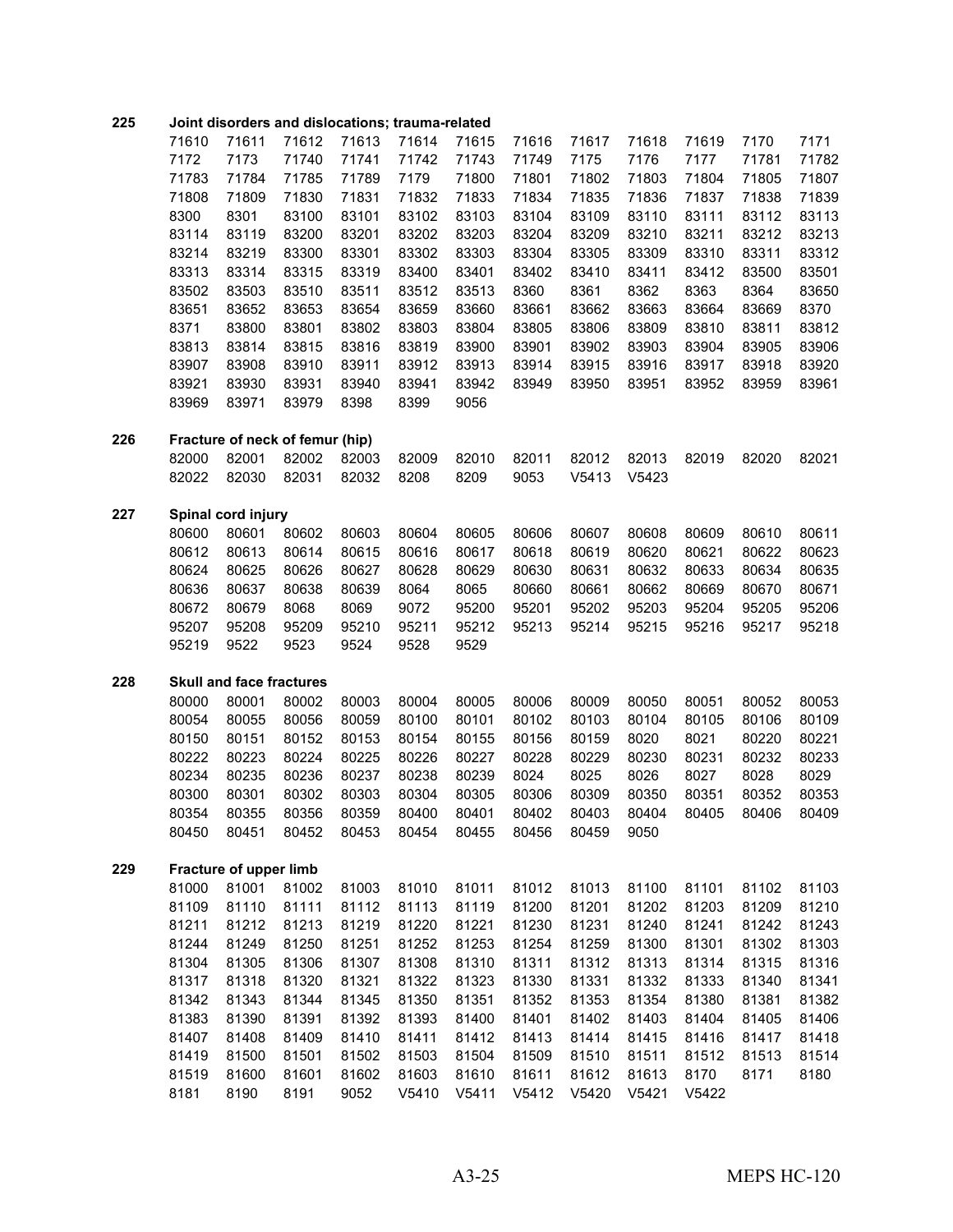### **Fracture of lower limb**

|       | 82100 82101 82110 82111 82120 82121 82122 82123 82129 82130 82131 82132 |  |  |                                                             |  |      |      |      |
|-------|-------------------------------------------------------------------------|--|--|-------------------------------------------------------------|--|------|------|------|
|       | 82133 82139 8220 8221 82300 82301 82302 82310 82311 82312 82320 82321   |  |  |                                                             |  |      |      |      |
|       | 82322 82330 82331 82332 82340 82341 82342 82380 82381 82382 82390 82391 |  |  |                                                             |  |      |      |      |
|       | 82392 8240                                                              |  |  | 8241 8242 8243 8244 8245 8246 8247                          |  | 8248 | 8249 | 8250 |
|       | 8251 82520                                                              |  |  | 82521 82522 82523 82524 82525 82529 82530 82531 82532 82533 |  |      |      |      |
|       | 82534 82535 82539 8260 8261 8270 8271 9054 V5414 V5415 V5416 V5424      |  |  |                                                             |  |      |      |      |
| V5425 | V5426                                                                   |  |  |                                                             |  |      |      |      |

#### **Other fractures**

 80501 80502 80503 80504 80505 80506 80507 80508 80510 80511 80512 80514 80515 80516 80517 80518 8052 8053 8054 8055 8056 8057 8059 80700 80701 80702 80703 80704 80705 80706 80707 80708 80709 80711 80712 80713 80714 80715 80716 80717 80718 80719 8072 8073 8075 8076 8080 8081 8082 8083 80841 80842 80843 80849 80851 80853 80859 8088 8089 8090 8091 8280 8281 8290 8291 9051 V540 V5401 V5402 V5409 V5417 V5419 V5427 V5429 V664 V674

## **Sprains and strains**

| 8400  | 8401  | 8402  | 8403  | 8404  | 8405  | 8406  | 8407  | 8408  | 8409  | 8410  | 8411  |
|-------|-------|-------|-------|-------|-------|-------|-------|-------|-------|-------|-------|
| 8412  | 8413  | 8418  | 8419  | 84200 | 84201 | 84202 | 84209 | 84210 | 84211 | 84212 | 84213 |
| 84219 | 8430  | 8431  | 8438  | 8439  | 8440  | 8441  | 8442  | 8443  | 8448  | 8449  | 84500 |
| 84501 | 84502 | 84503 | 84509 | 84510 | 84511 | 84512 | 84513 | 84519 | 8460  | 8461  | 8462  |
| 8463  | 8468  | 8469  | 8470  | 8471  | 8472  | 8473  | 8474  | 8479  | 8480  | 8481  | 8482  |
| 8483  | 84840 | 84841 | 84842 | 84849 | 8485  | 8488  | 8489  | 9057  |       |       |       |

#### **Intracranial injury**

| 80010 | 80011 | 80012 | 80013 | 80014 | 80015 | 80016 | 80019 | 80020 | 80021 | 80022 | 80023 |
|-------|-------|-------|-------|-------|-------|-------|-------|-------|-------|-------|-------|
| 80024 | 80025 | 80026 | 80029 | 80030 | 80031 | 80032 | 80033 | 80034 | 80035 | 80036 | 80039 |
| 80040 | 80041 | 80042 | 80043 | 80044 | 80045 | 80046 | 80049 | 80060 | 80061 | 80062 | 80063 |
| 80064 | 80065 | 80066 | 80069 | 80070 | 80071 | 80072 | 80073 | 80074 | 80075 | 80076 | 80079 |
| 80080 | 80081 | 80082 | 80083 | 80084 | 80085 | 80086 | 80089 | 80090 | 80091 | 80092 | 80093 |
| 80094 | 80095 | 80096 | 80099 | 80110 | 80111 | 80112 | 80113 | 80114 | 80115 | 80116 | 80119 |
| 80120 | 80121 | 80122 | 80123 | 80124 | 80125 | 80126 | 80129 | 80130 | 80131 | 80132 | 80133 |
| 80134 | 80135 | 80136 | 80139 | 80140 | 80141 | 80142 | 80143 | 80144 | 80145 | 80146 | 80149 |
| 80160 | 80161 | 80162 | 80163 | 80164 | 80165 | 80166 | 80169 | 80170 | 80171 | 80172 | 80173 |
| 80174 | 80175 | 80176 | 80179 | 80180 | 80181 | 80182 | 80183 | 80184 | 80185 | 80186 | 80189 |
| 80190 | 80191 | 80192 | 80193 | 80194 | 80195 | 80196 | 80199 | 80310 | 80311 | 80312 | 80313 |
| 80314 | 80315 | 80316 | 80319 | 80320 | 80321 | 80322 | 80323 | 80324 | 80325 | 80326 | 80329 |
| 80330 | 80331 | 80332 | 80333 | 80334 | 80335 | 80336 | 80339 | 80340 | 80341 | 80342 | 80343 |
| 80344 | 80345 | 80346 | 80349 | 80360 | 80361 | 80362 | 80363 | 80364 | 80365 | 80366 | 80369 |
| 80370 | 80371 | 80372 | 80373 | 80374 | 80375 | 80376 | 80379 | 80380 | 80381 | 80382 | 80383 |
| 80384 | 80385 | 80386 | 80389 | 80390 | 80391 | 80392 | 80393 | 80394 | 80395 | 80396 | 80399 |
| 80410 | 80411 | 80412 | 80413 | 80414 | 80415 | 80416 | 80419 | 80420 | 80421 | 80422 | 80423 |
| 80424 | 80425 | 80426 | 80429 | 80430 | 80431 | 80432 | 80433 | 80434 | 80435 | 80436 | 80439 |
| 80440 | 80441 | 80442 | 80443 | 80444 | 80445 | 80446 | 80449 | 80460 | 80461 | 80462 | 80463 |
| 80464 | 80465 | 80466 | 80469 | 80470 | 80471 | 80472 | 80473 | 80474 | 80475 | 80476 | 80479 |
| 80480 | 80481 | 80482 | 80483 | 80484 | 80485 | 80486 | 80489 | 80490 | 80491 | 80492 | 80493 |
| 80494 | 80495 | 80496 | 80499 | 8500  | 8501  | 85011 | 85012 | 8502  | 8503  | 8504  | 8505  |
| 8509  | 85100 | 85101 | 85102 | 85103 | 85104 | 85105 | 85106 | 85109 | 85110 | 85111 | 85112 |
| 85113 | 85114 | 85115 | 85116 | 85119 | 85120 | 85121 | 85122 | 85123 | 85124 | 85125 | 85126 |
| 85129 | 85130 | 85131 | 85132 | 85133 | 85134 | 85135 | 85136 | 85139 | 85140 | 85141 | 85142 |
| 85143 | 85144 | 85145 | 85146 | 85149 | 85150 | 85151 | 85152 | 85153 | 85154 | 85155 | 85156 |
| 85159 | 85160 | 85161 | 85162 | 85163 | 85164 | 85165 | 85166 | 85169 | 85170 | 85171 | 85172 |
|       |       |       |       |       |       |       |       |       |       |       |       |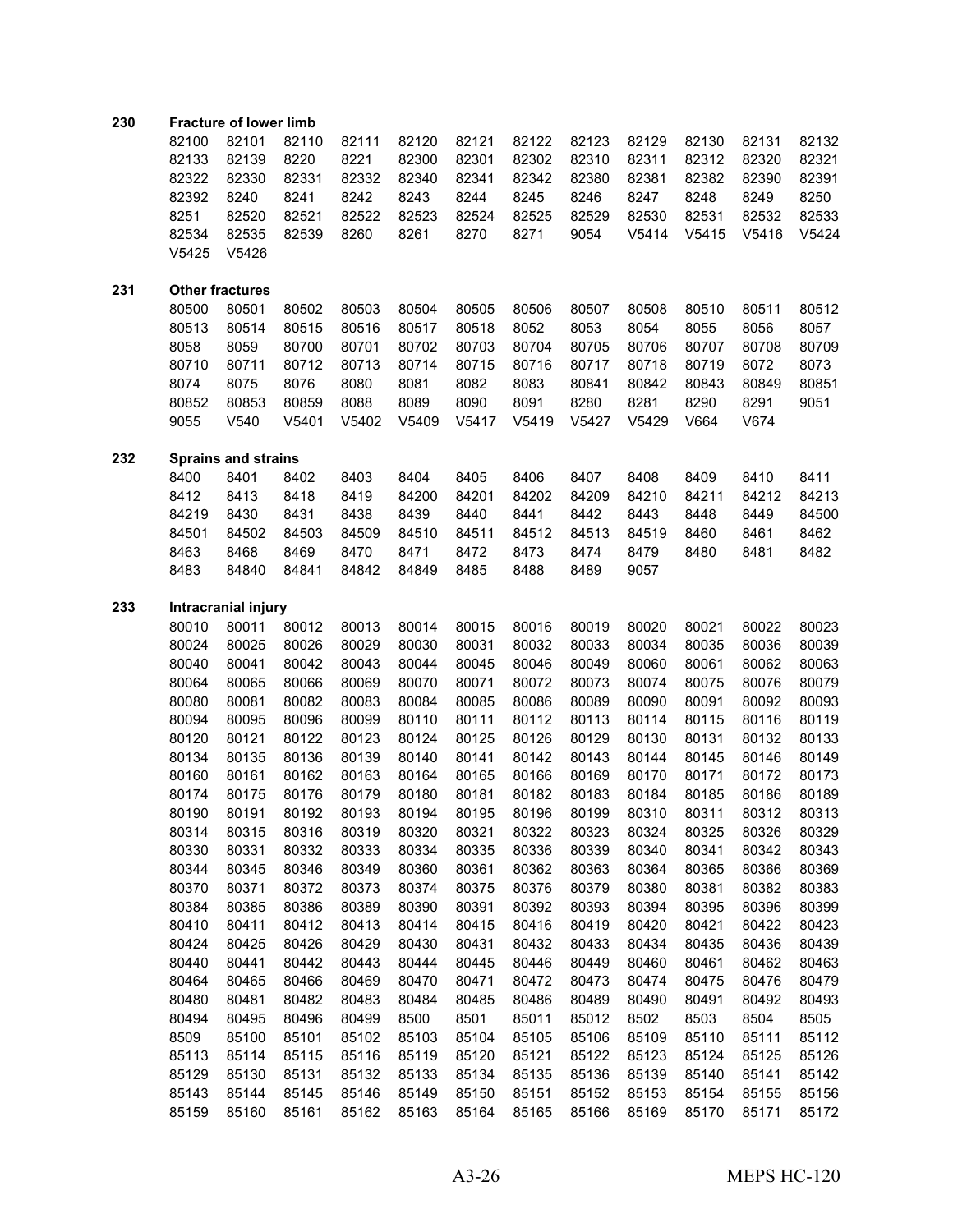|     | 85173        | 85174                                | 85175        | 85176        | 85179        | 85180 | 85181 | 85182 | 85183 | 85184 | 85185 | 85186 |
|-----|--------------|--------------------------------------|--------------|--------------|--------------|-------|-------|-------|-------|-------|-------|-------|
|     | 85189        | 85190                                | 85191        | 85192        | 85193        | 85194 | 85195 | 85196 | 85199 | 85200 | 85201 | 85202 |
|     | 85203        | 85204                                | 85205        | 85206        | 85209        | 85210 | 85211 | 85212 | 85213 | 85214 | 85215 | 85216 |
|     | 85219        | 85220                                | 85221        | 85222        | 85223        | 85224 | 85225 | 85226 | 85229 | 85230 | 85231 | 85232 |
|     | 85233        | 85234                                | 85235        | 85236        | 85239        | 85240 | 85241 | 85242 | 85243 | 85244 | 85245 | 85246 |
|     | 85249        | 85250                                | 85251        | 85252        | 85253        | 85254 | 85255 | 85256 | 85259 | 85300 | 85301 | 85302 |
|     | 85303        | 85304                                | 85305        | 85306        | 85309        | 85310 | 85311 | 85312 | 85313 | 85314 | 85315 | 85316 |
|     | 85319        | 85400                                | 85401        | 85402        | 85403        | 85404 | 85405 | 85406 | 85409 | 85410 | 85411 | 85412 |
|     | 85413        | 85414                                | 85415        | 85416        | 85419        | 9070  |       |       |       |       |       |       |
| 234 |              | Crushing injury or internal injury   |              |              |              |       |       |       |       |       |       |       |
|     | 8600         | 8601                                 | 8602         | 8603         | 8604         | 8605  | 86100 | 86101 | 86102 | 86103 | 86110 | 86111 |
|     | 86112        | 86113                                | 86120        | 86121        | 86122        | 86130 | 86131 | 86132 | 8620  | 8621  | 86221 | 86222 |
|     | 86229        | 86231                                | 86232        | 86239        | 8628         | 8629  | 8630  | 8631  | 86320 | 86321 | 86329 | 86330 |
|     | 86331        | 86339                                | 86340        | 86341        | 86342        | 86343 | 86344 | 86345 | 86346 | 86349 | 86350 | 86351 |
|     | 86352        | 86353                                | 86354        | 86355        | 86356        | 86359 | 86380 | 86381 | 86382 | 86383 | 86384 | 86385 |
|     | 86389        | 86390                                | 86391        | 86392        | 86393        | 86394 | 86395 | 86399 | 86400 | 86401 | 86402 | 86403 |
|     | 86404        | 86405                                | 86409        | 86410        | 86411        | 86412 | 86413 | 86414 | 86415 | 86419 | 86500 | 86501 |
|     | 86502        | 86503                                | 86504        | 86509        | 86510        | 86511 | 86512 | 86513 | 86514 | 86519 | 86600 | 86601 |
|     | 86602        | 86603                                | 86610        | 86611        | 86612        | 86613 | 8670  | 8671  | 8672  | 8673  | 8674  | 8675  |
|     | 8676         | 8677                                 | 8678         | 8679         | 86800        | 86801 | 86802 | 86803 | 86804 | 86809 | 86810 | 86811 |
|     | 86812        | 86813                                | 86814        | 86819        | 8690         | 8691  | 90000 | 90001 | 90002 | 90003 | 9001  | 90081 |
|     | 90082        | 90089                                | 9009         | 9010         | 9011         | 9012  | 9013  | 90140 | 90141 | 90142 | 90181 | 90182 |
|     | 90183        | 90189                                | 9019         | 9020         | 90210        | 90211 | 90219 | 90220 | 90221 | 90222 | 90223 | 90224 |
|     | 90225        | 90226                                | 90227        | 90229        | 90231        | 90232 | 90233 | 90234 | 90239 | 90240 | 90241 | 90242 |
|     | 90249        | 90250                                | 90251        | 90252        | 90253        | 90254 | 90255 | 90256 | 90259 | 90281 | 90282 | 90287 |
|     | 90289        | 9029                                 | 90300        | 90301        | 90302        | 9031  | 9032  | 9033  | 9034  | 9035  | 9038  | 9039  |
|     | 9040         | 9041                                 | 9042         | 9043         | 90440        | 90441 | 90442 | 90450 | 90451 | 90452 | 90453 | 90454 |
|     | 9046         | 9047                                 | 9048         | 9049         | 9064         | 9080  | 9081  | 9082  | 9083  | 9084  | 925   | 9251  |
|     | 9252         | 9260                                 | 92611        | 92612        | 92619        | 9268  | 9269  | 92700 | 92701 | 92702 | 92703 | 92709 |
|     | 92710        | 92711                                | 92720        | 92721        | 9273         | 9278  | 9279  | 92800 | 92801 | 92810 | 92811 | 92820 |
|     | 92821        | 9283                                 | 9288         | 9289         | 9290         | 9299  |       |       |       |       |       |       |
| 235 |              | Open wounds of head; neck; and trunk |              |              |              |       |       |       |       |       |       |       |
|     | 8700         | 8701                                 | 8702         | 8703         | 8704         | 8708  | 8709  | 8710  | 8711  | 8712  | 8713  | 8714  |
|     | 8715         | 8716                                 | 8717         | 8719         | 87200        | 87201 | 87202 | 87210 | 87211 | 87212 | 87261 | 87262 |
|     | 87263        | 87264                                | 87269        | 87271        | 87272        | 87273 | 87274 | 87279 | 8728  | 8729  | 8730  | 8731  |
|     | 87320        | 87321                                | 87322        | 87323        | 87329        | 87330 | 87331 | 87332 | 87333 | 87339 | 87340 | 87341 |
|     | 87342        | 87343                                | 87344        | 87349        | 87350        | 87351 | 87352 | 87353 | 87354 | 87359 | 87360 | 87361 |
|     | 87362        | 87363                                | 87364        | 87365        | 87369        | 87370 | 87371 | 87372 | 87373 | 87374 | 87375 | 87379 |
|     | 8738         | 8739                                 | 87400        | 87401        | 87402        | 87410 | 87411 | 87412 | 8742  | 8743  | 8744  | 8745  |
|     | 8748         | 8749                                 | 8750         | 8751         | 8760         | 8761  | 8770  | 8771  | 8780  | 8781  | 8782  | 8783  |
|     | 8784<br>8796 | 8785<br>8797                         | 8786<br>8798 | 8787<br>8799 | 8788<br>9060 | 8789  | 8790  | 8791  | 8792  | 8793  | 8794  | 8795  |
|     |              |                                      |              |              |              |       |       |       |       |       |       |       |
| 236 |              | Open wounds of extremities           |              |              |              |       |       |       |       |       |       |       |
|     | 88000        | 88001                                | 88002        | 88003        | 88009        | 88010 | 88011 | 88012 | 88013 | 88019 | 88020 | 88021 |
|     | 88022        | 88023                                | 88029        | 88100        | 88101        | 88102 | 88110 | 88111 | 88112 | 88120 | 88121 | 88122 |
|     | 8820         | 8821                                 | 8822         | 8830         | 8831         | 8832  | 8840  | 8841  | 8842  | 8850  | 8851  | 8860  |
|     | 8861         | 8870                                 | 8871         | 8872         | 8873         | 8874  | 8875  | 8876  | 8877  | 8900  | 8901  | 8902  |
|     | 8910         | 8911                                 | 8912         | 8920         | 8921         | 8922  | 8930  | 8931  | 8932  | 8940  | 8941  | 8942  |
|     | 8950<br>8976 | 8951<br>8977                         | 8960<br>9058 | 8961<br>9059 | 8962         | 8963  | 8970  | 8971  | 8972  | 8973  | 8974  | 8975  |
|     |              |                                      |              |              | 9061         |       |       |       |       |       |       |       |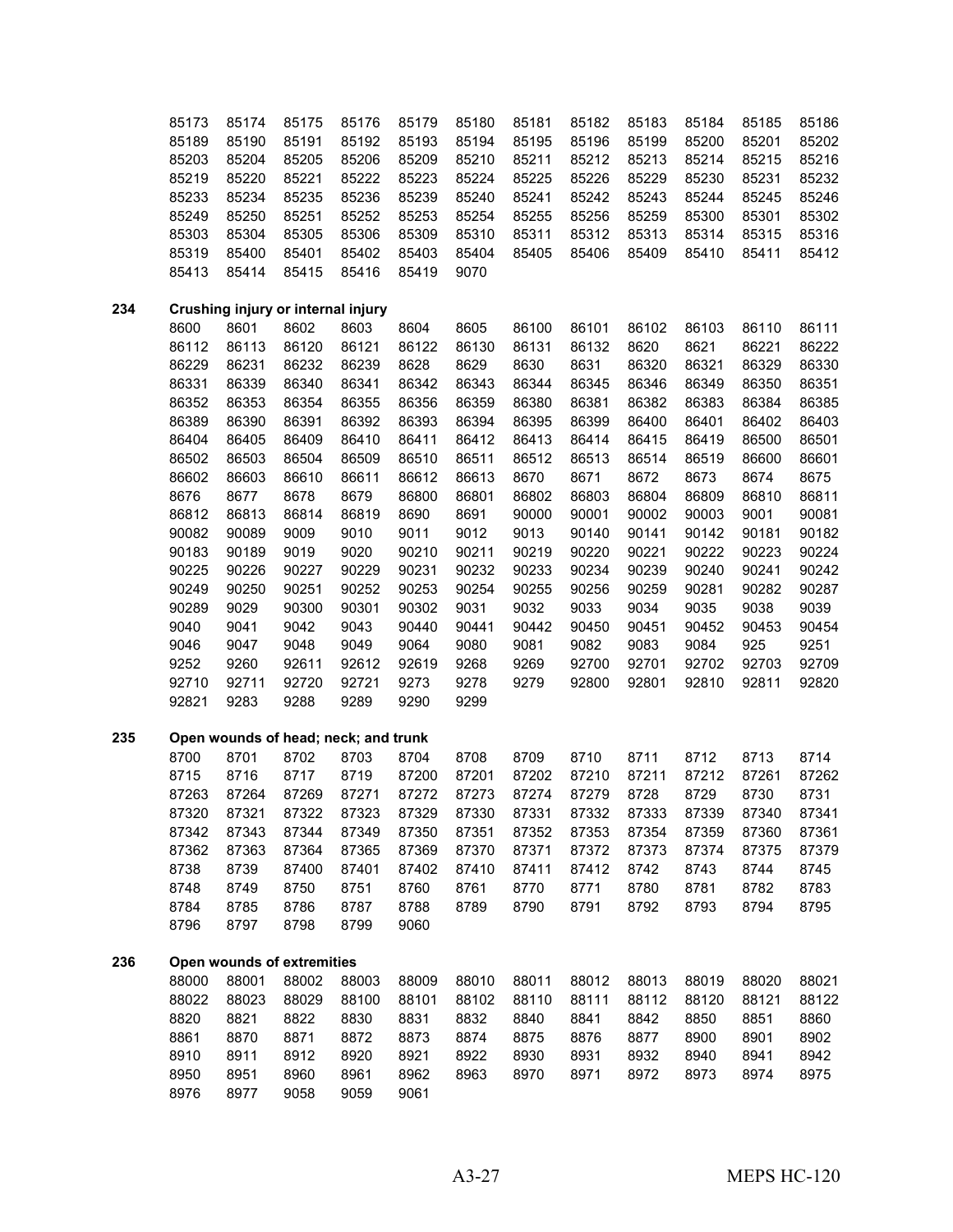## **Complication of device; implant or graft**

|     | 41402        | 41404 | 41405                                                | 41407 | 44030 | 44031 | 44032 | 56960 | 56961 | 56969 | 99600 | 99601 |
|-----|--------------|-------|------------------------------------------------------|-------|-------|-------|-------|-------|-------|-------|-------|-------|
|     | 99602        | 99603 | 99604                                                | 99609 | 9961  | 9962  | 99630 | 99631 | 99632 | 99639 | 9964  | 99640 |
|     | 99641        | 99642 | 99643                                                | 99644 | 99645 | 99646 | 99647 | 99649 | 99651 | 99652 | 99653 | 99654 |
|     | 99655        | 99656 | 99657                                                | 99659 | 9966  | 99660 | 99661 | 99662 | 99663 | 99664 | 99665 | 99666 |
|     | 99667        | 99668 | 99669                                                | 9967  | 99670 | 99671 | 99672 | 99673 | 99674 | 99675 | 99676 | 99677 |
|     | 99678        | 99679 | 99680                                                | 99681 | 99682 | 99683 | 99684 | 99685 | 99686 | 99687 | 99689 | 99690 |
|     | 99691        | 99692 | 99693                                                | 99694 | 99695 | 99696 | 99699 |       |       |       |       |       |
|     |              |       |                                                      |       |       |       |       |       |       |       |       |       |
| 238 |              |       | Complications of surgical procedures or medical care |       |       |       |       |       |       |       |       |       |
|     | 27783        | 3490  | 3491                                                 | 41511 | 4294  | 4582  | 45821 | 45829 | 5121  | 5190  | 51900 | 51901 |
|     | 51902        | 51909 | 53086                                                | 53087 | 53640 | 53641 | 53642 | 53649 | 5642  | 5643  | 5644  | 5696  |
|     | 56962        | 5793  | 9093                                                 | 9954  | 99586 | 9970  | 99700 | 99701 | 99702 | 99709 | 9971  | 9972  |
|     | 9973         | 9974  | 9975                                                 | 99760 | 99761 | 99762 | 99769 | 99771 | 99772 | 99779 | 9979  | 99791 |
|     | 99799        | 9980  | 9981                                                 | 99811 | 99812 | 99813 | 9982  | 9983  | 99831 | 99832 | 9984  | 9985  |
|     | 99851        | 99859 | 9986                                                 | 9987  | 9988  | 99881 | 99882 | 99883 | 99889 | 9989  | 9990  | 9991  |
|     | 9992         | 9993  | 9994                                                 | 9995  | 9996  | 9997  | 9998  | 9999  |       |       |       |       |
| 239 |              |       | Superficial injury; contusion                        |       |       |       |       |       |       |       |       |       |
|     | 9062         | 9063  | 9100                                                 | 9101  | 9102  | 9103  | 9104  | 9105  | 9106  | 9107  | 9108  | 9109  |
|     | 9110         | 9111  | 9112                                                 | 9113  | 9114  | 9115  | 9116  | 9117  | 9118  | 9119  | 9120  | 9121  |
|     | 9122         | 9123  | 9124                                                 | 9125  | 9126  | 9127  | 9128  | 9129  | 9130  | 9131  | 9132  | 9133  |
|     | 9134         | 9135  | 9136                                                 | 9137  | 9138  | 9139  | 9140  | 9141  | 9142  | 9143  | 9144  | 9145  |
|     |              |       |                                                      |       |       |       |       |       |       |       |       |       |
|     | 9146         | 9147  | 9148                                                 | 9149  | 9150  | 9151  | 9152  | 9153  | 9154  | 9155  | 9156  | 9157  |
|     | 9158         | 9159  | 9160                                                 | 9161  | 9162  | 9163  | 9164  | 9165  | 9166  | 9167  | 9168  | 9169  |
|     | 9170         | 9171  | 9172                                                 | 9173  | 9174  | 9175  | 9176  | 9177  | 9178  | 9179  | 9180  | 9181  |
|     | 9182         | 9189  | 9190                                                 | 9191  | 9192  | 9193  | 9194  | 9195  | 9196  | 9197  | 9198  | 9199  |
|     | 920          | 9210  | 9211                                                 | 9212  | 9213  | 9219  | 9220  | 9221  | 9222  | 9223  | 92231 | 92232 |
|     | 92233        | 9224  | 9228                                                 | 9229  | 92300 | 92301 | 92302 | 92303 | 92309 | 92310 | 92311 | 92320 |
|     | 92321        | 9233  | 9238                                                 | 9239  | 92400 | 92401 | 92410 | 92411 | 92420 | 92421 | 9243  | 9244  |
|     | 9245         | 9248  | 9249                                                 |       |       |       |       |       |       |       |       |       |
| 240 | <b>Burns</b> |       |                                                      |       |       |       |       |       |       |       |       |       |
|     | 9065         | 9066  | 9067                                                 | 9068  | 9069  | 9400  | 9401  | 9402  | 9403  | 9404  | 9405  | 9409  |
|     | 94100        | 94101 | 94102                                                | 94103 | 94104 | 94105 | 94106 | 94107 | 94108 | 94109 | 94110 | 94111 |
|     | 94112        | 94113 | 94114                                                | 94115 | 94116 | 94117 | 94118 | 94119 | 94120 | 94121 | 94122 | 94123 |
|     | 94124        | 94125 | 94126                                                | 94127 | 94128 | 94129 | 94130 | 94131 | 94132 | 94133 | 94134 | 94135 |
|     | 94136        | 94137 | 94138                                                | 94139 | 94140 | 94141 | 94142 | 94143 | 94144 | 94145 | 94146 | 94147 |
|     | 94148        | 94149 | 94150                                                | 94151 | 94152 | 94153 | 94154 | 94155 | 94156 | 94157 | 94158 | 94159 |
|     | 94200        | 94201 | 94202                                                | 94203 | 94204 | 94205 | 94209 | 94210 | 94211 | 94212 | 94213 | 94214 |
|     | 94215        | 94219 | 94220                                                | 94221 | 94222 | 94223 | 94224 | 94225 | 94229 | 94230 | 94231 | 94232 |
|     | 94233        | 94234 | 94235                                                | 94239 | 94240 | 94241 | 94242 | 94243 | 94244 | 94245 | 94249 | 94250 |
|     | 94251        | 94252 | 94253                                                | 94254 | 94255 | 94259 | 94300 | 94301 | 94302 | 94303 | 94304 | 94305 |
|     | 94306        | 94309 | 94310                                                | 94311 | 94312 | 94313 | 94314 | 94315 | 94316 | 94319 | 94320 | 94321 |
|     | 94322        | 94323 | 94324                                                | 94325 | 94326 | 94329 | 94330 | 94331 | 94332 | 94333 | 94334 | 94335 |
|     | 94336        | 94339 | 94340                                                | 94341 | 94342 | 94343 | 94344 | 94345 | 94346 | 94349 | 94350 | 94351 |
|     | 94352        | 94353 | 94354                                                | 94355 | 94356 | 94359 | 94400 | 94401 | 94402 | 94403 | 94404 | 94405 |
|     | 94406        | 94407 | 94408                                                | 94410 | 94411 | 94412 | 94413 | 94414 | 94415 | 94416 | 94417 | 94418 |
|     | 94420        | 94421 | 94422                                                | 94423 | 94424 | 94425 | 94426 | 94427 | 94428 | 94430 | 94431 | 94432 |
|     | 94433        | 94434 | 94435                                                | 94436 | 94437 | 94438 | 94440 | 94441 | 94442 | 94443 | 94444 | 94445 |
|     | 94446        | 94447 | 94448                                                | 94450 | 94451 | 94452 | 94453 | 94454 | 94455 | 94456 | 94457 | 94458 |
|     | 94500        | 94501 | 94502                                                | 94503 | 94504 | 94505 | 94506 | 94509 | 94510 | 94511 | 94512 | 94513 |
|     | 94514        | 94515 | 94516                                                | 94519 | 94520 | 94521 | 94522 | 94523 | 94524 | 94525 | 94526 | 94529 |
|     | 94530        | 94531 | 94532                                                | 94533 | 94534 | 94535 | 94536 | 94539 | 94540 | 94541 | 94542 | 94543 |
|     |              |       |                                                      |       |       |       |       |       |       |       |       |       |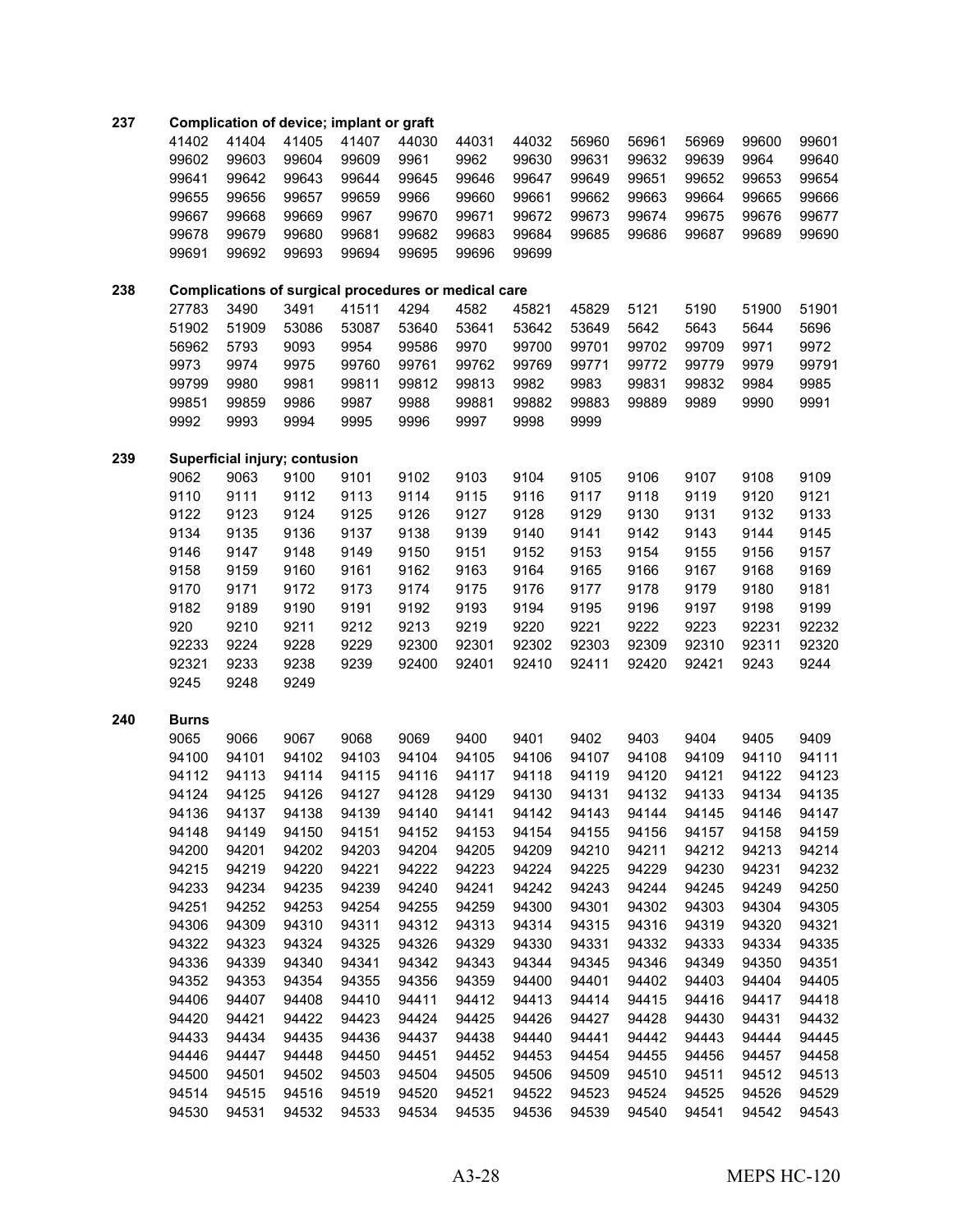|     | 94544<br>9460<br>9479<br>94841<br>94862<br>94877<br>94892<br>9494 | 94545<br>9461<br>94800<br>94842<br>94863<br>94880<br>94893<br>9495 | 94546<br>9462<br>94810<br>94843<br>94864<br>94881<br>94894 | 94549<br>9463<br>94811<br>94844<br>94865<br>94882<br>94895 | 94550<br>9464<br>94820<br>94850<br>94866<br>94883<br>94896 | 94551<br>9465<br>94821<br>94851<br>94870<br>94884<br>94897 | 94552<br>9470<br>94822<br>94852<br>94871<br>94885<br>94898 | 94553<br>9471<br>94830<br>94853<br>94872<br>94886<br>94899 | 94554<br>9472<br>94831<br>94854<br>94873<br>94887<br>9490 | 94555<br>9473<br>94832<br>94855<br>94874<br>94888<br>9491 | 94556<br>9474<br>94833<br>94860<br>94875<br>94890<br>9492 | 94559<br>9478<br>94840<br>94861<br>94876<br>94891<br>9493 |
|-----|-------------------------------------------------------------------|--------------------------------------------------------------------|------------------------------------------------------------|------------------------------------------------------------|------------------------------------------------------------|------------------------------------------------------------|------------------------------------------------------------|------------------------------------------------------------|-----------------------------------------------------------|-----------------------------------------------------------|-----------------------------------------------------------|-----------------------------------------------------------|
| 241 |                                                                   |                                                                    | Poisoning by psychotropic agents                           |                                                            |                                                            |                                                            |                                                            |                                                            |                                                           |                                                           |                                                           |                                                           |
|     | 9690                                                              | 9691                                                               | 9692                                                       | 9693                                                       | 9694                                                       | 9695                                                       | 9696                                                       | 9697                                                       | 9698                                                      | 9699                                                      |                                                           |                                                           |
| 242 |                                                                   |                                                                    | Poisoning by other medications and drugs                   |                                                            |                                                            |                                                            |                                                            |                                                            |                                                           |                                                           |                                                           |                                                           |
|     | 9090                                                              | 9095                                                               | 9600                                                       | 9601                                                       | 9602                                                       | 9603                                                       | 9604                                                       | 9605                                                       | 9606                                                      | 9607                                                      | 9608                                                      | 9609                                                      |
|     | 9610                                                              | 9611                                                               | 9612                                                       | 9613                                                       | 9614                                                       | 9615                                                       | 9616                                                       | 9617                                                       | 9618                                                      | 9619                                                      | 9620                                                      | 9621                                                      |
|     | 9622                                                              | 9623                                                               | 9624                                                       | 9625                                                       | 9626                                                       | 9627                                                       | 9628                                                       | 9629                                                       | 9630                                                      | 9631                                                      | 9632                                                      | 9633                                                      |
|     | 9634                                                              | 9635                                                               | 9638                                                       | 9639                                                       | 9640                                                       | 9641                                                       | 9642                                                       | 9643                                                       | 9644                                                      | 9645                                                      | 9646                                                      | 9647                                                      |
|     | 9648                                                              | 9649                                                               | 96500                                                      | 96501                                                      | 96502                                                      | 96509                                                      | 9651                                                       | 9654                                                       | 9655                                                      | 9656                                                      | 96561                                                     | 96569                                                     |
|     | 9657                                                              | 9658                                                               | 9659                                                       | 9660                                                       | 9661                                                       | 9662                                                       | 9663                                                       | 9664                                                       | 9670                                                      | 9671                                                      | 9672                                                      | 9673                                                      |
|     | 9674                                                              | 9675                                                               | 9676                                                       | 9678                                                       | 9679                                                       | 9680                                                       | 9681                                                       | 9682                                                       | 9683                                                      | 9684                                                      | 9685                                                      | 9686                                                      |
|     | 9687                                                              | 9689                                                               | 9700                                                       | 9701                                                       | 9708                                                       | 9709                                                       | 9710                                                       | 9711                                                       | 9712                                                      | 9713                                                      | 9719                                                      | 9720                                                      |
|     | 9721                                                              | 9722                                                               | 9723                                                       | 9724                                                       | 9725                                                       | 9726                                                       | 9727                                                       | 9728                                                       | 9729                                                      | 9730                                                      | 9731                                                      | 9732                                                      |
|     | 9733                                                              | 9734                                                               | 9735                                                       | 9736                                                       | 9738                                                       | 9739                                                       | 9740                                                       | 9741                                                       | 9742                                                      | 9743                                                      | 9744                                                      | 9745                                                      |
|     | 9746                                                              | 9747                                                               | 9750                                                       | 9751                                                       | 9752                                                       | 9753                                                       | 9754                                                       | 9755                                                       | 9756                                                      | 9757                                                      | 9758                                                      | 9760                                                      |
|     | 9761                                                              | 9762                                                               | 9763                                                       | 9764                                                       | 9765                                                       | 9766                                                       | 9767                                                       | 9768                                                       | 9769                                                      | 9770                                                      | 9771                                                      | 9772                                                      |
|     |                                                                   | 9774                                                               |                                                            |                                                            |                                                            |                                                            |                                                            |                                                            |                                                           |                                                           | 9786                                                      |                                                           |
|     | 9773                                                              |                                                                    | 9778                                                       | 9779                                                       | 9780                                                       | 9781                                                       | 9782                                                       | 9783                                                       | 9784                                                      | 9785                                                      |                                                           | 9788                                                      |
|     | 9789                                                              | 9790                                                               | 9791                                                       | 9792                                                       | 9793                                                       | 9794                                                       | 9795                                                       | 9796                                                       | 9797                                                      | 9799                                                      | 9952                                                      |                                                           |
| 243 |                                                                   |                                                                    | Poisoning by nonmedicinal substances                       |                                                            |                                                            |                                                            |                                                            |                                                            |                                                           |                                                           |                                                           |                                                           |
|     | 9091                                                              | 9801                                                               | 9802                                                       | 9803                                                       | 9808                                                       | 9809                                                       | 981                                                        | 9820                                                       | 9821                                                      | 9822                                                      | 9823                                                      | 9824                                                      |
|     | 9828                                                              | 9830                                                               | 9831                                                       | 9832                                                       | 9839                                                       | 9840                                                       | 9841                                                       | 9848                                                       | 9849                                                      | 9850                                                      | 9851                                                      | 9852                                                      |
|     | 9853                                                              | 9854                                                               | 9855                                                       | 9856                                                       | 9858                                                       | 9859                                                       | 986                                                        | 9870                                                       | 9871                                                      | 9872                                                      | 9873                                                      | 9874                                                      |
|     | 9875                                                              | 9876                                                               | 9877                                                       | 9878                                                       | 9879                                                       | 9880                                                       | 9881                                                       | 9882                                                       | 9888                                                      | 9889                                                      | 9890                                                      | 9891                                                      |
|     | 9892                                                              | 9893                                                               | 9894                                                       | 9895                                                       | 9896                                                       | 9897                                                       | 9898                                                       | 98981                                                      | 98982                                                     | 98983                                                     | 98984                                                     | 98989                                                     |
|     | 9899                                                              |                                                                    |                                                            |                                                            |                                                            |                                                            |                                                            |                                                            |                                                           |                                                           |                                                           |                                                           |
| 244 |                                                                   |                                                                    | Other injuries and conditions due to external causes       |                                                            |                                                            |                                                            |                                                            |                                                            |                                                           |                                                           |                                                           |                                                           |
|     | 7960                                                              |                                                                    | 7990 79901 79902 9071 9073                                 |                                                            |                                                            |                                                            | 9074                                                       | 9075                                                       | 9079                                                      | 9085                                                      | 9086                                                      | 9089                                                      |
|     | 9092                                                              | 9094                                                               | 9099                                                       | 9300                                                       | 9301                                                       | 9302                                                       | 9308                                                       | 9309                                                       | 931                                                       | 932                                                       | 9330                                                      | 9331                                                      |
|     | 9340                                                              | 9341                                                               | 9348                                                       | 9349                                                       | 9350                                                       | 9351                                                       | 9352                                                       | 936                                                        | 937                                                       | 938                                                       | 9390                                                      | 9391                                                      |
|     | 9392                                                              | 9393                                                               | 9399                                                       | 9500                                                       | 9501                                                       | 9502                                                       | 9503                                                       | 9509                                                       | 9510                                                      | 9511                                                      | 9512                                                      | 9513                                                      |
|     | 9514                                                              | 9515                                                               | 9516                                                       | 9517                                                       | 9518                                                       | 9519                                                       | 9530                                                       | 9531                                                       | 9532                                                      | 9533                                                      | 9534                                                      | 9535                                                      |
|     | 9538                                                              | 9539                                                               | 9540                                                       | 9541                                                       | 9548                                                       | 9549                                                       | 9550                                                       | 9551                                                       | 9552                                                      | 9553                                                      | 9554                                                      | 9555                                                      |
|     | 9556                                                              | 9557                                                               | 9558                                                       | 9559                                                       | 9560                                                       | 9561                                                       | 9562                                                       | 9563                                                       | 9564                                                      | 9565                                                      | 9568                                                      | 9569                                                      |
|     | 9570                                                              | 9571                                                               | 9578                                                       | 9579                                                       | 9580                                                       |                                                            | 9582                                                       | 9583                                                       | 9584                                                      | 9585                                                      | 9586                                                      | 9587                                                      |
|     |                                                                   |                                                                    |                                                            |                                                            |                                                            | 9581                                                       |                                                            |                                                            |                                                           |                                                           |                                                           |                                                           |
|     | 9588                                                              | 9590                                                               | 95901                                                      | 95909                                                      | 9591                                                       | 95911                                                      | 95912                                                      | 95913                                                      | 95914                                                     | 95919                                                     | 9592                                                      | 9593                                                      |
|     | 9594                                                              | 9595                                                               | 9596                                                       | 9597                                                       | 9598                                                       | 9599                                                       | 990                                                        | 9910                                                       | 9911                                                      | 9912                                                      | 9913                                                      | 9914                                                      |
|     | 9915                                                              | 9916                                                               | 9918                                                       | 9919                                                       | 9920                                                       | 9921                                                       | 9922                                                       | 9923                                                       | 9924                                                      | 9925                                                      | 9926                                                      | 9927                                                      |
|     | 9928                                                              | 9929                                                               | 9930                                                       | 9931                                                       | 9932                                                       | 9933                                                       | 9934                                                       | 9938                                                       | 9939                                                      | 9940                                                      | 9941                                                      | 9942                                                      |
|     | 9943                                                              | 9944                                                               | 9945                                                       | 9946                                                       | 9947                                                       | 9948                                                       | 9949                                                       | 9951                                                       | 9955                                                      | 99550                                                     | 99551                                                     | 99552                                                     |
|     | 99553                                                             | 99554                                                              | 99555                                                      | 99559                                                      | 99580                                                      | 99581                                                      | 99582                                                      | 99583                                                      | 99584                                                     | 99585                                                     | 99589                                                     | 99590                                                     |
|     | 99591                                                             | 99592                                                              | 99593                                                      | 99594                                                      | V155                                                       | V156                                                       | V1588                                                      | V713                                                       | V714                                                      | V715                                                      | V716                                                      |                                                           |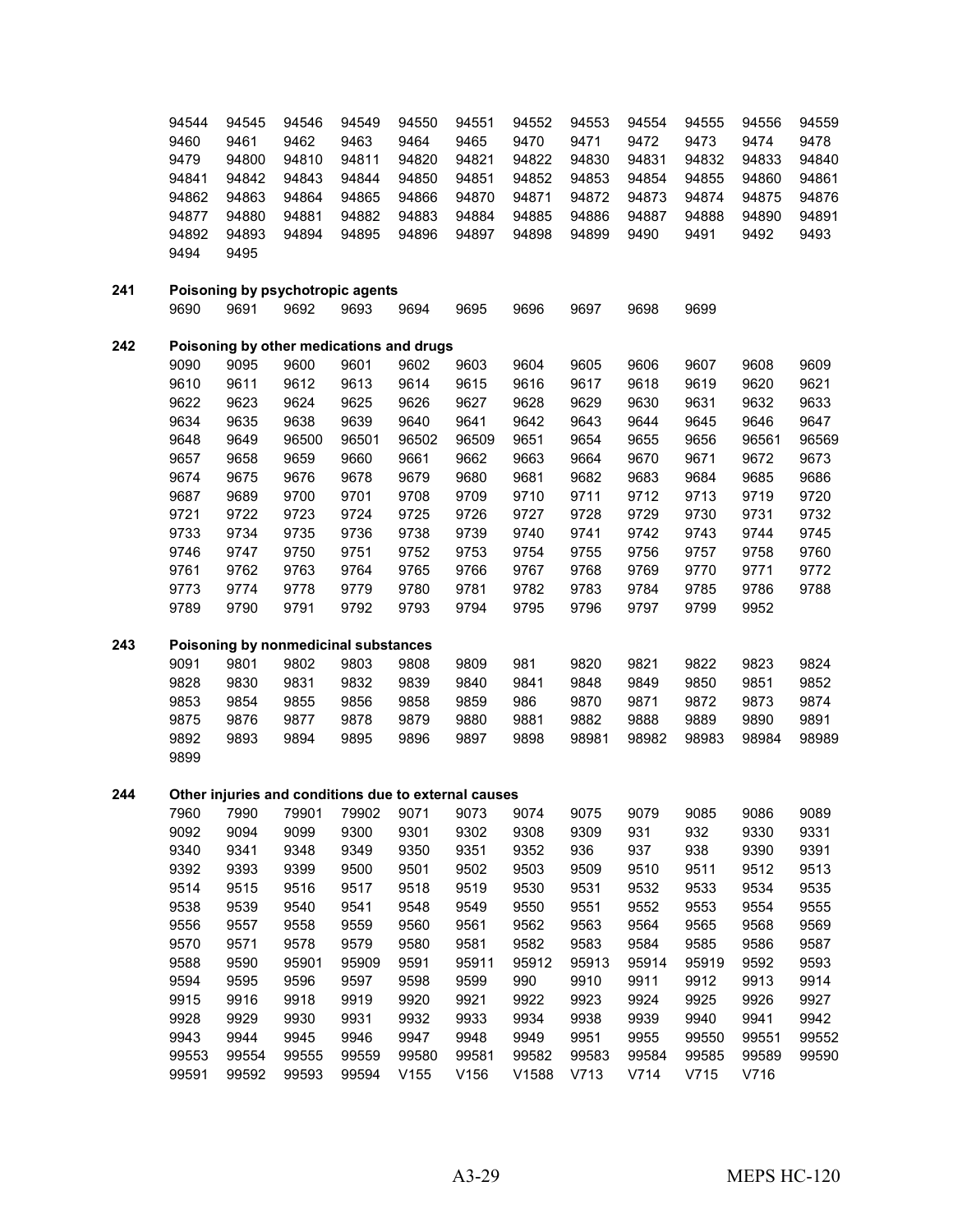| 245 | <b>Syncope</b><br>7802                                             |                                                                             |                                                                                            |                                                       |                                                                                           |                                                 |                                                 |                                                 |                                                 |                                                 |                                                |                                         |
|-----|--------------------------------------------------------------------|-----------------------------------------------------------------------------|--------------------------------------------------------------------------------------------|-------------------------------------------------------|-------------------------------------------------------------------------------------------|-------------------------------------------------|-------------------------------------------------|-------------------------------------------------|-------------------------------------------------|-------------------------------------------------|------------------------------------------------|-----------------------------------------|
| 246 | Fever of unknown origin<br>7806                                    |                                                                             |                                                                                            |                                                       |                                                                                           |                                                 |                                                 |                                                 |                                                 |                                                 |                                                |                                         |
| 247 | 2891                                                               | Lymphadenitis<br>2892                                                       | 2893                                                                                       | 683                                                   | 7856                                                                                      |                                                 |                                                 |                                                 |                                                 |                                                 |                                                |                                         |
| 248 | Gangrene<br>44024                                                  | 7854                                                                        |                                                                                            |                                                       |                                                                                           |                                                 |                                                 |                                                 |                                                 |                                                 |                                                |                                         |
| 249 | <b>Shock</b><br>78550                                              | 78551                                                                       | 78552                                                                                      | 78559                                                 |                                                                                           |                                                 |                                                 |                                                 |                                                 |                                                 |                                                |                                         |
| 250 | 7870                                                               | <b>Nausea and vomiting</b><br>78701                                         | 78702                                                                                      | 78703                                                 |                                                                                           |                                                 |                                                 |                                                 |                                                 |                                                 |                                                |                                         |
| 251 | 7890<br>78962                                                      | Abdominal pain<br>78900<br>78963                                            | 78901<br>78964                                                                             | 78902<br>78965                                        | 78903<br>78966                                                                            | 78904<br>78967                                  | 78905<br>78969                                  | 78906                                           | 78907                                           | 78909                                           | 78960                                          | 78961                                   |
| 252 | 7807                                                               | <b>Malaise and fatigue</b><br>78071                                         | 78079                                                                                      |                                                       |                                                                                           |                                                 |                                                 |                                                 |                                                 |                                                 |                                                |                                         |
| 253 | 4771<br>69270<br>6930<br>9950<br>9957<br>V150                      | <b>Allergic reactions</b><br>5186<br>69271<br>6931<br>9953<br>V071<br>V1501 | 5583<br>69272<br>6938<br>99560<br>V140<br>V1502                                            | 6910<br>69273<br>6939<br>99561<br>V141<br>V1503       | 6918<br>69274<br>7080<br>99562<br>V142<br>V1504                                           | 6920<br>69279<br>7081<br>99563<br>V143<br>V1505 | 6921<br>69281<br>7082<br>99564<br>V144<br>V1506 | 6922<br>69282<br>7083<br>99565<br>V145<br>V1507 | 6923<br>69283<br>7084<br>99566<br>V146<br>V1508 | 6924<br>69284<br>7085<br>99567<br>V147<br>V1509 | 6925<br>69289<br>7088<br>99568<br>V148<br>V727 | 6926<br>6929<br>7089<br>99569<br>V149   |
| 254 | V <sub>520</sub>                                                   | V <sub>521</sub>                                                            | V <sub>524</sub>                                                                           | V528                                                  | Rehabilitation care; fitting of prostheses; and adjustment of devices<br>V <sub>529</sub> | V538                                            | V570                                            | V571                                            | V572                                            | V5721                                           | V5722                                          | V573                                    |
| 255 | V <sub>574</sub><br>V200<br>V610<br>V616<br>V6282<br>V6519<br>V658 | V5781<br>V201<br>V611<br>V617<br>V6283<br>V652<br>V659                      | V5789<br>Administrative/social admission<br>V202<br>V6110<br>V618<br>V6289<br>V653<br>V680 | V579<br>V600<br>V6111<br>V619<br>V629<br>V654<br>V681 | V5882<br>V601<br>V6112<br>V620<br>V630<br>V6540<br>V682                                   | V602<br>V6120<br>V621<br>V631<br>V6541<br>V6881 | V603<br>V6121<br>V622<br>V632<br>V6542<br>V6889 | V604<br>V6122<br>V623<br>V638<br>V6543<br>V689  | V605<br>V6129<br>V624<br>V639<br>V6544          | V606<br>V613<br>V625<br>V650<br>V6545           | V608<br>V6141<br>V626<br>V651<br>V6549         | V609<br>V6149<br>V6281<br>V6511<br>V655 |
| 256 | V290<br>V708<br>V7284                                              | V291<br>V709<br>V7285                                                       | <b>Medical examination/evaluation</b><br>V292<br>V718<br>V7286                             | V293<br>V719<br>V729                                  | V298<br>V7231                                                                             | V299<br>V7232                                   | V700<br>V725                                    | V703<br>V726                                    | V704<br>V728                                    | V705<br>V7281                                   | V706<br>V7282                                  | V707<br>V7283                           |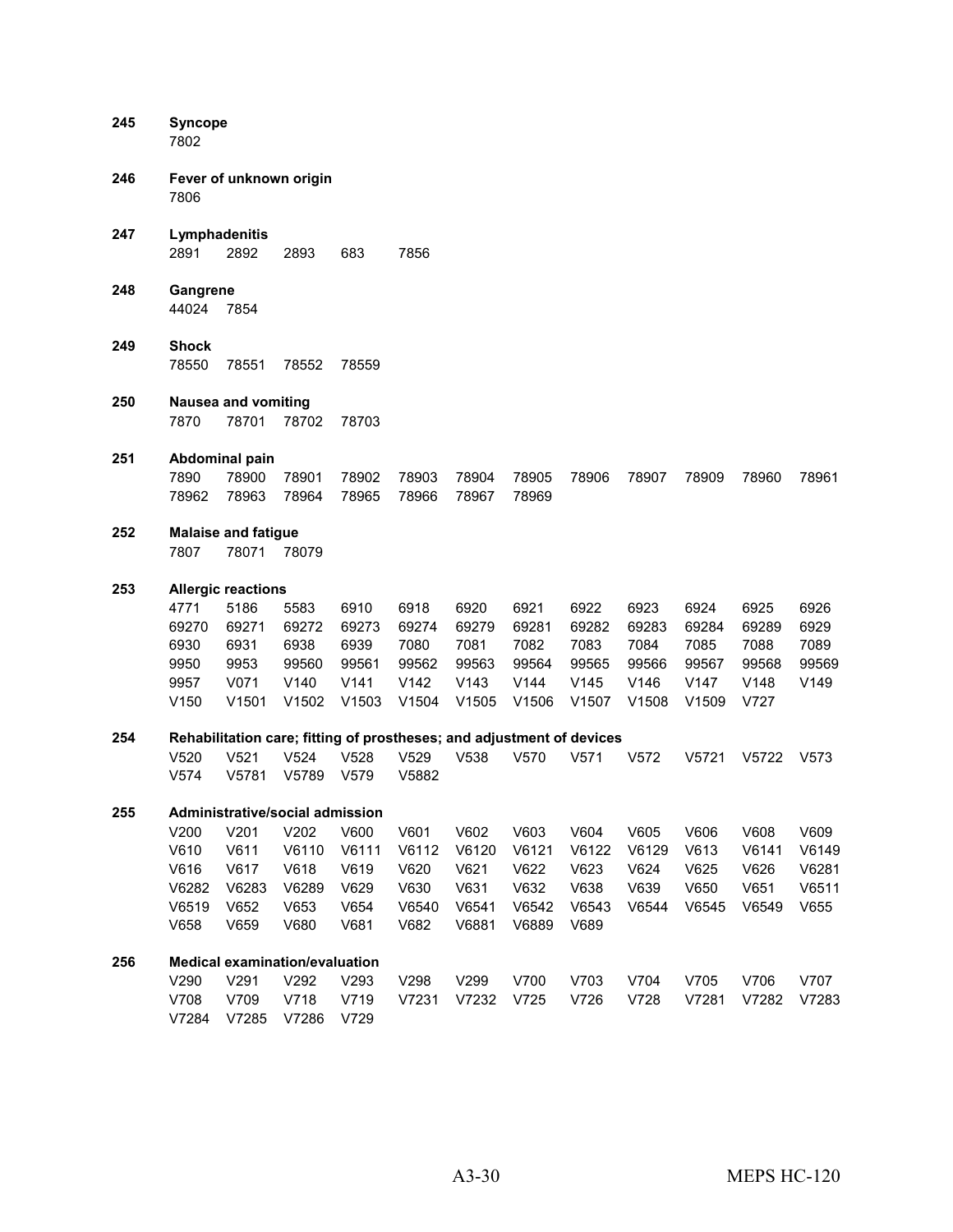| 257 | <b>Other aftercare</b> |                         |                                                                                       |       |       |       |       |                  |       |                  |       |       |
|-----|------------------------|-------------------------|---------------------------------------------------------------------------------------|-------|-------|-------|-------|------------------|-------|------------------|-------|-------|
|     | V51                    | V539                    | V5390                                                                                 | V5399 | V548  | V5481 | V5489 | V <sub>549</sub> | V558  | V <sub>559</sub> | V583  | V584  |
|     | V5841                  | V5842                   | V5843                                                                                 | V5844 | V5849 | V5861 | V5862 | V5863            | V5864 | V5865            | V5866 | V5867 |
|     | V5869                  | V5871                   | V5872                                                                                 | V5873 | V5874 | V5875 | V5876 | V5877            | V5878 | V588             | V5881 | V5883 |
|     | V5889                  | V589                    | V660                                                                                  | V665  | V666  | V667  | V669  | V670             | V6700 | V6701            | V6709 | V6751 |
|     | V6759                  | V676                    | V679                                                                                  |       |       |       |       |                  |       |                  |       |       |
|     |                        |                         |                                                                                       |       |       |       |       |                  |       |                  |       |       |
| 258 |                        |                         | Other screening for suspected conditions (not mental disorders or infectious disease) |       |       |       |       |                  |       |                  |       |       |
|     | V280                   | V281                    | V282                                                                                  | V283  | V284  | V285  | V288  | V289             | V7181 | V7189            | V7240 | V7241 |
|     | V760                   | V761                    | V7610                                                                                 | V7611 | V7612 | V7619 | V762  | V763             | V7641 | V7642            | V7643 | V7644 |
|     | V7645                  | V7646                   | V7647                                                                                 | V7649 | V7650 | V7651 | V7652 | V768             | V7681 | V7689            | V769  | V770  |
|     | V771                   | V772                    | V773                                                                                  | V774  | V775  | V776  | V777  | V778             | V779  | V7791            | V7799 | V780  |
|     | V781                   | V782                    | V783                                                                                  | V788  | V789  | V800  | V801  | V802             | V803  | V810             | V811  | V812  |
|     | V813                   | V814                    | V815                                                                                  | V816  | V820  | V821  | V822  | V823             | V824  | V825             | V826  | V828  |
|     | V8281                  | V8289                   | V829                                                                                  |       |       |       |       |                  |       |                  |       |       |
| 259 |                        |                         | Residual codes; unclassified                                                          |       |       |       |       |                  |       |                  |       |       |
|     | 3020                   | 32700                   | 32701                                                                                 | 32709 | 32710 | 32711 | 32712 | 32713            | 32714 | 32719            | 32720 | 32721 |
|     | 32722                  | 32723                   | 32724                                                                                 | 32725 | 32726 | 32727 | 32729 | 32740            | 32741 | 32742            | 32743 | 32744 |
|     | 32749                  | 32751                   | 32759                                                                                 | 3278  | 78002 | 7801  | 78050 | 78051            | 78052 | 78053            | 78054 | 78055 |
|     | 78056                  | 78057                   | 78058                                                                                 | 78059 | 7809  | 78093 | 78094 | 78095            | 78099 | 7815             | 7816  | 7823  |
|     | 78261                  | 78262                   | 7828                                                                                  | 7829  | 7830  | 7836  | 7842  | 7901             | 7903  | 7906             | 7909  | 79091 |
|     | 79092                  | 79093                   | 79094                                                                                 | 79095 | 79099 | 7929  | 7932  | 7939             | 7949  | 7954             | 7963  | 7964  |
|     | 7965                   | 7966                    | 7969                                                                                  | 7980  | 7981  | 7982  | 7989  | 7992             | 7993  | 7998             | 79981 | 79989 |
|     | 7999                   | V070                    | V072                                                                                  | V073  | V0731 | V0739 | V078  | V079             | V1053 | V131             | V138  | V139  |
|     | V152                   | V153                    | V1581                                                                                 | V1584 | V1585 | V1586 | V1587 | V1589            | V159  | V160             | V161  | V162  |
|     | V163                   | V164                    | V1640                                                                                 | V1641 | V1642 | V1643 | V1649 | V165             | V1651 | V1659            | V166  | V167  |
|     | V168                   | V169                    | V170                                                                                  | V171  | V172  | V173  | V174  | V175             | V176  | V177             | V178  | V1781 |
|     | V1789                  | V180                    | V181                                                                                  | V182  | V183  | V184  | V185  | V186             | V1861 | V1869            | V187  | V188  |
|     | V189                   | V190                    | V191                                                                                  | V192  | V193  | V194  | V195  | V196             | V197  | V198             | V210  | V211  |
|     | V212                   | V218                    | V219                                                                                  | V418  | V419  | V428  | V4281 | V4282            | V4283 | V4284            | V4289 | V429  |
|     | V438                   | V4381                   | V4382                                                                                 | V4383 | V4389 | V447  | V448  | V449             | V4571 | V4572            | V4573 | V4574 |
|     | V4575                  | V4576                   | V4577                                                                                 | V4578 | V4579 | V4583 | V4584 | V4589            | V460  | V468             | V469  | V470  |
|     | V471                   | V472                    | V479                                                                                  | V480  | V488  | V489  | V498  | V4981            | V4982 | V4983            | V4984 | V4989 |
|     | V499                   | V500                    | V501                                                                                  | V503  | V5041 | V5042 | V5049 | V508             | V509  | V590             | V5901 | V5902 |
|     | V5909                  | V591                    | V592                                                                                  | V593  | V594  | V595  | V596  | V5970            | V5971 | V5972            | V5973 | V5974 |
|     | V598                   | V599                    | V615                                                                                  | V640  | V6400 | V6401 | V6402 | V6403            | V6404 | V6405            | V6406 | V6407 |
|     | V6408                  | V6409                   | V641                                                                                  | V642  | V643  | V644  | V6441 | V6442            | V6443 | V690             | V691  | V692  |
|     | V693                   | V694                    | V695                                                                                  | V698  | V699  | V8301 | V8302 | V8381            | V8389 | V8401            | V8402 | V8403 |
|     | V8404                  | V8409                   | V848                                                                                  | V851  |       |       |       |                  |       |                  |       |       |
| 650 |                        | Adjustment disorder     |                                                                                       |       |       |       |       |                  |       |                  |       |       |
|     | 3090                   | 3091                    | 30922                                                                                 | 30923 | 30924 | 30928 | 30929 | 3093             | 3094  | 30982            | 30983 | 30989 |
|     | 3099                   |                         |                                                                                       |       |       |       |       |                  |       |                  |       |       |
| 651 |                        | <b>Anxiety disorder</b> |                                                                                       |       |       |       |       |                  |       |                  |       |       |
|     | 29384                  | 30000                   | 30001                                                                                 | 30002 | 30009 | 30010 | 30020 | 30021            | 30022 | 30023            | 30029 | 3003  |
|     | 3005                   | 30089                   | 3009                                                                                  | 3080  | 3081  | 3082  | 3083  | 3084             | 3089  | 30981            | 3130  | 3131  |
|     | 31321                  | 31322                   | 3133                                                                                  | 31382 | 31383 |       |       |                  |       |                  |       |       |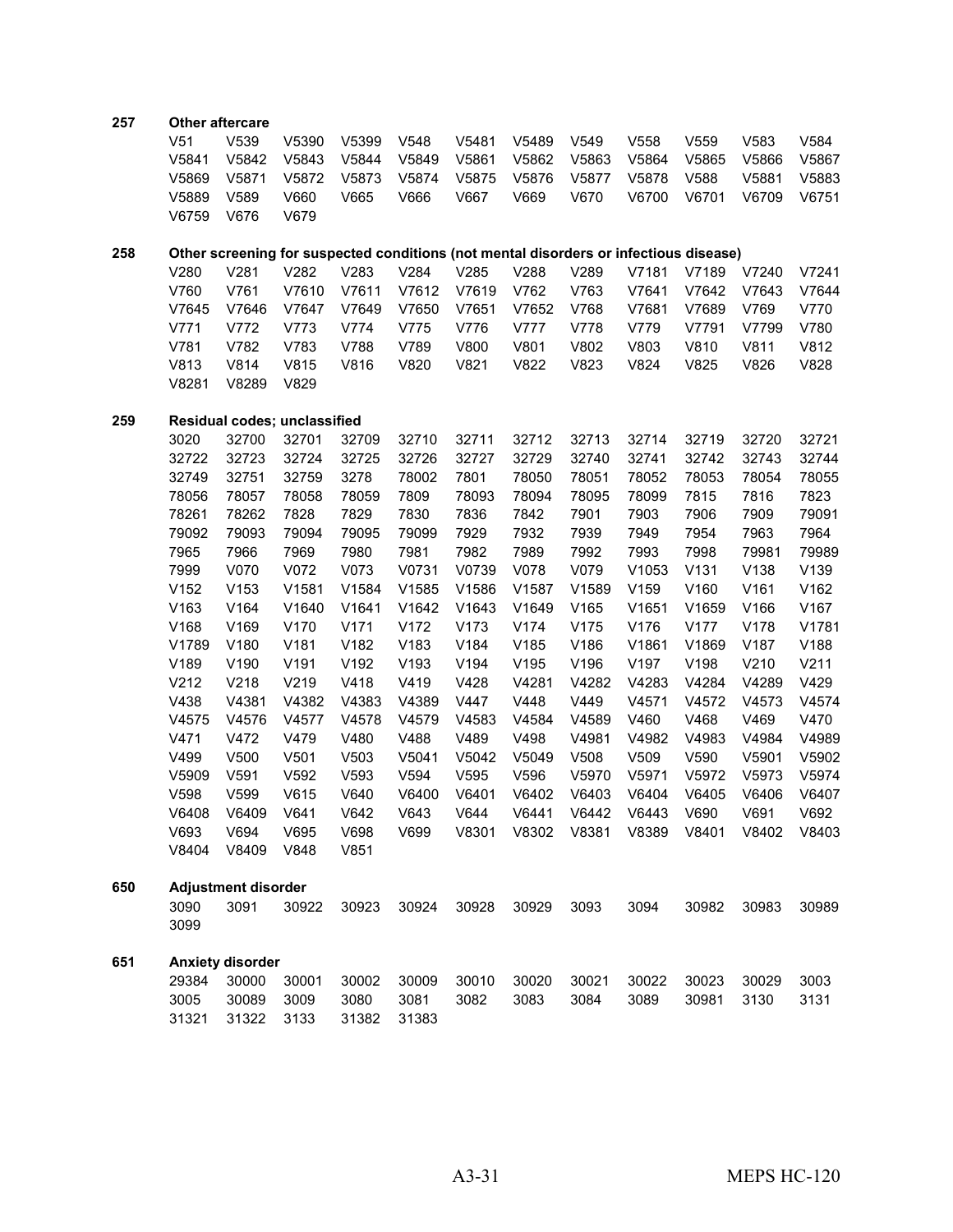#### **Attention-deficit, conduct, and disruptive behavior disorder**

*Conduct disorder* 31201 31202 31203 31210 31211 31212 31213 31220 31221 31222 31223 3128 31281 31282 31289 3129

*Oppositional defiant disorder* 

*Attention deficit disorder / Attention deficit hyperactivity disorder* 31401 3141 3142 3148 3149

#### **Delirium, dementia, and amnestic and other cognitive disorders**

| 2900 |  |                                           |  |  |  | 29010 29011 29012 29013 29020 29021 2903  29040 29041 29042 29043 |  |
|------|--|-------------------------------------------|--|--|--|-------------------------------------------------------------------|--|
| 2908 |  |                                           |  |  |  | 2909 2930 2931 2940 2941 29410 29411 2948 2949 3100 3102          |  |
| 3108 |  | 3109 3310 3311 33111 33119 3312 33182 797 |  |  |  |                                                                   |  |

#### **Developmental disorders**

*Communication disorders* 3079 31531 31534 31539 V401

*Developmental disabilities* 31502 31509 31532 3155 3158

*Intellectual disabilities* 3180 3181 3182 319

*Learning disorders* 3151 3152 3159 V400

*Motor skill disorders* 

#### **Disorders usually diagnosed in infancy, childhood, or adolescence**

*Elimination disorders* 3077

*Other disorders of infancy, childhood or adolescence* 30921 31323 31389 3139

*Pervasive developmental disorders* 29901 29910 29911 29980 29981 29990 29991

*Tic disorders* 30721 30722 30723

#### **Impulse control disorders, NEC** 31231 31232 31233 31234 31235 31239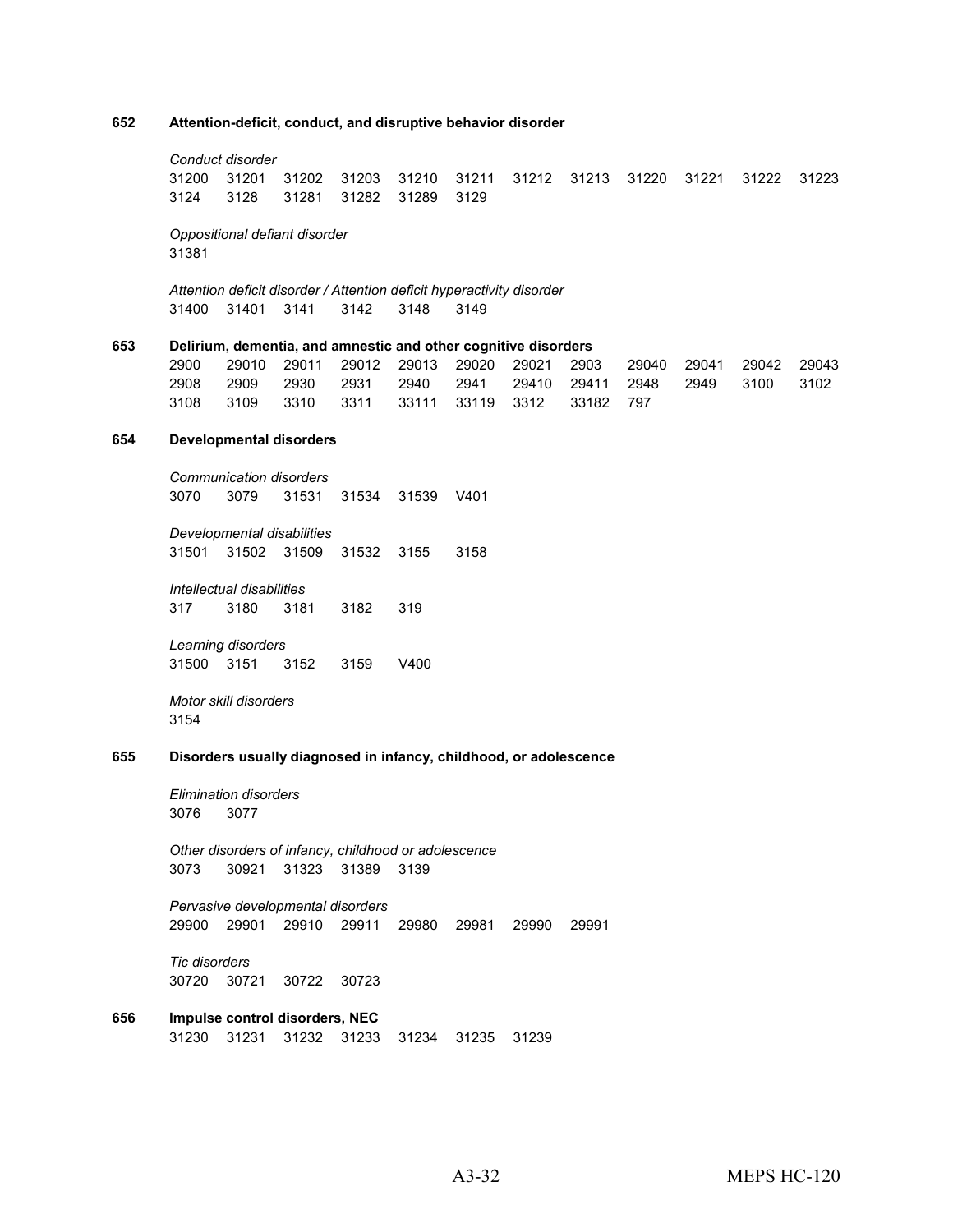#### **Mood disorders**

|     |       | <b>Bipolar disorders</b>     |                                               |       |       |       |       |       |       |       |       |       |
|-----|-------|------------------------------|-----------------------------------------------|-------|-------|-------|-------|-------|-------|-------|-------|-------|
|     | 29600 | 29601                        | 29602                                         | 29603 | 29604 | 29605 | 29606 | 29610 | 29611 | 29612 | 29613 | 29614 |
|     | 29615 | 29616                        | 29640                                         | 29641 | 29642 | 29643 | 29644 | 29645 | 29646 | 29650 | 29651 | 29652 |
|     | 29653 | 29654                        | 29655                                         | 29656 | 29660 | 29661 | 29662 | 29663 | 29664 | 29665 | 29666 | 2967  |
|     | 29680 | 29681                        | 29682                                         | 29689 | 29690 | 29699 |       |       |       |       |       |       |
|     |       |                              |                                               |       |       |       |       |       |       |       |       |       |
|     |       | Depressive disorders         |                                               |       |       |       |       |       |       |       |       |       |
|     | 29383 | 29620                        | 29621                                         | 29622 | 29623 | 29624 | 29625 | 29626 | 29630 | 29631 | 29632 | 29633 |
|     | 29634 | 29635                        | 29636                                         | 3004  | 311   |       |       |       |       |       |       |       |
|     |       | <b>Personality disorders</b> |                                               |       |       |       |       |       |       |       |       |       |
| 658 |       | 30110                        | 30111                                         | 30112 |       |       |       |       |       |       |       |       |
|     | 3010  |                              |                                               |       | 30113 | 30120 | 30121 | 30122 | 3013  | 3014  | 30150 | 30151 |
|     | 30159 | 3016                         | 3017                                          | 30181 | 30182 | 30183 | 30184 | 30189 | 3019  |       |       |       |
| 659 |       |                              | Schizophrenia and other psychotic disorders   |       |       |       |       |       |       |       |       |       |
|     | 29381 | 29382                        | 29500                                         | 29501 | 29502 | 29503 | 29504 | 29505 | 29510 | 29511 | 29512 | 29513 |
|     | 29514 | 29515                        | 29520                                         | 29521 | 29522 | 29523 | 29524 | 29525 | 29530 | 29531 | 29532 | 29533 |
|     | 29534 | 29535                        | 29540                                         | 29541 | 29542 | 29543 | 29544 | 29545 | 29550 | 29551 | 29552 | 29553 |
|     | 29554 | 29555                        | 29560                                         | 29561 | 29562 | 29563 | 29564 | 29565 | 29570 | 29571 | 29572 | 29573 |
|     | 29574 | 29575                        | 29580                                         | 29581 | 29582 | 29583 | 29584 | 29585 | 29590 | 29591 | 29592 | 29593 |
|     | 29594 | 29595                        | 2970                                          | 2971  | 2972  | 2973  | 2978  | 2979  | 2980  | 2981  | 2982  | 2983  |
|     | 2984  | 2988                         | 2989                                          |       |       |       |       |       |       |       |       |       |
| 660 |       |                              | Alcohol-related disorders                     |       |       |       |       |       |       |       |       |       |
|     | 2910  | 2911                         | 2912                                          | 2913  | 2914  | 2915  | 2918  | 29181 | 29182 | 29189 | 2919  |       |
|     | 30300 | 30301                        | 30302                                         | 30303 | 30390 | 30391 | 30392 | 30393 | 30500 | 30501 | 30502 |       |
|     | 30503 | 76071                        | 9800                                          |       |       |       |       |       |       |       |       |       |
|     |       |                              |                                               |       |       |       |       |       |       |       |       |       |
| 661 |       |                              | <b>Substance-related disorders</b>            |       |       |       |       |       |       |       |       |       |
|     | 2920  | 29211                        | 29212                                         | 2922  | 29281 | 29282 | 29283 | 29284 | 29285 | 29289 | 2929  | 30400 |
|     | 30401 | 30402                        | 30403                                         | 30410 | 30411 | 30412 | 30413 | 30420 | 30421 | 30422 | 30423 | 30430 |
|     | 30431 | 30432                        | 30433                                         | 30440 | 30441 | 30442 | 30443 | 30450 | 30451 | 30452 | 30453 | 30460 |
|     | 30461 | 30462                        | 30463                                         | 30470 | 30471 | 30472 | 30473 | 30480 | 30481 | 30482 | 30483 | 30490 |
|     | 30491 | 30492                        | 30493                                         | 30520 | 30521 | 30522 | 30523 | 30530 | 30531 | 30532 | 30533 | 30540 |
|     | 30541 | 30542                        | 30543                                         | 30550 | 30551 | 30552 | 30553 | 30560 | 30561 | 30562 | 30563 | 30570 |
|     | 30571 | 30572                        | 30573                                         | 30580 | 30581 | 30582 | 30583 | 30590 | 30591 | 30592 | 30593 | 64830 |
|     | 64831 | 64832                        | 64833                                         | 64834 | 65550 | 65551 | 65553 | 76072 | 76073 | 76075 | 7795  | 96500 |
|     | 96501 | 96502                        | 96509                                         | V6542 |       |       |       |       |       |       |       |       |
| 662 |       |                              | Suicide and intentional self-inflicted injury |       |       |       |       |       |       |       |       |       |
|     | V6284 | E9500                        | E9501                                         | E9502 | E9503 | E9504 | E9505 | E9506 | E9507 | E9508 | E9509 | E9510 |
|     | E9511 | E9518                        | E9520                                         | E9521 | E9528 | E9529 | E9530 | E9531 | E9538 | E9539 | E954  | E9550 |
|     | E9551 | E9552                        | E9553                                         | E9554 | E9555 | E9556 | E9557 | E9559 | E956  | E9570 | E9571 | E9572 |
|     | E9579 | E9580                        | E9581                                         | E9582 | E9583 | E9584 | E9585 | E9586 | E9587 | E9588 | E9589 | E959  |
|     |       |                              |                                               |       |       |       |       |       |       |       |       |       |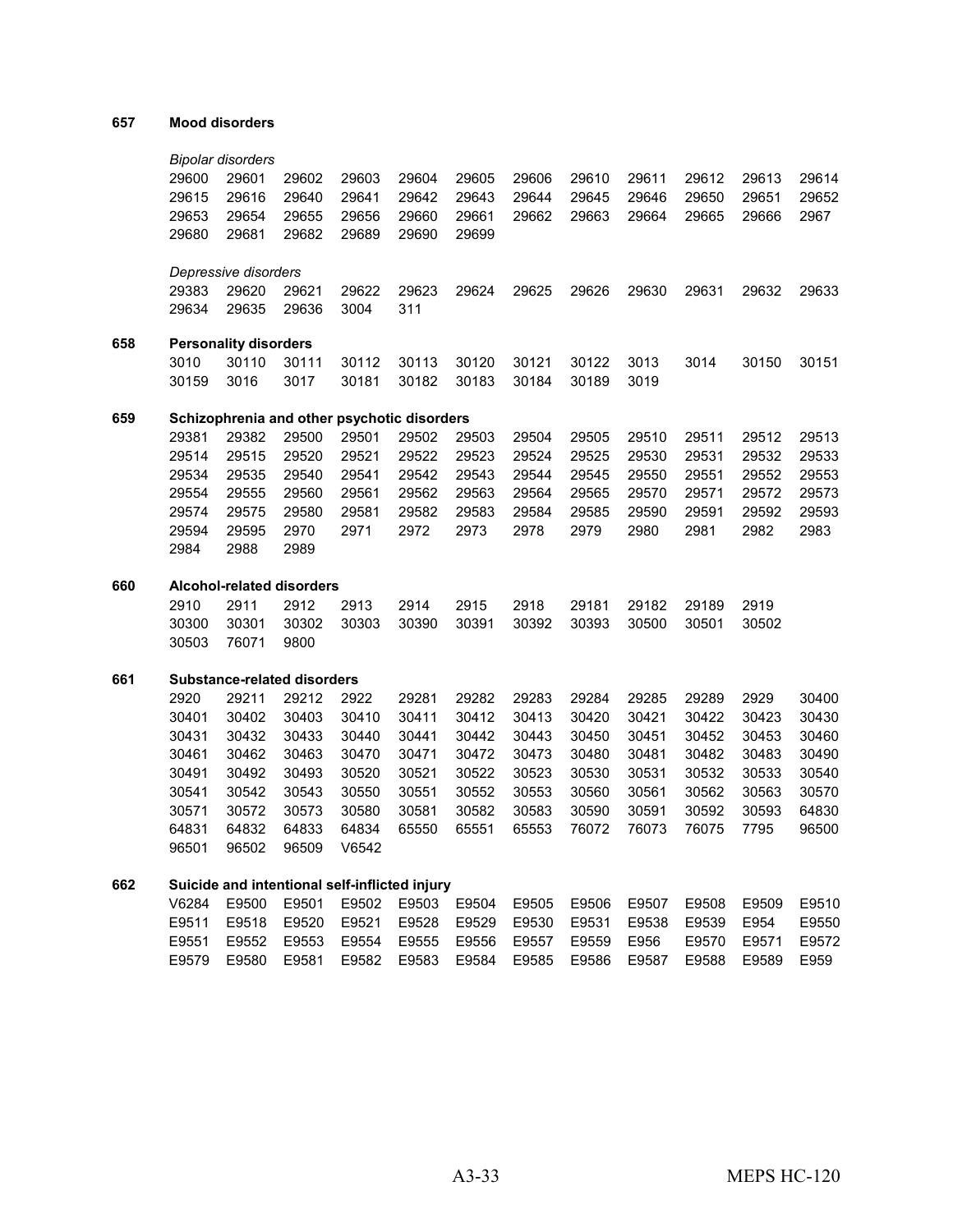#### **663 Screening and history of mental health and substance abuse codes**

*Mental health disorder related codes* 33392 V110 V111 V112 V118 V119 V154 V1541 V1542 V1549 V1582 V663 V701 V702 V7101 V7102 V7109 V790 V792 V793 V798 V799 *Substance-related disorder codes* 3051 30510 30511 30512 30513 3575 4255 5353 5710 5711 5712 5713 7903 V113 V791 **670 Miscellaneous disorders** *Dissociative disorders* 30012 30013 30014 30015 3006 *Eating disorders* 3071 30750 30751 30752 30753 30754 30759 *Factitious disorders* 30016 30019 *Mental disorders due to general medical condition not elsewhere classified* 29389 2939 3101 *Other miscellaneous mental conditions* 316 64840 64841 64842 64843 64844 V402 V403 V409 V673 *Psychogenic disorders* 3060 3061 3062 3063 3064 30650 30652 30653 30659 3066 3067 3068 3069 *Sexual and gender identify disorders* 3021 3022 3023 3024 30250 30251 30252 30253 3026 30270 30271 30272 30273 30274 30275 30276 30279 30281 30282 30283 30284 30285 30289 3029 30651 *Sleep disorders* 30740 30741 30742 30743 30744 30745 30746 30747 30748 30749 *Somatoform disorders* 30011 3007 30081 30082 30780 30781 30789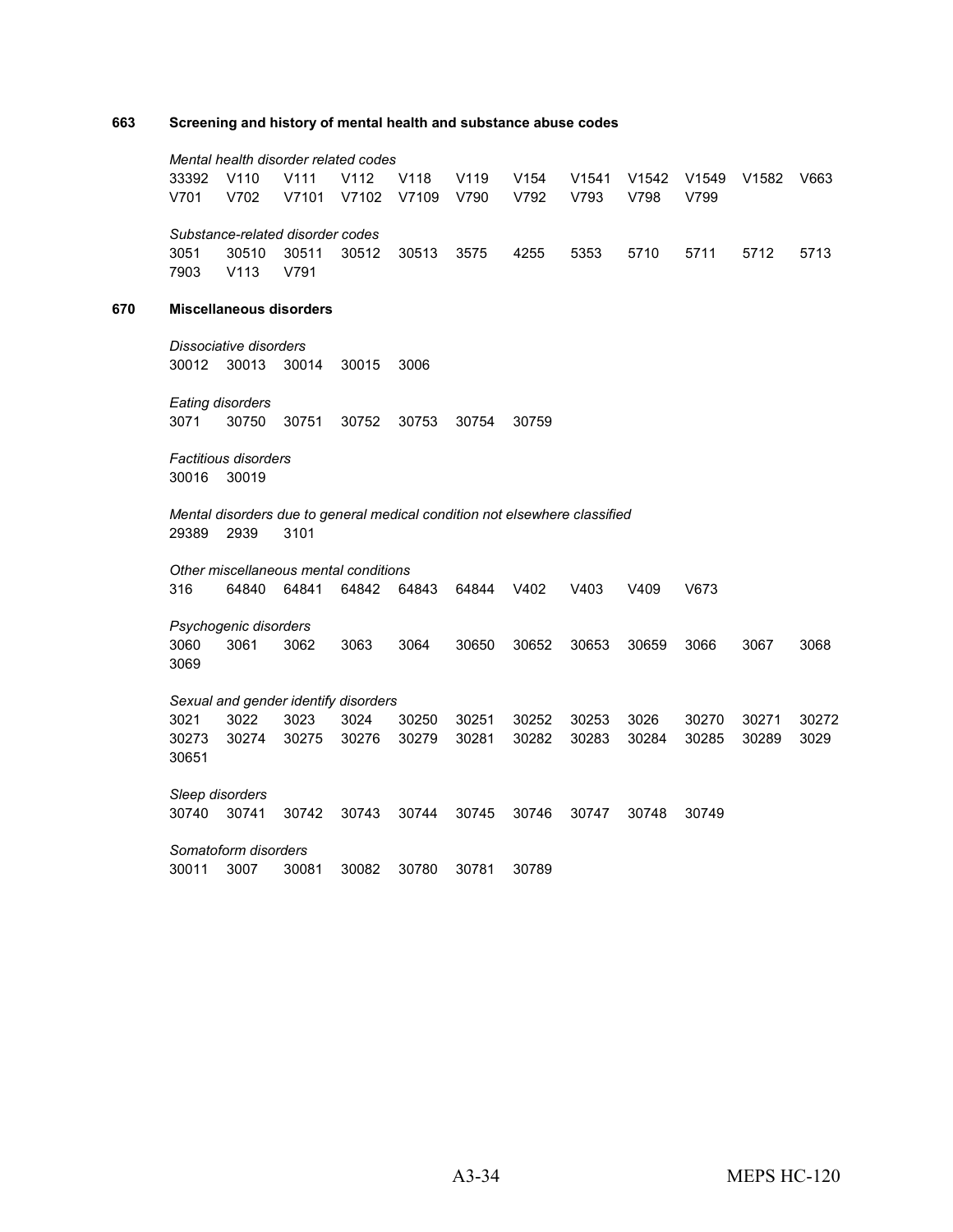**Appendix 4 List of Priority Conditions**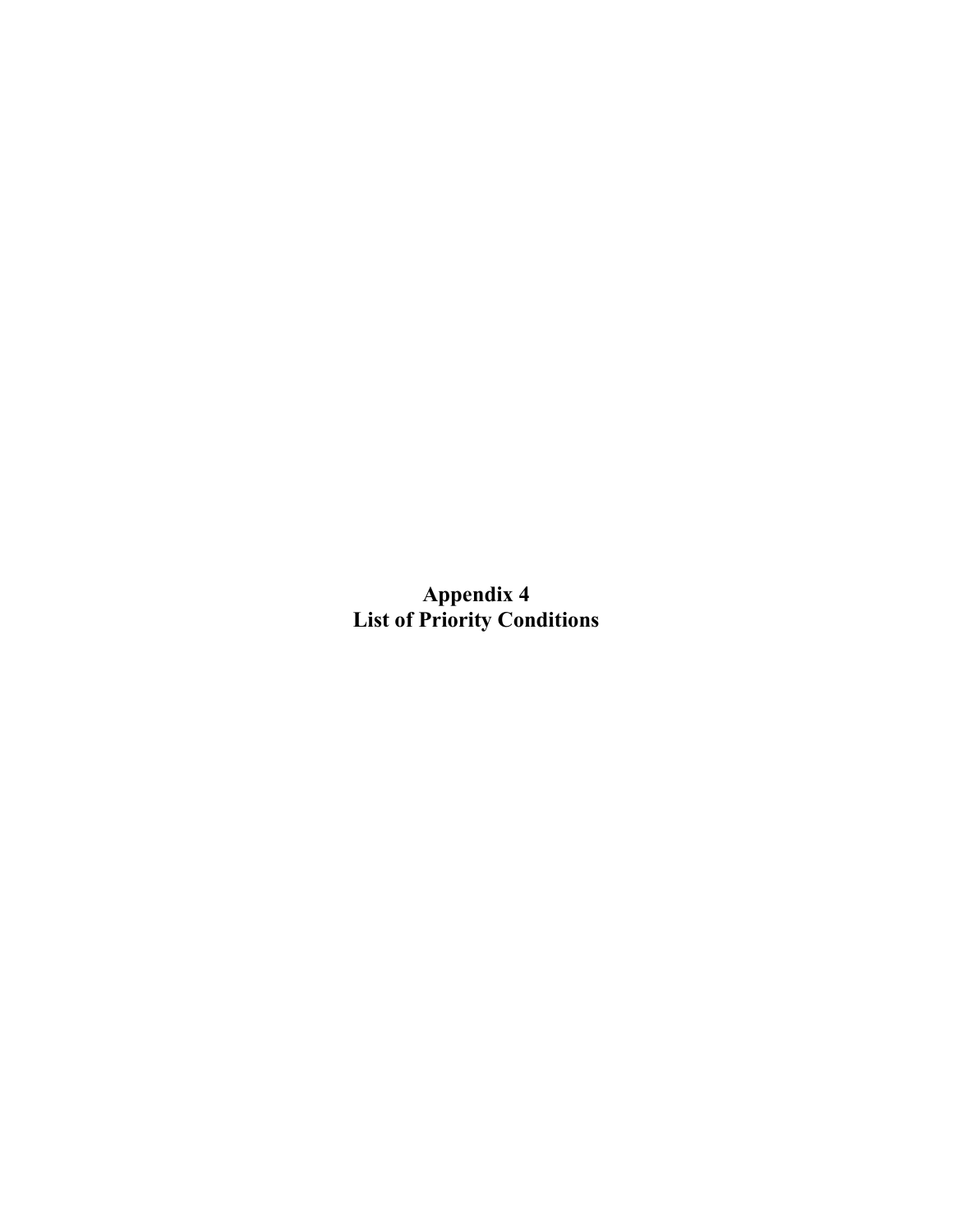## **LIST OF PRIORITY CONDITIONS**

Beginning in PANEL 12

Hypertension/High Blood Pressure Coronary Heart Disease Angina/Angina Pectoris Heart Attack/Myocardial Infarction (MI) Other Heart Disease (not coronary heart disease, angina, or heart attack) Stroke/Transient Ischemic Attack (TIA)/Mini-stroke Emphysema Chronic Bronchitis High Cholesterol Cancer/Malignancy Diabetes/Sugar Diabetes Joint Pain Arthritis Asthma Attention Deficit Hyperactivity Disorder (ADHD)/Attention Deficit Disorder (ADD)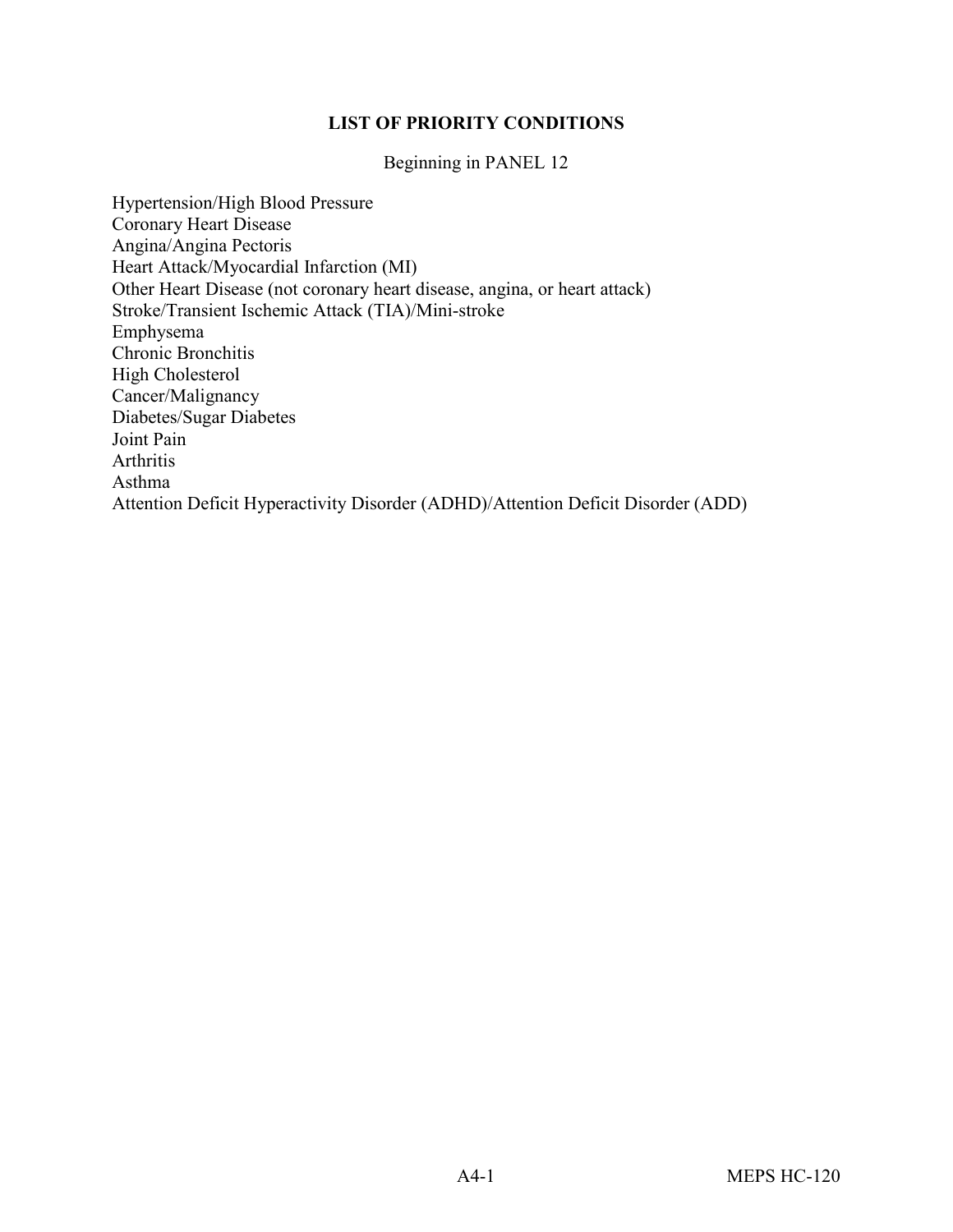## Prior to PANEL 12

## A. LONG-TERM, LIFE THREATENING CONDITIONS:

#### *Cancer (of any body part)*

cancer tumor malignancy malignant tumor carcinoma sarcoma lymphoma Hodgkin's disease leukemia melanoma metastasis neuroma adenoma

## *Diabetes*

diabetes diabetes mellitus high blood sugar juvenile diabetes (Type I diabetes) adult-onset diabetes (Type II diabetes) diabetic neuropathy

## *Emphysema*

emphysema chronic obstructive pulmonary disease (COPD) chronic bronchitis (MUST use the word ("chronic", only for adults) chronic obstructive bronchitis (MUST use the word "chronic", only for adults) smoker's cough

## *High Cholesterol*

high cholesterol high or elevated triglycerides hyperlipidemia hypercholesterolemia

## *HIV/AIDS* HIV AIDS

*Hypertension* hypertension high blood pressure

#### *Ischemic Heart Disease*

ischemic heart disease (MUST use the word "ischemic") angina angina pectoris coronary artery disease blocked, obstructed, or occluded coronary arteries arteriosclerosis myocardial infarction heart attack

## *Stroke*

stroke cerebral hemorrhage cerebral aneurysm transient ischemic accident transient ischemic attack apoplexy carotid artery blockage arterial thrombosis in brain blood clot in brain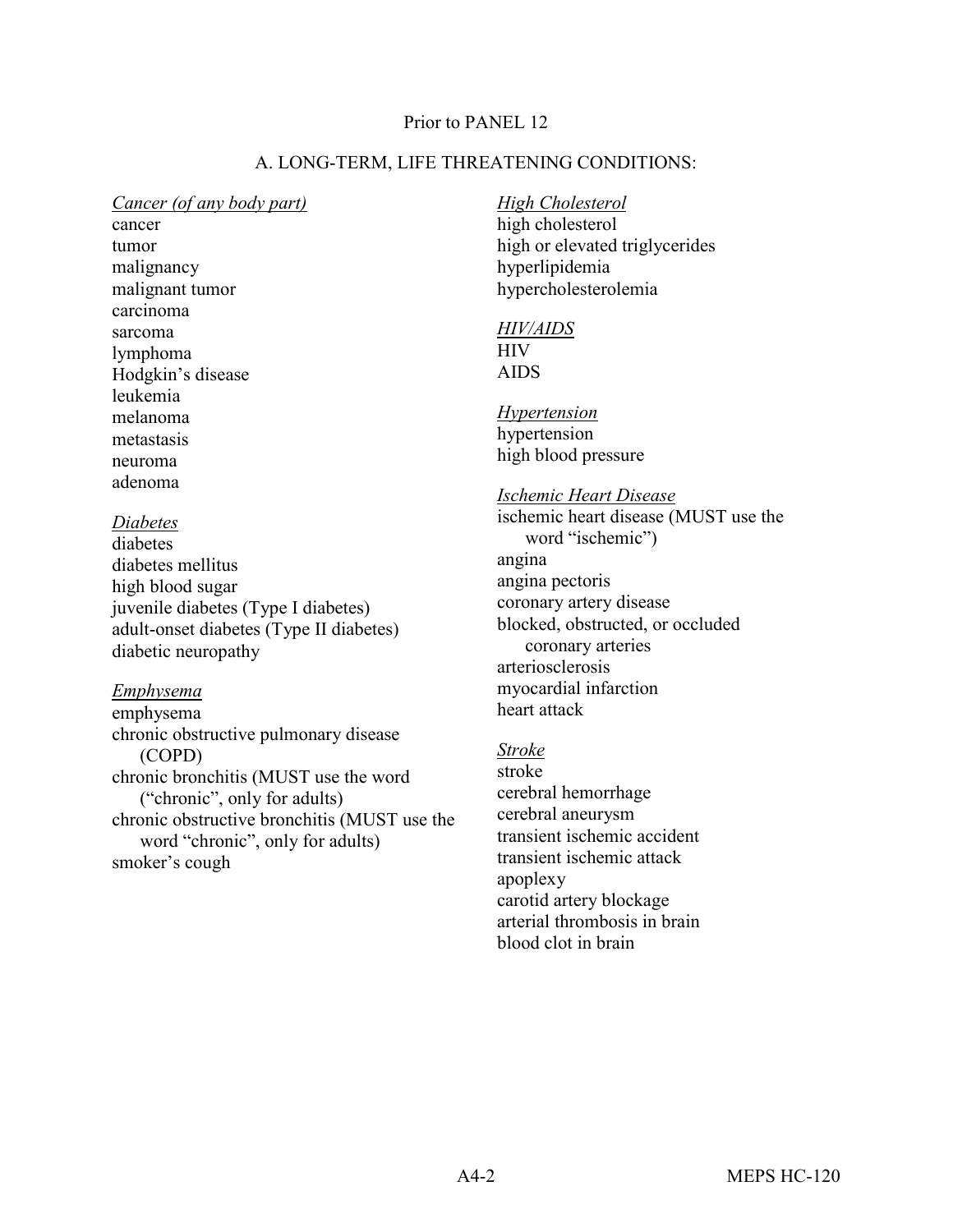### B. CHRONIC, MANAGEABLE CONDITIONS:

#### *Arthritis*

anything with the word "arthritis" rheumatoid arthritis degenerative arthritis osteoarthritis bursitis rheumatism

*Asthma* anything with the word 'asthma' or 'asthmatic'

#### *Gall Bladder Disease*

gall bladder disease, trouble, attacks, infection, or problems gallstones

#### *Stomach Ulcers*

stomach ulcer duodenal ulcer peptic ulcer bleeding ulcer ulcerated stomach perforated ulcer

*Back Problems of Any Kind* back problems or pain of any kind (lower or upper back) sore, hurt, injured, or stiff back backache anything with the words 'vertebra', 'vertebrae', 'lumbar', 'spine', or 'spinal' strained or pulled muscle in back sprained back muscle spasms back spasms bad back lumbago sciatica or sciatic nerve problems disc problems: herniated, ruptured, slipped, compressed, extruded,

dislocated, deteriorated, or misaligned discs